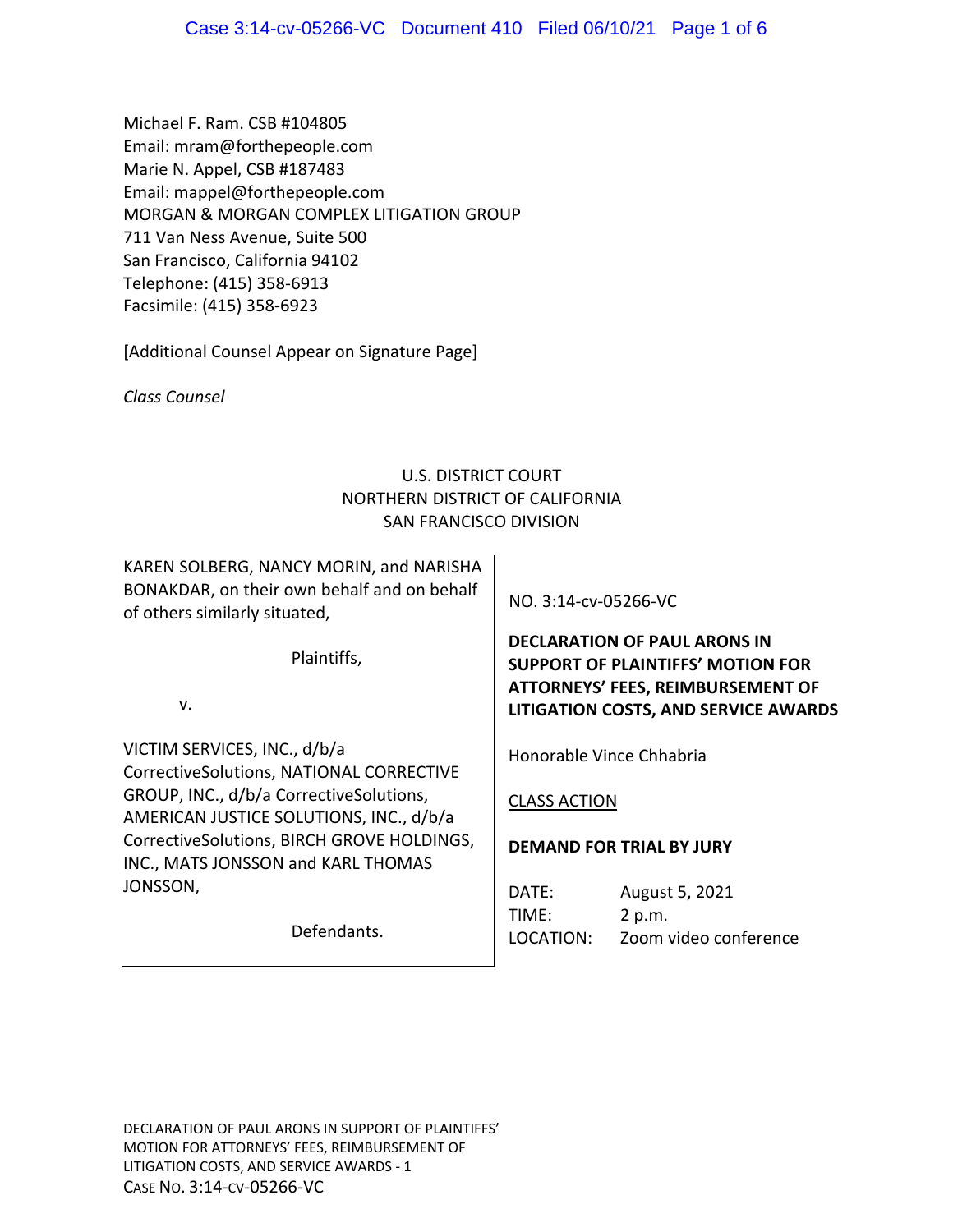I, Paul Arons, declare as follows:

1. I am one of the attorneys of record for plaintiffs in this action and I am making this declaration in that capacity.

2. I have spent more than 959.71 hours of time working on this case. Prior to filing I was first contacted by the people who ended up as class plaintiffs in late 2013 and early 2014. I spent several months investigating the facts with each plaintiff and ultimately associated with the Terrell Marshall Law Group, Gupta Wessler, and California local counsel Michael Ram to file this class action lawsuit. As the Court is aware, this case was heavily litigated with multiple motions to dismiss, multiple appeals, a class certification motion and two motions for summary judgment. Plaintiffs obtained substantial discovery from Defendants. I was heavily involved in discovery and personally took all or parts of five depositions of defendants or their employees, five depositions of representatives of various district attorney's offices, and the depositions of a third‐party creditor. Additionally, I shared primary responsibility for Public Records Act requests to district attorneys' offices throughout California and subpoenas to major creditors that referred unpaid checks to Defendants for collection. Finally, I personally participated in three mediations held in Los Angeles, and the final settlement conference before Judge Beeler which ultimately led to settlement.

3. Throughout the case I had significant responsibility for drafting pleadings and discovery, reviewing and analyzing discovery responses, participating in a litigation and settlement strategy, and participating in mediation and post-mediation negotiation of the final terms of the settlement agreement.

4. As is true with all the class action litigation in which I represent consumers, there is no guarantee of payment and substantial risk of non‐payment based on the dynamics of the case. Here, the novelty of the issues being litigated, the financial condition of the Defendants and obstacles to insurance coverage all contributed to a greater than average risk that the Plaintiffs' attorneys would not be paid. The nearly 1,000 hours I spent on this case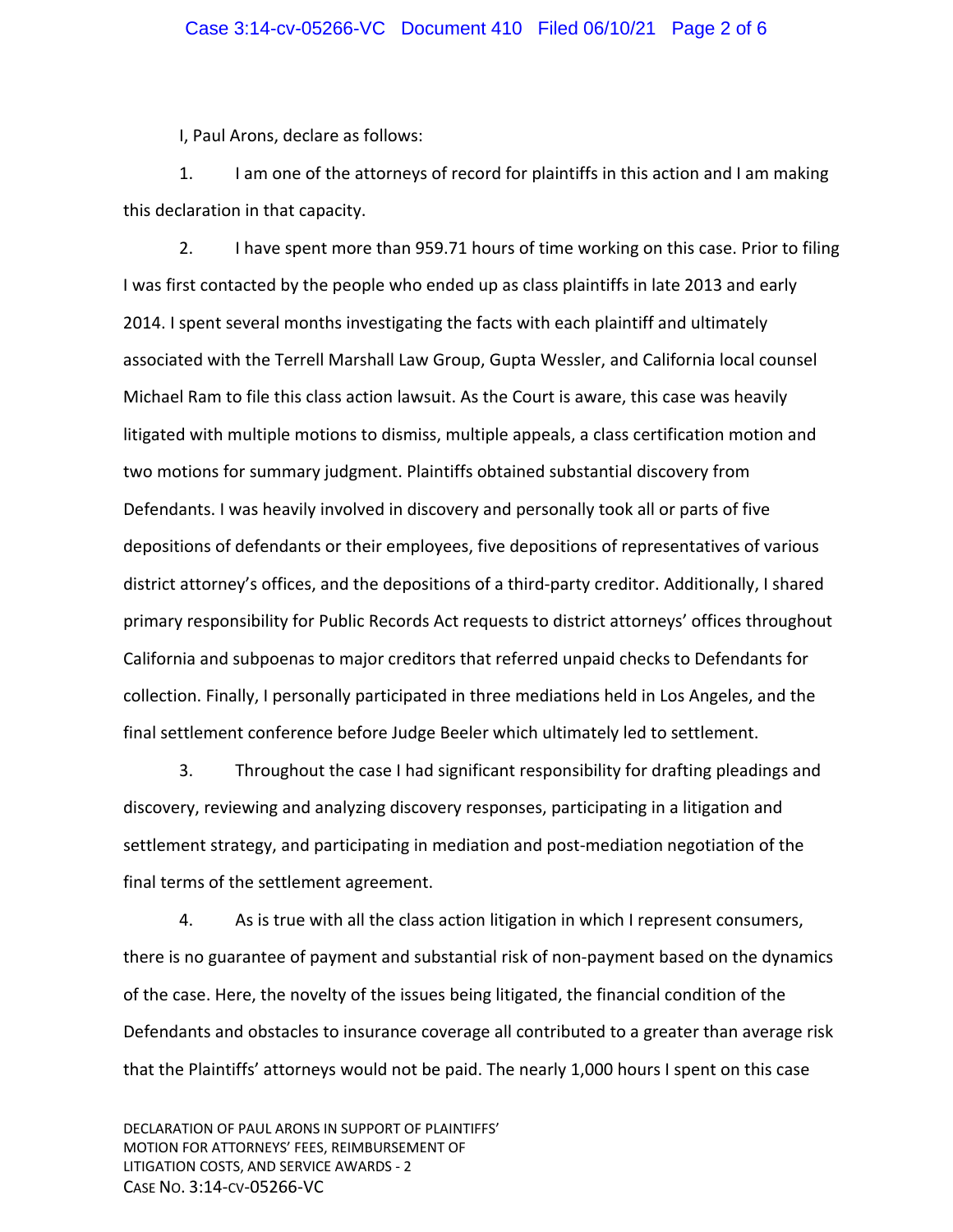#### Case 3:14-cv-05266-VC Document 410 Filed 06/10/21 Page 3 of 6

since 2014 was 1,000 hours that I was precluded from working on other, perhaps less risky, litigation.

5. I have exercised billing judgment and I only record time where I actually take some action, rather than simply observing work performed by my co-counsel. I do not record time for reviewing or responding to emails where I do not need to exercise any skill or judgment, such as simply scheduling an event or forwarding a document. I also reduce the time I record if I subjectively determine that a task does not justify the time it actually took to complete the task. Thus, the time I record on a case is always less than the time I actually spent. I only record time for which I think I would be justified charging a fee-paying client. I spent more than 1,000 hours on this case, 959.71 of which are recorded, billable hours. Based on the rate of \$775/hour, I spent \$736.520.23 worth of compensable time on this case.

6. When I first began recording time on this case in 2014, I was using a timekeeping application that I changed from in October 2017. I was not able to import the prior time records into my new system, so I generated a billing report from both the old and new systems, and then manually combined them in an Excel spreadsheet, that is filed herewith as Exhibit 1. , The formatting changes starting with a time entry on October 8, 2017. I also manually redacted the records to delete descriptors of confidential communications with the Plaintiffs or descriptions of confidential attorney work product. I have the original unredacted entries which I can make available to the Court.

7. My time records were kept contemporaneously and do not reflect any block billing. My hourly rate is reasonable based on my extensive experience, skill, and sophistication required for the types of legal services typically performed and the rates customarily charged in the markets where my legal services are typically performed.

8. I have substantial legal experience going back over forty years. This include extensive experience representing plaintiffs in class actions, primarily under the Fair Debt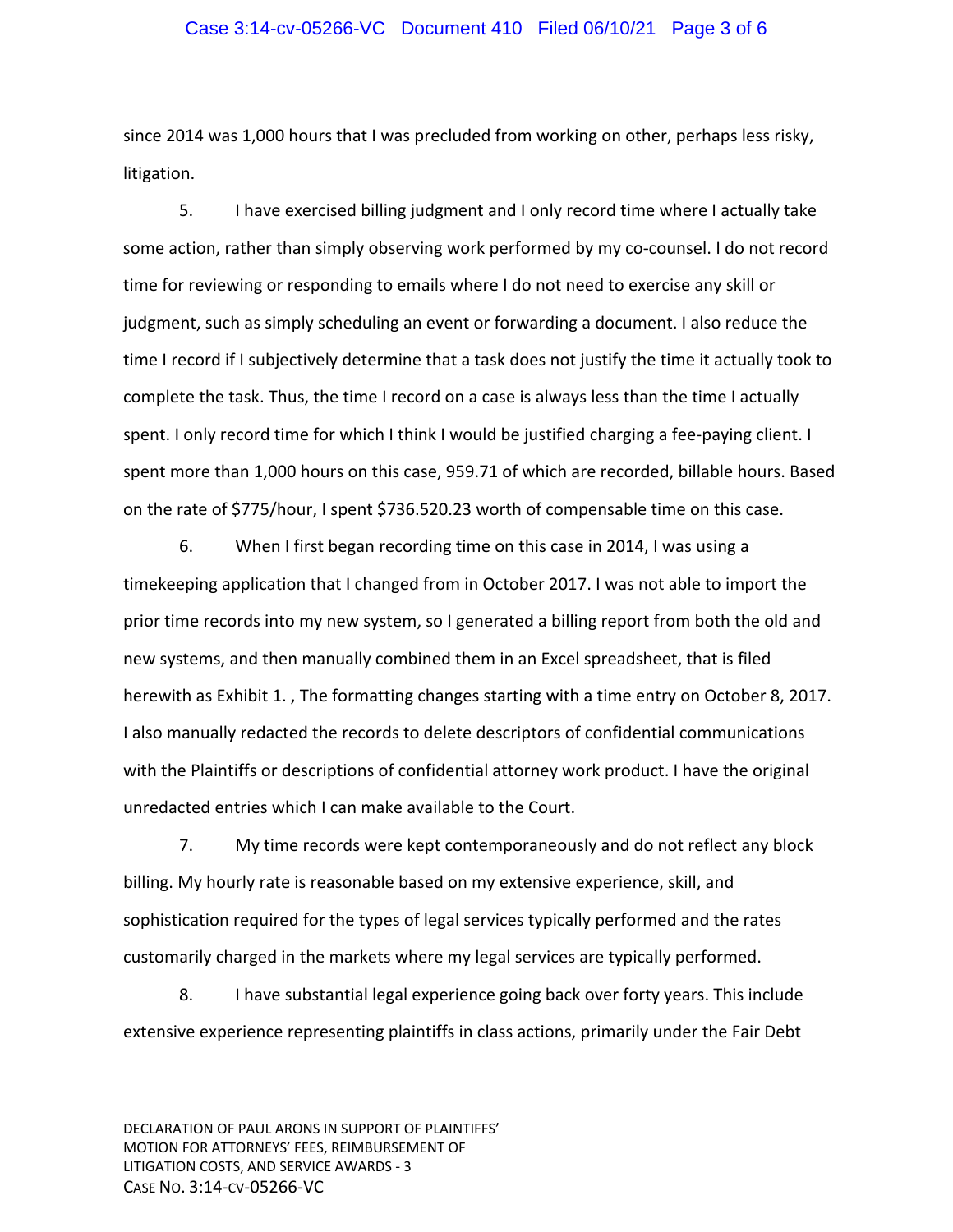#### Case 3:14-cv-05266-VC Document 410 Filed 06/10/21 Page 4 of 6

Collection Practices Act and related state laws, but also in challenging a number of predatory practices targeting ordinary consumers.

9. I graduated from Golden Gate University School of Law in 1978, where I was a law review writer and editor. While in school, I was a law clerk for two years in the impact litigation unit of the San Francisco Neighborhood Legal Assistance Foundation. While employed at the San Francisco Neighborhood Legal Assistance Foundation, I assisted on several class actions successfully challenging different aspects of the California Welfare Reform Act of 1969.

10. After graduation, I began work as an associate at the law office of Gladstein & Gladstein in San Francisco. In 1981, I became a partner in the office of Gladstein & Arons, which later became Gladstein, Benjamin & Arons, which, in 1986, became the Law Offices of Paul Arons. Initially I focused on labor and employment law, representing plaintiffs in a wide variety of employment disputes, including those concerning, race, sex and age discrimination and wage payment. I represented individuals and labor unions on employment matters in private labor arbitrations, in administrative proceedings before the California Department of Fair Employment and Housing, the United States Equal Employment Opportunity Commission, the United States Department of Labor, the California Department of Industrial Relations, the National Labor Relations Board, and the California Unemployment Insurance Appeals Board, in hearings and jury trials in the California Superior Court and the United States District Court, and in appeals before the California Court of Appeals and Ninth Circuit Court of Appeals. Beginning in 1985, I co‐counseled class actions pursued in both federal and state court

11. Since approximately 1993 much of my law practice has been focused on consumer class actions filed under the Fair Debt Collection Practices Act, focusing especially on the area of check collection. Notable cases include that I co‐counseled include *Newman v. Checkrite California, Inc*., Civ. No. 93‐1557 LKK (E.D. Cal.), a seminal case in the area of FDCPA litigation against check collectors, in which a \$4.3 million settlement fund was created. The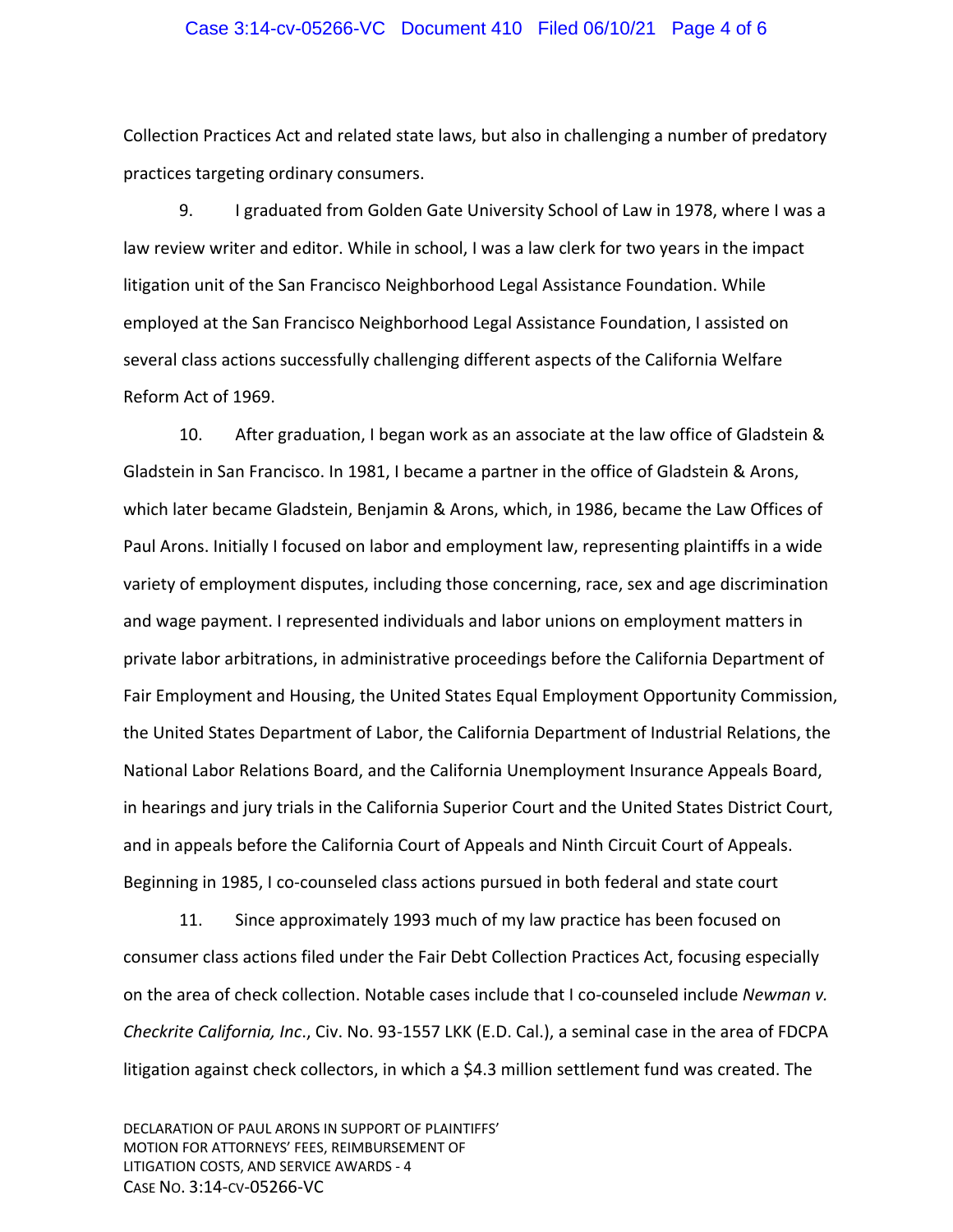published summary judgment decision in that case, *Newman v. Checkrite California, Inc*., 912 F. Supp. 1354 (E.D. Cal. 1995) has been cited in over one hundred federal court decisions. I have also represented plaintiffs in a number of other class actions filed pursuant to the FDCPA. *Ballard v. Equifax Check Servs., Inc*., Civ. No. S‐96‐1532 FCD (E.D. Cal., filed 8/26/96), a case that involved almost 1,500,000 class members, settled for approximately \$8,000,000. There are three published opinions arising from this lawsuit. *Ballard v. Equifax Check Servs., Inc*., 27 F. Supp. 2d 1201(E.D. Cal. 1998) [granting summary judgment for the individual plaintiff], *Ballard v. Equifax Check Servs., Inc*., 186 F.R.D. 589 (E.D. Cal. 1999) [granting class certification], and *Ballard v. Equifax Check Servs., Inc*., 158 F. Supp. 2d 1163 (E.D. Cal. 2001) [granting classwide summary judgment on liability issues. *Irwin v. Mascott*, Civ. No. 97‐4737 JL (E.D. Cal., filed 12/31/97), was an FDCPA class action that involved approximately 600,000 class members and settled for more than a million dollars. There are four published decisions in that case, *Irwin v. Mascott*, 96 F.Supp.2d 968 (N.D. Cal. 1999) [granting class certification], *Irwin v. Mascott*, 94 F. Supp. 2d 1052 (N.D. Cal. 2000) [denying defendants' motion to add third‐party defendants], *Irwin v. Mascott*, 112 F. Supp. 2d 937 (N.D. Cal. 2000) [granting summary judgment and issuing permanent injunction], and *Irwin v. Mascott*, 370 F.3d 924 (9th Cir. 2004) [affirming contempt order against defendants]. I co‐counseled *Hunt v. Check Recovery Sys*., 241 F.R.D. 505 (N.D. Cal. 2007), an FDCPA class action involving unlawful check collection charges. Plaintiffs prevailed on summary judgment. *Hunt v. Check Recovery Sys*. 178 F. Supp. 2d 1157 (N.D. Cal. 2007). Defendant appealed that decision to the Ninth Circuit, which referred the case to the California Supreme Court, to decide the state law issue of whether a debt collector may seek both a statutory service charge, and prejudgment interest on a dishonored check. I argued the issue before the California Supreme Court, which ruled for plaintiffs and against the debt collector. *Imperial Merchant Servs., Inc. v. Hunt*, 47 Cal. 4th 381 (Cal. 2009), [97 Cal. Rptr. 3d 464]. In an interlocutory appeal in the same case, I succeeded in obtaining the first federal appellate court ruling that a district court has discretion to shift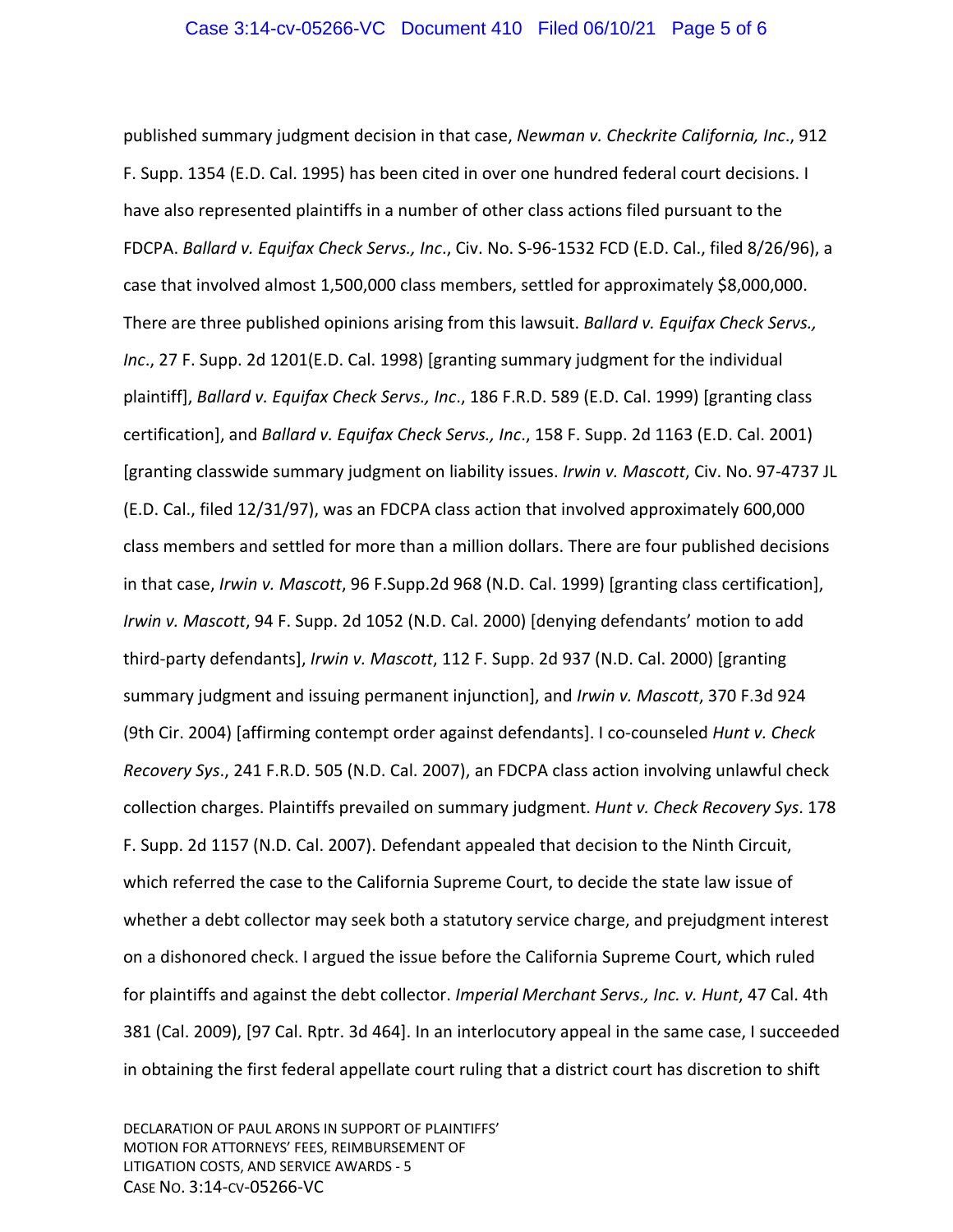#### Case 3:14-cv-05266-VC Document 410 Filed 06/10/21 Page 6 of 6

class notice costs to defendants, once liability has been established. *Hunt v. Imperial Merchant Servs., Inc*., 560 F.3d 1137 (9th Cir. Cal. 2009). Since beginning to practice in Washington in 2014 I have co-counseled successful individual and class action cases on behalf of consumers, including *Dibb v. Alliance Receivables Management, Inc*. Case No. 3:14‐cv‐ 05835 RJB (WD. Washington), a class action, in which we were able to negotiate a settlement providing almost \$2,000,000 in direct payments and debt relief to class members.

12. Since becoming licensed to practice to practice law in the State of Washington in 2014, I have represented Washington consumers in successful class actions against debt collectors in *Cavnar v. Bounceback*, 2:14‐CV‐235‐RMP (E.D. WA) and *Dibb v. Allianceone Receivables Mgmt*., No. 14‐5835 RJB (W.D. Wash.). I have been plaintiff's counsel in a number of other class action lawsuits and I have been continually involved in class action litigation since 1993. A LEXIS search shows over 100 federal district and appellate court decisions in cases where I was either lead, or co‐lead counsel.

13. In approximately 2003, I was honored by the Impact Fund for my work in *Newman v. Checkrite*. In 2006, I received a Consumer Advocate of the Year award from the National Association of Consumer Advocates. I have participated in presentations at the conferences of the National Consumer Law Center, the National Association of Consumer Advocates and the Northwest Consumer Law Center.

I declare under penalty of perjury under the United States of America that the foregoing is true to the best of my knowledge, that if called as a witness I could competently testify thereto, and that this declaration is executed in Friday Harbor, Washington, on this 10th day of June, 2021.

> /s/ Paul Arons, CA #84970 Paul Arons, CA #84970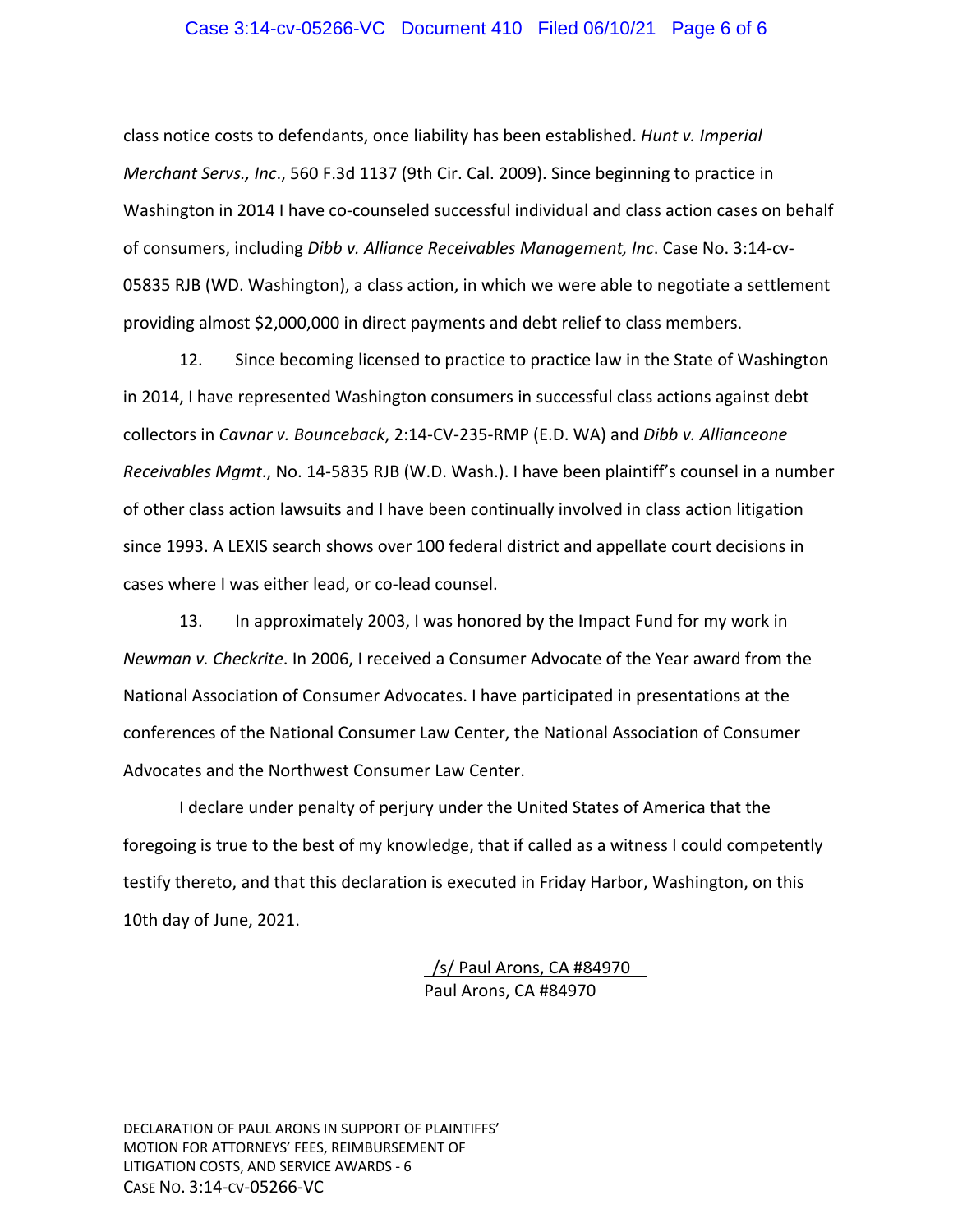# **— EXHIBIT 1 —**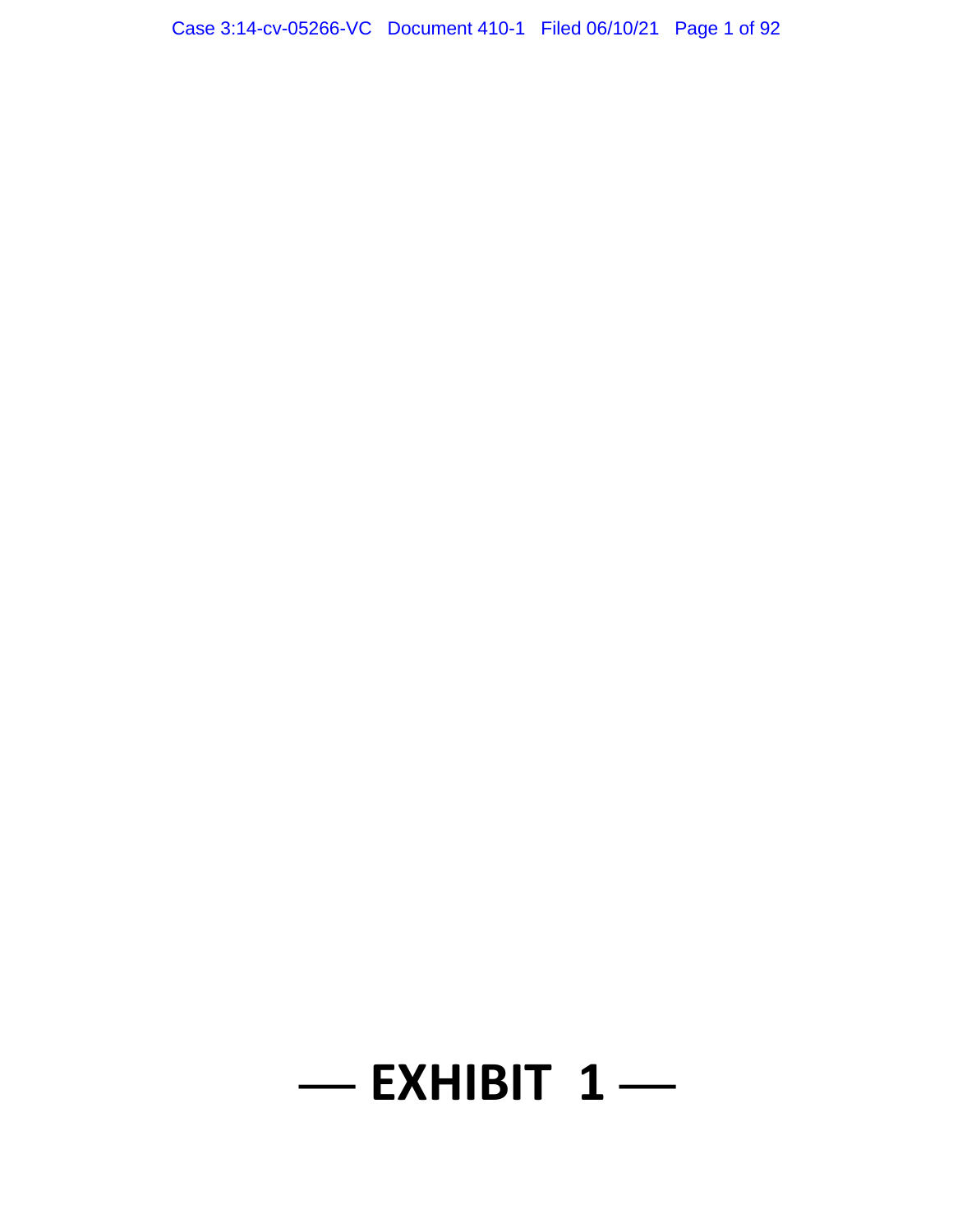## **SOLBERG V. VSI Paul Arons Time Records** Case 3:14-cv-05266-VC Document 410-1 Filed 06/10/21 Page 2 of 92

| <b>Date</b> | <b>Description</b>                                                                              | <b>Hours</b> | Rate     | <b>Amount</b> |
|-------------|-------------------------------------------------------------------------------------------------|--------------|----------|---------------|
|             |                                                                                                 |              |          |               |
|             | 2/6/2014 Tel. call with potential client to investigate facts                                   | 0.50         | \$775.00 | \$<br>387.50  |
|             |                                                                                                 |              |          |               |
|             |                                                                                                 |              |          |               |
|             | 2/6/2014 Draft file memo re: facts of the case after reviewing                                  |              |          |               |
|             | phone call notes and emails from Mr. Breazeale.                                                 | 0.60         | \$775.00 | \$<br>465.00  |
|             |                                                                                                 |              | \$775.00 |               |
|             |                                                                                                 |              |          |               |
|             | 2/6/2014 Emails to Kevin seeking additional documents                                           | 0.20         | \$775.00 | \$<br>155.00  |
|             |                                                                                                 |              |          |               |
|             | Review and respond to Kevin's emails re: transaction with                                       |              |          |               |
| 2/7/2014    | the dealer.                                                                                     | 0.20         | \$775.00 | \$<br>155.00  |
|             |                                                                                                 |              |          |               |
| 2/7/2014    | Review and respond to email from Kevin Breazeale re:                                            |              |          |               |
|             | payments made by car<br>dealer.                                                                 | 0.20         | \$775.00 | \$<br>155.00  |
|             |                                                                                                 |              |          |               |
|             | Review and respond to email from Kevin re: dispute                                              |              |          |               |
| 2/8/2014    | letter.                                                                                         | 0.20         | \$775.00 | \$<br>155.00  |
|             |                                                                                                 |              |          |               |
| 3/7/2014    | Tel. call from Kevin re: current status and developments                                        |              |          |               |
|             | with both the car dealer<br>and NCG                                                             | 0.20         | \$775.00 | \$<br>155.00  |
|             |                                                                                                 |              |          |               |
|             |                                                                                                 |              |          |               |
| 3/7/2014    | Email to Kevin re: responding to latest demand letter.                                          | 0.10         | \$775.00 | \$<br>77.50   |
|             |                                                                                                 |              |          |               |
| 5/18/2014   | Draft memo for Beth Terrill and Deepak Gupta                                                    |              |          |               |
|             | summarizing facts and law relating<br>to possible class action by Breazeale and Solberg against | 1.20         | \$775.00 | \$<br>930.00  |
|             | NCG, et al.                                                                                     |              |          |               |
|             |                                                                                                 |              |          |               |
| 12/13/2014  | Emails with Kevin Vu re: relationship of bad auto repair to                                     |              |          |               |
|             | class action.                                                                                   | 0.20         | \$775.00 | \$<br>155.00  |
|             |                                                                                                 |              |          |               |
|             | 1/2/2015 Review email and send letter to potential witness                                      | 0.20         | \$775.00 | \$<br>155.00  |
|             |                                                                                                 |              |          |               |
| 1/4/2015    | Review potential class member inquiry and send email                                            | 0.20         | \$775.00 | \$<br>155.00  |
|             |                                                                                                 |              |          |               |
|             |                                                                                                 |              |          |               |
|             | 1/4/2015 Email co-counsel re: potential plaintiff.                                              | 0.10         | \$775.00 | \$<br>77.50   |
|             |                                                                                                 |              |          |               |
|             |                                                                                                 |              |          |               |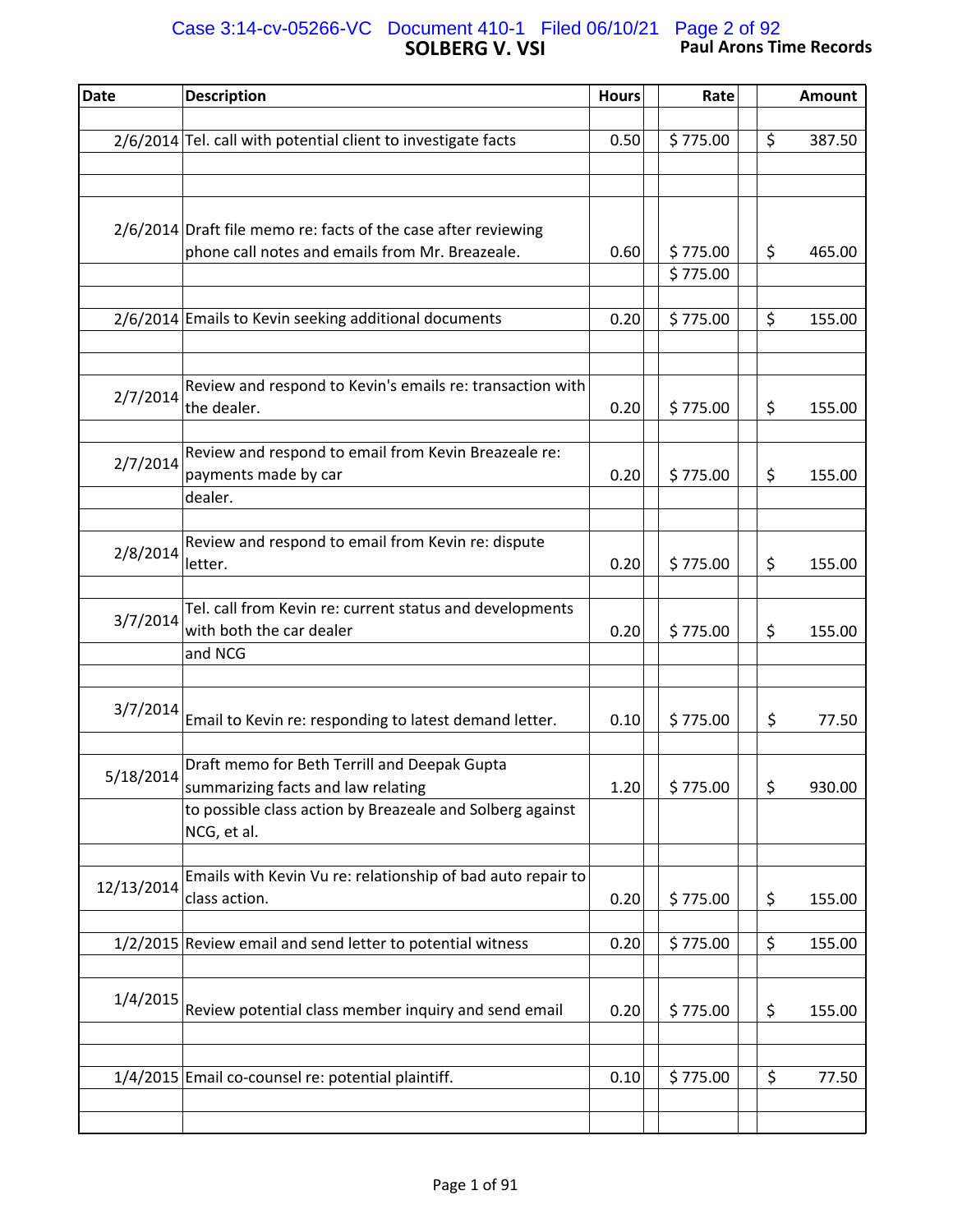### **SOLBERG V. VSI Paul Arons Time Records** Case 3:14-cv-05266-VC Document 410-1 Filed 06/10/21 Page 3 of 92

| 1/4/2015  | Review and respond to email co-counsel re: potential<br>plaintiff.                          | 0.10 | \$775.00 | \$<br>77.50    |
|-----------|---------------------------------------------------------------------------------------------|------|----------|----------------|
|           |                                                                                             |      |          |                |
| 1/5/2015  | Review email from potential witness/plaintiff Morin,<br>review documents she sent           | 0.40 | \$775.00 | \$<br>310.00   |
|           | and look at and copy records regarding Morin from<br>checkprogram.com                       |      |          |                |
|           | Review and organize Nancy Morin docs.                                                       | 0.20 | \$775.00 | \$<br>155.00   |
|           | Draft file memo re: Nancy Moring                                                            | 0.30 | \$775.00 | \$<br>232.50   |
|           |                                                                                             |      |          |                |
| 1/7/2015  | Tel. call with witness/potential class rep. Nancy Morin                                     | 1.30 | \$775.00 | \$<br>1,007.50 |
|           |                                                                                             |      |          |                |
|           | Email to Beth Terrell re: witness/potential class rep.<br><b>Nancy Morin</b>                | 0.20 | \$775.00 | \$<br>155.00   |
|           | Send email to Nancy Morin                                                                   | 0.10 | \$775.00 | \$<br>77.50    |
|           |                                                                                             |      |          |                |
|           | Draft memo re: witness/potential class rep. Nancy Morin,<br>detailing facts,                | 1.20 | \$775.00 | \$<br>930.00   |
|           | impressions and litigation options                                                          |      |          |                |
| 1/12/2015 | Review email from Deepak Gupta and send email to<br>Nancy Morin                             | 0.10 | \$775.00 | \$<br>77.50    |
|           | 1/15/2015 Tel. call to Nancy Morin re: case status                                          | 0.10 | \$775.00 | \$<br>77.50    |
| 1/17/2015 | Review and analyze settlement in Wynn v. NCG<br>(Pennsylvania case settled in<br>Jan. 2015) | 0.80 | \$775.00 | \$<br>620.00   |
| 1/26/2015 | Review email and collection letters sent by Nancy Morin                                     | 0.10 | \$775.00 | \$<br>77.50    |
|           |                                                                                             |      |          |                |
| 1/26/2015 | Send email to Nancy Morin re:collection letters and proof<br>of mailing                     | 0.10 | \$775.00 | \$<br>77.50    |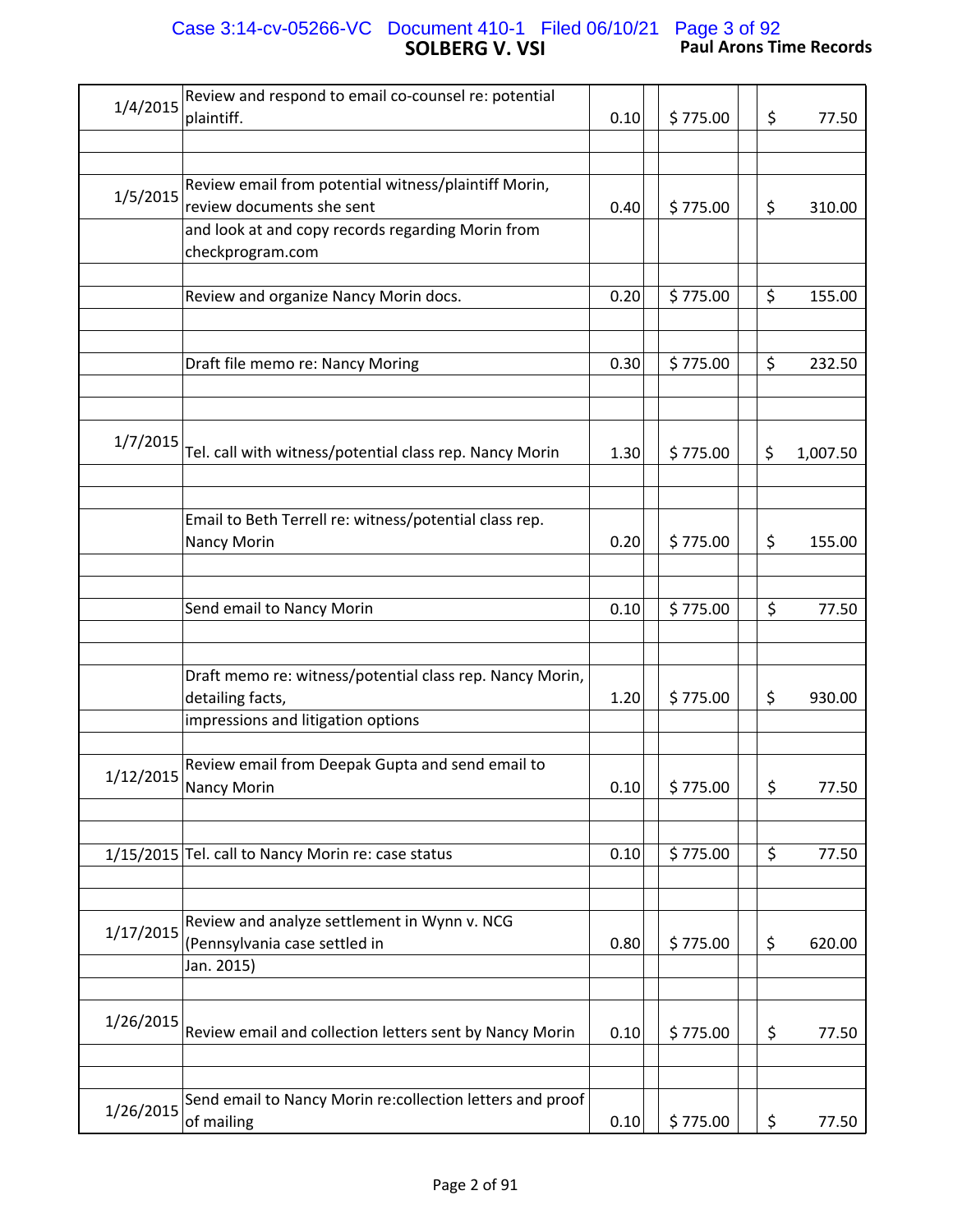## **SOLBERG V. VSI Paul Arons Time Records** Case 3:14-cv-05266-VC Document 410-1 Filed 06/10/21 Page 4 of 92

| 1/26/2015 | Initial research re:applicability of anti-spam statutes to<br>debt collectors  | 0.50 | \$775.00 | \$ | 387.50 |
|-----------|--------------------------------------------------------------------------------|------|----------|----|--------|
|           |                                                                                |      |          |    |        |
| 1/29/2015 | Review and respond to email from Blythe Chandler re:<br>amending complaint and | 0.30 | \$775.00 | \$ | 232.50 |
|           | obtaining local counsel; review Local Rules re: need for                       |      |          |    |        |
|           | local counsel                                                                  |      |          |    |        |
|           | 1/29/2015 Tel. call to Nancy Morin                                             | 0.10 | \$775.00 | \$ | 77.50  |
|           |                                                                                |      |          |    |        |
|           |                                                                                |      |          |    |        |
|           | 1/29/2015 Tel. call to Nancy Morin                                             | 0.30 | \$775.00 | \$ | 232.50 |
|           |                                                                                |      |          |    |        |
|           | 1/29/2015 Email to Blythe Chandler re: Nancy Morin                             | 0.10 | \$775.00 | \$ | 77.50  |
|           |                                                                                |      |          |    |        |
|           |                                                                                |      |          |    |        |
|           | Visit checkprogram.com to confirm Nancy Morin's                                |      |          |    |        |
| 1/29/2015 | account is still active and                                                    | 0.20 | \$775.00 | \$ | 155.00 |
|           |                                                                                |      |          |    |        |
|           | discover that agreement to arbitration provision is                            |      |          |    |        |
|           | required to schedule a class                                                   |      |          |    |        |
|           | online. Email these facts to co-counsel                                        |      |          |    |        |
|           |                                                                                |      |          |    |        |
| 1/29/2015 | Draft Nancy Morin allegations, including a review of all<br>letters and notes  | 1.10 | \$775.00 | \$ | 852.50 |
|           |                                                                                |      |          |    |        |
|           |                                                                                |      |          |    |        |
|           | 1/29/2015 Email Nancy Morin                                                    | 0.10 | \$775.00 | \$ | 77.50  |
|           |                                                                                |      |          |    |        |
|           |                                                                                |      |          |    |        |
|           | Email Nancy Morin allegations to Blythe Chandler with                          |      |          |    |        |
| 1/29/2015 | explanation re: use and                                                        | 0.10 | \$775.00 | \$ | 77.50  |
|           | possible changes.                                                              |      |          |    |        |
|           |                                                                                |      |          |    |        |
|           |                                                                                |      |          |    |        |
| 1/30/2015 | Review and respond to Deepak Gupta email re:                                   |      |          |    |        |
|           | checkprogram.com web site,                                                     | 0.10 | \$775.00 | \$ | 77.50  |
|           | attaching examples                                                             |      |          |    |        |
|           | 1/30/2015 Draft Nancy Morin retainer agreement                                 | 0.20 | \$775.00 | \$ | 155.00 |
|           |                                                                                |      |          |    |        |
|           | 1/30/2015 Email Nancy Morin                                                    | 0.10 | \$775.00 | \$ | 77.50  |
|           |                                                                                |      |          |    |        |
|           |                                                                                |      |          |    |        |
|           |                                                                                |      |          |    |        |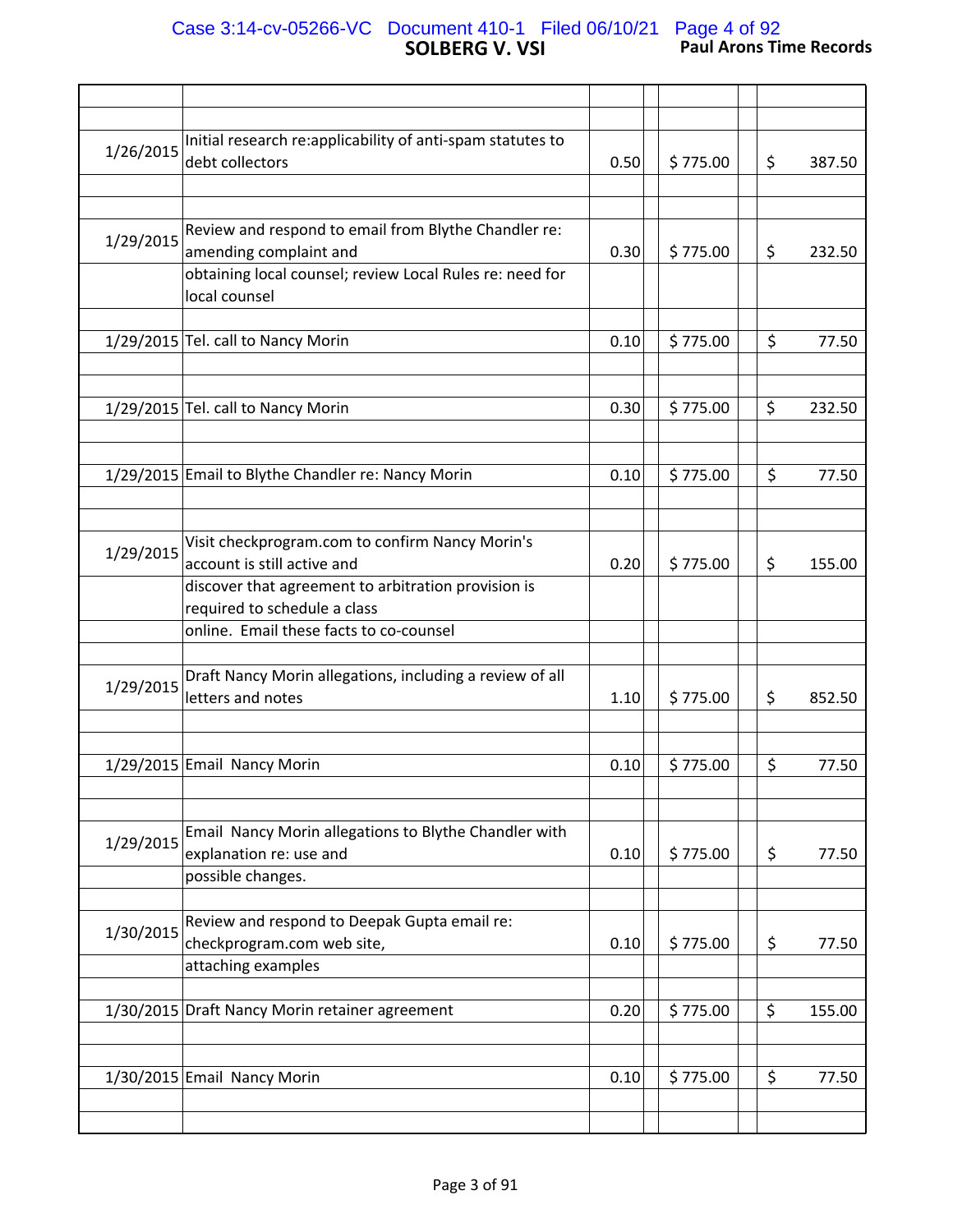#### **SOLBERG V. VSI Paul Arons Time Records** Case 3:14-cv-05266-VC Document 410-1 Filed 06/10/21 Page 5 of 92

| 2/2/2015 | Tel call and email with Erika Nusser re: issues with FDCPA<br>coverage for new                               | 0.20 | \$775.00 | \$<br>155.00 |
|----------|--------------------------------------------------------------------------------------------------------------|------|----------|--------------|
|          | plaintiff.                                                                                                   |      |          |              |
| 2/2/2015 | Draft fraud and negligence claims for the amended<br>complaint                                               | 0.60 | \$775.00 | \$<br>465.00 |
| 2/2/2015 | Email to Erika Nusser re: fraud and negligence claims for<br>the amended complaint                           | 0.10 | \$775.00 | \$<br>77.50  |
| 2/2/2015 | Research potential claims under CAN-SPAM Act and<br>California anti-spam<br>statute.                         | 0.70 | \$775.00 | \$<br>542.50 |
| 2/2/2015 | Email co-counsel re: potential claims under CAN-SPAM<br><b>Act and California</b><br>anti-spam statute.      | 0.10 | \$775.00 | \$<br>77.50  |
|          | 2/2/2015 Research individual standing under the Cal. UCL                                                     | 0.70 | \$775.00 | \$<br>542.50 |
| 2/2/2015 | Email co-counsel re: results of research re: individual<br>standing under UCL                                | 0.20 | \$775.00 | \$<br>155.00 |
| 2/2/2015 | Review and respond to email from Erika Nusser re:<br>revisions to First Amended<br>Complaint                 | 0.20 | \$775.00 | \$<br>155.00 |
|          | 2/3/2015 Review and edit First Amended Complaint.                                                            | 0.80 | \$775.00 | \$<br>620.00 |
| 2/3/2015 | Further review and edit First Amended Complaint re:<br>individual liability allegations<br>for Mats Jonsson. | 0.40 | \$775.00 | \$<br>310.00 |
| 2/3/2015 | LEXIS research re: individual liability of a manager/owner<br>under the FDCPA                                | 0.40 | \$775.00 | \$<br>310.00 |
|          | 2/6/2015 Email Amended Complaint to clients                                                                  | 0.10 | \$775.00 | \$<br>77.50  |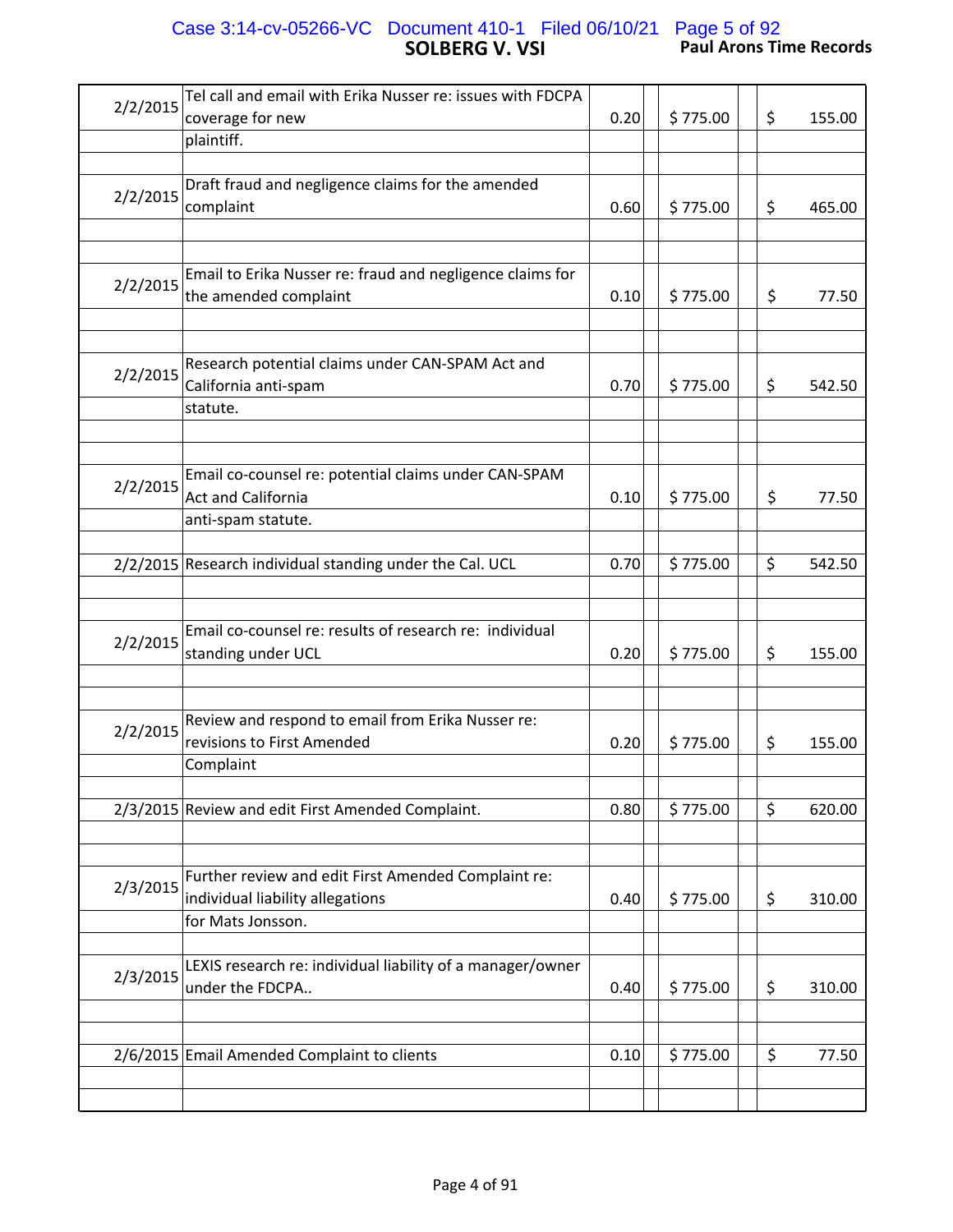#### **SOLBERG V. VSI Paul Arons Time Records** Case 3:14-cv-05266-VC Document 410-1 Filed 06/10/21 Page 6 of 92

| 2/10/2015 | Review email from Erika Nusser re: continuing deadlines                                                    |      |          |    |                  |
|-----------|------------------------------------------------------------------------------------------------------------|------|----------|----|------------------|
|           | and make changes to                                                                                        | 0.20 | \$775.00 | \$ | 155.00           |
|           | request                                                                                                    |      |          |    |                  |
| 2/25/2015 | Review 3rd Notice of Failure to Comply letter sent to<br>Nancy Morin/foward to<br>co-counsel               | 0.10 | \$775.00 | \$ | 77.50            |
|           |                                                                                                            |      |          |    |                  |
| 2/25/2015 | Review certificates of service, reserach VSI addressess<br>and email co-counsel re:                        | 0.20 | \$775.00 | \$ | 155.00           |
|           | failure to serve NCG and duplicate service on VSI.                                                         |      |          |    |                  |
| 2/27/2015 | Email to Beth Terrell re: returning NCG attorney phone<br>call                                             | 0.10 | \$775.00 |    | <b>NO CHARGE</b> |
|           |                                                                                                            |      |          |    |                  |
| 3/10/2015 | Review and respond to email from Beth Terrell re: phone<br>call with Mike Taitelman                        | 0.10 | \$775.00 | \$ | 77.50            |
|           | and setting up co-counsel phone conference                                                                 |      |          |    |                  |
|           |                                                                                                            |      |          |    |                  |
| 3/10/2015 | Tel. call with Blythe Chandler and Beth Terrell re:<br>discussion with Mike Taitleman                      | 0.30 | \$775.00 | \$ | 232.50           |
|           | re: possible early mediation, and discussion of settlement<br>parameters                                   |      |          |    |                  |
|           |                                                                                                            |      |          |    |                  |
| 3/12/2015 | Review and comment on pre-mediation letter drafted by<br><b>Blythe Chandler</b>                            | 0.20 | \$775.00 | \$ | 155.00           |
|           |                                                                                                            |      |          |    |                  |
|           |                                                                                                            |      |          |    |                  |
| 3/16/2015 | Tel. call w/Don Driscoll re: NCG compliance with Smith<br>settlement terms re:                             | 0.40 | \$775.00 | \$ | 310.00           |
|           | language used in letters                                                                                   |      |          |    |                  |
|           | Review initial letter required by settlement and compare                                                   |      |          |    |                  |
| 3/16/2015 | to Nancy Morin initial                                                                                     | 0.10 | \$775.00 | \$ | 77.50            |
|           | letter                                                                                                     |      |          |    |                  |
| 3/16/2015 | Detailed review of differences between letters required<br>by the settlement and<br>letters actually used. | 0.20 | \$775.00 | \$ | 155.00           |
|           |                                                                                                            |      |          |    |                  |
| 3/16/2015 | Email to co-counsel re: differences between letters<br>required by the settlement and                      | 0.20 | \$775.00 | \$ | 155.00           |
|           | letters actually used, and question re: appropriate<br>response                                            |      |          |    |                  |
|           |                                                                                                            |      |          |    |                  |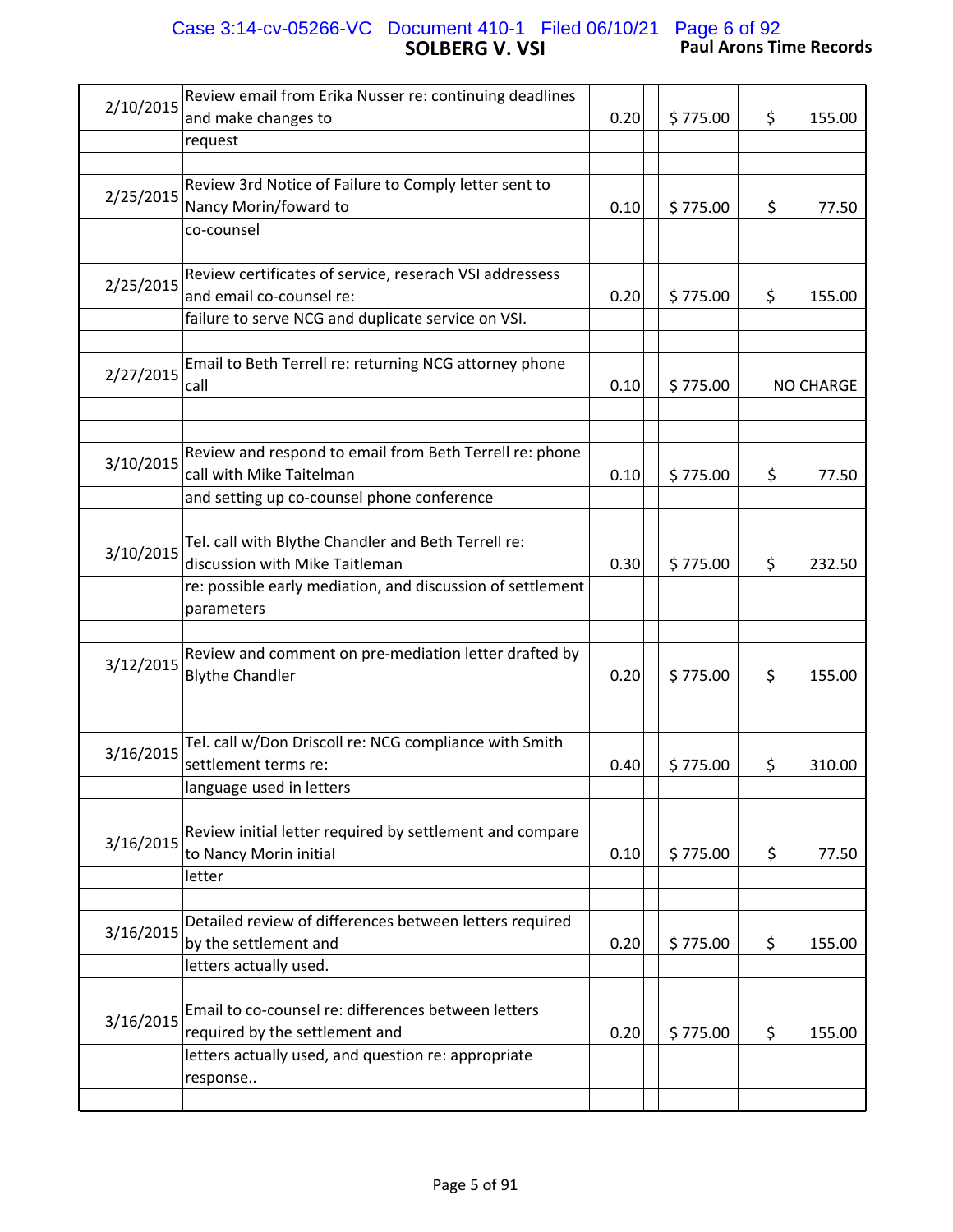## **SOLBERG V. VSI Paul Arons Time Records** Case 3:14-cv-05266-VC Document 410-1 Filed 06/10/21 Page 7 of 92

|           | Emails with Don Driscoll re: NCG violation of settlement     |      |          |              |
|-----------|--------------------------------------------------------------|------|----------|--------------|
| 3/17/2015 | agreement                                                    | 0.20 | \$775.00 | \$<br>155.00 |
|           |                                                              |      |          |              |
|           |                                                              |      |          |              |
|           | Review and respond to Nancy Morin email re: receiving        |      |          |              |
| 3/27/2015 | Final Warning letter from                                    | 0.10 | \$775.00 | \$<br>77.50  |
|           | VSI; forward to co-cousnel                                   |      |          |              |
|           |                                                              |      |          |              |
|           | 3/31/2015 Conference call with Don Driscoll and Beth Terrell | 0.50 | \$775.00 | \$<br>387.50 |
|           |                                                              |      |          |              |
|           |                                                              |      |          |              |
|           | Review CFPB lawsuit and stipulated settlement to assess      |      |          |              |
| 3/31/2015 | impact on pending                                            | 0.50 | \$775.00 | \$<br>387.50 |
|           | litigation.                                                  |      |          |              |
|           |                                                              |      |          |              |
| 3/31/2015 | Multiple emails with co-cousnel re: CFPB lawsuit and         |      |          |              |
|           | stipulated settlement to                                     | 0.30 | \$775.00 | \$<br>232.50 |
|           | assess impact on pending litigation.                         |      |          |              |
|           |                                                              |      |          |              |
| 3/31/2015 | Review CFPB settlement and draft summary of letter and       |      |          |              |
|           | practice changes                                             | 0.40 | \$775.00 | \$<br>310.00 |
|           | mandated by the settlement.                                  |      |          |              |
|           |                                                              |      |          |              |
| 3/31/2015 | Email coc-counsel re:summary of letter and practice          |      |          |              |
|           | changes mandated by the                                      | 0.10 | \$775.00 | \$<br>77.50  |
|           | settlement and impact on pending litigation.                 |      |          |              |
|           |                                                              |      |          |              |
| 4/3/2015  | Email to Blythe Chandler re: meeting with plaintiffs in      |      |          |              |
|           | California                                                   | 0.10 | \$775.00 | \$<br>77.50  |
|           |                                                              |      |          |              |
|           |                                                              |      |          |              |
| 4/6/2015  |                                                              |      |          |              |
|           | Review and respond to email from Kevin Breazeale             | 0.10 | \$775.00 | \$<br>77.50  |
|           |                                                              |      |          |              |
|           | 4/17/2015 Initial review NCG anti-SLAPP motion               | 0.30 | \$775.00 | \$<br>232.50 |
|           |                                                              |      |          |              |
|           |                                                              |      |          |              |
|           | Email co-cousnel re: NCG anti-SLAPP motion/forward           |      |          |              |
|           | Smith filings made in                                        | 0.20 | \$775.00 | \$<br>155.00 |
|           | connection with similar motion.                              |      |          |              |
|           |                                                              |      |          |              |
|           | Review Smith filings made in connection with similar         |      |          |              |
|           | motion.                                                      | 0.30 | \$775.00 | \$<br>232.50 |
|           |                                                              |      |          |              |
|           |                                                              |      |          |              |
|           | Initial review NCG Motion to Dismiss                         | 0.20 | \$775.00 | \$<br>155.00 |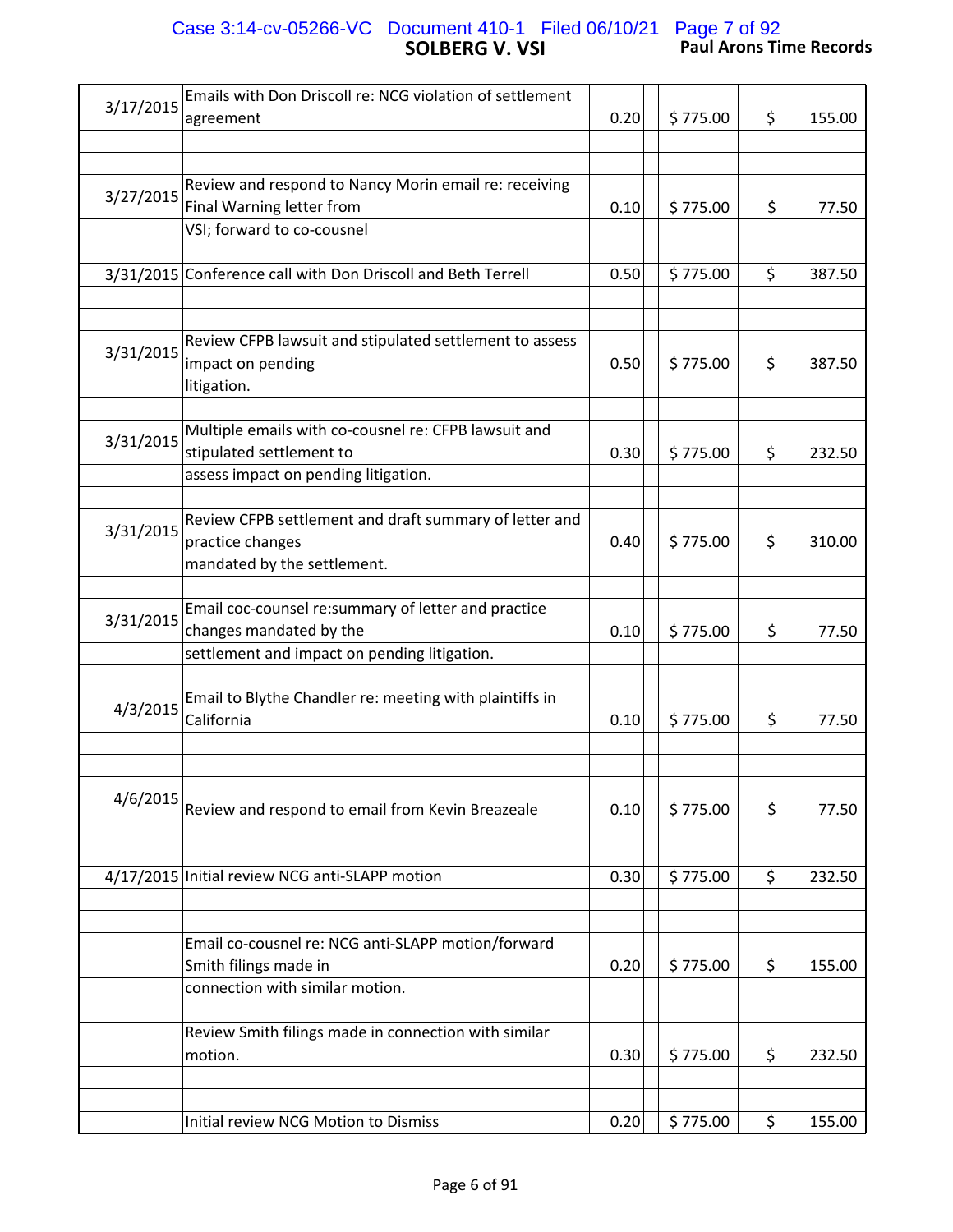#### **SOLBERG V. VSI Paul Arons Time Records** Case 3:14-cv-05266-VC Document 410-1 Filed 06/10/21 Page 8 of 92

|           | Review Smith file and email co-cousnel re: NCG Motion      |      |          |         |        |
|-----------|------------------------------------------------------------|------|----------|---------|--------|
|           | to Dismiss                                                 | 0.40 | \$775.00 | \$      | 310.00 |
|           |                                                            |      |          |         |        |
|           |                                                            |      |          |         |        |
|           | Review filiings in Smith case, and published decision      |      |          |         |        |
|           | denying motions and email                                  | 0.40 | \$775.00 | \$      | 310.00 |
|           | co-counsel about this information.                         |      |          |         |        |
|           |                                                            |      |          |         |        |
|           | Review and respond to email from Beth Terrell re:          |      |          |         |        |
| 4/20/2015 | responding to                                              | 0.10 | \$775.00 | \$      | 77.50  |
|           | motions/associating counsel                                |      |          |         |        |
|           |                                                            |      |          |         |        |
|           | Reveiw email re: assignment to Judge Chhabria; research    |      |          |         |        |
| 4/21/2015 | Chhabria cases and                                         |      | \$775.00 |         |        |
|           |                                                            | 0.40 |          | \$      | 310.00 |
|           |                                                            |      |          |         |        |
|           | send emails to co-cousnel/California practitiioners.       |      |          |         |        |
|           |                                                            |      |          |         |        |
| 4/22/2015 | Review certificate of interested parties/send email to co- |      |          |         |        |
|           | counsel re: LLCP                                           | 0.10 | \$775.00 | \$      | 77.50  |
|           |                                                            |      |          |         |        |
| 4/24/2015 | Phone conference with Deepak Gupta, Blythe Chandler,       |      |          |         |        |
|           | <b>Beth Terrell and Ericka</b>                             | 0.60 | \$775.00 | \$      | 465.00 |
|           | Nusser re: Motions to Dismiss and to Strike                |      |          |         |        |
|           |                                                            |      |          |         |        |
|           | Review Defendant's anti-SLAPP motion to strike;            |      |          |         |        |
|           | compare to similar motion file                             | 0.40 | \$775.00 | \$      | 310.00 |
|           | by NCG in Smith case                                       |      |          |         |        |
|           |                                                            |      |          |         |        |
|           | Email to co-counsel re: defendant's anti-SLAPP motion to   |      |          |         |        |
|           | strike and similar                                         | 0.10 | \$775.00 | $\zeta$ | 77.50  |
|           | motion filed by NCG in Smith case                          |      |          |         |        |
|           |                                                            |      |          |         |        |
|           | Review and respond to email from Beth Terrell re:          |      |          |         |        |
| 4/27/2015 | hearing dates for defendant's                              | 0.10 |          | \$      |        |
|           | motions                                                    |      |          |         |        |
|           |                                                            |      |          |         |        |
|           | Tel. call with Blythe Chandler to discuss opposition to D  |      |          |         |        |
| 4/29/2015 | $12(b)(6)$ motion                                          | 0.20 | \$775.00 | \$      | 155.00 |
|           |                                                            |      |          |         |        |
|           |                                                            |      |          |         |        |
|           | Review and respond to co-counsel re: defense proposal      |      |          |         |        |
|           | to postpone CMC and                                        | 0.10 | \$775.00 |         | 77.50  |
|           |                                                            |      |          | \$      |        |
|           | discovery.                                                 |      |          |         |        |
|           |                                                            |      |          |         |        |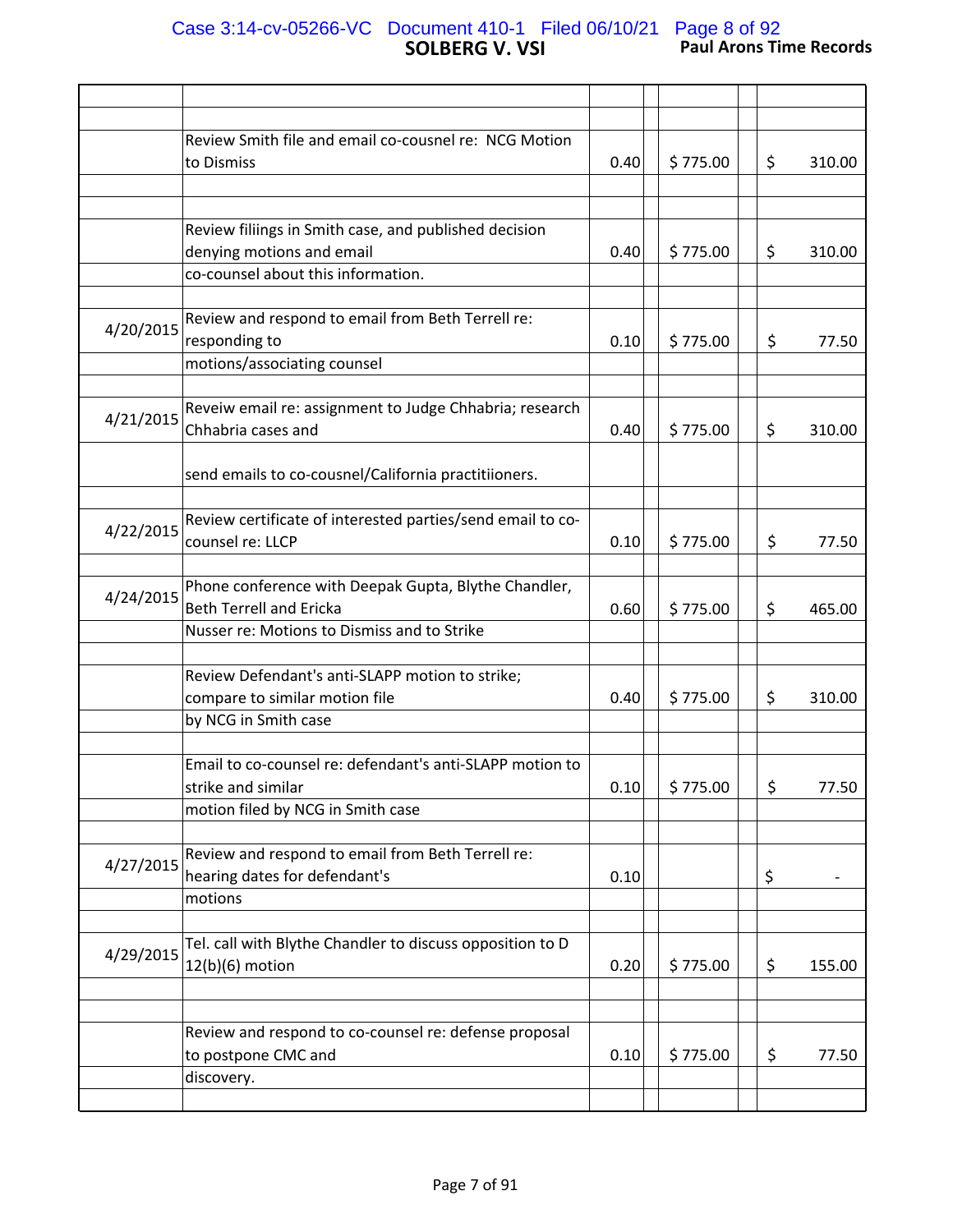## **SOLBERG V. VSI Paul Arons Time Records** Case 3:14-cv-05266-VC Document 410-1 Filed 06/10/21 Page 9 of 92

| 5/8/2015 | Review and edit opposition to defendant's motion to                      |      |          |    |          |
|----------|--------------------------------------------------------------------------|------|----------|----|----------|
|          | dismiss                                                                  | 1.10 | \$775.00 | \$ | 852.50   |
|          |                                                                          |      |          |    |          |
|          | Email to co-counsel re: CMC phone conference                             | 0.10 | \$775.00 | \$ | 77.50    |
|          |                                                                          |      |          |    |          |
|          |                                                                          |      |          |    |          |
| 5/9/2015 | Adapt Request for Production of Document from Smith<br>to serve on NCG   | 0.30 | \$775.00 | \$ | 232.50   |
|          |                                                                          |      |          |    |          |
|          |                                                                          |      |          |    |          |
|          | Adapt Interrogatories from Smith to serve on NCG                         | 0.30 | \$775.00 | \$ | 232.50   |
|          |                                                                          |      |          |    |          |
|          |                                                                          |      |          |    |          |
|          | Email to Beth Terrell re: Discovery from Smith to serve on<br><b>NCG</b> | 0.20 | \$775.00 | \$ | 155.00   |
|          |                                                                          |      |          |    |          |
|          |                                                                          |      |          |    |          |
|          | Review and organize documents in connection opposing<br>summary judgmetn | 1.70 | \$775.00 | \$ | 1,317.50 |
|          |                                                                          |      |          |    |          |
|          |                                                                          |      |          |    |          |
|          |                                                                          |      |          |    |          |
|          | Emails to Erika Nusser re: summary judgment opposition                   | 0.10 | \$775.00 | \$ | 77.50    |
|          |                                                                          |      |          |    |          |
|          |                                                                          |      |          |    |          |
|          | Review and organize documents in connection opposing                     |      |          |    |          |
|          | summary judgment                                                         | 1.90 | \$775.00 | \$ | 1,472.50 |
|          |                                                                          |      |          |    |          |
|          |                                                                          |      |          |    |          |
|          | 6/5/2015 Review and edit draft of interrogatories to VSI                 | 1.30 | \$775.00 | \$ | 1,007.50 |
|          |                                                                          |      |          |    |          |
|          |                                                                          |      |          |    |          |
|          | Review and edit draft of interrogatories to Matts                        |      |          |    |          |
|          | Johnsson                                                                 | 0.40 | \$775.00 | \$ | 310.00   |
|          |                                                                          |      |          |    |          |
|          |                                                                          |      |          |    |          |
|          | Email to Blythe Chandler re: discovery revisions                         | 0.10 | \$775.00 | \$ | 77.50    |
|          |                                                                          |      |          |    |          |
|          |                                                                          |      |          |    |          |
|          | 6/11/2015 Review and edit 1st Set of Discovery to VSI/NCG                | 0.50 | \$775.00 | \$ | 387.50   |
|          |                                                                          |      |          |    |          |
|          |                                                                          |      |          |    |          |
|          | Review and edit 1st Set of Discovery to Matts Johnsson                   | 0.20 | \$775.00 | \$ | 155.00   |
|          |                                                                          |      |          |    |          |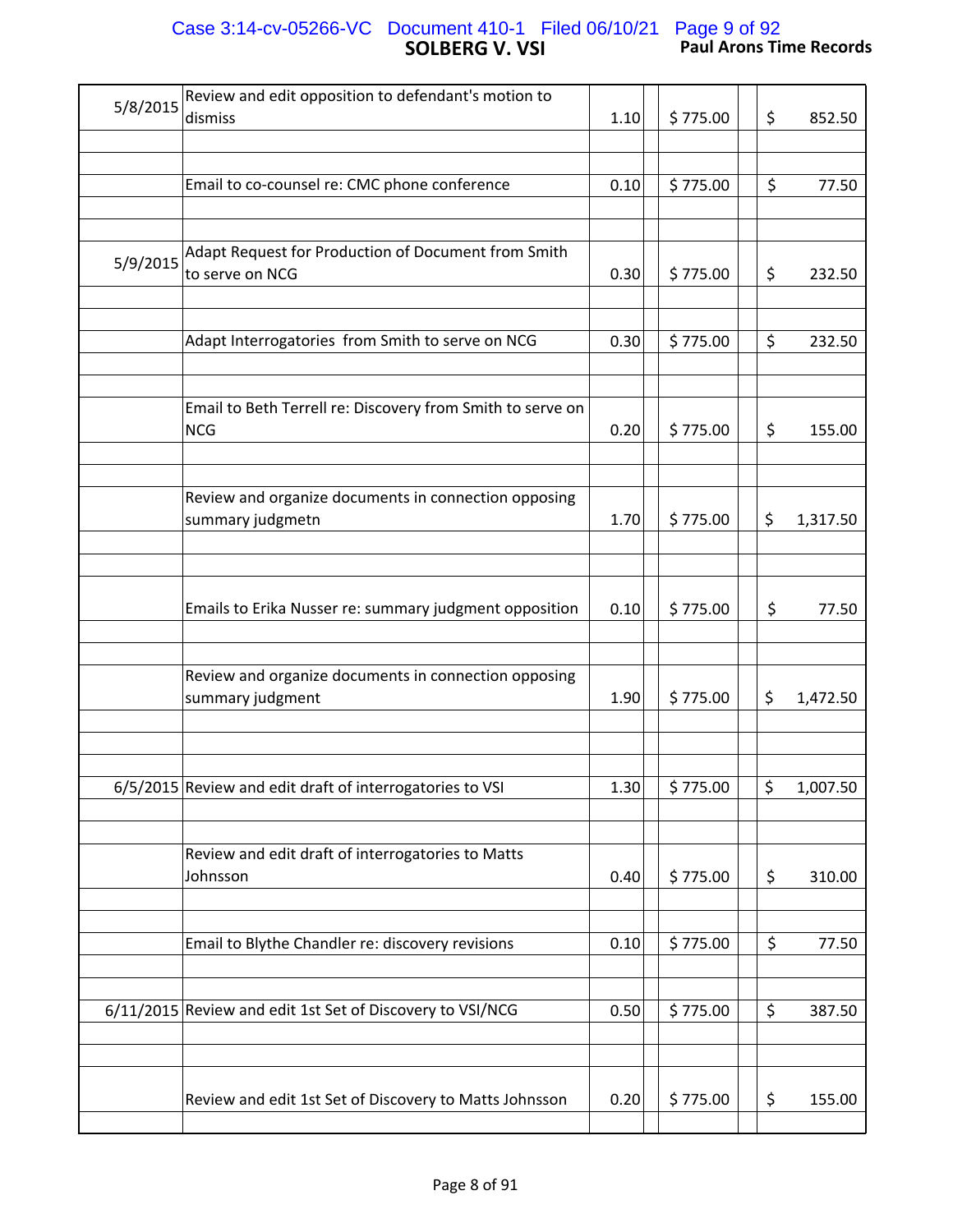### **SOLBERG V. VSI Paul Arons Time Records** Case 3:14-cv-05266-VC Document 410-1 Filed 06/10/21 Page 10 of 92

| 6/17/2015 |                                                           |      |          |    |          |
|-----------|-----------------------------------------------------------|------|----------|----|----------|
|           | Review order to comply with ADR selection process         | 0.10 | \$775.00 | \$ | 77.50    |
|           |                                                           |      |          |    |          |
|           |                                                           |      |          |    |          |
|           | Email co-cousnel re: order to comply with ADR selection   |      |          |    |          |
|           | process                                                   | 0.10 | \$775.00 | \$ | 77.50    |
|           |                                                           |      |          |    |          |
|           |                                                           |      |          |    |          |
|           | 6/30/2015 Email to co-counsel re: ADR phone conference    | 0.10 | \$775.00 | \$ | 77.50    |
|           |                                                           |      |          |    |          |
|           |                                                           |      |          |    |          |
| 7/2/2015  | Review ADR filings and email Blythe Chandler re: ADR      |      |          |    |          |
|           | phone conference.                                         | 0.10 | \$775.00 | \$ | 77.50    |
|           |                                                           |      |          |    |          |
|           |                                                           |      |          |    |          |
|           | ADR phone conference with Howard Herman (ADR), Beth       |      |          |    |          |
|           | <b>Terrell and Sean Hardy</b>                             | 0.20 | \$775.00 | \$ | 155.00   |
|           |                                                           |      |          |    |          |
|           |                                                           |      |          |    |          |
|           | 7/3/2015 Email with potential witness                     | 0.10 | \$775.00 | \$ | 77.50    |
|           |                                                           |      |          |    |          |
|           |                                                           |      |          |    |          |
| 7/5/2015  | Prepare for hearing on motion to dismiss including        |      |          |    |          |
|           | reviewing all filings, comparing                          | 3.20 | \$775.00 | \$ | 2,480.00 |
|           | with filings in Smith v. LLCP, updating research and      |      |          |    |          |
|           | drafting memo                                             |      |          |    |          |
|           |                                                           |      |          |    |          |
| 7/6/2015  | Travel time-Friday Harbor to San Francisco for hearing on |      |          |    |          |
|           | Defendant's Motion to                                     | 6.00 | \$775.00 | \$ | 4,650.00 |
|           | Dismiss/Motion to Strike                                  |      |          |    |          |
|           |                                                           |      |          |    |          |
|           |                                                           |      |          |    |          |
|           | Prepare for hearing on Defendant's Motion to              |      |          |    |          |
|           | Dismiss/Motion to Strike                                  | 3.50 | \$775.00 | \$ | 2,712.50 |
|           |                                                           |      |          |    |          |
| 7/6/2015  | Prepare for hearing on motion to dismiss and anti-SLAPP   |      |          |    |          |
|           | motion                                                    | 2.50 | \$775.00 | \$ | 1,937.50 |
|           |                                                           |      |          |    |          |
|           |                                                           |      |          |    |          |
| 7/7/2015  | Travel time-return to Friday Harbor from San Francisco    |      |          |    |          |
|           | for hearing on Defendant's                                | 6.00 | \$775.00 | \$ | 4,650.00 |
|           | Motion to Dismiss/Motion to Strike                        |      |          |    |          |
|           |                                                           |      |          |    |          |
|           |                                                           |      |          |    |          |
|           | Prepare for hearing on Defendant's Motion to              |      |          |    |          |
|           | Dismiss/Motion to Strike                                  | 2.50 | \$775.00 | \$ | 1,937.50 |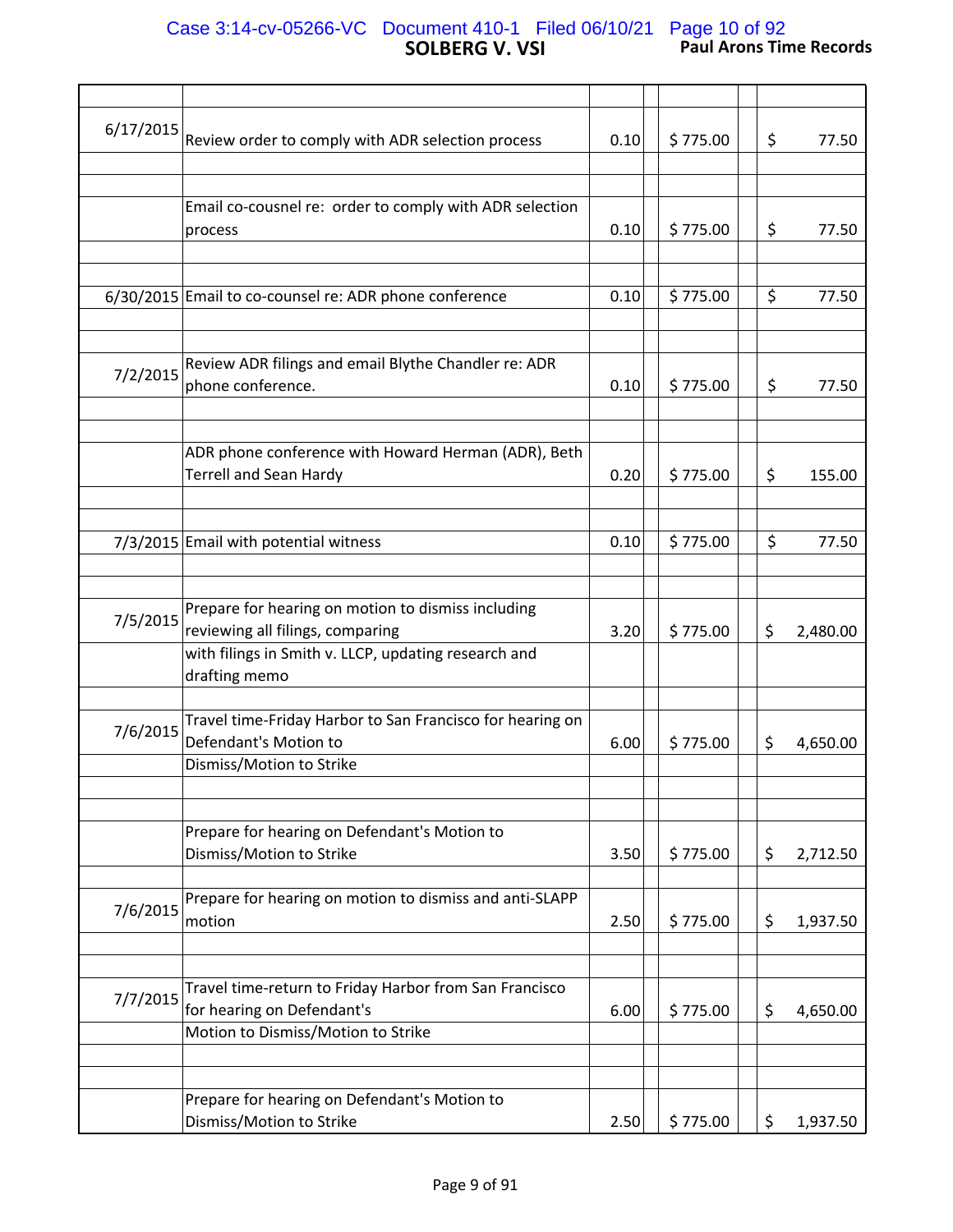### **SOLBERG V. VSI Paul Arons Time Records** Case 3:14-cv-05266-VC Document 410-1 Filed 06/10/21 Page 11 of 92

|           | Hearing on Defendant's Motion to Dismiss/Motion to<br><b>Strike</b>                | 1.20 | \$775.00 | \$ | 930.00 |
|-----------|------------------------------------------------------------------------------------|------|----------|----|--------|
|           |                                                                                    |      |          |    |        |
| 7/8/2015  | Reveiw and respond to multiple emails re: Defendants'<br>Request for extension of  | 0.30 | \$775.00 | \$ | 232.50 |
|           | time to respond to outstanding discovery                                           |      |          |    |        |
| 7/15/2015 | Phone conference with co-counsel for status, tasks and<br>updates.                 | 0.10 | \$775.00 | \$ | 77.50  |
|           |                                                                                    |      |          |    |        |
|           |                                                                                    |      |          |    |        |
| 7/21/2015 | Weekly status and update conferecne with co-counsel                                | 0.20 | \$775.00 | \$ | 155.00 |
|           |                                                                                    |      |          |    |        |
| 7/27/2015 | Review Defendants' CMC Statement re: stay of<br>proceedings                        | 0.20 | \$775.00 | \$ | 155.00 |
|           |                                                                                    |      |          |    |        |
|           |                                                                                    |      |          |    |        |
|           | Legal research Defendants' CMC Statement re: stay of<br>proceedings                | 0.40 | \$775.00 | \$ | 310.00 |
|           |                                                                                    |      |          |    |        |
|           |                                                                                    |      |          |    |        |
|           | Draft revisions to Defendants' CMC Statement re: stay of<br>proceedings            | 0.70 | \$775.00 | \$ | 542.50 |
|           |                                                                                    |      |          |    |        |
|           |                                                                                    |      |          |    |        |
|           | Email to Blythe Chandler re revisions to Defendants'<br>CMC Statement re: stay of  | 0.10 | \$775.00 | \$ | 77.50  |
|           | proceedings                                                                        |      |          |    |        |
|           |                                                                                    |      |          |    |        |
| 7/28/2015 | Review CMC Statement and email comments to Blythe<br>Chandler                      | 0.10 | \$775.00 | \$ | 77.50  |
|           |                                                                                    |      |          |    |        |
| 7/29/2015 | Review email and call Blythe Chandler to discuss strategy<br>around motion to stay | 0.10 | \$775.00 | \$ | 77.50  |
| 8/4/2015  | Review CMC Statement and email Blythe Chandler re:                                 |      |          |    |        |
|           | automatic stay issue                                                               | 0.10 | \$775.00 | \$ | 77.50  |
|           |                                                                                    |      |          |    |        |
|           | Tel. call with Blythe Chandler to discuss CMC Conference                           | 0.30 | \$775.00 | \$ | 232.50 |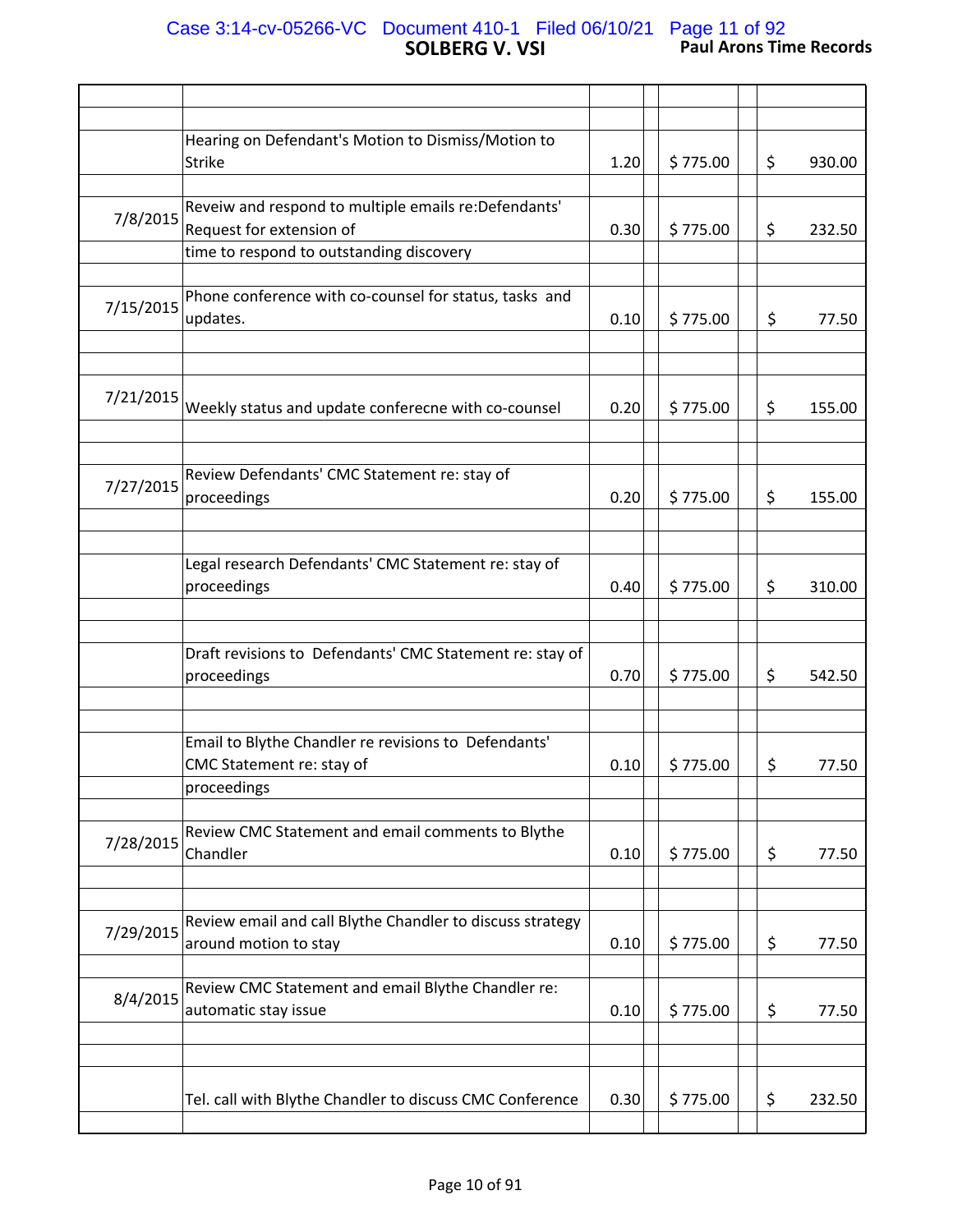## **SOLBERG V. VSI Paul Arons Time Records** Case 3:14-cv-05266-VC Document 410-1 Filed 06/10/21 Page 12 of 92

|           | CMC Conference telephonic appearance                                               | 0.40 | \$775.00 | \$<br>310.00   |  |
|-----------|------------------------------------------------------------------------------------|------|----------|----------------|--|
|           |                                                                                    |      |          |                |  |
|           | Tel. call with Blythe Chandler re: scheduling for motion to<br>stay proceedings    | 0.10 | \$775.00 | \$<br>77.50    |  |
|           | Research anti-SLAPP applicability to debt collection<br>letters                    | 1.20 | \$775.00 | \$<br>930.00   |  |
|           |                                                                                    |      |          |                |  |
|           | Email to co-counsel re: motion to have appeal certified as<br>frivolous            | 0.20 | \$775.00 | \$<br>155.00   |  |
|           |                                                                                    |      |          |                |  |
| 8/7/2015  | Review Mediation Questonaire in antiSLAPP appeal                                   | 0.10 | \$775.00 | \$<br>77.50    |  |
|           |                                                                                    |      |          |                |  |
| 8/8/2015  | Review and edit Motion to Certify Appeal as Frivolous-<br>fact section             | 0.40 | \$775.00 | \$<br>310.00   |  |
|           | Review and edit Motion to Certify Appeal as Frivolous-<br>legal argument section   | 1.30 | \$775.00 | \$<br>1,007.50 |  |
|           |                                                                                    |      |          |                |  |
| 8/10/2015 | Emails with Blythe Chandler re: motion to certify appeal<br>as frivolous           | 0.10 | \$775.00 | \$<br>77.50    |  |
|           |                                                                                    |      |          |                |  |
|           | 8/11/2015 Update phone conference with co-counsel                                  | 0.10 | \$775.00 | \$<br>77.50    |  |
| 8/12/2015 | Review cases attached by Defendants as examples of<br>stays that were granted      | 0.60 | \$775.00 | \$<br>465.00   |  |
|           | when anti-SLAPP motion appealed and prepare notes to<br>email to Blythe Chandler   |      |          |                |  |
| 8/17/2015 | Review and respond to email from Blythe Chandler re:<br>reassignment to magistrate | 0.10 | \$775.00 | \$<br>77.50    |  |
|           |                                                                                    |      |          |                |  |
| 8/20/2015 | Review Blythe Chandler letter re: dismissing appeal and<br>email comments          | 0.10 | \$775.00 | \$<br>77.50    |  |
|           |                                                                                    |      |          |                |  |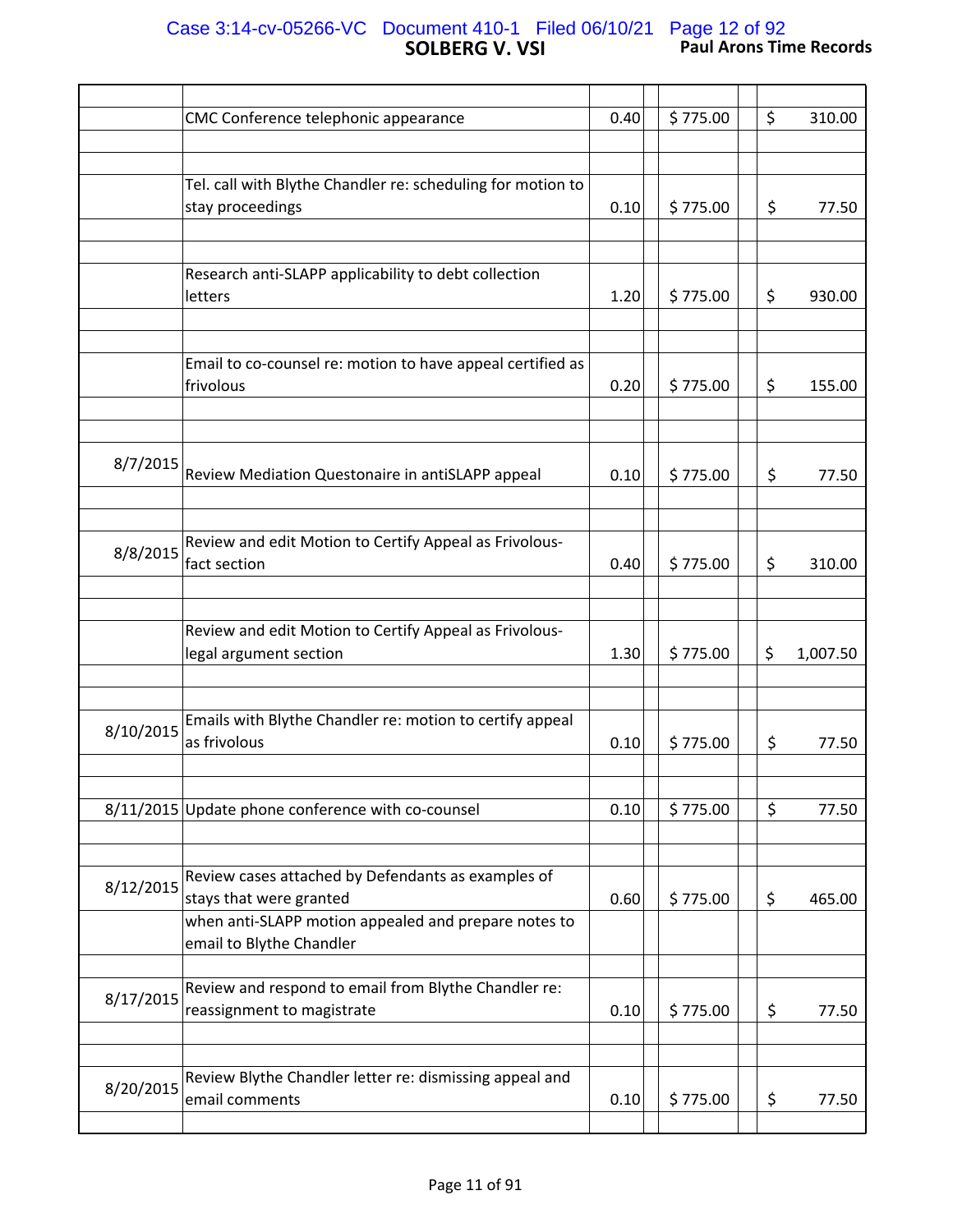## **SOLBERG V. VSI Paul Arons Time Records** Case 3:14-cv-05266-VC Document 410-1 Filed 06/10/21 Page 13 of 92

| 8/22/2015 | Review and revise opposition to Defendant's Motion to<br><b>Stay Proceedings</b>                           | 0.30 | \$775.00 | \$<br>232.50   |
|-----------|------------------------------------------------------------------------------------------------------------|------|----------|----------------|
|           |                                                                                                            |      |          |                |
| 8/24/2015 | Review and edit opposition to defendants' motion to stay<br>proceedings/email                              | 0.10 | \$775.00 | \$<br>77.50    |
|           | changes to Blythe Chandler                                                                                 |      |          |                |
| 8/28/2015 | Review and respond to email from Blythe Chandler re:<br>letter to 9th Circuit                              | 0.10 | \$775.00 | \$<br>77.50    |
|           | mediator. Edit letter.                                                                                     |      |          |                |
|           | Review and revise reply memo re: motion to certify<br>appeal as frivolouse/add                             | 0.60 | \$775.00 | \$<br>465.00   |
|           | section on whether collection letters are protected<br>speech                                              |      |          |                |
| 8/29/2015 | Complete drafting reply memo section in motion to<br>certify appeal as frivolous,                          | 1.40 | \$775.00 | \$<br>1,085.00 |
|           | section addressing whether collection letters are<br>protected speech                                      |      |          |                |
| 8/31/2015 | Review final version of reply to motion to stay and email<br>suggested change to<br><b>Blythe Chandler</b> | 0.20 | \$775.00 | \$<br>155.00   |
|           |                                                                                                            |      |          |                |
| 9/14/2015 | Review court's order denying stay motions. Email<br>concerns to co-counsel                                 | 0.10 | \$775.00 | \$<br>77.50    |
|           |                                                                                                            |      |          |                |
|           | Email to co-counsel re: discovery stay status                                                              | 0.10 | \$775.00 | \$<br>77.50    |
|           |                                                                                                            |      |          |                |
| 9/17/2015 | Review draft of Joint Case Management Conference<br>Statement and email                                    | 0.10 | \$775.00 | \$<br>77.50    |
|           | comments to co-counsel                                                                                     |      |          |                |
|           |                                                                                                            |      |          |                |
| 9/21/2015 | Review file and email co-counsel re: ADR phone<br>conference                                               | 0.10 | \$775.00 | \$<br>77.50    |
|           |                                                                                                            |      |          |                |
|           | ADR phone conference, with agreement to go to private                                                      |      |          |                |
|           | mediation                                                                                                  | 0.20 | \$775.00 | \$<br>155.00   |
|           |                                                                                                            |      |          |                |
|           |                                                                                                            |      |          |                |
|           | Review Defendants' revisions to Joint Case Management                                                      |      |          |                |
|           | <b>Conference Statement</b>                                                                                | 0.10 | \$775.00 | \$<br>77.50    |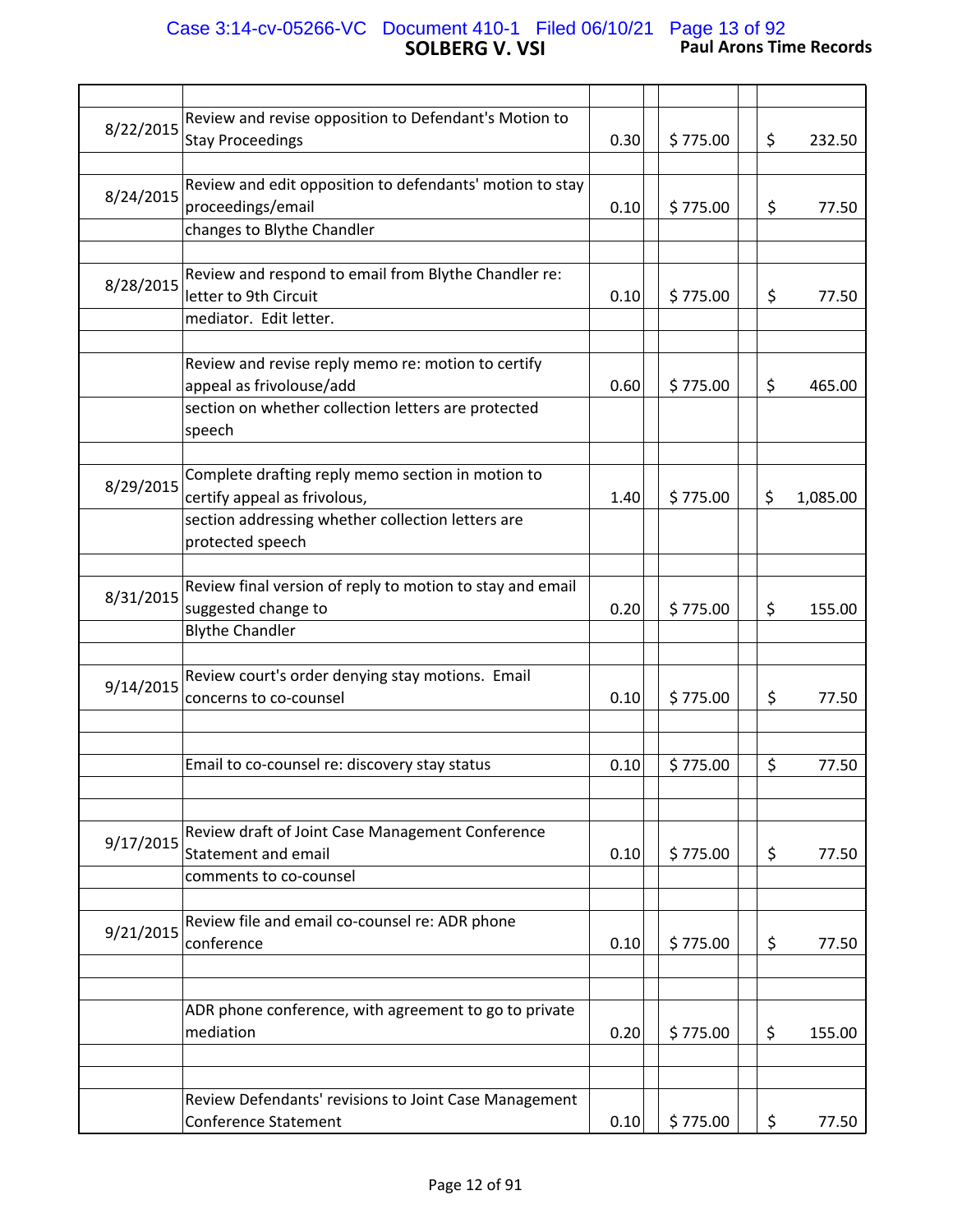### **SOLBERG V. VSI Paul Arons Time Records** Case 3:14-cv-05266-VC Document 410-1 Filed 06/10/21 Page 14 of 92

|           | Email to co-counsel re: revisions to Joint Case         |      |          |              |
|-----------|---------------------------------------------------------|------|----------|--------------|
|           | Management Conference                                   | 0.20 | \$775.00 | \$<br>155.00 |
|           | Statement                                               |      |          |              |
|           |                                                         |      |          |              |
|           | Review and respond to email re: CMC statement and       |      |          |              |
|           |                                                         |      |          |              |
|           | mediation stay.                                         | 0.20 | \$775.00 | \$<br>155.00 |
|           |                                                         |      |          |              |
|           |                                                         |      |          |              |
|           | Review CMC Statement and first amended complaint in     |      |          |              |
| 9/29/2015 | prepartion for CMC                                      | 0.20 | \$775.00 | \$<br>155.00 |
|           | conference.                                             |      |          |              |
|           |                                                         |      |          |              |
|           |                                                         |      |          |              |
|           | Phone CMC hearing with the court                        | 0.50 | \$775.00 | \$<br>387.50 |
|           |                                                         |      |          |              |
|           | Tel. call with Blythe Chandler re: CMC and discovery    |      |          |              |
| 9/29/2015 | scheduled                                               | 0.30 | \$775.00 | \$<br>232.50 |
|           |                                                         |      |          |              |
|           |                                                         |      |          |              |
|           |                                                         |      |          |              |
| 9/30/2015 | Phone conference with Sean Hardy and Blythe Chandler    |      |          |              |
|           | re: discovery deadlines                                 | 0.30 | \$775.00 | \$<br>232.50 |
|           |                                                         |      |          |              |
|           |                                                         |      |          |              |
|           | Tel. call with Blythe Chandler re: discovery deadlines/ |      |          |              |
|           |                                                         |      |          |              |
|           | motion to comple arbitration                            | 0.10 | \$775.00 | \$<br>77.50  |
|           |                                                         |      |          |              |
|           |                                                         |      |          |              |
|           | Tel. call with Deepak Gupta re: Motion to Compel        |      |          |              |
|           | Aribtration                                             | 0.40 | \$775.00 | \$<br>310.00 |
|           |                                                         |      |          |              |
|           |                                                         |      |          |              |
|           |                                                         |      |          |              |
|           | Email to Blythe Chandler re: Motion to Compel           |      |          |              |
|           | Aribtration                                             | 0.10 | \$775.00 | \$<br>77.50  |
|           |                                                         |      |          |              |
|           |                                                         |      |          |              |
|           | Emails to Deepak Gupta re: class period arbitration     |      |          |              |
|           |                                                         |      |          |              |
|           | provisions                                              | 0.10 | \$775.00 | \$<br>77.50  |
|           |                                                         |      |          |              |
| 10/5/2015 | Emails with Blythe Chandler re: briefing schedule for   |      |          |              |
|           | motion to compel arbitration                            | 0.10 | \$775.00 | \$<br>77.50  |
|           |                                                         |      |          |              |
|           | Tel. call to Deepak Gupta to discuss motion to compel   |      |          |              |
|           |                                                         |      |          |              |
|           | arbitration and scheduling                              | 0.20 | \$775.00 | \$<br>155.00 |
|           | possibilities                                           |      |          |              |
|           |                                                         |      |          |              |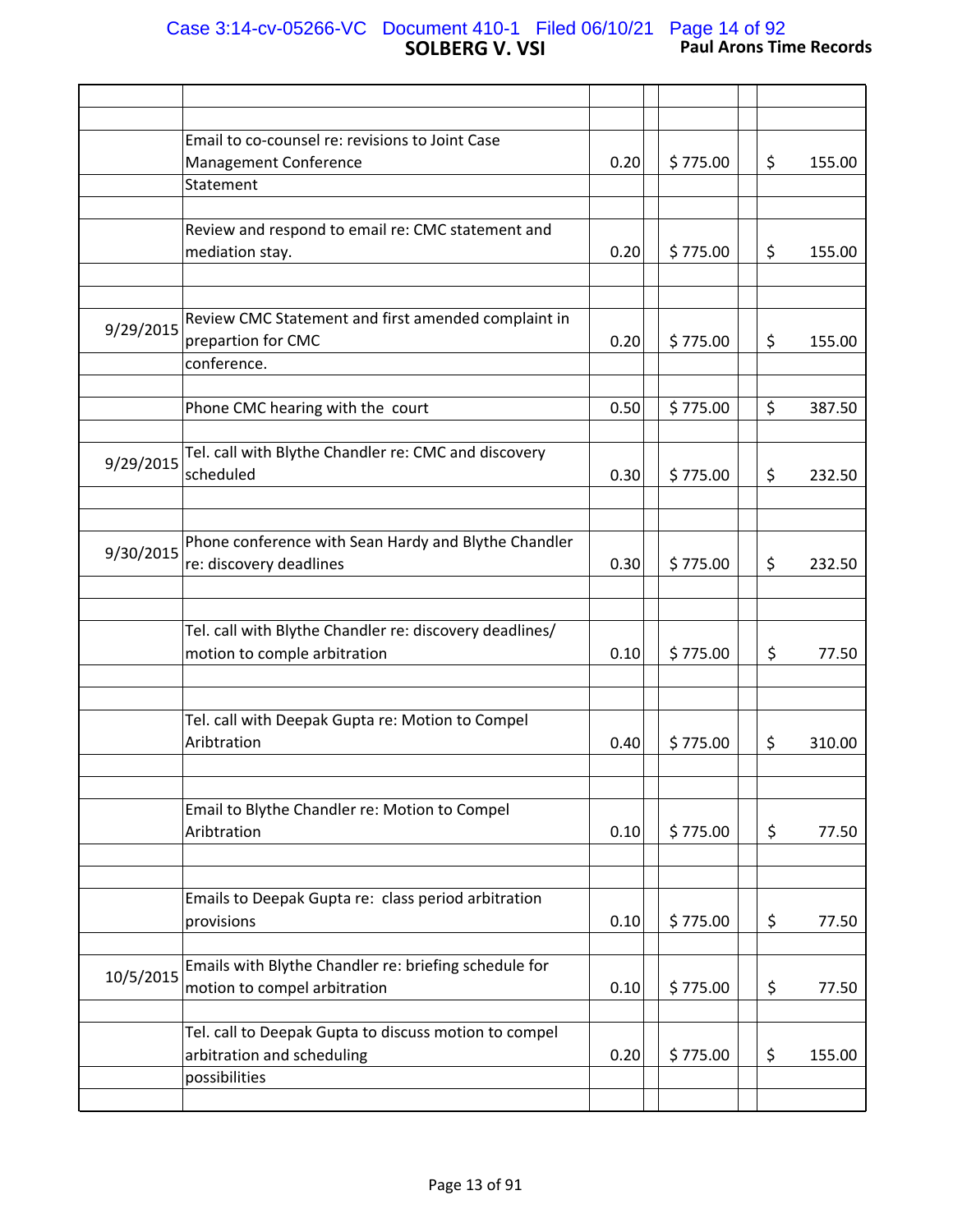## **SOLBERG V. VSI Paul Arons Time Records** Case 3:14-cv-05266-VC Document 410-1 Filed 06/10/21 Page 15 of 92

|            | Email to Blythe Chandler re: motion to compel arbitration                                       |      |          |              |
|------------|-------------------------------------------------------------------------------------------------|------|----------|--------------|
|            |                                                                                                 |      |          |              |
|            | and scheduling                                                                                  | 0.10 | \$775.00 | \$<br>77.50  |
|            | possibilities                                                                                   |      |          |              |
|            |                                                                                                 |      |          |              |
|            | Email to co-counsel on arbitration discovery                                                    | 0.10 | \$775.00 | \$<br>77.50  |
|            |                                                                                                 |      |          |              |
|            |                                                                                                 |      |          |              |
| 10/7/2015  | Research contract issues in connection with motion to<br>compel arbitration                     | 1.00 | \$775.00 | \$<br>775.00 |
|            |                                                                                                 |      |          |              |
|            | Email to Deepak Gupta re: contract issues in connection<br>with motion to compel<br>arbitration | 0.20 | \$775.00 | \$<br>155.00 |
|            |                                                                                                 |      |          |              |
| 10/8/2015  | Multiple emails with co-cousnel re: motion to compel<br>arbitration scheduling                  | 0.30 | \$775.00 | \$<br>232.50 |
|            |                                                                                                 |      |          |              |
|            |                                                                                                 |      |          |              |
| 10/16/2015 | Review and respond to email from Blythe Chandler re:<br>9th Circuit mediation                   | 0.10 | \$775.00 | \$<br>77.50  |
|            | statement                                                                                       |      |          |              |
|            |                                                                                                 |      |          |              |
| 10/19/2015 | Review Motion to Compel Discovery and related filings                                           | 0.50 | \$775.00 | \$<br>387.50 |
| 10/19/2015 | Review data and docs. related to El Dorado County DA<br><b>Bad Check Restitution</b>            | 0.80 | \$775.00 | \$<br>620.00 |
|            | Program and email co-counsel re: suggestions for<br>additional discovery                        |      |          |              |
|            |                                                                                                 |      |          |              |
| 10/20/2015 | Review email from Sean Hardy re: postponing discovery<br>and appellate briefing and             | 0.10 | \$775.00 | \$<br>77.50  |
|            | email comments to co-counsel                                                                    |      |          |              |
|            |                                                                                                 |      |          |              |
|            | Phone conference with co-counsel to discuss response to                                         |      |          |              |
|            | motion to compel                                                                                | 0.30 | \$775.00 | \$<br>232.50 |
|            | arbitration, including discussion of discovery and impact                                       |      |          |              |
|            | of motion on appellate                                                                          |      |          |              |
|            | briefing schedule                                                                               |      |          |              |
|            | Review and respond to email from Blythe Chandler re:                                            |      |          |              |
| 10/21/2015 | proposed discovery on                                                                           | 0.10 | \$775.00 | \$<br>77.50  |
|            | arbitration issue                                                                               |      |          |              |
|            |                                                                                                 |      |          |              |
|            | Review arbitration discovery drafted by Blythe Chandler                                         |      |          |              |
|            | and add comments                                                                                | 0.20 | \$775.00 | \$<br>155.00 |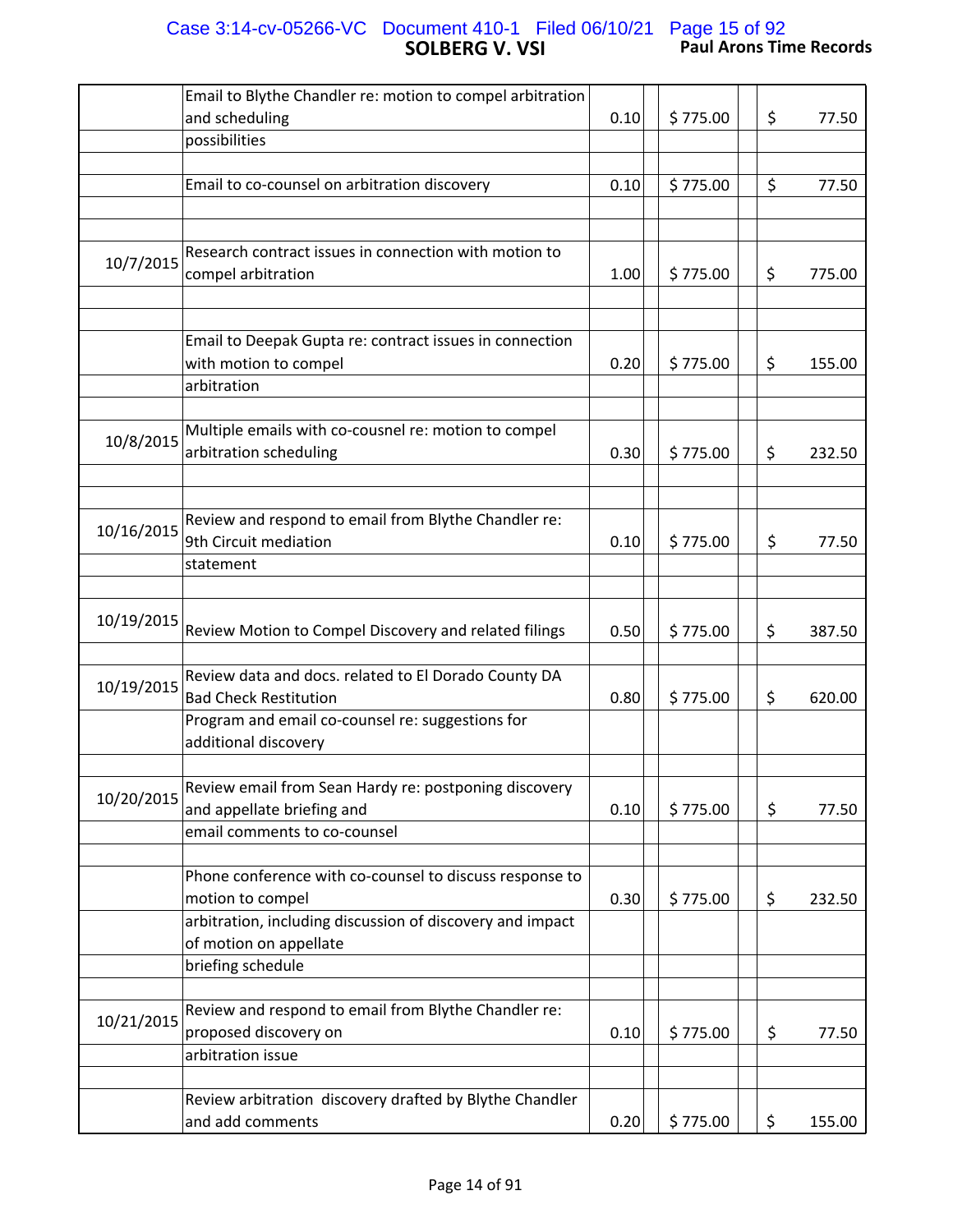## **SOLBERG V. VSI Paul Arons Time Records** Case 3:14-cv-05266-VC Document 410-1 Filed 06/10/21 Page 16 of 92

|            | Email co-counsel re: suggested edits to arbitration<br>discovery drafted by Blythe<br>Chandler                                           | 0.10 | \$775.00 | \$<br>77.50  |
|------------|------------------------------------------------------------------------------------------------------------------------------------------|------|----------|--------------|
|            |                                                                                                                                          |      |          |              |
| 10/27/2015 | Review case management statements and court orders<br>regarding discovery and<br>send email to Blythe Chandler re: suggested response to | 0.30 | \$775.00 | \$<br>232.50 |
|            | Defendants' objection to                                                                                                                 |      |          |              |
|            | electronic service of initial discovery                                                                                                  |      |          |              |
|            |                                                                                                                                          |      |          |              |
| 10/30/2015 | Review Defendants' discovery responses and email<br><b>Blythe Chandler</b>                                                               | 0.10 | \$775.00 | \$<br>77.50  |
|            |                                                                                                                                          |      |          |              |
| 11/2/2015  | Tel. call with Blythe Chandler to discuss discovery issues<br>relating to 1st and 2nd                                                    | 0.30 | \$775.00 | \$<br>232.50 |
|            | Set of Written Discovery Requests                                                                                                        |      |          |              |
|            | Review letter from Sean Hardy re: arbitration discovery                                                                                  |      |          |              |
|            | and review cases cited in                                                                                                                | 0.30 | \$775.00 | \$<br>232.50 |
|            | letter                                                                                                                                   |      |          |              |
|            |                                                                                                                                          |      |          |              |
|            | Review NCV/VSI objections to discovery, review cited                                                                                     |      |          |              |
|            | cases and draft summary                                                                                                                  | 1.20 | \$775.00 | \$<br>930.00 |
|            | to forward to co-counsel                                                                                                                 |      |          |              |
|            |                                                                                                                                          |      |          |              |
|            | Review arbitration discovery to defendants and the El                                                                                    |      |          |              |
| 11/3/2015  | Dorado DA's office in                                                                                                                    | 0.25 | \$775.00 | \$<br>193.75 |
|            | preparation for meeting and conferring with Sean Hardy                                                                                   |      |          |              |
|            | (defense counsel)                                                                                                                        |      |          |              |
|            |                                                                                                                                          |      |          |              |
|            | Email to Blythe Chandler re: arbitration discovery to                                                                                    |      |          |              |
|            | defendants and the El Dorado                                                                                                             | 0.10 | \$775.00 | \$<br>77.50  |
|            | DA's office in preparation for meeting and conferring                                                                                    |      |          |              |
|            | with Sean Hardy (defense                                                                                                                 |      |          |              |
|            | counsel)                                                                                                                                 |      |          |              |
|            |                                                                                                                                          |      |          |              |
|            | Meet and confer with Sean Hardy re: arbitration                                                                                          |      |          |              |
|            | discovery dispute                                                                                                                        | 0.20 | \$775.00 | \$<br>155.00 |
|            |                                                                                                                                          |      |          |              |
| 11/3/2015  | Review and edit draft letter submission to court re:                                                                                     |      |          |              |
|            | arbitration discovery dispute,                                                                                                           | 0.30 | \$775.00 | \$<br>232.50 |
|            | including locating cases on issue of standing to object to<br>nonparty subpoena                                                          |      |          |              |
|            |                                                                                                                                          |      |          |              |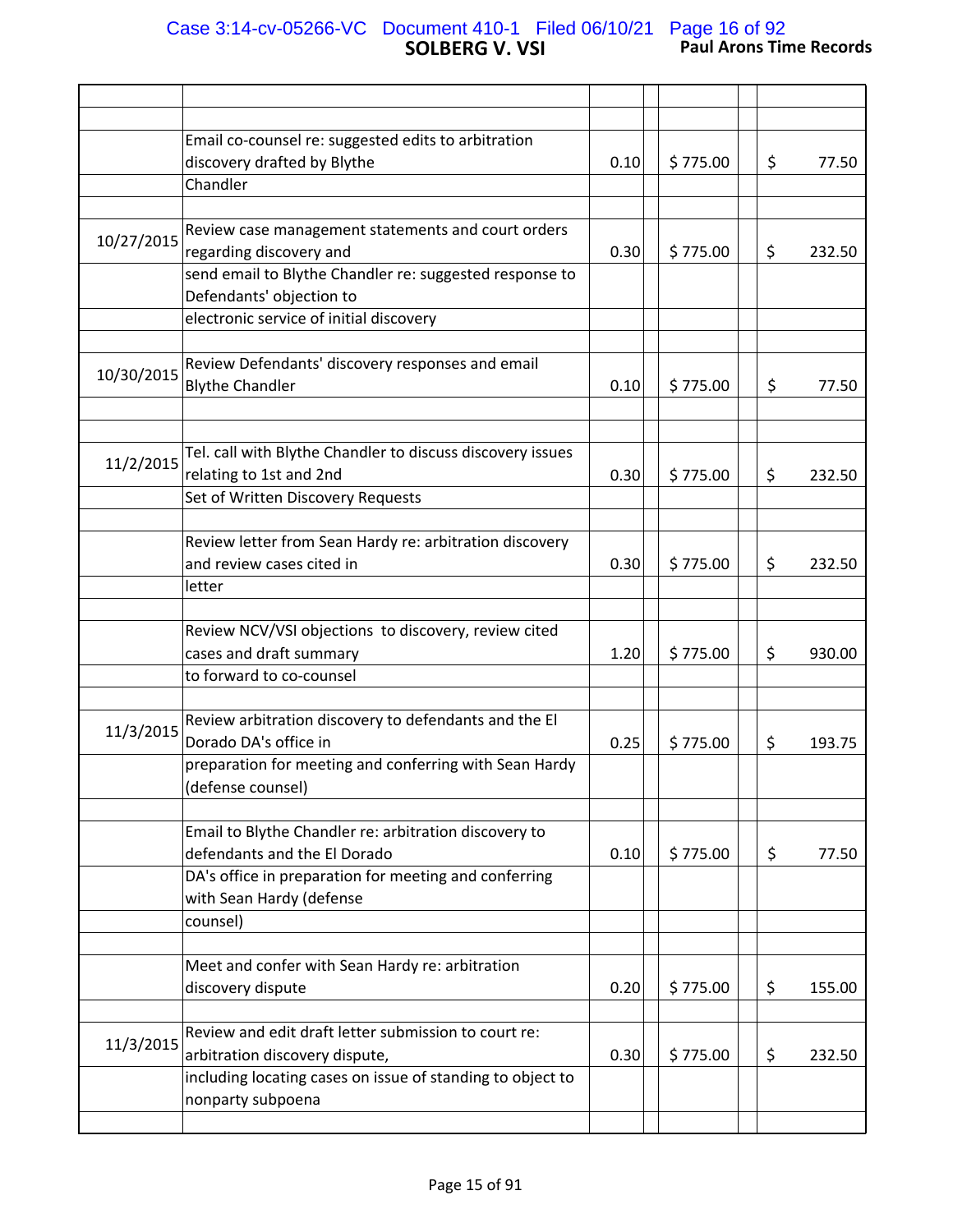#### **SOLBERG V. VSI Paul Arons Time Records** Case 3:14-cv-05266-VC Document 410-1 Filed 06/10/21 Page 17 of 92

|            | Further review and revising of letter to court re:          |      |          |    |        |
|------------|-------------------------------------------------------------|------|----------|----|--------|
|            | arbitration discovery dispute                               | 0.30 | \$775.00 | \$ | 232.50 |
|            |                                                             |      |          |    |        |
|            | Review memo. re: one-way intervention                       | 0.20 |          |    |        |
|            |                                                             |      |          |    |        |
|            |                                                             |      |          |    |        |
|            |                                                             |      |          |    |        |
| 11/5/2015  | Review and respond to email from Blythe Chander re: El      |      |          |    |        |
|            | Dorado County DA                                            | 0.20 | \$775.00 | \$ | 155.00 |
|            | discovery issues                                            |      |          |    |        |
|            |                                                             |      |          |    |        |
|            | Review PRA response from El Dorado County for 2009          |      |          |    |        |
|            | and 2014.                                                   | 0.70 | \$775.00 | \$ | 542.50 |
|            |                                                             |      |          |    |        |
|            |                                                             |      |          |    |        |
|            | Review and respond to email from Blythe Chandler re: El     |      |          |    |        |
| 11/11/2015 | <b>Dorado County District</b>                               | 0.10 | \$775.00 | \$ | 77.50  |
|            | Attorney documents                                          |      |          |    |        |
|            |                                                             |      |          |    |        |
|            | Discuss El Dorado County depositions with Blythe            |      |          |    |        |
| 11/20/2015 | Chandler re: motion to compel                               | 0.10 | \$775.00 | \$ | 77.50  |
|            | arbitration                                                 |      |          |    |        |
|            |                                                             |      |          |    |        |
|            |                                                             |      |          |    |        |
| 11/23/2015 |                                                             |      |          |    |        |
|            | Draft and email case status letter to class representatives | 0.30 | \$775.00 | \$ | 232.50 |
|            |                                                             |      |          |    |        |
|            |                                                             |      |          |    |        |
|            | Review Defendants responses to arbitration                  |      |          |    |        |
|            | interrogatories and document                                | 0.40 | \$775.00 | \$ | 310.00 |
|            | production requests                                         |      |          |    |        |
|            |                                                             |      |          |    |        |
|            | Draft memo to co-counsel re: Defendants responses to        |      |          |    |        |
|            | arbitration interrogatories                                 | 0.20 | \$775.00 | \$ | 155.00 |
|            | and document production requests                            |      |          |    |        |
|            |                                                             |      |          |    |        |
|            | Draft email to co-counsel re: Defendants responses to       |      |          |    |        |
|            |                                                             |      |          |    |        |
|            | arbitration interrogatories                                 | 0.10 | \$775.00 | \$ | 77.50  |
|            | and document production requests                            |      |          |    |        |
|            | Review email from Sean Hardy re: discovery extension,       |      |          |    |        |
| 11/30/2015 | review our pending                                          | 0.20 | \$775.00 | \$ | 155.00 |
|            | discovery and email comments to co-counsel                  |      |          |    |        |
|            |                                                             |      |          |    |        |
|            |                                                             |      |          |    |        |
| 12/2/2015  | Draft document request for subpoena to                      |      |          |    |        |
|            | FNIS/Certegy/CPRS, including review of                      | 0.80 | \$775.00 | \$ | 620.00 |
|            | prior requests.                                             |      |          |    |        |
|            |                                                             |      |          |    |        |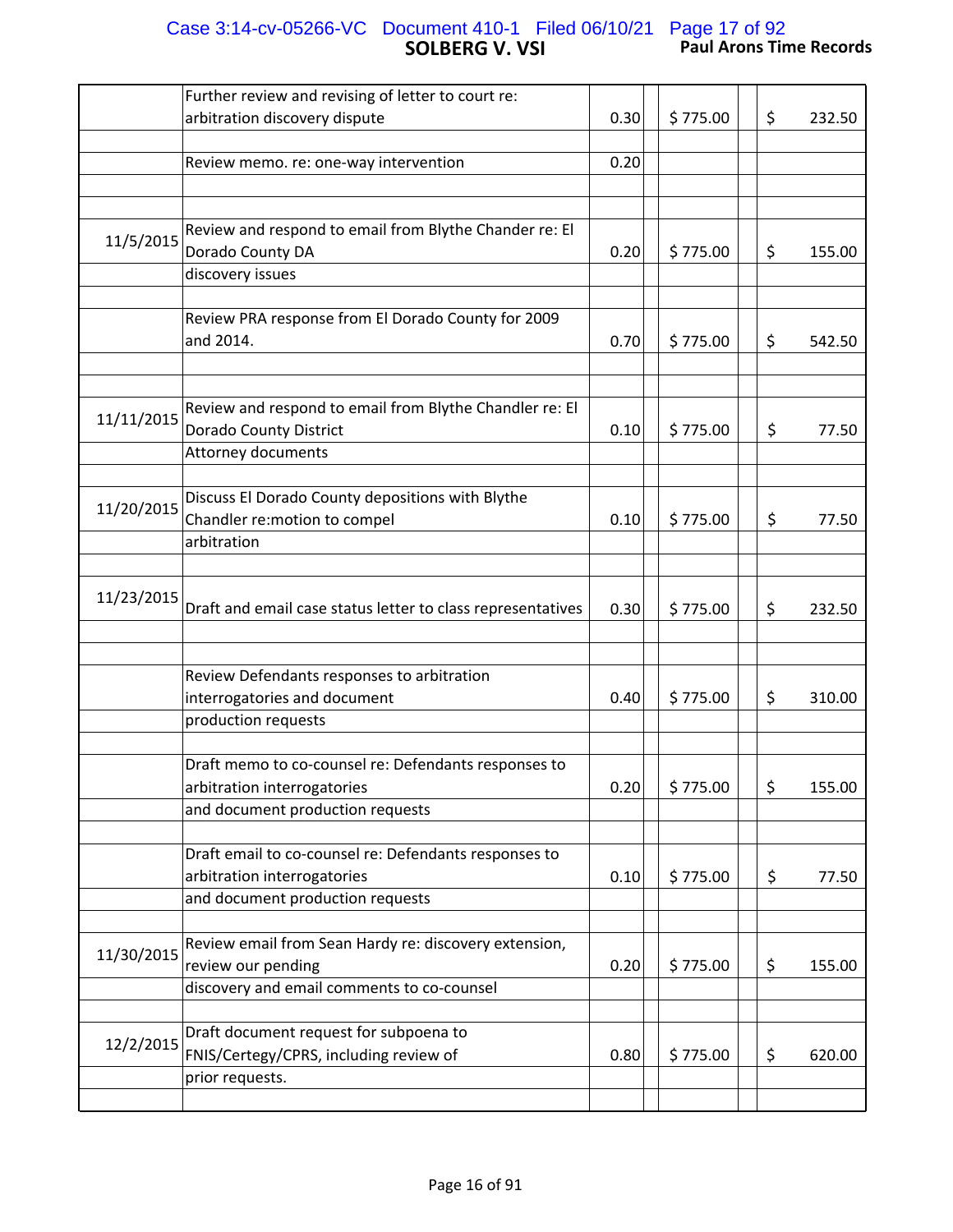### **SOLBERG V. VSI Paul Arons Time Records** Case 3:14-cv-05266-VC Document 410-1 Filed 06/10/21 Page 18 of 92

| 12/3/2015 | Draft document request for subpoena to First               |             |          |    |          |
|-----------|------------------------------------------------------------|-------------|----------|----|----------|
|           | Data/Telecheck/TRS, including                              | 0.20        | \$775.00 | \$ | 155.00   |
|           | review of prior requests.                                  |             |          |    |          |
|           |                                                            |             |          |    |          |
|           | Review files to prepared for depostions of El Dorado       |             |          |    |          |
| 12/4/2015 | County district attorney's                                 | 1.00        | \$775.00 | \$ | 775.00   |
|           | office and witnesses                                       | $\boxed{?}$ |          |    |          |
|           |                                                            |             |          |    |          |
|           | Email to co-counsel re: arbitration issues and El Dorado   |             |          |    |          |
| 12/7/2015 | County DA depositions                                      | 0.30        | \$775.00 | \$ | 232.50   |
|           |                                                            |             |          |    |          |
|           |                                                            |             |          |    |          |
|           | Research arbitration provisions obtained through           |             |          |    |          |
|           | coercion.                                                  | 2.00        | \$775.00 | \$ | 1,550.00 |
|           |                                                            |             |          |    |          |
|           | Email to co-counsel re: arbitration provisions obtained    |             |          |    |          |
|           | through coercion.                                          | 0.30        | \$775.00 | \$ | 232.50   |
|           |                                                            |             |          |    |          |
|           |                                                            |             |          |    |          |
|           |                                                            |             |          |    |          |
| 12/8/2015 | Emails with Blythe Chandler re: El Dorado County           |             |          |    |          |
|           | document production                                        | 0.10        | \$775.00 | \$ | 77.50    |
|           |                                                            |             |          |    |          |
|           |                                                            |             |          |    |          |
|           | Tel. call to Mike Cicozzi re: El Dorado County docs./email |             |          |    |          |
|           | to Blythe Chandler re:                                     | 0.10        | \$775.00 | \$ | 77.50    |
|           | status                                                     |             |          |    |          |
|           |                                                            |             |          |    |          |
|           | Email to Blythe Chandler re: arbitration issues            | 0.10        | \$775.00 | \$ | 77.50    |
|           |                                                            |             |          |    |          |
|           |                                                            |             |          |    |          |
|           |                                                            |             |          |    |          |
|           | Email to co-counsel re: arbitration issues                 | 0.10        |          |    |          |
|           |                                                            |             |          |    |          |
|           |                                                            |             |          |    |          |
|           | Review and respond to email from co-counsel re:            |             |          |    |          |
|           | arbitration issues                                         | 0.20        | \$775.00 | \$ | 155.00   |
|           |                                                            |             |          |    |          |
|           |                                                            |             |          |    |          |
|           |                                                            |             |          |    |          |
|           | Research re: arbitration and duress/fraud in contracts     | 1.30        | \$775.00 | \$ | 1,007.50 |
|           |                                                            |             |          |    |          |
|           |                                                            |             |          |    |          |
|           |                                                            |             |          |    |          |
|           | Review and organzie El Dorado County documents for         |             |          |    |          |
|           | deposition                                                 | 1.50        | \$775.00 | \$ | 1,162.50 |
|           |                                                            |             |          |    |          |
|           |                                                            |             |          |    |          |
|           | Tel. call from Mike Cicozzi (El Dorado County Counsel) re: |             |          |    |          |
| 12/9/2015 | documents that will be                                     | 0.10        | \$775.00 | \$ | 77.50    |
|           | produced, probably today.                                  |             |          |    |          |
|           |                                                            |             |          |    |          |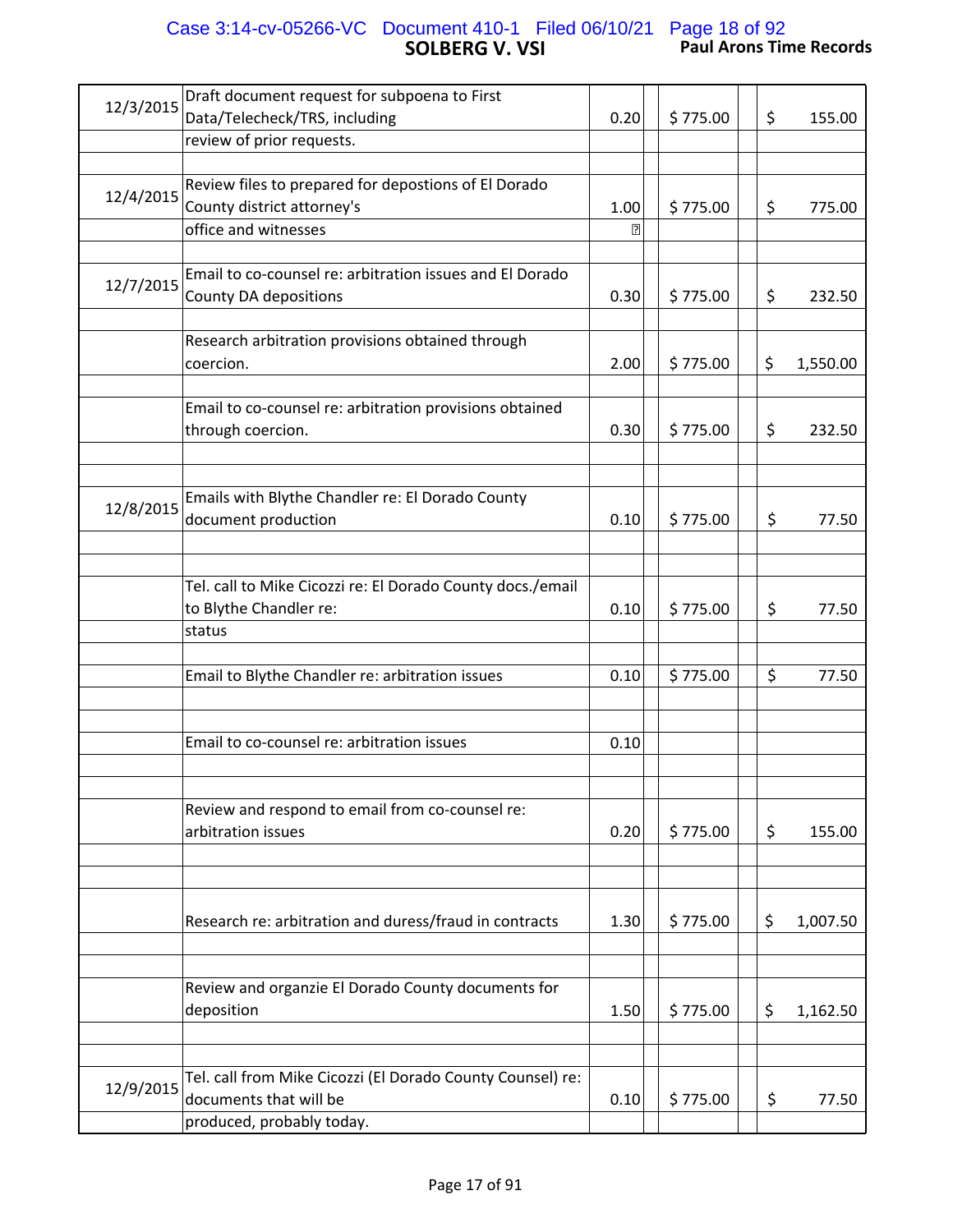#### **SOLBERG V. VSI Paul Arons Time Records** Case 3:14-cv-05266-VC Document 410-1 Filed 06/10/21 Page 19 of 92

|            | Review public records provided by El Dorado County to<br>obtain potential deposition                                                                              | 1.20 | \$775.00 | \$ | 930.00   |
|------------|-------------------------------------------------------------------------------------------------------------------------------------------------------------------|------|----------|----|----------|
|            | exhibits                                                                                                                                                          |      |          |    |          |
|            |                                                                                                                                                                   |      |          |    |          |
|            | Phone conference with co-counsel to discuss arbitration<br>issues and discovery                                                                                   | 1.30 | \$775.00 | \$ | 1,007.50 |
|            |                                                                                                                                                                   |      |          |    |          |
|            |                                                                                                                                                                   |      |          |    |          |
|            | Review letter from El Dorado County Counsel and email<br>comments to co-counsel                                                                                   | 0.10 | \$775.00 | \$ | 77.50    |
|            |                                                                                                                                                                   |      |          |    |          |
|            | Research necessity to identify parties to contract<br>pursuant to Cal. Civ. Code Sec.<br>1558, and email case law on this and arbitration issues to<br>co-counsel | 1.10 | \$775.00 | \$ | 852.50   |
|            |                                                                                                                                                                   |      |          |    |          |
| 12/10/2015 | Review and select public records documents for<br>deposition of El Dorado County                                                                                  | 1.00 | \$775.00 | \$ | 775.00   |
|            | DA                                                                                                                                                                |      |          |    |          |
|            |                                                                                                                                                                   |      |          |    |          |
|            | Further preparation for El Dorado County deposition<br>including review of California                                                                             | 2.50 | \$775.00 | \$ | 1,937.50 |
|            | Crime Statistics documents and review of declarations of<br>Vern Pierson and David                                                                                |      |          |    |          |
|            | Clinchard                                                                                                                                                         |      |          |    |          |
| 12/11/2015 | Tel. call to Mike Cicozzi, El Dorado County county counsel                                                                                                        | 0.10 | \$775.00 | \$ | 77.50    |
|            |                                                                                                                                                                   |      |          |    |          |
|            | Emails with Blythe Chandler re: documents produced by                                                                                                             |      |          |    |          |
|            | DA's office.                                                                                                                                                      | 0.10 | \$775.00 | \$ | 77.50    |
|            |                                                                                                                                                                   |      |          |    |          |
|            | Review and organize for deposition document just                                                                                                                  |      |          |    |          |
|            | produced by the El Dorado                                                                                                                                         | 1.50 | \$775.00 | \$ | 1,162.50 |
|            | County DA                                                                                                                                                         |      |          |    |          |
|            | Email to Blythe Chandler re: financial accountability class                                                                                                       |      |          |    |          |
|            | materials                                                                                                                                                         | 0.10 | \$775.00 | \$ | 77.50    |
|            |                                                                                                                                                                   |      |          |    |          |
|            | 12/12/2015 Organize exhibits and draft deposition outline                                                                                                         | 2.00 | \$775.00 | \$ | 1,550.00 |
|            |                                                                                                                                                                   |      |          |    |          |
|            |                                                                                                                                                                   |      |          |    |          |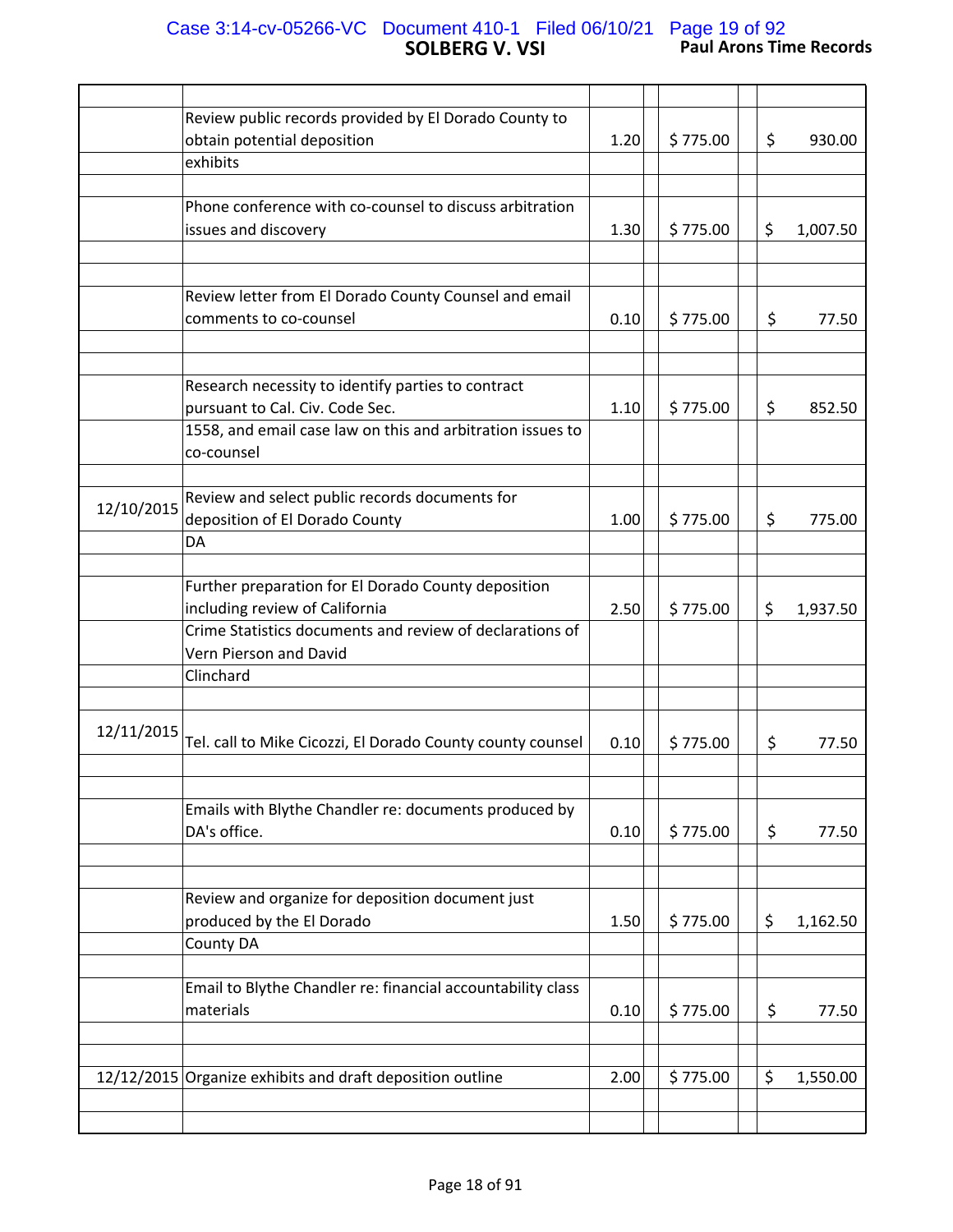#### **SOLBERG V. VSI Paul Arons Time Records** Case 3:14-cv-05266-VC Document 410-1 Filed 06/10/21 Page 20 of 92

| 12/13/2015 | Further deposition prepartion, draft examination outlines                      |                |          |                |
|------------|--------------------------------------------------------------------------------|----------------|----------|----------------|
|            | for James Clichard, Vern                                                       | 1.50           | \$775.00 | \$<br>1,162.50 |
|            | Pierson and Nancy Anderson                                                     |                |          |                |
|            |                                                                                |                |          |                |
|            | 12/14/2015 Travel time to Placerville for EDC DA deposition                    | 11.00          | \$775.00 | \$<br>8,525.00 |
|            |                                                                                |                |          |                |
|            | Prepare for El Dorado County district attorney                                 |                |          |                |
|            | depositions                                                                    | 1.50           | \$775.00 | \$<br>1,162.50 |
|            |                                                                                |                |          |                |
|            |                                                                                |                |          |                |
|            | Prepare for El Dorado County district attorney                                 |                |          |                |
| 12/15/2015 | depositions                                                                    | 0.50           | \$775.00 | \$<br>387.50   |
|            |                                                                                |                |          |                |
|            |                                                                                |                |          |                |
|            | Tel. calls with Blythe Chandler re: depositions of El                          |                |          |                |
|            | Dorado County districit                                                        | 0.20           | \$775.00 | \$<br>155.00   |
|            | attonrey, Vern Pierson, Assistant District Attorney James                      |                |          |                |
|            | Clinchard and                                                                  |                |          |                |
|            | <b>Executive Secretary Nancy Anderson</b>                                      |                |          |                |
|            |                                                                                |                |          |                |
| 12/17/2015 | Depositions of El Dorado County districit attonrey, Vern<br>Pierson, Assistant | 6.60           | \$775.00 |                |
|            | District Attorney James Clinchard and Executive Secretary                      |                |          | \$<br>5,115.00 |
|            | Nancy Anderson                                                                 |                |          |                |
|            |                                                                                |                |          |                |
|            | Review and respond to email from NCG check                                     |                |          |                |
| 12/18/2015 | recipient/forward comments to                                                  | 0.10           | \$775.00 | \$<br>77.50    |
|            | <b>Blythe Chandler</b>                                                         | $\overline{P}$ |          |                |
|            |                                                                                |                |          |                |
| 12/19/2015 |                                                                                |                |          |                |
|            | Tel. call w/witness re: check she received from the CFPB                       | 0.40           | \$775.00 | \$<br>310.00   |
|            |                                                                                |                |          |                |
|            |                                                                                |                |          |                |
|            |                                                                                |                |          |                |
|            | Tel. call w/wint re: check her son received from the<br><b>CFPB</b>            | 0.10           | \$775.00 | \$<br>77.50    |
|            |                                                                                |                |          |                |
|            | Research CFPB checks mailed to NCG victims                                     | 0.50           | \$775.00 | \$<br>387.50   |
|            |                                                                                |                |          |                |
|            |                                                                                |                |          |                |
|            | Review and respond to email from Deepak Gupta re:                              |                |          |                |
| 12/20/2015 | depositions of El Dorado                                                       | 0.10           | \$775.00 | \$<br>77.50    |
|            | County                                                                         |                |          |                |
|            |                                                                                |                |          |                |
| 12/23/2015 | Phone conference with co-counsel re: depositions and                           |                |          |                |
|            | arbitration                                                                    | 0.40           | \$775.00 | \$<br>310.00   |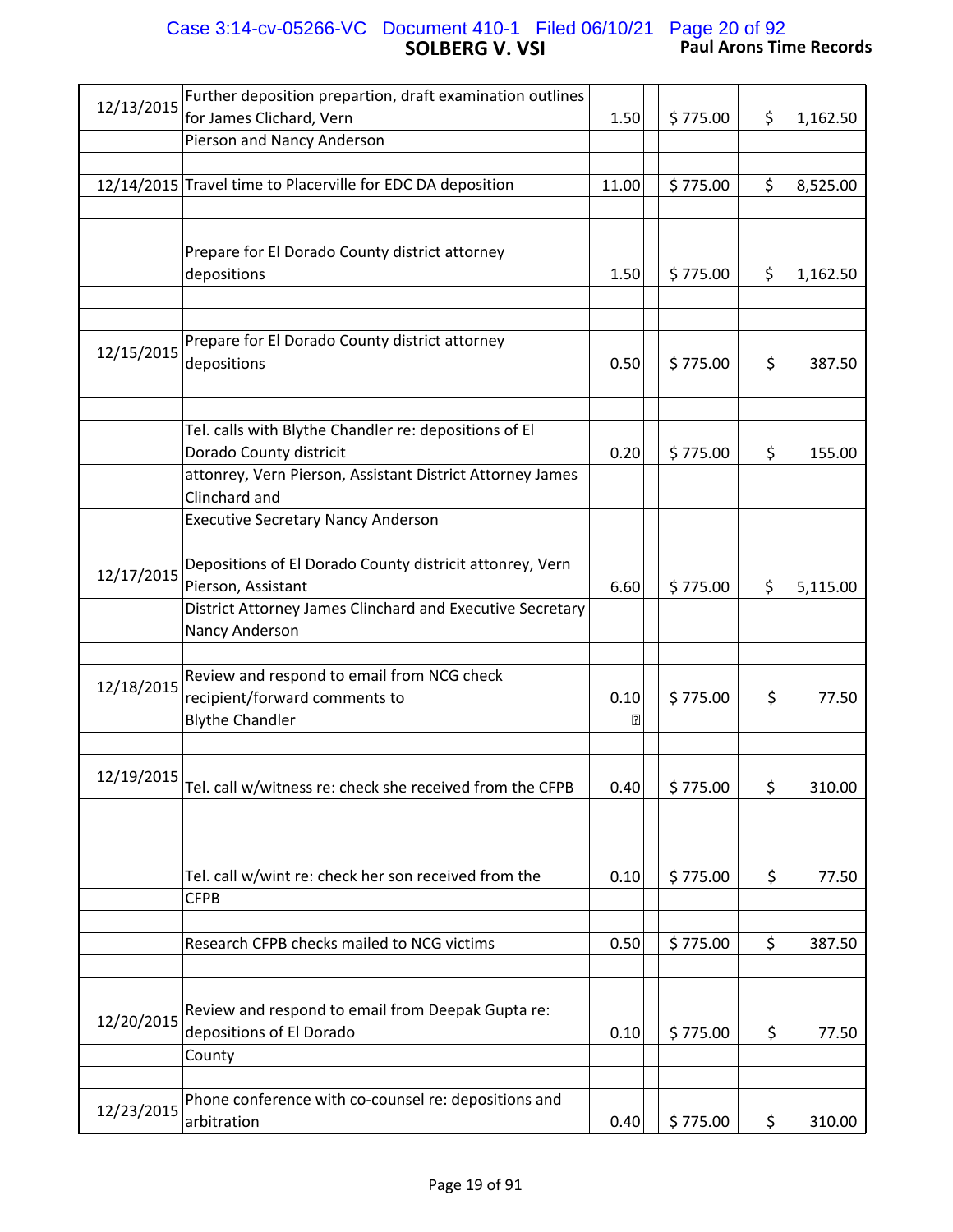## **SOLBERG V. VSI Paul Arons Time Records** Case 3:14-cv-05266-VC Document 410-1 Filed 06/10/21 Page 21 of 92

| 12/26/2015 | Legal research re: collateral source payments form CFPB                                                                            | 0.50                | \$775.00 | \$ | 387.50   |
|------------|------------------------------------------------------------------------------------------------------------------------------------|---------------------|----------|----|----------|
|            | Email to co-counsel re: collateral source payments from<br><b>CFPB</b>                                                             | 0.20                | \$775.00 | \$ | 155.00   |
|            | Read and summarize depositions of El Dorado County DA<br>(Nancy Anderson,                                                          | 1.50                | \$775.00 | \$ | 1,162.50 |
|            | James Clinchard, Vern Pierson for testimony relevant to<br>arbitration/email memo to                                               |                     |          |    |          |
|            | co-counsel                                                                                                                         |                     |          |    |          |
| 12/27/2015 | Emails with co-counsel re: research on collateral source<br>rule and statistical                                                   | 0.10                | \$775.00 | \$ | 77.50    |
|            | analysis of prosecutions in connection with opposition to<br>motion to compel                                                      |                     |          |    |          |
|            | arbitration                                                                                                                        |                     |          |    |          |
| 12/29/2015 | Draft meet and confer response re: interrogatories and<br>document production                                                      | 0.20                |          |    |          |
|            | requests to defendants and forward to Blythe Chandler<br>for review                                                                |                     |          |    |          |
|            | Review revisions to meet and confer response re:                                                                                   |                     |          |    |          |
|            | interrogatories and document                                                                                                       | 0.50                | \$775.00 | \$ | 387.50   |
|            | production requests to defendants and forward to Blythe<br>Chandler for review                                                     |                     |          |    |          |
|            |                                                                                                                                    |                     |          |    |          |
|            | Email re: revisions to meet and confer response re:<br>interrogatories and document                                                | 0.10                | \$775.00 | \$ | 77.50    |
|            | production requests to defendants                                                                                                  |                     |          |    |          |
|            | Tel. call to Blythe Chandler re: revisions to meet and<br>confer response re:                                                      | 0.20                | \$775.00 | \$ | 155.00   |
|            | interrogatories and document production requests to<br>defendants                                                                  |                     |          |    |          |
|            | 12/31/2015 Email to Narisha Bonakdar re: case status                                                                               | 0.10<br>$\boxed{2}$ | \$775.00 | \$ | 77.50    |
|            |                                                                                                                                    |                     |          |    |          |
| 1/3/2016   | Review and compile data from "Pending Check Reports"<br>produced by the El<br>Dorado County district attorney at the deposition on | 1.20                | \$775.00 | \$ | 930.00   |
|            | 12/15/2015                                                                                                                         |                     |          |    |          |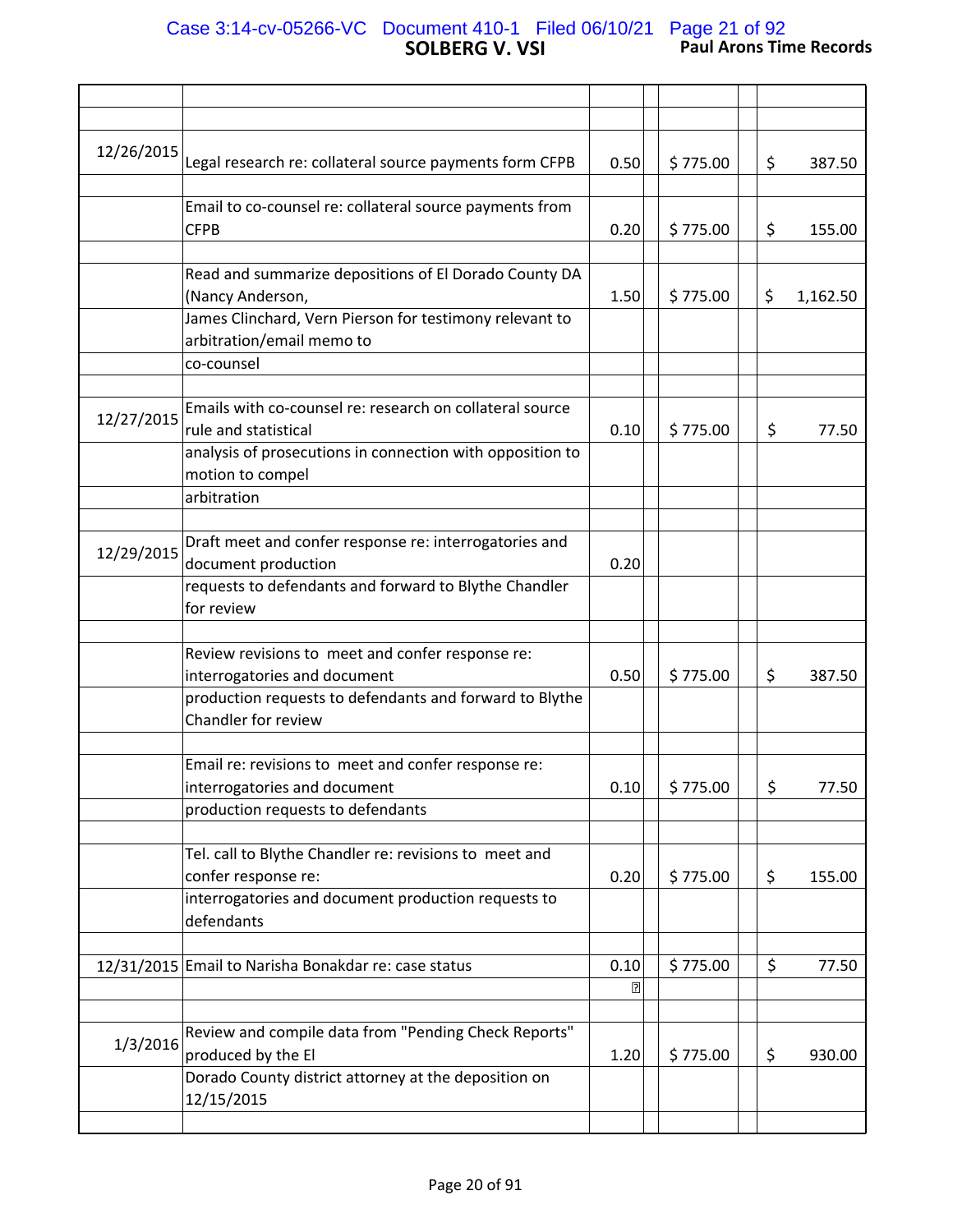### **SOLBERG V. VSI Paul Arons Time Records** Case 3:14-cv-05266-VC Document 410-1 Filed 06/10/21 Page 22 of 92

|          | Draft preliminary analysis of percentage chance of                                      |      |          |                |
|----------|-----------------------------------------------------------------------------------------|------|----------|----------------|
|          | prosecution for possible use in                                                         | 1.60 | \$775.00 | \$<br>1,240.00 |
|          | opposition to motion to compel arbitration                                              |      |          |                |
|          |                                                                                         |      |          |                |
|          | Email to co-cousnel re: preliminary analysis of percentage                              |      |          |                |
|          | chance of prosecution                                                                   | 0.20 | \$775.00 | \$<br>155.00   |
|          | for possible use in opposition to motion to compel<br>arbitration                       |      |          |                |
|          |                                                                                         |      |          |                |
| 1/4/2016 | Tel. call with Blythe Chandler re: Joint Case Management<br><b>Conference Statement</b> | 0.10 | \$775.00 | \$<br>77.50    |
|          | and opposition to Motion to Compel Arbitration                                          |      |          |                |
|          |                                                                                         |      |          |                |
|          | Tel. call with Blythe Chandler re: Joint Case Management                                |      |          |                |
|          | <b>Conference Statement</b>                                                             | 0.10 | \$775.00 | \$<br>77.50    |
|          |                                                                                         |      |          |                |
|          |                                                                                         |      |          |                |
| 1/5/2016 | Review defendants' revisions to Joint Case Management                                   |      |          |                |
|          | Conference and forward                                                                  | 0.10 | \$775.00 | \$<br>77.50    |
|          | comments to co-counsel                                                                  |      |          |                |
|          |                                                                                         |      |          |                |
|          | Draft segment of Joint Case Management Conference                                       |      |          |                |
|          | statement responding to                                                                 | 0.30 | \$775.00 | \$<br>232.50   |
|          | Sheriff v. Gillie paragraph added by defendants                                         |      |          |                |
|          |                                                                                         |      |          |                |
|          | Review and respond to email re: deposition documents                                    |      |          |                |
|          | used                                                                                    | 0.10 | \$775.00 | \$<br>77.50    |
|          | in the analysis                                                                         |      |          |                |
|          |                                                                                         |      |          |                |
|          | Tel. call from Blythe Chandler re: Joint Case Management                                |      |          |                |
|          | <b>Conference Statement</b>                                                             | 0.10 | \$775.00 | \$<br>77.50    |
|          |                                                                                         |      |          |                |
|          | Compile documents needed for opposition to motion to                                    |      |          |                |
|          | compel arbitration                                                                      | 0.30 | \$775.00 | \$<br>232.50   |
|          |                                                                                         |      |          |                |
|          |                                                                                         |      |          |                |
|          | Email re: documents needed for opposition to motion to                                  |      |          |                |
|          | compel                                                                                  | 0.10 | \$775.00 | \$<br>77.50    |
|          | arbitration                                                                             |      |          |                |
|          |                                                                                         |      |          |                |
|          | Review disputed discovery in preparation for meet and                                   |      |          |                |
|          | confer phone call                                                                       | 0.10 | \$775.00 | \$<br>77.50    |
|          |                                                                                         |      |          |                |
|          |                                                                                         |      |          |                |
|          | Meet and confer phone call with Blythe Chandler and                                     |      |          |                |
|          | Sean Hardy re: disputed                                                                 | 0.50 | \$775.00 | \$<br>387.50   |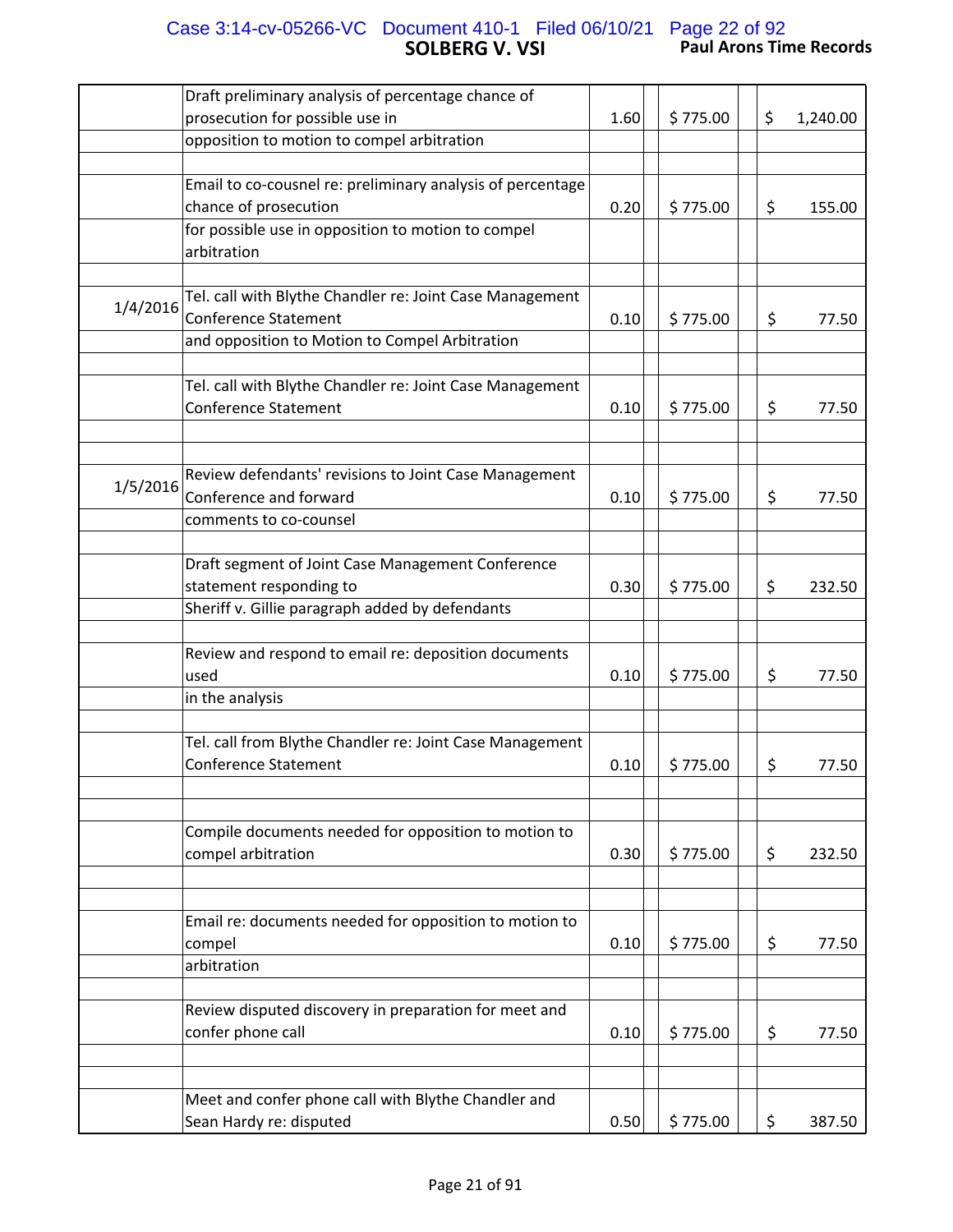## **SOLBERG V. VSI Paul Arons Time Records** Case 3:14-cv-05266-VC Document 410-1 Filed 06/10/21 Page 23 of 92

|           | discovery in 1st Set of Discovery Responses             |      |          |    |        |
|-----------|---------------------------------------------------------|------|----------|----|--------|
|           |                                                         |      |          |    |        |
|           | Draft email confirming results of meet and confer phone |      |          |    |        |
|           | conference                                              | 0.40 | \$775.00 | \$ | 310.00 |
|           |                                                         |      |          |    |        |
|           |                                                         |      |          |    |        |
|           | Review and modify proposed subpoenas to First Data and  |      |          |    |        |
| 1/7/2016  | FNIS                                                    | 0.40 | \$775.00 | \$ | 310.00 |
|           |                                                         | P    |          |    |        |
|           |                                                         |      |          |    |        |
|           | Email to Blythe Chandler and Eden Nordby re: proposed   |      |          |    |        |
| 1/7/2016  | subpoenas to First Data                                 | 0.10 | \$775.00 | \$ | 77.50  |
|           | and FNIS                                                |      |          |    |        |
|           |                                                         |      |          |    |        |
|           |                                                         |      |          |    |        |
| 1/8/2016  | Emails with Eden Nordby re: service of subpoenas on     |      |          |    |        |
|           | <b>First Data and FNIS</b>                              | 0.10 | \$775.00 | \$ | 77.50  |
|           |                                                         |      |          |    |        |
|           |                                                         |      |          |    |        |
|           | Revew class data provided by defendants, run query re:  |      |          |    |        |
|           | various issues and email                                | 0.30 | \$775.00 | \$ | 232.50 |
|           |                                                         |      |          |    |        |
|           | conclusions and settlement discussion to co-counsel     |      |          |    |        |
|           |                                                         |      |          |    |        |
|           | Multiple emails with Deepak Gupta and Neal Sawhney re:  |      |          |    |        |
| 1/11/2016 |                                                         |      |          |    |        |
|           | motion to compel                                        | 0.20 | \$775.00 | \$ | 155.00 |
|           | arbitration and Narisha Bonakdar declaration.           |      |          |    |        |
|           |                                                         |      |          |    |        |
|           | Tel. call with Neal Sawhney re: Narisha Bonakdar        |      |          |    |        |
|           | declaration                                             | 0.10 | \$775.00 | \$ | 77.50  |
|           |                                                         |      |          |    |        |
|           |                                                         |      |          |    |        |
|           | Tel. call with Narisha Bonakdar re: declaration         | 0.10 | \$775.00 | \$ | 77.50  |
|           |                                                         |      |          |    |        |
|           |                                                         |      |          |    |        |
|           |                                                         |      |          |    |        |
|           | Review email with Narisha Bonakdar re: declaration      | 0.10 | \$775.00 | \$ | 77.50  |
|           |                                                         |      |          |    |        |
|           |                                                         |      |          |    |        |
|           |                                                         |      |          |    |        |
|           |                                                         |      |          |    |        |
|           | Emails to Narisha Bonakdar/co-counsel re: declaration   | 0.10 | \$775.00 | \$ | 77.50  |
|           |                                                         |      |          |    |        |
|           |                                                         |      |          |    |        |
|           | 1/12/2016 Draft Narisha Bonakdar declaration            | 0.40 | \$775.00 | \$ | 310.00 |
|           |                                                         |      |          |    |        |
|           |                                                         |      |          |    |        |
|           | Emails with Deepak Gupta re: Narisha Bonakdar           |      |          |    |        |
|           | declaration                                             | 0.10 | \$775.00 | \$ | 77.50  |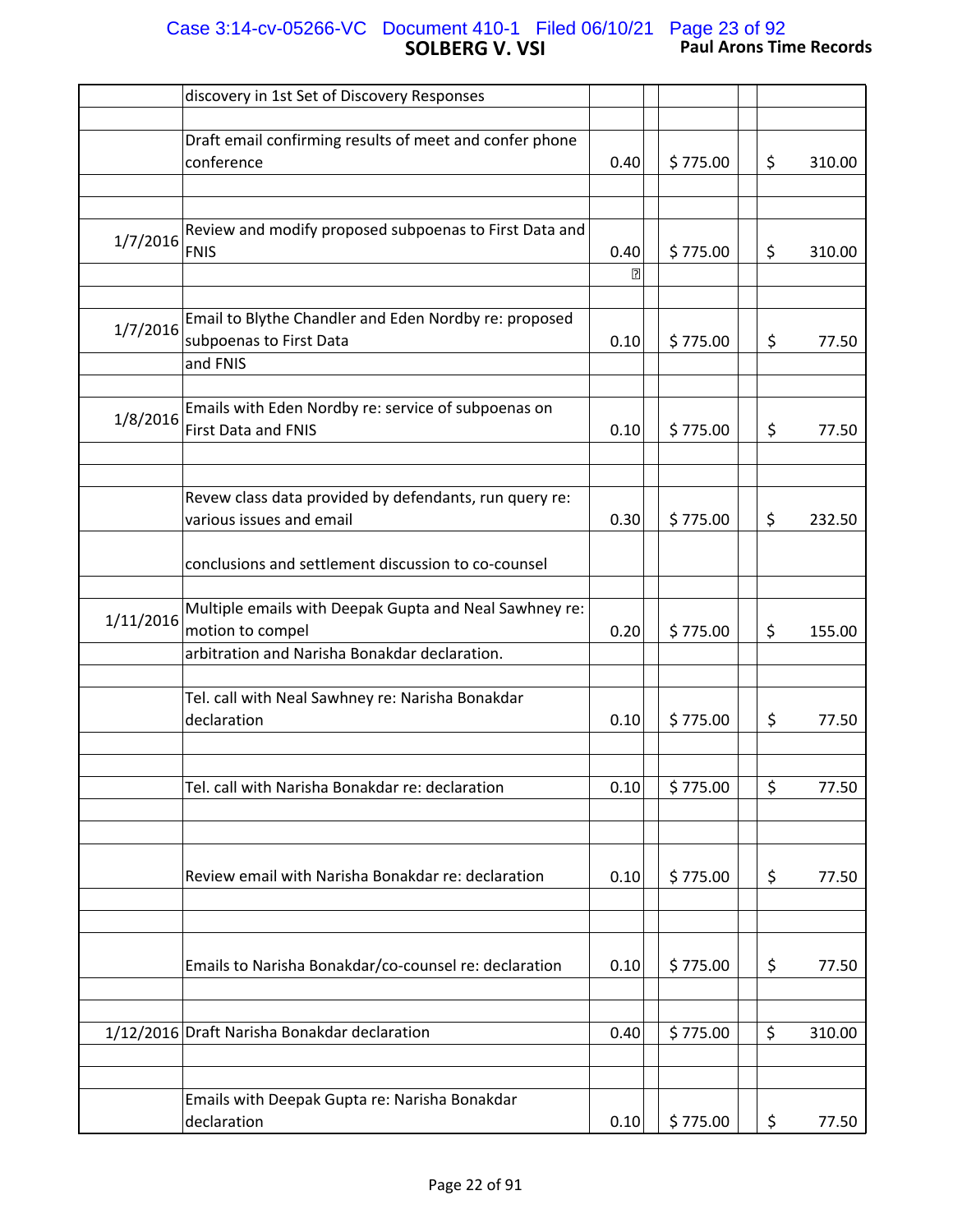### **SOLBERG V. VSI Paul Arons Time Records** Case 3:14-cv-05266-VC Document 410-1 Filed 06/10/21 Page 24 of 92

|           | Tel. call w/Deepak and Neal re drafting a declaration that                         |      |          |    |          |
|-----------|------------------------------------------------------------------------------------|------|----------|----|----------|
|           | supports the statistical                                                           | 0.10 | \$775.00 | \$ | 77.50    |
|           | data                                                                               |      |          |    |          |
|           | Review opposition to motion to compel arbitration and                              |      |          |    |          |
|           | email comments and                                                                 | 0.50 | \$775.00 | \$ | 387.50   |
|           | corrections to co-counsel                                                          |      |          |    |          |
|           | Draft declaration regarding statistical calculations                               |      |          |    |          |
|           | regarding probability of being                                                     | 0.40 | \$775.00 | \$ | 310.00   |
|           | prosecuted                                                                         |      |          |    |          |
|           |                                                                                    |      |          |    |          |
|           | Email to Blythe Chandler re: declaration regarding                                 |      |          |    |          |
|           | statistical calculations                                                           | 0.10 | \$775.00 | \$ | 77.50    |
|           | regarding probability of being prosecuted                                          |      |          |    |          |
|           | Prepare for CMC phone appearance and email Blythe                                  |      |          |    |          |
|           | Chandler re: issues.                                                               | 0.10 | \$775.00 | \$ | 77.50    |
|           |                                                                                    |      |          |    |          |
| 1/12/2016 | Review revised declaration regarding liklihood of                                  |      |          |    |          |
|           | prosecution and eamil approval.                                                    | 0.10 | \$775.00 | \$ | 77.50    |
|           |                                                                                    |      |          |    |          |
|           | Initial review of written NCG/VSI discovery responses and                          |      |          |    |          |
|           | flash drive.                                                                       | 1.50 | \$775.00 | \$ | 1,162.50 |
|           |                                                                                    |      |          |    |          |
|           |                                                                                    |      |          |    |          |
| 1/13/2016 | Multiple emails with Beth Terrell and Blythe Chandlere                             |      |          |    |          |
|           | re: initial review of written<br>NCG/VSI discovery responses and flash drive.      | 0.20 | \$775.00 | \$ | 155.00   |
|           |                                                                                    |      |          |    |          |
|           |                                                                                    |      |          |    |          |
|           | Tel. call with Blythe Chandler re: discovery responses                             | 0.10 | \$775.00 | \$ | 77.50    |
|           |                                                                                    |      |          |    |          |
|           |                                                                                    |      |          |    |          |
|           | Phone conference with Beth Terrell and Blythe Chandler<br>re:Defendants' discovery | 0.10 | \$775.00 | \$ | 77.50    |
|           | responses                                                                          |      |          |    |          |
|           |                                                                                    |      |          |    |          |
|           | Detailed review of NCG Discovery responses, Interrogs.                             |      |          |    |          |
|           | Nos. 1-15                                                                          | 3.00 | \$775.00 | \$ | 2,325.00 |
|           |                                                                                    |      |          |    |          |
|           | 1/15/2016 Research issue of alter ego liability of LLCP                            | 1.00 | \$775.00 | \$ | 775.00   |
|           |                                                                                    |      |          |    |          |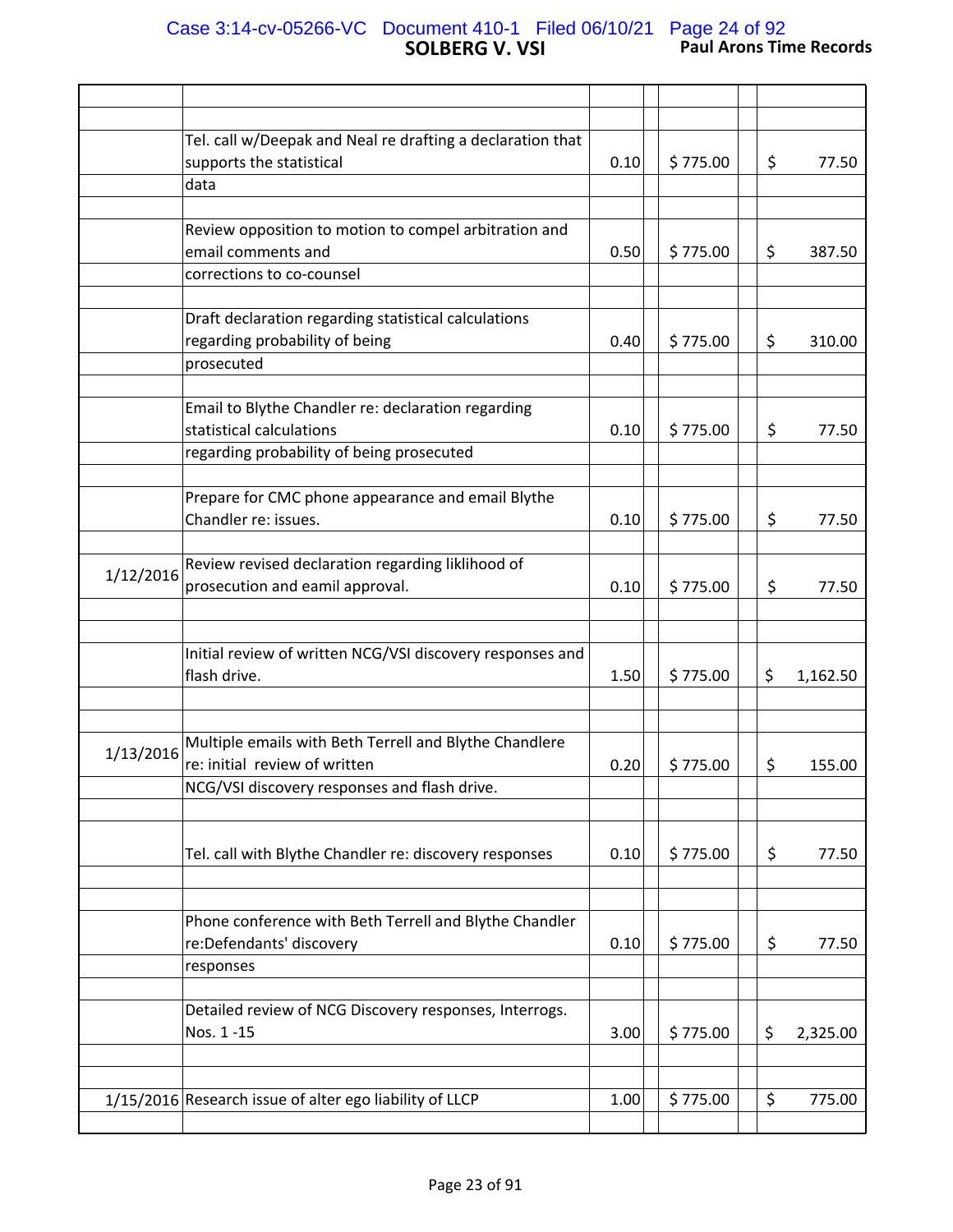## **SOLBERG V. VSI Paul Arons Time Records** Case 3:14-cv-05266-VC Document 410-1 Filed 06/10/21 Page 25 of 92

|           | Email to co-counsel re: issue of alter ego liability of LLCP  | 0.20 | \$775.00 | \$ | 155.00   |
|-----------|---------------------------------------------------------------|------|----------|----|----------|
|           |                                                               |      |          |    |          |
|           |                                                               |      |          |    |          |
|           |                                                               |      |          |    |          |
| 1/21/2016 | Review and respond to email from Blythe Chandler re:          |      |          |    |          |
|           | phone call from Telecheck                                     | 0.10 | \$775.00 | \$ | 77.50    |
|           | counsel, Matt Knoop.                                          |      |          |    |          |
|           |                                                               |      |          |    |          |
|           | Review Birch Grove Holdings insurance policy and email        |      |          |    |          |
|           |                                                               |      |          |    |          |
|           | coverage conclusions to                                       | 0.30 | \$775.00 | \$ | 232.50   |
|           | <b>Blythe Chandler</b>                                        |      |          |    |          |
|           |                                                               |      |          |    |          |
|           | Review letter from Matt Knoop to Blythe Chandler re:          |      |          |    |          |
|           |                                                               | 0.10 | \$775.00 | \$ | 77.50    |
|           | subpoena to First Data and                                    |      |          |    |          |
|           |                                                               |      |          |    |          |
|           | related parties; email comments and suggested response.       |      |          |    |          |
|           |                                                               |      |          |    |          |
|           | Review certificate of service of subpoena on FNIS and         |      |          |    |          |
| 1/22/2016 |                                                               |      |          |    |          |
|           | email Blythe Chandler                                         | 0.10 | \$775.00 | \$ | 77.50    |
|           | regarding the fact that this is not proof of service on First |      |          |    |          |
|           | Data.                                                         |      |          |    |          |
|           |                                                               |      |          |    |          |
|           | Review and make notes re: NCG/VSI responses to                |      |          |    |          |
|           |                                                               |      |          |    |          |
|           | interrogatories and requests                                  | 1.00 | \$775.00 | \$ | 775.00   |
|           | for production                                                |      |          |    |          |
|           |                                                               |      |          |    |          |
|           | Edit meet and confer letter to First Data drafted by Blythe   |      |          |    |          |
| 2/4/2016  | Chandler. Email Blythe                                        | 0.10 | \$775.00 | \$ | 77.50    |
|           |                                                               |      |          |    |          |
|           | re: changes.                                                  |      |          |    |          |
|           |                                                               |      |          |    |          |
|           | Review draft surreply memo, locate training manual            |      |          |    |          |
| 2/5/2016  | exhibit and suggest edits to                                  | 0.20 | \$775.00 | \$ | 155.00   |
|           | memo.                                                         |      |          |    |          |
|           |                                                               |      |          |    |          |
|           |                                                               |      |          |    |          |
| 2/5/2016  | Review and respond to Blythe Chandler email re:               |      |          |    |          |
|           | defendant's insurance policies                                | 0.10 | \$775.00 | \$ | 77.50    |
|           |                                                               |      |          |    |          |
|           |                                                               |      |          |    |          |
|           | 2/10/2016 Tel. call from potential witness                    | 0.20 | \$775.00 | \$ | 155.00   |
|           |                                                               |      |          |    |          |
|           |                                                               |      |          |    |          |
|           |                                                               |      |          |    |          |
|           | Email to co-cousnel re: call from potential witness           | 0.20 | \$775.00 | \$ | 155.00   |
|           | and Global Payments.                                          |      |          |    |          |
|           |                                                               |      |          |    |          |
|           |                                                               |      |          |    |          |
| 2/11/2016 | Review Blythe Chandler meet and confer letter,                |      |          |    |          |
|           | Defendant discovery responses                                 | 2.00 | \$775.00 | \$ | 1,550.00 |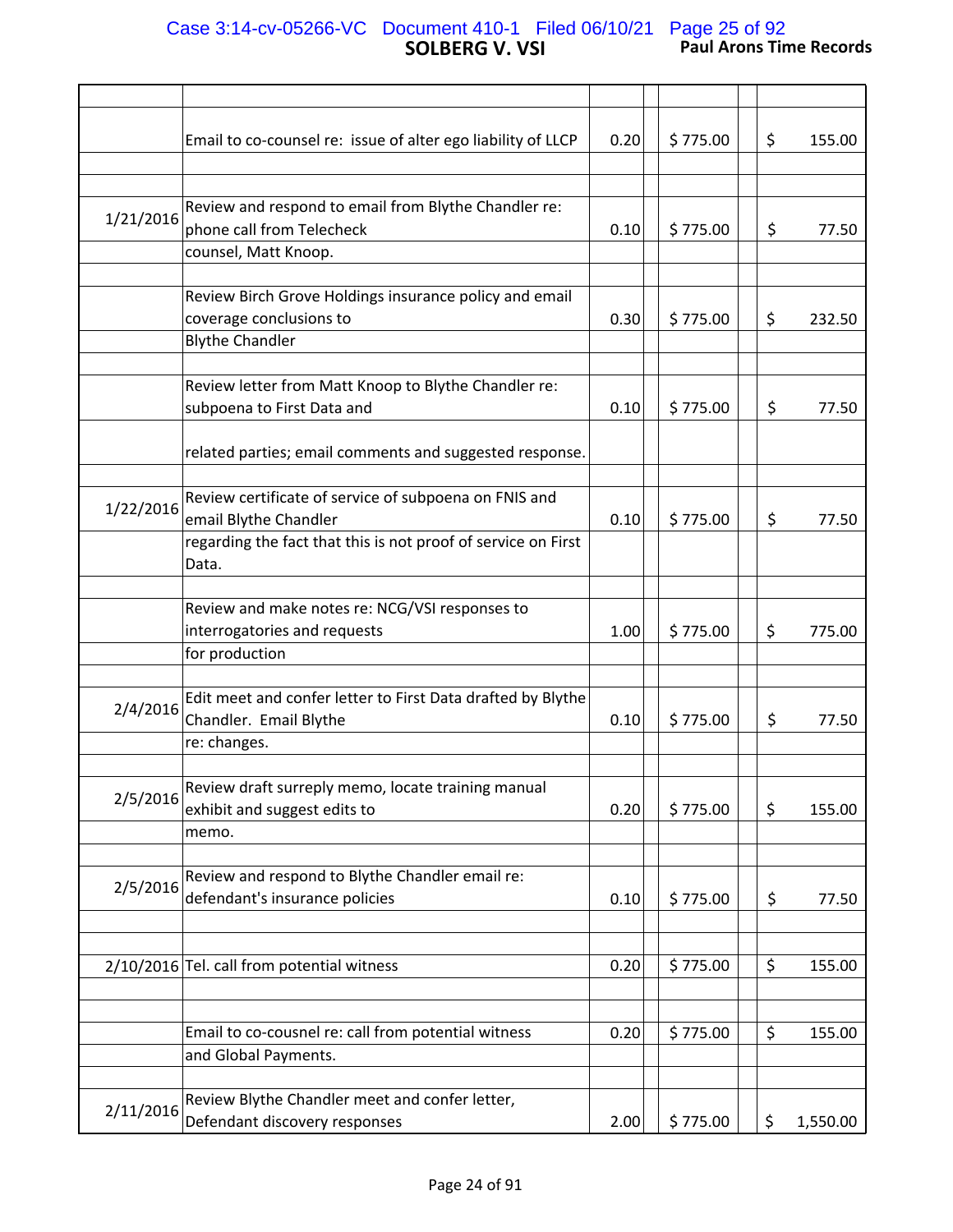## **SOLBERG V. VSI Paul Arons Time Records** Case 3:14-cv-05266-VC Document 410-1 Filed 06/10/21 Page 26 of 92

|           | and documents, and draft additional dispute items              |             |          |    |        |
|-----------|----------------------------------------------------------------|-------------|----------|----|--------|
|           |                                                                |             |          |    |        |
|           | Email to Blythe Chandler re: meet and confer letters           | 0.10        | \$775.00 | \$ | 77.50  |
|           |                                                                |             |          |    |        |
|           |                                                                |             |          |    |        |
|           |                                                                |             |          |    |        |
|           | Tel. call with Blythe Chandler re: meet and confer letters     | 0.60        | \$775.00 | \$ | 465.00 |
|           |                                                                |             |          |    |        |
|           | Research Global Payments in discovery responses and on         |             |          |    |        |
| 2/12/2016 | internet and prepare                                           | 0.30        | \$775.00 | \$ | 232.50 |
|           | document subpoena.                                             |             |          |    |        |
|           |                                                                |             |          |    |        |
| 2/16/2016 | Review and respond to email from Blythe Chandler re:           |             |          |    |        |
|           | subpoeanas to Certegy,<br><b>Telecheck and Global Services</b> | 0.10        | \$775.00 | \$ | 77.50  |
|           |                                                                |             |          |    |        |
|           | Review letter from Matt Knoop (First Data), review prior       |             |          |    |        |
| 2/19/2016 | discovery in Cavnar and                                        | 0.70        | \$775.00 | \$ | 542.50 |
|           | Breazeale and draft proposed response.                         |             |          |    |        |
|           |                                                                |             |          |    |        |
|           | Review discovery in preparation for meeting and                |             |          |    |        |
|           | conferring with Sean Hardy re:                                 | 0.10        | \$775.00 | \$ | 77.50  |
|           | NCG/VSI discovery issues                                       |             |          |    |        |
|           |                                                                |             |          |    |        |
|           | Meeting and conferring with Sean Hardy and Blythe              |             |          |    |        |
|           | Chandler re: NCG/VSI                                           | 0.90        | \$775.00 | \$ | 697.50 |
|           | discovery issues                                               |             |          |    |        |
|           | Tel. call with Blythe Chandler re: eeting and conferring       |             |          |    |        |
|           | with Sean Hardy and re:                                        | 0.10        | \$775.00 | \$ | 77.50  |
|           | NCG/VSI discovery issues and tactical discussion re:           |             |          |    |        |
|           | unresolved issues                                              |             |          |    |        |
|           |                                                                |             |          |    |        |
|           | Review merchant data from Table 3.a and compile list of        |             |          |    |        |
|           | largest merchant                                               | 1.00        | \$775.00 | \$ | 775.00 |
|           | referrers                                                      |             |          |    |        |
|           | Revise letter to Matthew Knoop (First Data) re:                |             |          |    |        |
| 2/20/2016 | documents that plaintiffs are                                  | 0.20        | \$775.00 | \$ | 155.00 |
|           | seeking in subpoena                                            |             |          |    |        |
|           |                                                                |             |          |    |        |
|           | Review and respond to email from Matt Knoop (First             |             |          |    |        |
| 2/24/2016 | Data) re: meeting and                                          | 0.10        | \$775.00 | \$ | 77.50  |
|           | conferring in connection with subpoena/review meet and         |             |          |    |        |
|           | confer letter                                                  | $\boxed{2}$ |          |    |        |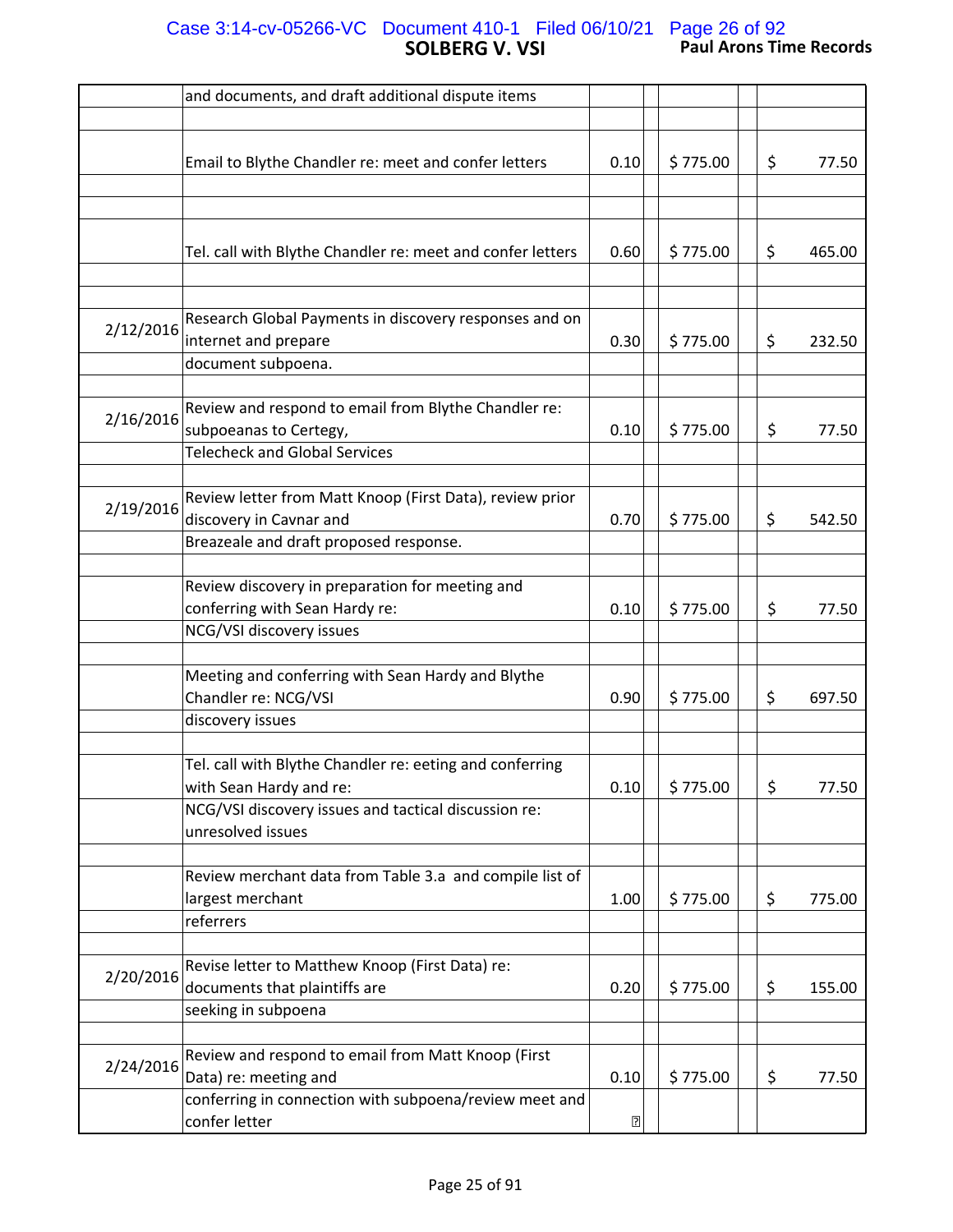#### **SOLBERG V. VSI Paul Arons Time Records** Case 3:14-cv-05266-VC Document 410-1 Filed 06/10/21 Page 27 of 92

| 2/29/2016 | Meet and confer with Matthew Knoop re: First Data         |      |          |    |        |
|-----------|-----------------------------------------------------------|------|----------|----|--------|
|           | subpoena                                                  | 0.40 | \$775.00 | \$ | 310.00 |
|           |                                                           |      |          |    |        |
|           |                                                           |      |          |    |        |
|           | Review discovery responses of FNIS/Certegy Check          |      |          |    |        |
|           |                                                           |      |          |    |        |
|           | Services, Inc.,/CPRS Inc.                                 | 0.30 | \$775.00 | \$ | 232.50 |
|           |                                                           |      |          |    |        |
|           |                                                           |      |          |    |        |
|           | Legal research re: Gramm-Leach-Bliley as related to       |      |          |    |        |
|           | discovery responses of                                    | 0.70 | \$775.00 | \$ | 542.50 |
|           |                                                           |      |          |    |        |
|           | Certegy Check Services, Inc., and CPRS Inc.               |      |          |    |        |
|           |                                                           |      |          |    |        |
|           | Review Certegy subpoenaresponses and begin drafting       |      |          |    |        |
| 3/1/2016  | meet and confer letter to                                 | 1.00 | \$775.00 | \$ | 775.00 |
|           | Amy Drushall                                              |      |          |    |        |
|           |                                                           |      |          |    |        |
|           |                                                           |      |          |    |        |
|           | Complete drafting meet and confer letter to Amy           |      |          |    |        |
|           | Drushall re: Certegy and CPRS                             | 1.10 | \$775.00 | \$ | 852.50 |
|           | responses to subpoenas                                    |      |          |    |        |
|           |                                                           |      |          |    |        |
|           | Review Certegy/CPRS file in preparation for meet and      |      |          |    |        |
| 3/9/2016  |                                                           |      |          |    |        |
|           | confer phone conference on                                | 0.20 | \$775.00 | \$ | 155.00 |
|           | March 10.                                                 |      |          |    |        |
|           |                                                           |      |          |    |        |
|           | Meet and confer phone confernce with Amy Drushall         |      |          |    |        |
| 3/10/2016 | (Certegy) and Blythe                                      | 0.80 | \$775.00 | \$ | 620.00 |
|           |                                                           |      |          |    |        |
|           | Chandler                                                  |      |          |    |        |
|           |                                                           |      |          |    |        |
|           | Tel. call with Blythe Chander re: meet and confer phone   |      |          |    |        |
|           | confernce with Amy                                        | 0.30 | \$775.00 | \$ | 232.50 |
|           | Drushall (Certegy), discussion of strategy                |      |          |    |        |
|           |                                                           |      |          |    |        |
|           |                                                           |      |          |    |        |
| 3/11/2016 | Draft memo. of 3/10/16 meet and confer phone call with    |      |          |    |        |
|           | Amy Drushall (Certegy)                                    | 0.60 | \$775.00 | \$ | 465.00 |
|           |                                                           |      |          |    |        |
|           |                                                           |      |          |    |        |
|           | Revise Blythe Chandler draft of letter confirming 3/10/16 |      |          |    |        |
|           |                                                           |      |          |    |        |
|           | meet and confer phone                                     | 0.80 | \$775.00 | \$ | 620.00 |
|           | call with Amy Drushall (Certegy)                          |      |          |    |        |
|           |                                                           |      |          |    |        |
| 3/14/2016 | Edit Blythe Chandler revised draft of letter confirming   |      |          |    |        |
|           | 3/10/16 meet and confer                                   | 0.20 | \$775.00 | \$ | 155.00 |
|           |                                                           |      |          |    |        |
|           | phone call with Amy Drushall (Certegy)                    |      |          |    |        |
|           |                                                           |      |          |    |        |
|           | Review discovery and send email to Blythe Chandler re:    |      |          |    |        |
|           | changes to revised draft                                  | 0.20 | \$775.00 | \$ | 155.00 |
|           |                                                           |      |          |    |        |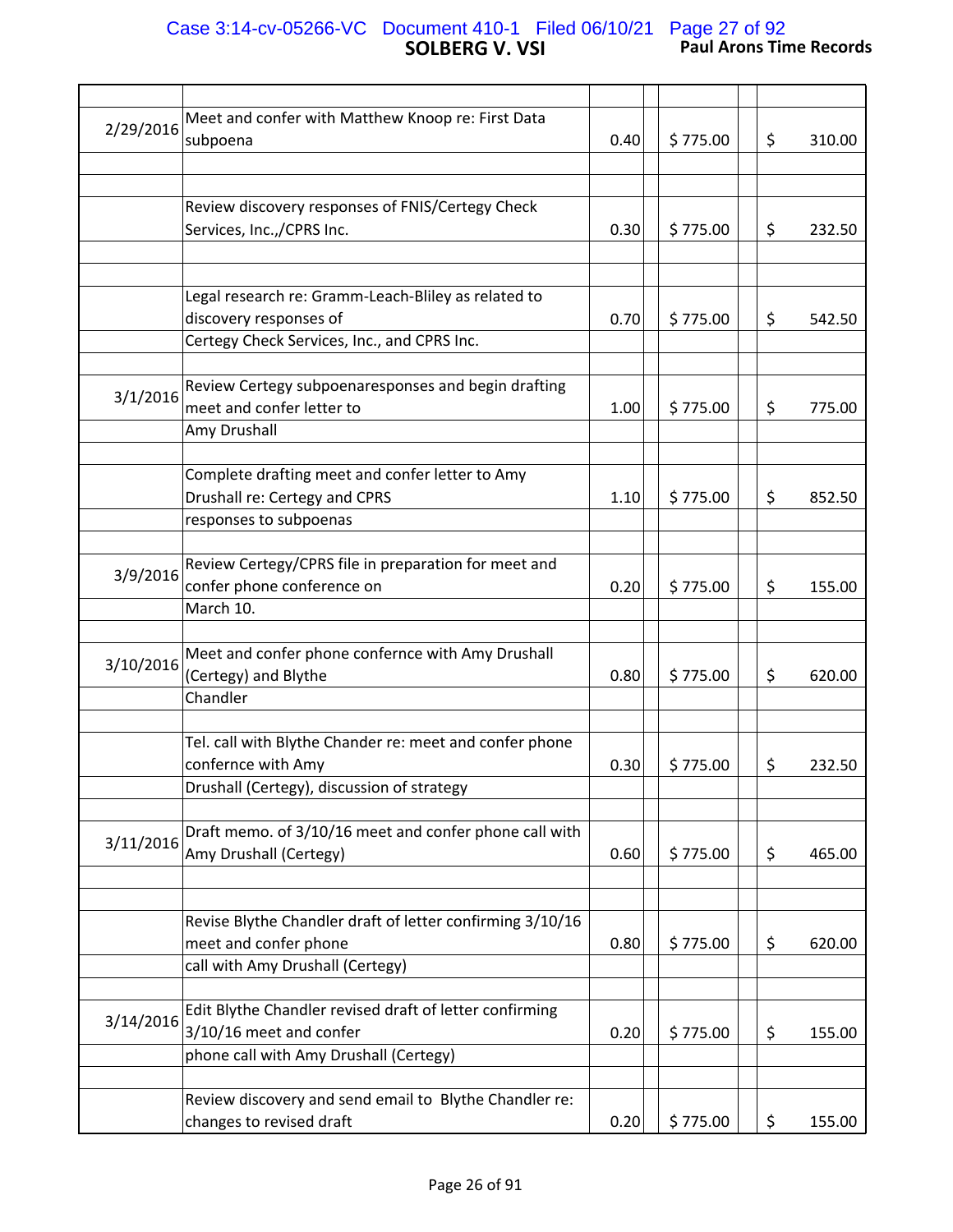#### **SOLBERG V. VSI Paul Arons Time Records** Case 3:14-cv-05266-VC Document 410-1 Filed 06/10/21 Page 28 of 92

|           | of letter confirming 3/10/16 meet and confer phone call     |      |          |              |
|-----------|-------------------------------------------------------------|------|----------|--------------|
|           | with Amy Drushall                                           |      |          |              |
|           | (Certegy)                                                   |      |          |              |
|           | Draft meet and confer letter to Matthew Knoop,              |      |          |              |
|           | including a review of all discovery                         | 1.20 | \$775.00 | \$<br>930.00 |
|           | files for First Data related documents, and research on     |      |          |              |
|           | 5th Circuit cases re:                                       |      |          |              |
|           | boilerplate objections                                      |      |          |              |
|           |                                                             |      |          |              |
|           | Email to Blythe Chandler re: meet and confer letter to      |      |          |              |
|           | Matthew Knoop,                                              | 0.10 | \$775.00 | \$<br>77.50  |
|           |                                                             |      |          |              |
|           | Review letter from Leslie de Lara Luck (Global Payments)    |      |          |              |
| 3/15/2016 | and annotate subpoena                                       | 0.20 | \$775.00 | \$<br>155.00 |
|           | requests                                                    |      |          |              |
|           |                                                             |      |          |              |
|           | Draft letter in response to letter from Leslie de Lara Luck |      |          |              |
|           | (Global Payments)                                           | 0.20 | \$775.00 | \$<br>155.00 |
|           |                                                             |      |          |              |
|           |                                                             |      |          |              |
| 3/17/2016 | Call Matt Osborne re: discovery in Haines v. NCG/Global     |      |          |              |
|           | Payments Check Srvcs.                                       | 0.10 | \$775.00 | \$<br>77.50  |
|           | after locating case in PACER                                |      |          |              |
|           |                                                             |      |          |              |
| 3/21/2016 | Meet and confer (with Blythe Chandler) with Leslie Luck     |      |          |              |
|           | re: Global Payments<br>subpoena                             | 0.40 | \$775.00 | \$<br>310.00 |
|           |                                                             |      |          |              |
|           | Tel. call with Blythe Chandler re: Global Payments          |      |          |              |
|           | subpoena meet and confer                                    | 0.10 | \$775.00 | \$<br>77.50  |
|           |                                                             |      |          |              |
|           |                                                             |      |          |              |
|           | Emails with Blythe Chandler re: Defendants'                 |      |          |              |
| 4/6/2016  | supplemental discovery responses                            | 0.10 | \$775.00 | \$<br>77.50  |
|           |                                                             |      |          |              |
|           |                                                             |      |          |              |
|           |                                                             |      |          |              |
|           | Review and analyze supplemental discovery responses         | 0.30 | \$775.00 | \$<br>232.50 |
|           |                                                             |      |          |              |
|           |                                                             |      |          |              |
|           | Email to Blythe Chandler summarizing Defendants'            |      |          |              |
|           | supplemental discovery                                      | 0.10 | \$775.00 | \$<br>77.50  |
|           | responses                                                   |      |          |              |
|           |                                                             |      |          |              |
|           |                                                             |      |          |              |
|           | Review documents produced by NCG on March 11, 2016          | 0.20 | \$775.00 | \$<br>155.00 |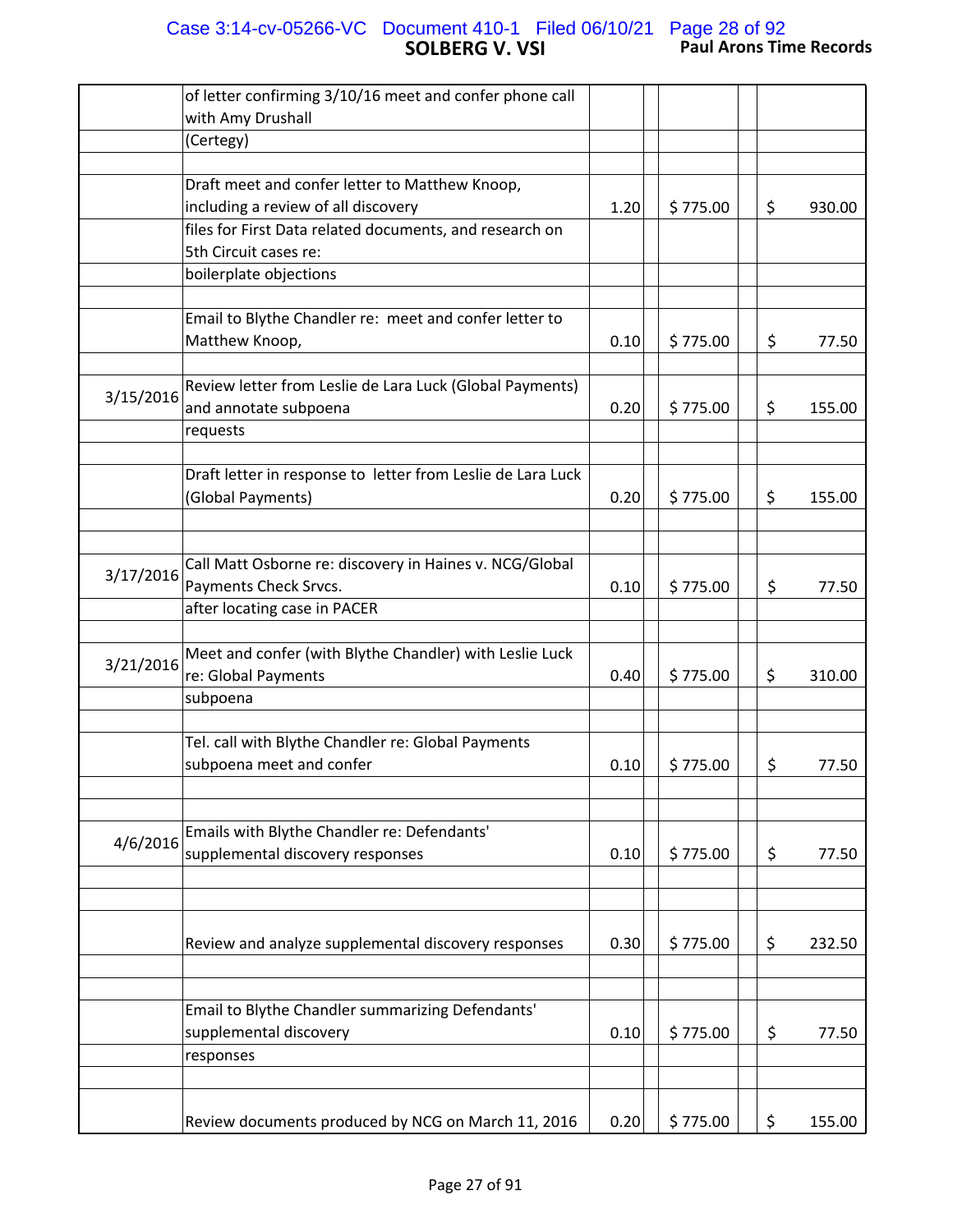### **SOLBERG V. VSI Paul Arons Time Records** Case 3:14-cv-05266-VC Document 410-1 Filed 06/10/21 Page 29 of 92

| 4/18/2016 | Review and edit supplemental brief on due process and<br>the arbitration provision                                                  | 1.30      | \$775.00 | \$<br>1,007.50 |
|-----------|-------------------------------------------------------------------------------------------------------------------------------------|-----------|----------|----------------|
|           | Email to Deepak Gupta and co-cousnel re: supplemental<br>brief on due process<br>and the arbitration provision                      | 0.20      | \$775.00 | \$<br>155.00   |
|           | Review and respond to multiple emails from Deepak<br>Gupta, Blythe Chandler and<br>Beth Terrell re: revisions to supplemental brief | 0.20      | \$775.00 | \$<br>155.00   |
|           | Review and edit revised supplemental brief on due<br>process and the arbitration<br>provision                                       | 0.50      | \$775.00 | \$<br>387.50   |
| 4/19/2016 | Review and edit second revised supplemental brief on<br>due process and the<br>arbitration provision                                | 0.40      | \$775.00 | \$<br>310.00   |
|           | Email to co-counsel re: edits to second revised<br>supplemental brief on due<br>process and the arbitration provision               | 0.20<br>卪 | \$775.00 | \$<br>155.00   |
| 4/20/2016 | Email to co-counsel re: edits to third revised<br>supplemental brief on due process<br>and the arbitration provision                | 0.20      | \$775.00 | \$<br>155.00   |
| 5/19/2016 | Review and respond to email from Blythe Chandler re:<br>status conference<br>statement and discovery.                               | 0.10      | \$775.00 | \$<br>77.50    |
|           | Review and edit draft of joint case management<br>conference statement                                                              | 0.20      | \$775.00 | \$<br>155.00   |
|           | Email to Blythe Chandler re: revisions to joint case<br>management conference<br>statement                                          | 0.10      | \$775.00 | \$<br>77.50    |
| 5/23/2016 | Tel. call with Blythe Chandler re: CMC statement and<br>hearing                                                                     | 0.10      | \$775.00 | \$<br>77.50    |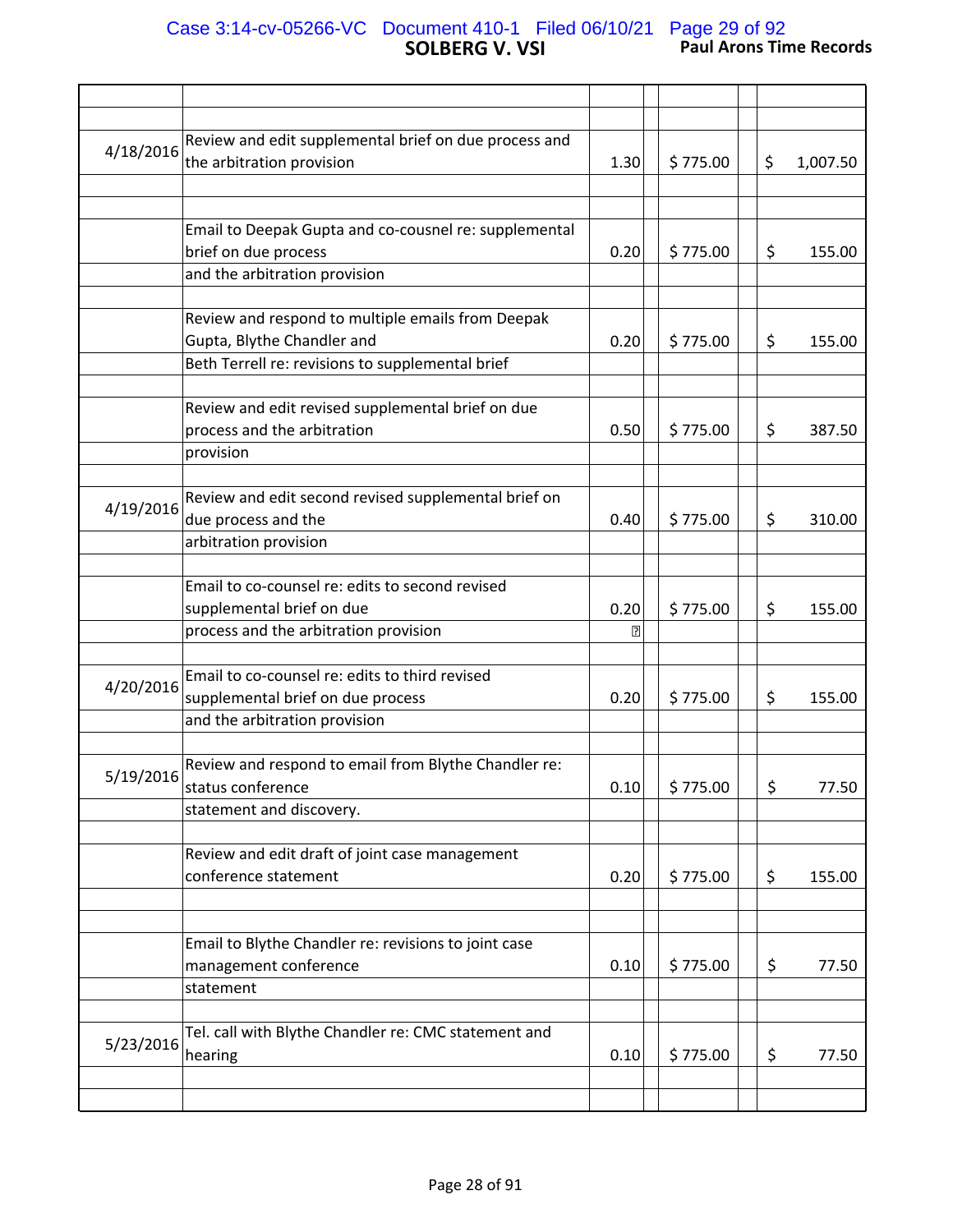## **SOLBERG V. VSI Paul Arons Time Records** Case 3:14-cv-05266-VC Document 410-1 Filed 06/10/21 Page 30 of 92

| 5/24/2016 | Draft section for CMC Statement on Sheriff v. Gillie      | 1.20  | \$775.00 | \$      | 930.00 |
|-----------|-----------------------------------------------------------|-------|----------|---------|--------|
|           |                                                           |       |          |         |        |
|           |                                                           |       |          |         |        |
|           | Email to co-counsel re: section for CMC Statement on      |       |          |         |        |
|           | Sheriff v. Gillie                                         | 0.10  | \$775.00 | \$      | 77.50  |
|           |                                                           |       |          |         |        |
|           |                                                           |       |          |         |        |
| 5/31/2016 |                                                           |       |          |         |        |
|           | Tel. call from Beth Terrell to discuss CMC Conference     | 0.10  | \$775.00 | \$      | 77.50  |
|           |                                                           |       |          |         |        |
|           |                                                           |       |          |         |        |
|           | Review CMC Statement and email response to Beth           |       |          |         |        |
|           | Terrell re: CMC Conference                                | 0.10  | \$775.00 | \$      | 77.50  |
|           |                                                           |       |          |         |        |
|           |                                                           |       |          |         |        |
|           | <b>CMC Conference</b>                                     | 0.10  | \$775.00 | $\zeta$ | 77.50  |
|           |                                                           |       |          |         |        |
|           | Review Global Payments supboena file and email Blythe     |       |          |         |        |
| 6/6/2016  | Chandler                                                  |       |          |         | 77.50  |
|           |                                                           | 0.10  | \$775.00 | \$      |        |
|           |                                                           |       |          |         |        |
|           | Review Global Payement Systems' response to document      |       |          |         |        |
| 6/8/2016  | subpoena and draft                                        |       |          |         |        |
|           |                                                           | 0.70  | \$775.00 | \$      | 542.50 |
|           | comprehensive email addressing the unfulfilled            |       |          |         |        |
|           | agreements that GPS made on                               |       |          |         |        |
|           |                                                           |       |          |         |        |
|           |                                                           |       |          |         |        |
| 6/13/2016 | Review check spreadsheet produced by Global Payments      | 0.30  | \$775.00 | \$      | 232.50 |
|           |                                                           |       |          |         |        |
|           |                                                           |       |          |         |        |
|           | Email to Leslie Luck re: check spreadsheet produced by    |       |          |         |        |
|           | Global Payments, and                                      | 0.20  | \$775.00 | \$      | 155.00 |
|           | other discovery issues                                    | ิ้ียิ |          |         |        |
|           |                                                           |       |          |         |        |
|           | Email to Blythe Chandler re: Rule 30(b)(6) deposition     |       |          |         |        |
| 6/16/2016 | notices                                                   | 0.10  | \$775.00 | \$      | 77.50  |
|           |                                                           |       |          |         |        |
|           |                                                           |       |          |         |        |
|           | Email to Leslie Luck re: outstanding Global Payments      |       |          |         |        |
| 6/21/2016 | discovery questions                                       | 0.10  | \$775.00 | \$      | 77.50  |
|           |                                                           |       |          |         |        |
|           |                                                           |       |          |         |        |
|           | Review file and draft Rule 30(b)(6) deposition notice for |       |          |         |        |
| 6/27/2016 | Defendants                                                | 0.70  | \$775.00 | \$      | 542.50 |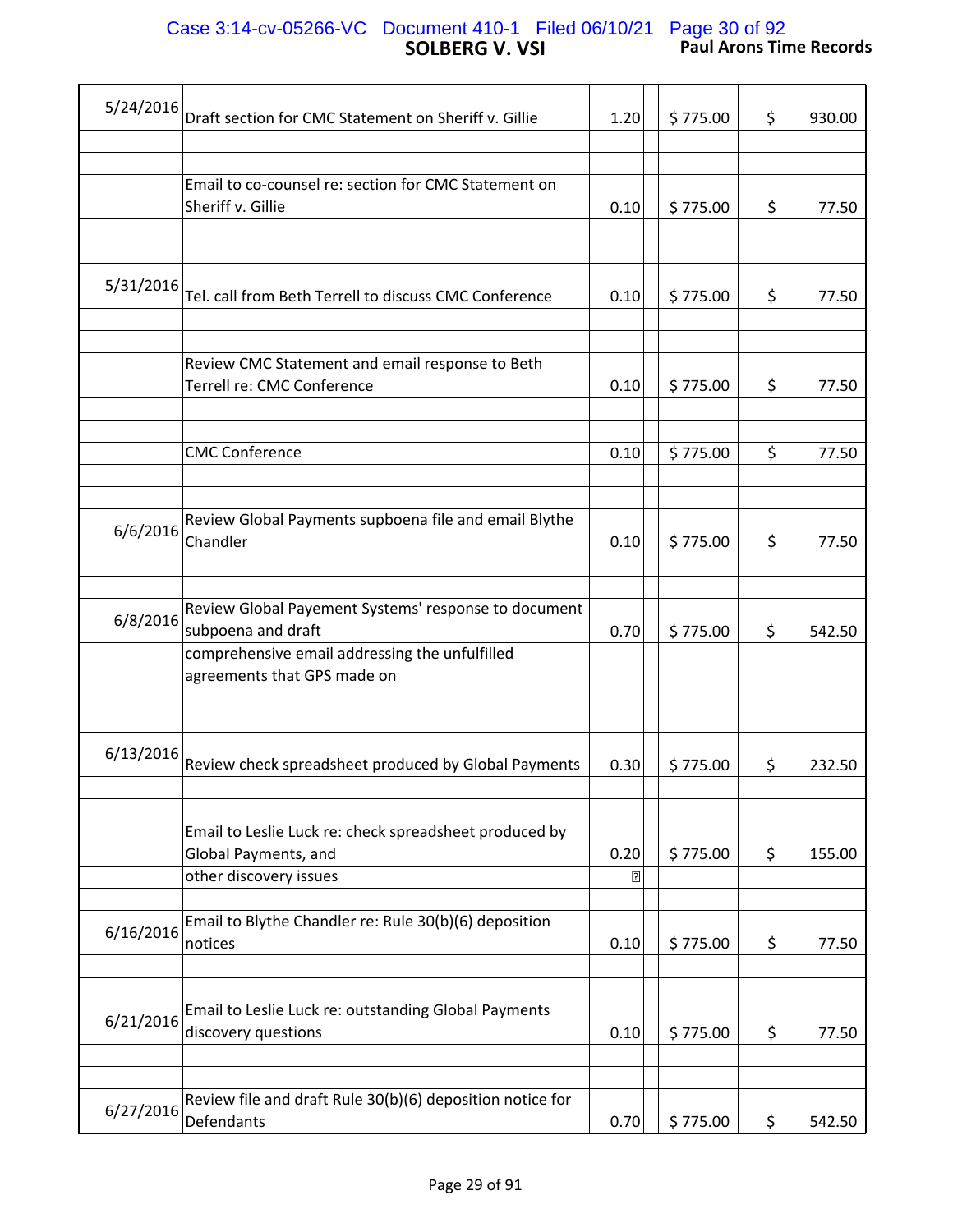## **SOLBERG V. VSI Paul Arons Time Records** Case 3:14-cv-05266-VC Document 410-1 Filed 06/10/21 Page 31 of 92

| 6/28/2016 | Complete drafting Rule 30(b)(6) deposition notice for   |      |          |              |
|-----------|---------------------------------------------------------|------|----------|--------------|
|           | Defendants                                              | 0.70 | \$775.00 | \$<br>542.50 |
|           |                                                         |      |          |              |
|           |                                                         |      |          |              |
| 6/30/2016 |                                                         |      |          |              |
|           | Review Super System reports and print relevant reports  | 0.90 | \$775.00 | \$<br>697.50 |
|           |                                                         |      |          |              |
|           |                                                         |      |          |              |
|           | Email to Blythe Chander re: Suggested File Layout files |      |          |              |
|           | that are missing from                                   | 0.10 | \$775.00 | \$<br>77.50  |
|           | NCG document production                                 |      |          |              |
|           |                                                         |      |          |              |
| 7/6/2016  | Review and edit Rule 30(b)(6) depo. notice for National |      |          |              |
|           | Corrective Group, Inc.                                  | 0.40 | \$775.00 | \$<br>310.00 |
|           |                                                         |      |          |              |
|           |                                                         |      |          |              |
|           | Review and edit Certegy deposition notice               | 0.40 | \$775.00 | \$<br>310.00 |
|           |                                                         |      |          |              |
|           |                                                         |      |          |              |
|           | Email to Blythe Chandler re: revisions to Certegy       |      |          |              |
|           | deposition notice and deposition                        | 0.10 | \$775.00 | \$<br>77.50  |
|           | scheduling                                              |      |          |              |
|           |                                                         |      |          |              |
| 7/8/2016  | Review and respond to email from Leslie Luck (Global    |      |          |              |
|           | Payments) re: subpoenaed                                | 0.10 | \$775.00 | \$<br>77.50  |
|           | documents                                               |      |          |              |
|           |                                                         |      |          |              |
| 7/11/2016 | Review order for supplemental briefing on issue of FAA  |      |          |              |
|           | coverage of bad check                                   | 0.10 | \$775.00 | \$<br>77.50  |
|           | diversion program.                                      |      |          |              |
|           |                                                         |      |          |              |
|           | Research issue of FAA coverage of bad check diversion   |      |          |              |
|           | programs and exchange                                   | 0.50 | \$775.00 | \$<br>387.50 |
|           | emails on this topic with co-counsel                    |      |          |              |
|           |                                                         |      |          |              |
| 7/15/2016 | Review supplemental brief re: motion to compel          |      |          |              |
|           | arbitration and email comments                          | 0.40 | \$775.00 | \$<br>310.00 |
|           | to co-counsel                                           |      |          |              |
|           |                                                         |      |          |              |
|           | Review defendant's supplemental brief re: motion to     |      |          |              |
|           | compel arbitration and email                            | 0.10 | \$775.00 | \$<br>77.50  |
|           | comments to co-counsel.                                 |      |          |              |
|           |                                                         |      |          |              |
| 8/1/2016  | Review and respond to multiple emails from Beth Terrell |      |          |              |
|           | re: mediation scheduliing                               | 0.10 | \$775.00 | \$<br>77.50  |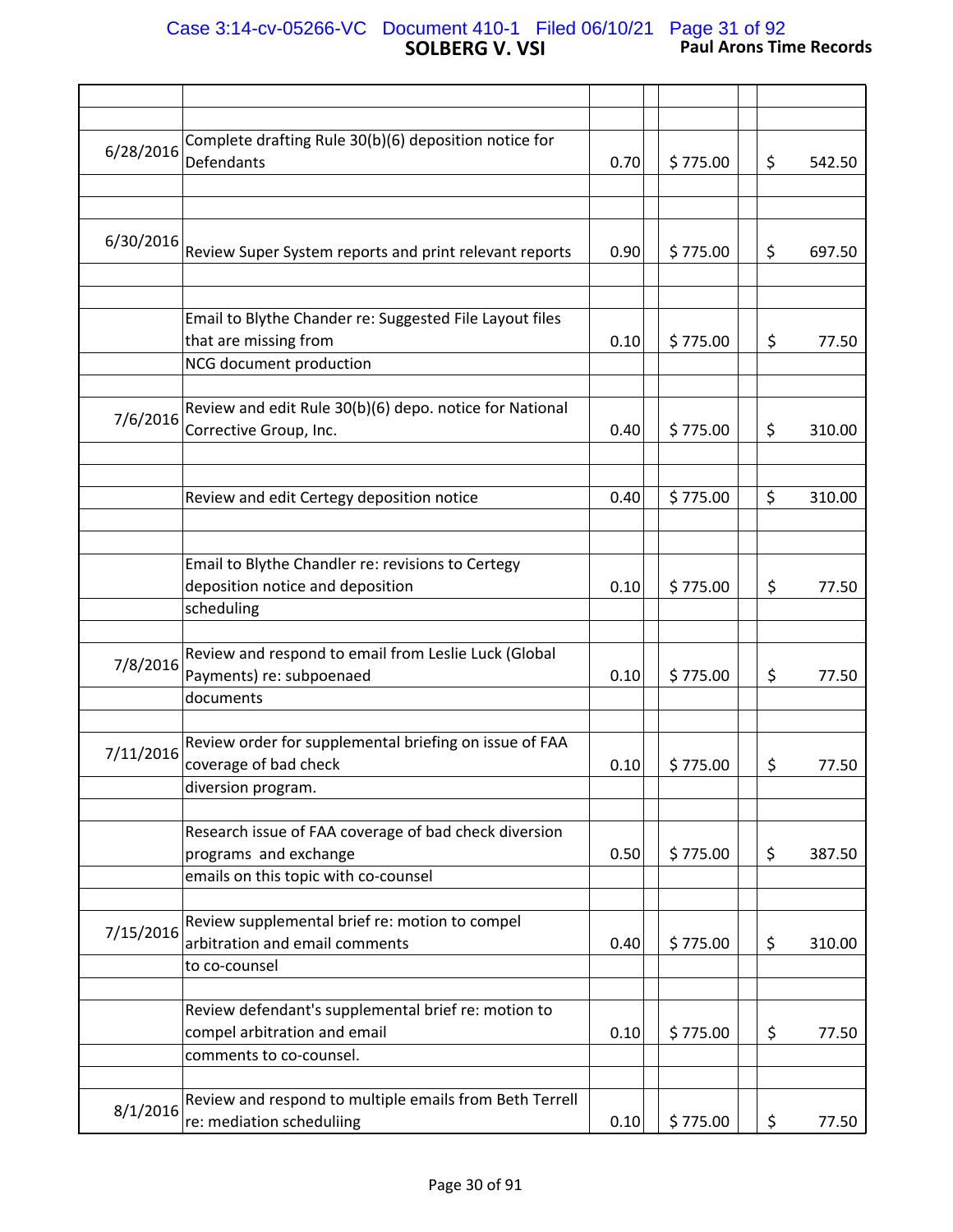# **SOLBERG V. VSI Paul Arons Time Records** Case 3:14-cv-05266-VC Document 410-1 Filed 06/10/21 Page 32 of 92

|           |                                                                                                                                                           | $\boxed{2}$ |          |                |
|-----------|-----------------------------------------------------------------------------------------------------------------------------------------------------------|-------------|----------|----------------|
|           |                                                                                                                                                           |             |          |                |
| 8/4/2016  | Email to class plaintiffs regarding order denying motion<br>to compel arbitration                                                                         | 0.30        | \$775.00 | \$<br>232.50   |
|           |                                                                                                                                                           |             |          |                |
| 8/18/2016 | Exchange emails with Blythe Chandler re: insurance<br>policy coverage and<br>settlement                                                                   | 0.10        | \$775.00 | \$<br>77.50    |
|           | Review and respond to emails from co-counsel re:<br>mediation scheduling                                                                                  | 0.10        | \$775.00 | \$<br>77.50    |
|           | Review and respond to email from Beth Terrell re:<br>extending discovery cut-off<br>deadline, including review of existing deadlines                      | 0.20        | \$775.00 | \$<br>155.00   |
| 8/19/2016 | Review and respond to email from Beth Terrell re:<br>mediation                                                                                            | 0.10        | \$775.00 | \$<br>77.50    |
| 9/1/2016  | Review and respond to email from Beth Terrell re:<br>extension of discovery cut-off<br>date                                                               | 0.10        | \$775.00 | \$<br>77.50    |
|           |                                                                                                                                                           |             |          |                |
| 9/16/2016 | Review and edit preliminary draft of mediation brief                                                                                                      | 1.10        | \$775.00 | \$<br>852.50   |
| 9/17/2016 | Review and analyze new class data produced by<br>Defendants on 9/16/2016, in                                                                              | 4.50        | \$775.00 | \$<br>3,487.50 |
|           | preparation for mediation, including creating and<br>reviewing Excel spreadsheets                                                                         |             |          |                |
|           | and Access databases, looking particularly at fee totals by<br>category, and                                                                              |             |          |                |
|           | comparing new and old information to determine<br>completeness of new data                                                                                |             |          |                |
|           | Email to co-counsel re: analysis of new data provided by<br>defendant, including a<br>proposed draft of an letter/email to be sent to opposing<br>counsel | 0.60        | \$775.00 | \$<br>465.00   |
|           | Retrieve and review Settlement Agreement in Smith v.                                                                                                      |             |          |                |
|           | Levine Leitchman to                                                                                                                                       | 0.80        | \$775.00 | \$<br>620.00   |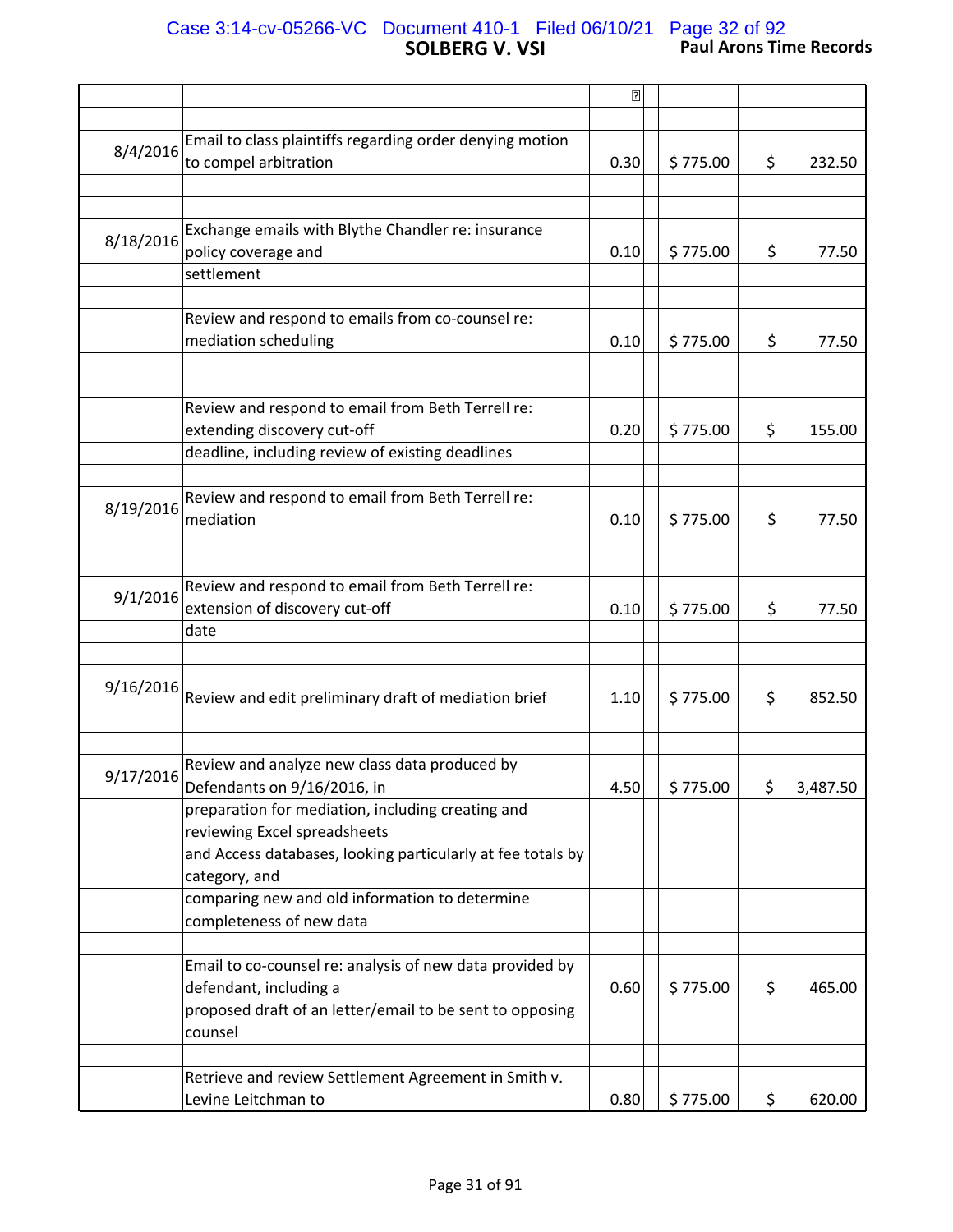# **SOLBERG V. VSI Paul Arons Time Records** Case 3:14-cv-05266-VC Document 410-1 Filed 06/10/21 Page 33 of 92

|           | determine scope of release, review class definition in                                              |      |          |                |
|-----------|-----------------------------------------------------------------------------------------------------|------|----------|----------------|
|           | Breazeale, and draft email                                                                          |      |          |                |
|           | to co-counsel regarding impact of Smith release on                                                  |      |          |                |
|           | current action.                                                                                     |      |          |                |
|           |                                                                                                     |      |          |                |
|           |                                                                                                     |      |          |                |
|           | Complete edits and revisions to mediation letter brief                                              | 2.50 | \$775.00 | \$<br>1,937.50 |
|           | Email to co-counsel re: edits and revisions to mediation<br>letter brief                            | 0.10 | \$775.00 | \$<br>77.50    |
|           |                                                                                                     |      |          |                |
| 9/18/2016 | Review and revise mediation letter brief after edits by<br><b>Beth Terrell</b>                      | 1.00 | \$775.00 | \$<br>775.00   |
|           |                                                                                                     |      |          |                |
| 9/19/2016 | Email to co-counsel re: collection totals and categories                                            | 0.10 | \$775.00 | \$<br>77.50    |
| 9/19/2016 | Email to co-counsel re: clarifying email to opposing<br>counsel about fee categories                | 0.10 | \$775.00 | \$<br>77.50    |
|           |                                                                                                     |      |          |                |
|           | Complete revising mediation letter brief after edits by<br><b>Beth Terrell</b>                      | 2.50 | \$775.00 | \$<br>1,937.50 |
|           |                                                                                                     |      |          |                |
| 9/20/2016 | Email to co-counsel re: questions about fee categories in<br>VSI's latest production                | 0.10 | \$775.00 | \$<br>77.50    |
|           |                                                                                                     |      |          |                |
|           | Review and compare collection totals in tabel 3c and<br>table 4                                     | 0.20 | \$775.00 | \$<br>155.00   |
|           |                                                                                                     |      |          |                |
|           | Email Blythe Chandler re: comparison of collection totals<br>in tabel 3c and table 4                | 0.10 | \$775.00 | \$<br>77.50    |
|           |                                                                                                     |      |          |                |
|           | Review email from Sean Hardy re: fee categories, and<br>input into collection fee<br>table analysis | 0.20 | \$775.00 | \$<br>155.00   |
|           |                                                                                                     |      |          |                |
|           | 9/22/2016 Initial review of mediation brief and exhibits                                            | 0.40 | \$775.00 | \$<br>310.00   |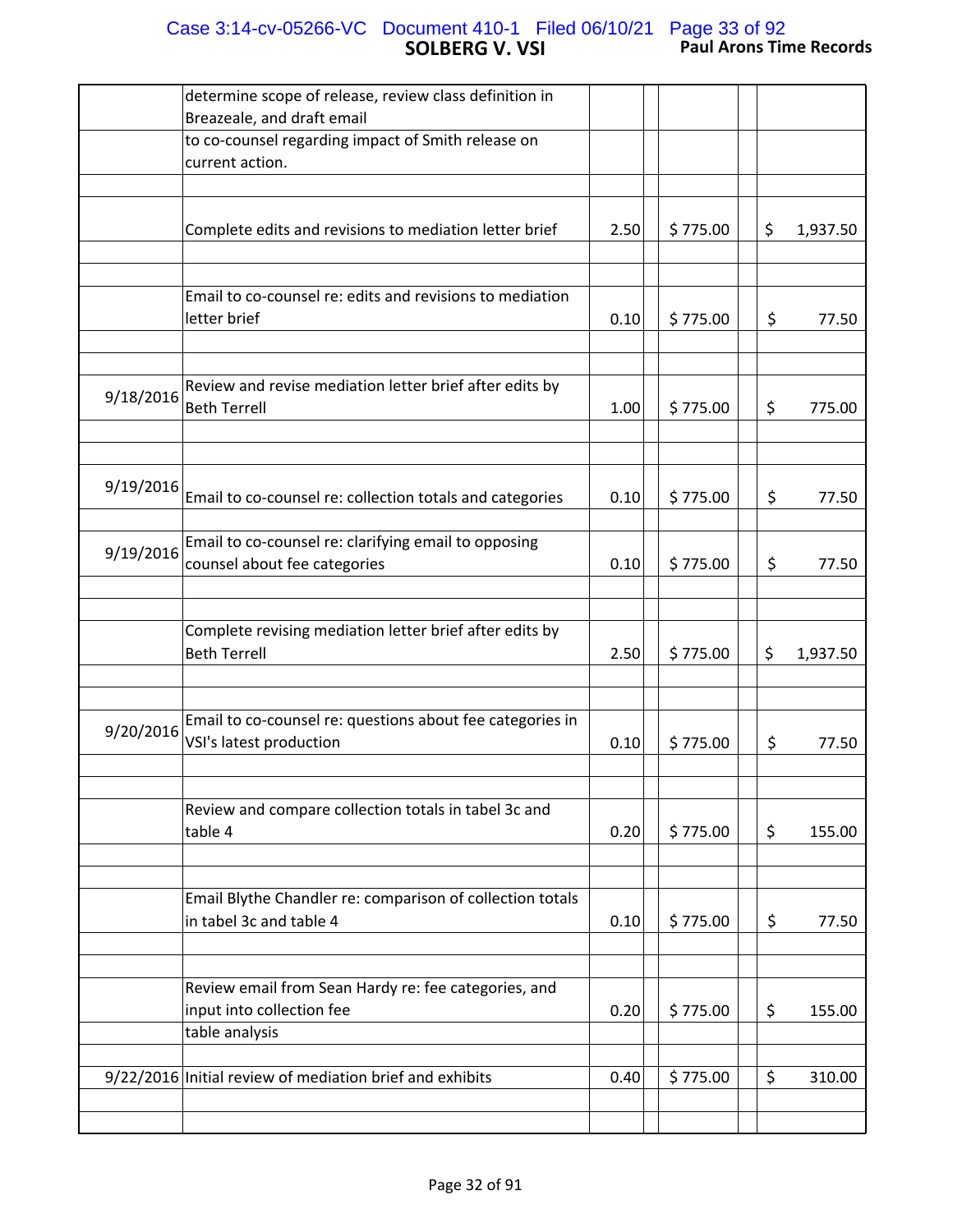# **SOLBERG V. VSI Paul Arons Time Records** Case 3:14-cv-05266-VC Document 410-1 Filed 06/10/21 Page 34 of 92

| 9/23/2016  | Tel. call with Blythe Chandler re: analysis of mediation<br>brief                                                       | 0.10      | \$775.00 | \$ | 77.50    |
|------------|-------------------------------------------------------------------------------------------------------------------------|-----------|----------|----|----------|
|            |                                                                                                                         |           |          |    |          |
|            | Begin researching and drafting memo analyzing<br>defendants' mediation brief                                            | 3.00      | \$775.00 | \$ | 2,325.00 |
| 9/24/2016  | Continue researching and drafting memo analyzing<br>defendants' of mediation brief                                      | 1.50      | \$775.00 | \$ | 1,162.50 |
|            | Email to co-counsel re: memo analyzing defendants<br>mediation brief                                                    | 0.10      |          |    |          |
|            | 9/26/2016 Email to co-counsel re: arbitration issues                                                                    | 0.10      | \$775.00 | \$ | 77.50    |
|            | On-line research re proposed arbitration rule, 12 CFR<br>1040                                                           | 0.30      | \$775.00 | \$ | 232.50   |
|            | Complete drafting memo analyzing defendants mediation<br>brief, including legal<br>research and document analysis       | 4.00      | \$775.00 | \$ | 3,100.00 |
|            | Email to co-counsel re: memo analyzing defendants<br>mediation brief, including<br>legal research and document analysis | 0.10<br>卪 | \$775.00 | \$ | 77.50    |
| 9/27/2016  | Review email and attachment from Blythe Chandler re:<br>class fee totals and email<br>questions to Blythe               | 0.20      | \$775.00 | \$ | 155.00   |
|            | Tel. call from Blythe Chandler to discuss fee data<br>compilation                                                       | 0.30      | \$775.00 | \$ | 232.50   |
|            | 9/30/2016 Tel. call with client Kevin Breazeale re: case status                                                         | 0.20      | \$775.00 | \$ | 155.00   |
| 10/14/2016 | Review and revise opposition to motion to consolidate                                                                   | 1.20      | \$775.00 | \$ | 930.00   |
|            |                                                                                                                         |           |          |    |          |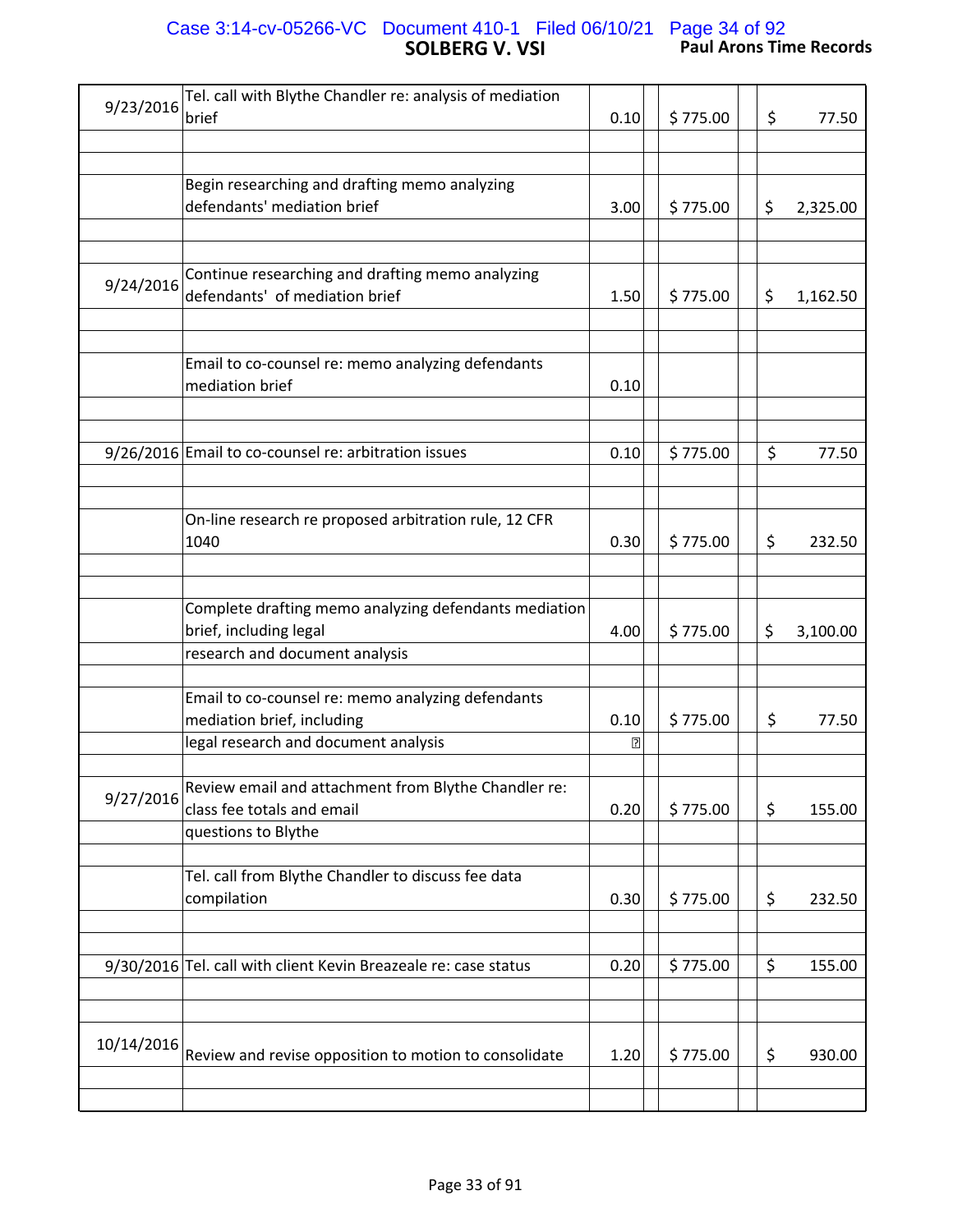# **SOLBERG V. VSI Paul Arons Time Records** Case 3:14-cv-05266-VC Document 410-1 Filed 06/10/21 Page 35 of 92

|            | Email to co-counsel explaining revisions to opposition to<br>motion to consolidate                                                                | 0.10 | \$775.00 | \$ | 77.50    |
|------------|---------------------------------------------------------------------------------------------------------------------------------------------------|------|----------|----|----------|
|            |                                                                                                                                                   |      |          |    |          |
|            | Review draft case management statement and email<br>comments to Blythe                                                                            | 0.20 | \$775.00 | \$ | 155.00   |
|            | Chandler                                                                                                                                          |      |          |    |          |
|            | Review and compile evidence regarding Thomas<br>Jonsson's role in VSI and draft                                                                   | 0.40 | \$775.00 | \$ | 310.00   |
|            | and email short memo to co-counsel re: adding him as a<br>defendant                                                                               |      |          |    |          |
| 10/16/2016 | Review and respond to email re: defendant's objections<br>to filing second amended                                                                | 0.10 | \$775.00 | \$ | 77.50    |
|            | complaint                                                                                                                                         |      |          |    |          |
|            | Research regarding amending the complaint while<br>interlocutory appeal is pending                                                                | 0.70 | \$775.00 | \$ | 542.50   |
|            |                                                                                                                                                   |      |          |    |          |
| 10/18/2016 | Email comments to co-counsel re: case management<br>statement section on<br>amending the complaint to add Thomas Jonsson                          | 0.20 | \$775.00 | \$ | 155.00   |
|            |                                                                                                                                                   |      |          |    |          |
| 10/24/2016 | Email to co-counsel re: questions about adding corporate<br>defendants in motion for<br>leave to file second amended complaint                    | 0.10 | \$775.00 | \$ | 77.50    |
|            |                                                                                                                                                   |      |          |    |          |
|            | Reply to email from Blythe Chandler re: questions about<br>adding corporate<br>defendants in motion for leave to file second amended<br>complaint | 0.10 | \$775.00 | \$ | 77.50    |
|            |                                                                                                                                                   |      |          |    |          |
|            | Tel. call with Blythe Chandler re: issues for case<br>management conference on                                                                    | 0.10 | \$775.00 | \$ | 77.50    |
|            |                                                                                                                                                   |      |          |    |          |
|            | Draft motion for leave to file Second Amended<br>Complaint.                                                                                       | 2.60 | \$775.00 | \$ | 2,015.00 |
|            |                                                                                                                                                   |      |          |    |          |
|            | Research re: recent cases in the 9th Circuit discussing<br>Rule 15 factors to be<br>considered in deciding whether to grant leave to file an      | 0.30 | \$775.00 | \$ | 232.50   |
|            | amended complaint                                                                                                                                 |      |          |    |          |
|            |                                                                                                                                                   |      |          |    |          |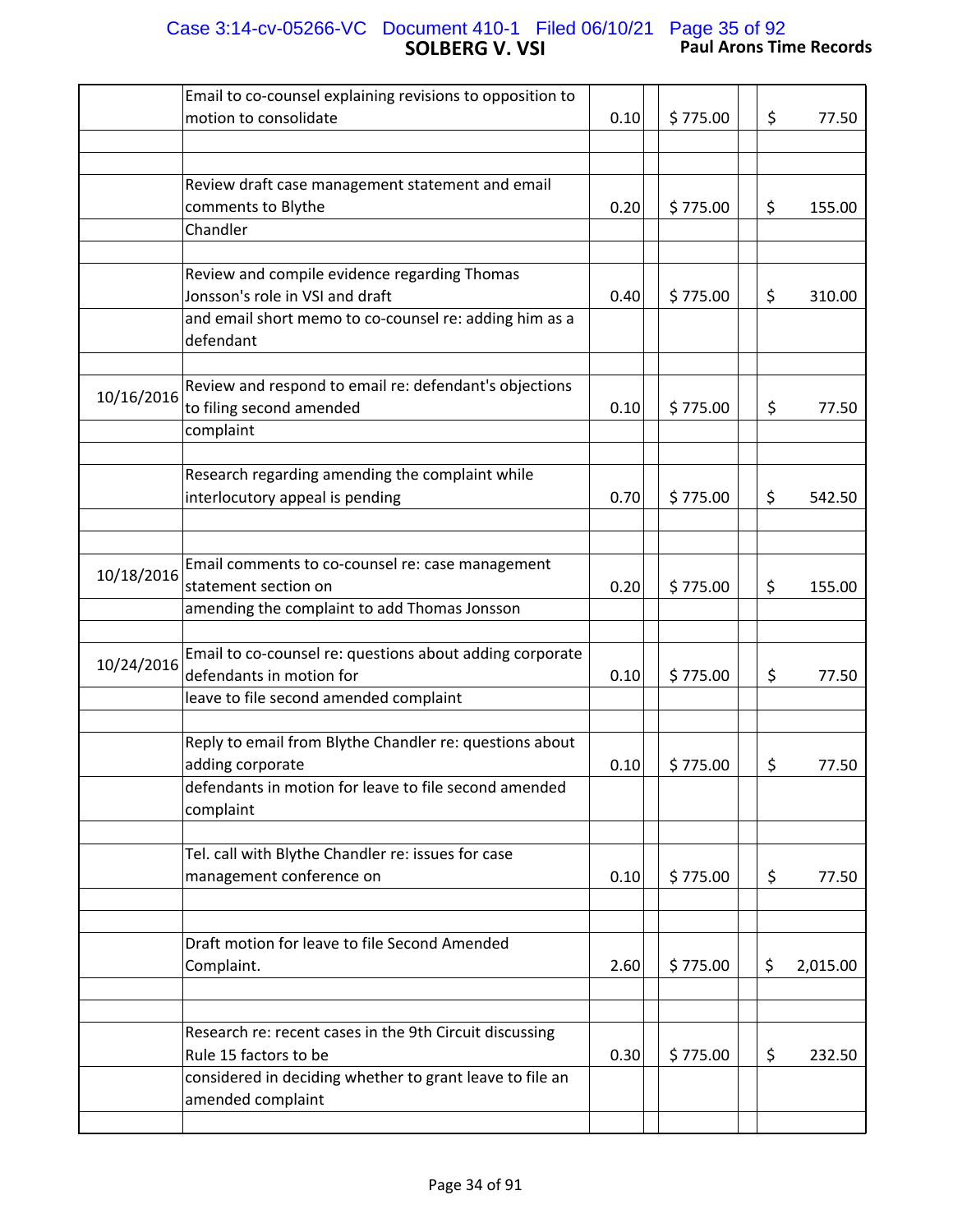## **SOLBERG V. VSI Paul Arons Time Records** Case 3:14-cv-05266-VC Document 410-1 Filed 06/10/21 Page 36 of 92

| 10/24/2016 | Research re: cases addressing conduct that will trigger     |      |          |                |
|------------|-------------------------------------------------------------|------|----------|----------------|
|            | individual liability for                                    | 0.40 | \$775.00 | \$<br>310.00   |
|            | FDCPA violations, including looking for cases based on del  |      |          |                |
|            | Campo, Schwarm and                                          |      |          |                |
|            | Alonso                                                      |      |          |                |
|            |                                                             |      |          |                |
|            | Draft declaration in support of motion for leave to file    |      |          |                |
|            | amended complaint.                                          | 0.40 | \$775.00 | \$<br>310.00   |
|            |                                                             |      |          |                |
|            |                                                             |      |          |                |
|            | Draft proposed order granting motion for leave to file      |      |          |                |
|            | amended complaint.                                          | 0.20 | \$775.00 | \$<br>155.00   |
|            |                                                             |      |          |                |
|            | Detailed email to co-counsel regarding motion for leave     |      |          |                |
|            | to file second amended                                      | 0.30 | \$775.00 | \$<br>232.50   |
|            | complaint and draft email to opposing counsel asking for    |      |          |                |
|            | stipulation                                                 |      |          |                |
|            |                                                             |      |          |                |
|            | Exchange emails with Blythe Chandler re: status of          |      |          |                |
| 10/25/2016 | motion for leave to file second                             | 0.10 | \$775.00 | \$<br>77.50    |
|            | amended complaint and timing of filing                      |      |          |                |
|            |                                                             |      |          |                |
|            | Telephonic status conference, starting at 2:30 pm, but      |      |          |                |
|            | court does not get on                                       | 0.90 | \$775.00 | \$<br>697.50   |
|            | phone until 3:13 pm.                                        |      |          |                |
|            |                                                             |      |          |                |
|            | Review and respond to email from Blythe Chandler re:        |      |          |                |
|            | motion to amend and issue                                   | 0.20 | \$775.00 | \$<br>155.00   |
|            | of T. Jonsson's "general counsel" status.                   |      |          |                |
|            |                                                             |      |          |                |
| 10/26/2016 | Email to co-counsel regarding Defendants' failure to file   |      |          |                |
|            | an answer.                                                  | 0.10 | \$775.00 | \$<br>77.50    |
|            |                                                             |      |          |                |
|            |                                                             |      |          |                |
|            | Revise motion to amend with section on appellate            |      |          |                |
|            | jurisdiction issues                                         | 1.30 | \$775.00 | \$<br>1,007.50 |
|            |                                                             |      |          |                |
|            |                                                             |      |          |                |
|            | Review local rules to make tactical decisions regarding     |      |          |                |
|            | timing of filing motion for                                 | 0.10 | \$775.00 | \$<br>77.50    |
|            | leave to amend                                              |      |          |                |
|            |                                                             |      |          |                |
|            | Email to co-counsel re: tactical decisions regarding timing |      |          |                |
|            | of filing motion for                                        | 0.10 | \$775.00 | \$<br>77.50    |
|            | leave to amend and revisions to motion                      |      |          |                |
|            |                                                             |      |          |                |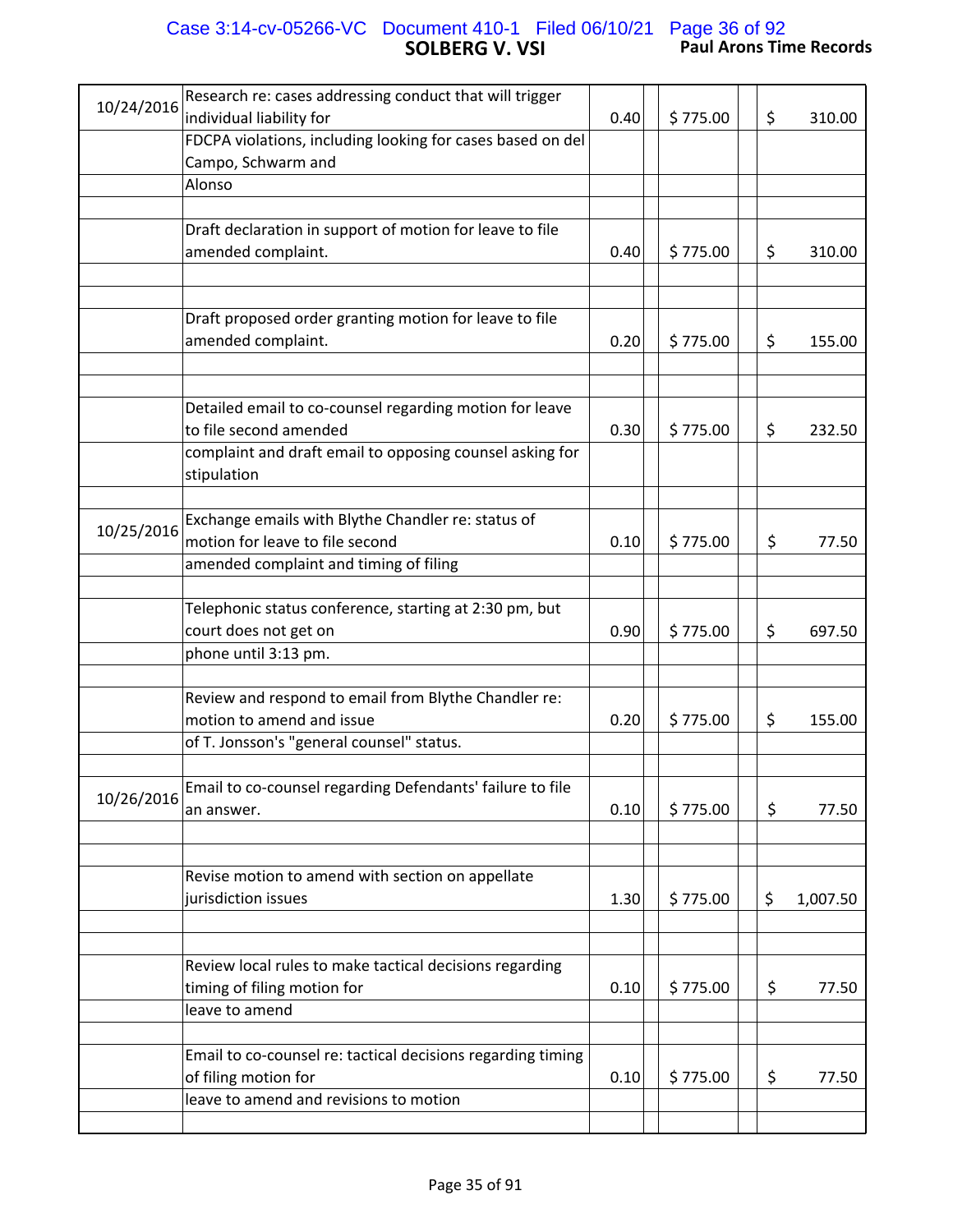## **SOLBERG V. VSI Paul Arons Time Records** Case 3:14-cv-05266-VC Document 410-1 Filed 06/10/21 Page 37 of 92

|            | Review Blythe Chandler revisions to Motion for Leave to<br><b>File Second Amended</b><br>Complaint and send email describing issues with some of | 0.40 | \$775.00 | \$ | 310.00   |
|------------|--------------------------------------------------------------------------------------------------------------------------------------------------|------|----------|----|----------|
|            | the changes.                                                                                                                                     |      |          |    |          |
|            |                                                                                                                                                  |      |          |    |          |
|            | Email to opposing counsel seeking consent to file a                                                                                              | 0.20 | \$775.00 |    |          |
|            | Second Amended Complaint,<br>involving final review of complaint and motion for leave                                                            |      |          | \$ | 155.00   |
|            | to amend                                                                                                                                         |      |          |    |          |
|            |                                                                                                                                                  |      |          |    |          |
|            | Review and respond to email from Sean Hardy re:                                                                                                  |      |          |    |          |
|            | proposed Second Amended                                                                                                                          | 0.20 | \$775.00 | \$ | 155.00   |
|            | Complaint, including search of complaint for all                                                                                                 |      |          |    |          |
|            | references to Thomas Jonsson.                                                                                                                    |      |          |    |          |
|            |                                                                                                                                                  |      |          |    |          |
| 10/26/2016 | Email to Blythe Chander, forwarding the latest version of                                                                                        |      |          |    |          |
|            | all documents needed to                                                                                                                          | 0.10 | \$775.00 | \$ | 77.50    |
|            | file a motion for leave to file an amended complaint if                                                                                          |      |          |    |          |
|            | defendants refuse to                                                                                                                             |      |          |    |          |
|            | stipulate to filing                                                                                                                              |      |          |    |          |
|            | Revise motion to amend, Paul Arons declaration and                                                                                               |      |          |    |          |
| 11/1/2016  | Exhibit 2 to motion to amend                                                                                                                     | 1.00 | \$775.00 | \$ | 775.00   |
|            |                                                                                                                                                  |      |          |    |          |
|            |                                                                                                                                                  |      |          |    |          |
|            | 11/2/2016 Email to co-counsel re: scheduling depositions                                                                                         | 0.10 |          |    |          |
|            |                                                                                                                                                  |      |          |    |          |
|            |                                                                                                                                                  |      |          |    |          |
| 11/3/2016  | Review prior discovery responses and revise Rule 30(b)(6)                                                                                        |      |          |    |          |
|            | deposition notice to be                                                                                                                          | 1.20 | \$775.00 | \$ | 930.00   |
|            | served on defendants                                                                                                                             |      |          |    |          |
|            | Complete revision of Rule 30(b)(6) deposition notice to                                                                                          |      |          |    |          |
| 11/4/2016  | be served on defendants                                                                                                                          | 0.20 | \$775.00 | \$ | 155.00   |
|            | and forward to co-counsel, with comments                                                                                                         |      |          |    |          |
|            |                                                                                                                                                  |      |          |    |          |
|            | Review discovery responses to identify areas of potential                                                                                        |      |          |    |          |
|            | dispute and to prepare                                                                                                                           | 1.50 | \$775.00 | \$ | 1,162.50 |
|            | for depositions and further discovery.                                                                                                           |      |          |    |          |
|            |                                                                                                                                                  |      |          |    |          |
| 11/8/2016  | Tel. call with Blythe Chander to discuss discovery                                                                                               |      |          |    |          |
|            | document searches                                                                                                                                | 0.20 | \$775.00 | \$ | 155.00   |
|            |                                                                                                                                                  |      |          |    |          |
|            | Review documents produced by NCG in May and July                                                                                                 |      |          |    |          |
|            | 2016 in connection with                                                                                                                          | 1.70 | \$775.00 | \$ | 1,317.50 |
|            | deposition preparation                                                                                                                           |      |          |    |          |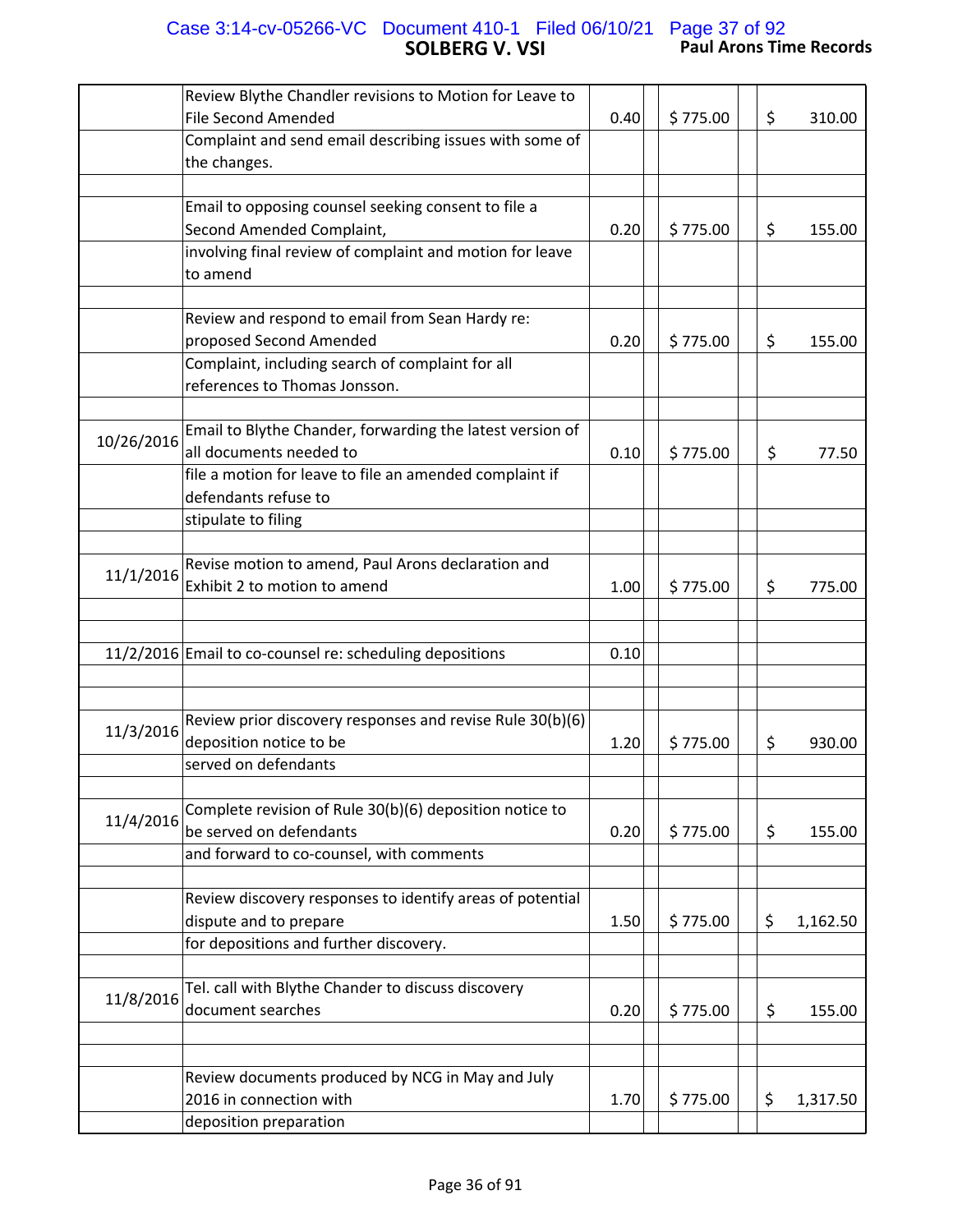## **SOLBERG V. VSI Paul Arons Time Records** Case 3:14-cv-05266-VC Document 410-1 Filed 06/10/21 Page 38 of 92

| 11/15/2016 | Review Defendants' Opposition to Motion to Amend        | 0.20 | \$775.00 | \$ | 155.00   |
|------------|---------------------------------------------------------|------|----------|----|----------|
|            | In response to claim in motion to amend opposition that |      |          |    |          |
|            | there is a scheduling                                   | 0.30 | \$775.00 | \$ | 232.50   |
|            | order setting a deadline for moving to amend, review    |      |          |    |          |
|            | case files and read transcript                          |      |          |    |          |
|            | of July 2015 hearing re: case schdeduling issues        |      |          |    |          |
|            |                                                         |      |          |    |          |
|            | Email to Blythe Chandler re: claim in motion to amend   |      |          |    |          |
|            | opposition that there is a                              | 0.20 | \$775.00 | \$ | 155.00   |
|            | scheduling order setting a deadline for moving to amend |      |          |    |          |
|            | and dealing with                                        |      |          |    |          |
|            | Defendants' factual misrepresentation                   |      |          |    |          |
|            |                                                         |      |          |    |          |
|            | Review opposition motion and research factual claims    |      |          |    |          |
|            | regarding Thomas Jonsson                                | 0.60 | \$775.00 | \$ | 465.00   |
|            |                                                         |      |          |    |          |
|            | bar membership and litigation against Mats Jonsson.     |      |          |    |          |
|            | Tel. call with Blythe Chandler to discuss response to   |      |          |    |          |
| 11/16/2016 | opposition to motion for                                | 0.20 | \$775.00 | \$ | 155.00   |
|            | leave to file Second Amended Complaint                  |      |          |    |          |
|            |                                                         |      |          |    |          |
|            | Continue drafting reply memorandum re: motion to        |      |          |    |          |
| 11/16/2016 | amend for leave to file second                          | 5.00 | \$775.00 | \$ | 3,875.00 |
|            | amended complaint, including research and writing       |      |          |    |          |
|            | sections on jurisdiction, undue                         |      |          |    |          |
|            | delay, Cruz and futility, misrepresentations by         |      |          |    |          |
|            | Defendants and prejudice                                |      |          |    |          |
|            |                                                         |      |          |    |          |
| 11/17/2016 | Continue drafting reply memorandum re: motion to        |      |          |    |          |
|            | amend for leave to file second                          | 1.90 | \$775.00 | \$ | 1,472.50 |
|            | amended complaint, including research and writing       |      |          |    |          |
|            | sections on undue delay,                                |      |          |    |          |
|            | jurisdiction and permissive joinder                     |      |          |    |          |
|            |                                                         |      |          |    |          |
|            | Continue drafting reply memorandum re: motion to        |      |          |    |          |
|            | amend for leave to file second                          | 0.80 | \$775.00 | \$ | 620.00   |
|            | amended complaint, including research and writing       |      |          |    |          |
|            | sections on joinder under Rule 19                       |      |          |    |          |
|            |                                                         |      |          |    |          |
|            |                                                         |      |          |    |          |
| 11/19/2016 | Draft reply memorandum in support of motion to file     |      |          |    |          |
|            | second amended complaint,                               | 2.20 | \$775.00 | \$ | 1,705.00 |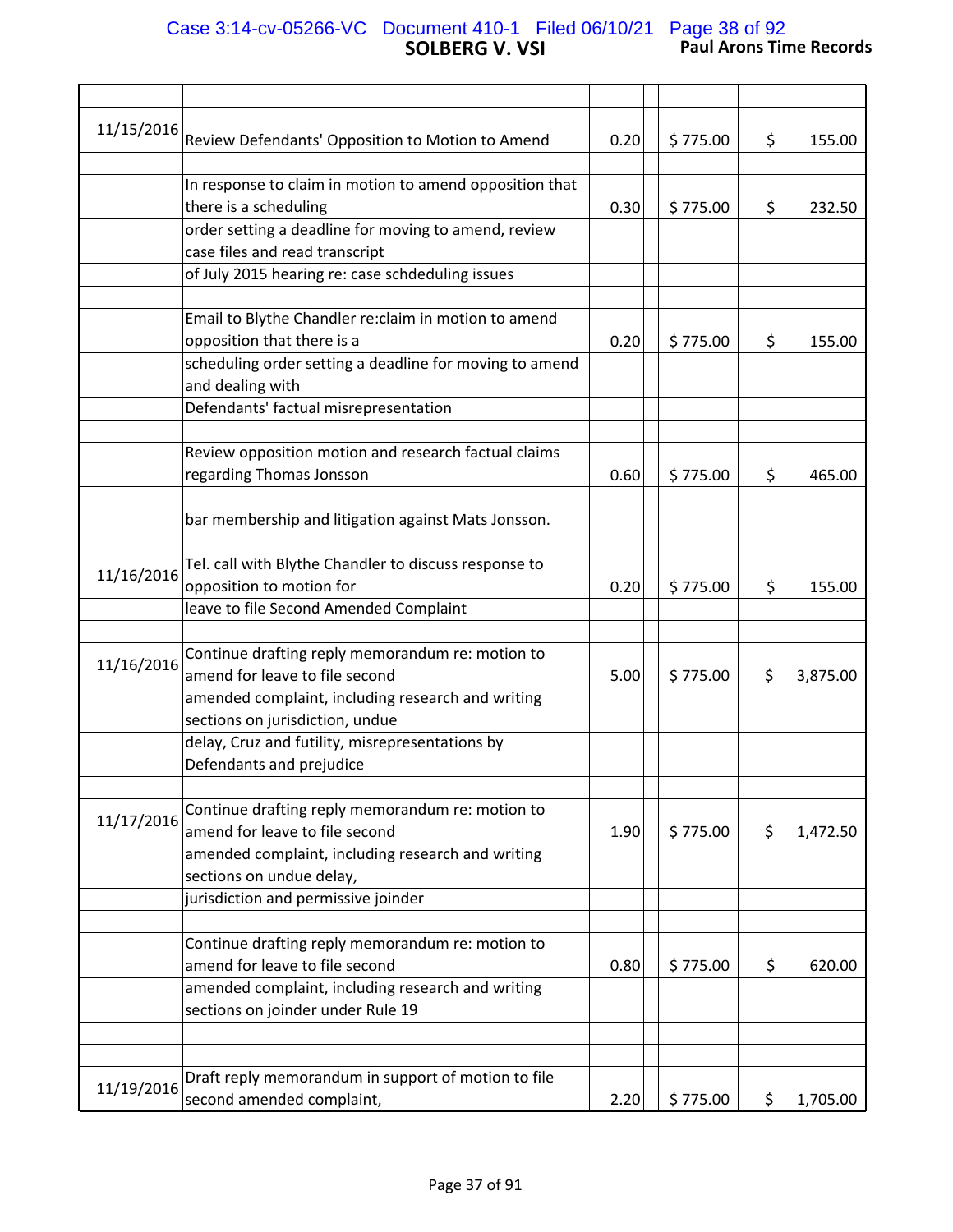## **SOLBERG V. VSI Paul Arons Time Records** Case 3:14-cv-05266-VC Document 410-1 Filed 06/10/21 Page 39 of 92

|            | including completing section on Rules 20 and 21, and                       |      |          |                |
|------------|----------------------------------------------------------------------------|------|----------|----------------|
|            | reviewing and revising                                                     |      |          |                |
|            | memorandum                                                                 |      |          |                |
|            |                                                                            |      |          |                |
|            | Draft Declaration of Paul Arons in support of reply                        |      |          |                |
|            | memorandum in support of                                                   | 1.80 | \$775.00 | \$<br>1,395.00 |
|            | motion to file second amended complaint, including                         |      |          |                |
|            | reviewing exhibits and                                                     |      |          |                |
|            | revising memorandum to conform to statements in<br>exhibits.               |      |          |                |
|            |                                                                            |      |          |                |
|            | Email to co-counsel re: reply memorandum, declaration<br>and exhibits with | 0.10 | \$775.00 | \$<br>77.50    |
|            | comments                                                                   |      |          |                |
|            |                                                                            |      |          |                |
|            | Review revisions to Rule 30(b)(6) notice for defendant                     |      |          |                |
| 11/20/2016 | NCG?                                                                       |      |          | 77.50          |
|            |                                                                            | 0.10 | \$775.00 | \$             |
|            |                                                                            |      |          |                |
|            | Email to co-counsel re: revisions to Rule 30(b)(6) notice                  |      |          |                |
|            | for defendant NCG and to                                                   | 0.10 | \$775.00 | \$<br>77.50    |
|            |                                                                            |      |          |                |
|            | propose additional document production requests.                           |      |          |                |
|            |                                                                            |      |          |                |
|            | 12/3/2016 Email to Blythe Chandler re: deposition scheduling               | 0.10 |          |                |
|            |                                                                            |      |          |                |
|            |                                                                            |      |          |                |
| 12/4/2016  | Review file to prepare for hearing on motion to amend                      |      |          |                |
|            | and begin drafting hearing                                                 | 0.40 | \$775.00 | \$<br>310.00   |
|            | outline.                                                                   |      |          |                |
|            |                                                                            |      |          |                |
|            | Review and respond to email from Blythe Chandler re:                       |      |          |                |
| 12/5/2016  | deposition scheduling                                                      | 0.10 |          |                |
|            |                                                                            |      |          |                |
|            |                                                                            |      |          |                |
|            |                                                                            |      |          |                |
|            | Tel. call from Blythe Chandler re: deposition scheduling                   | 0.10 |          |                |
|            |                                                                            |      |          |                |
|            |                                                                            |      |          |                |
|            | Review court order denying motion to amend without                         |      |          |                |
|            | prejudice                                                                  | 0.10 | \$775.00 | \$<br>77.50    |
|            |                                                                            |      |          |                |
|            | Email to co-counsel re: court order denying motion to                      |      |          |                |
| 12/5/2016  | amend without prejudice                                                    | 0.10 | \$775.00 | \$<br>77.50    |
|            |                                                                            |      |          |                |
|            |                                                                            |      |          |                |
|            | Review email from Sean Hardy re: deposition scheduling                     |      |          |                |
| 12/13/2016 | and email co-counsel to                                                    | 0.10 | \$775.00 | \$<br>77.50    |
|            |                                                                            |      |          |                |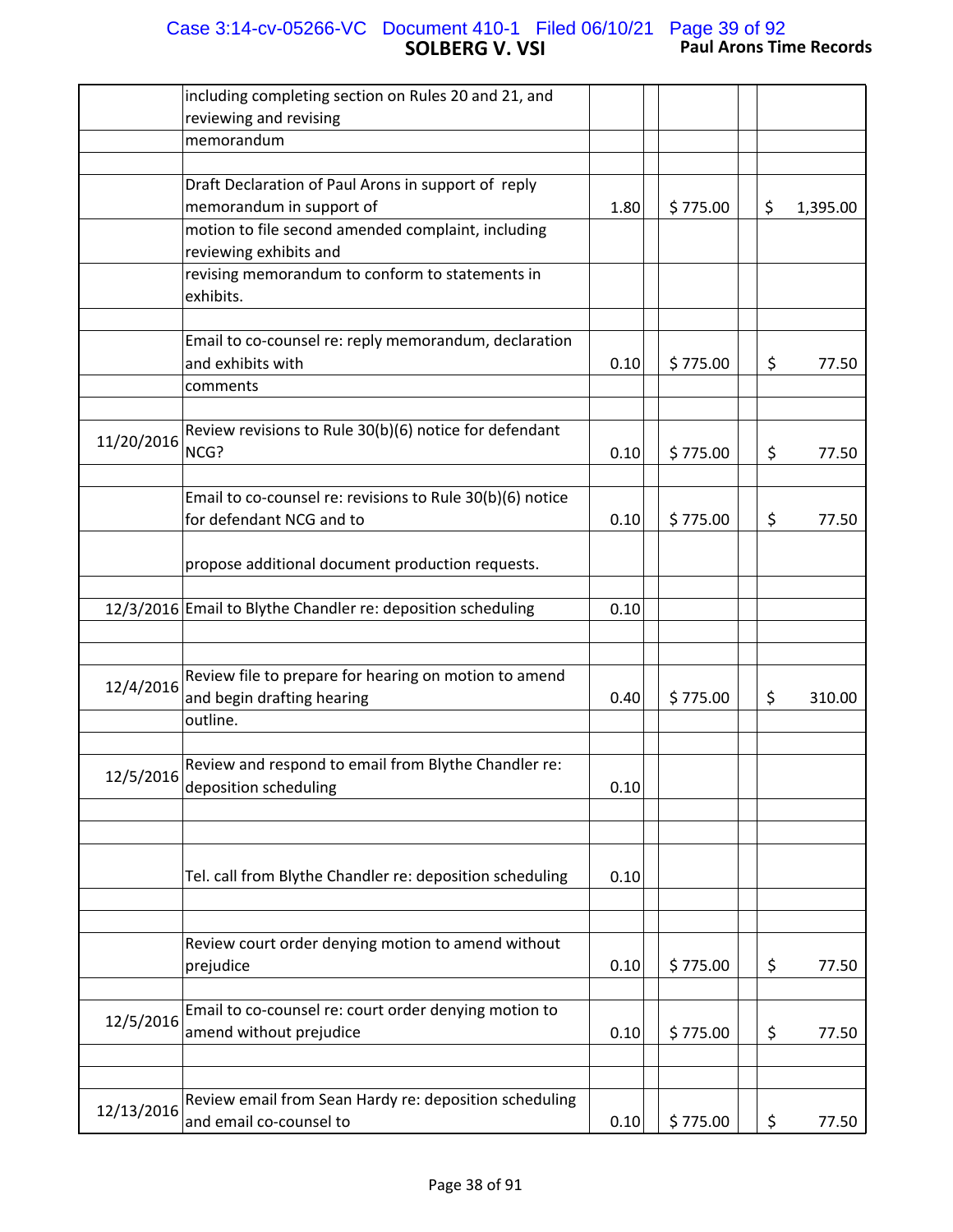# **SOLBERG V. VSI Paul Arons Time Records** Case 3:14-cv-05266-VC Document 410-1 Filed 06/10/21 Page 40 of 92

|            | discuss issue                                              |      |          |              |
|------------|------------------------------------------------------------|------|----------|--------------|
|            |                                                            |      |          |              |
| 12/15/2016 | Email to opposing counsel to schedule depositions of VSI,  |      |          |              |
|            | <b>NCG and Mats</b>                                        | 0.10 | \$775.00 | \$<br>77.50  |
|            | Jonsson                                                    |      |          |              |
|            |                                                            |      |          |              |
|            | Review email from Sean Hardy re: deposition scheduling     |      |          |              |
| 12/20/2016 | and forward comments                                       | 0.10 | \$775.00 | \$<br>77.50  |
|            | to co-counsel                                              |      |          |              |
|            |                                                            |      |          |              |
|            | 12/31/2016 Emails to five class plaintiffs                 | 0.20 | \$775.00 | \$<br>155.00 |
|            |                                                            |      |          |              |
|            |                                                            |      |          |              |
|            | 1/2/2017 Review and respond to Kevin Breazeale email       | 0.10 | \$775.00 | \$<br>77.50  |
|            | issues                                                     |      |          |              |
|            |                                                            |      |          |              |
|            | Create plaintiffs' deposition scheduling memo              | 0.10 | \$775.00 | \$<br>77.50  |
|            |                                                            |      |          |              |
|            |                                                            |      |          |              |
|            |                                                            |      |          |              |
|            | Tel. call with Kevin Breazeale re: case status             | 0.40 | \$775.00 | \$<br>310.00 |
|            |                                                            |      |          |              |
|            |                                                            |      |          |              |
| 1/4/2017   | Review and respond to emails from plaintiffs re:           |      |          |              |
|            | deposition scheduling                                      | 0.10 | \$775.00 | \$<br>77.50  |
|            |                                                            |      |          |              |
|            |                                                            |      |          |              |
|            | 1/6/2017 Tel. call with Nancy Morin re: case status        | 0.20 | \$775.00 | \$<br>155.00 |
|            |                                                            |      |          |              |
|            |                                                            |      |          |              |
|            | Email to Blythe Chandler re: deposition scheduling         | 0.10 |          |              |
|            |                                                            |      |          |              |
|            |                                                            |      |          |              |
|            | Tel. call w/Blythe Chandler re: scheduling depositions for |      |          |              |
| 1/10/2017  | plaintiffs and defendants                                  | 0.10 | \$775.00 | \$<br>77.50  |
|            |                                                            |      |          |              |
|            |                                                            |      |          |              |
|            | Review and respond to email from Blythe Chandler re:       |      |          |              |
| 2/2/2017   | scheduling plaintiffs'                                     |      |          |              |
|            |                                                            | 0.10 | \$775.00 | \$<br>77.50  |
|            | depositions and getting updated discovery responses        |      |          |              |
|            | from defendants                                            |      |          |              |
|            |                                                            |      |          |              |
|            | Tel. call with Blythe Chandler to discuss deposition       |      |          |              |
|            | preparation and scheduling                                 | 0.30 | \$775.00 | \$<br>232.50 |
|            |                                                            |      |          |              |
|            |                                                            |      |          |              |
| 2/3/2017   | Review communications from plaintiffs re: deposition       |      |          |              |
|            | scheduling and outline                                     | 0.20 | \$775.00 | \$<br>155.00 |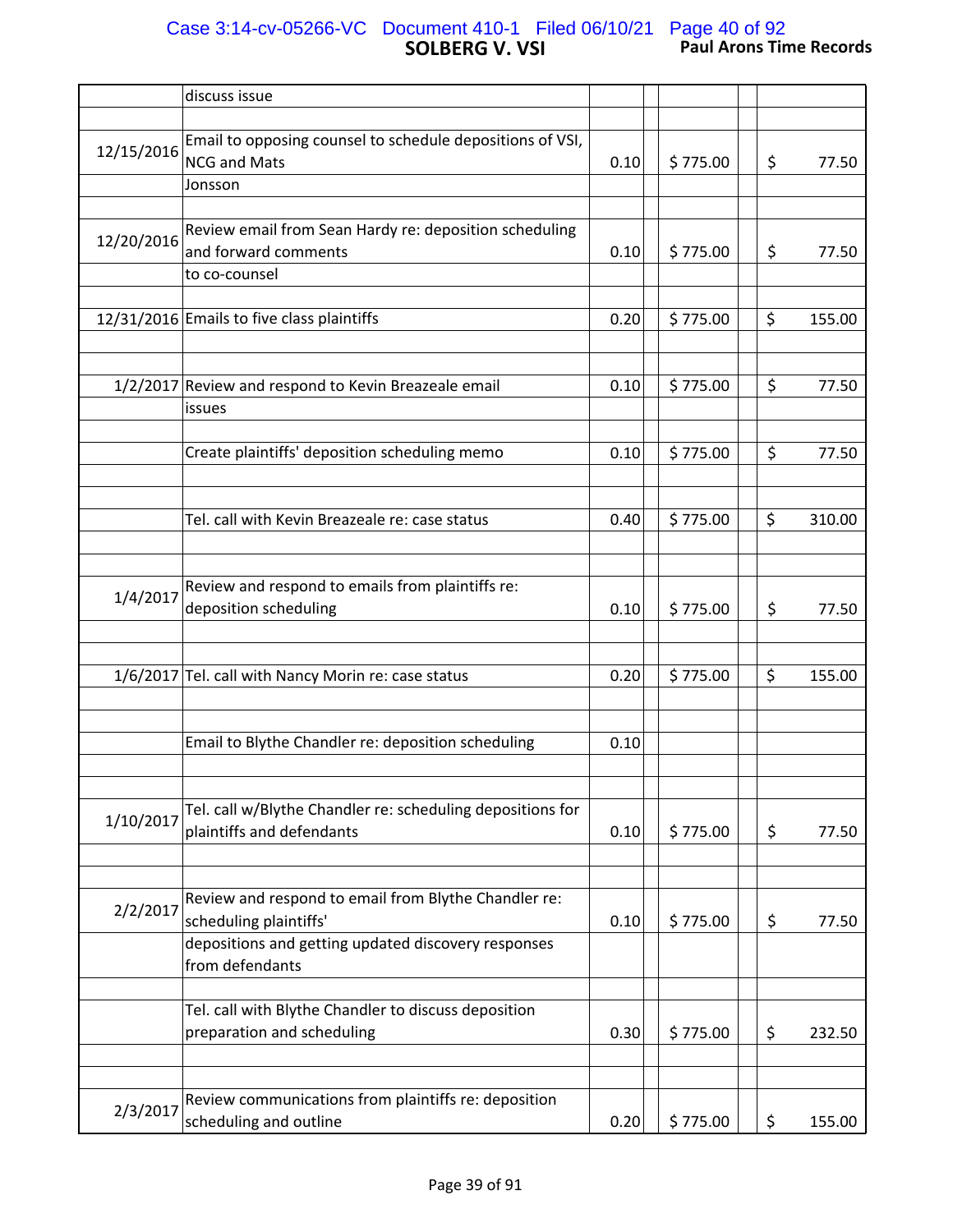# **SOLBERG V. VSI Paul Arons Time Records** Case 3:14-cv-05266-VC Document 410-1 Filed 06/10/21 Page 41 of 92

|           | scheduling proposal                                                            |      |          |    |          |
|-----------|--------------------------------------------------------------------------------|------|----------|----|----------|
|           |                                                                                |      |          |    |          |
|           | Review email from potential witness and respond with                           |      |          |    |          |
| 2/3/2017  | additional                                                                     | 0.20 | \$775.00 | \$ | 155.00   |
|           | questions.                                                                     |      |          |    |          |
|           |                                                                                |      |          |    |          |
|           | 2/5/2017 Email to Kevin Breazeale                                              | 0.10 | \$775.00 | \$ | 77.50    |
|           |                                                                                |      |          |    |          |
|           |                                                                                |      |          |    |          |
|           | Begin document review in preparation for corporate                             |      |          |    |          |
|           | depositions                                                                    | 0.80 | \$775.00 | \$ | 620.00   |
|           |                                                                                |      |          |    |          |
|           |                                                                                |      |          |    |          |
| 2/6/2017  | Review email from Sean Hardy re: filing answer and                             |      |          |    |          |
|           | research effect of                                                             | 0.50 | \$775.00 | \$ | 387.50   |
|           | interlocutory appeal on obligation to file answer                              |      |          |    |          |
|           |                                                                                |      |          |    |          |
| 2/9/2017  | Email to Blythe Chandler re: the scheduling of plaintiffs'                     |      |          |    |          |
|           | depositions and other                                                          | 0.10 | \$775.00 | \$ | 77.50    |
|           | deposition issues                                                              |      |          |    |          |
|           |                                                                                |      |          |    |          |
|           | Review file and research Rule 30(b)(6) obligations and                         |      |          |    |          |
|           | send email to Sean Hardy<br>re: issues in upcoming depositions, including Rule | 0.60 | \$775.00 | \$ | 465.00   |
|           | 30(b)(6) designation, failure to                                               |      |          |    |          |
|           | file answer, plaintiffs' deposition scheduling and                             |      |          |    |          |
|           | supplemental discovery responses                                               |      |          |    |          |
|           |                                                                                |      |          |    |          |
|           | Review and respond to email from Blythe Chandler re:                           |      |          |    |          |
| 2/10/2017 | deposition outline and                                                         | 0.10 | \$775.00 | \$ | 77.50    |
|           | preparation                                                                    |      |          |    |          |
|           |                                                                                |      |          |    |          |
|           | Review contracts produced by defendants, compile chart                         |      |          |    |          |
|           | and forward results to                                                         | 2.30 | \$775.00 | \$ | 1,782.50 |
|           | co-counsel                                                                     |      |          |    |          |
|           |                                                                                |      |          |    |          |
| 2/11/2017 | Review document production from defendants including                           |      |          |    |          |
|           | all periodic reports,                                                          | 3.00 | \$775.00 | \$ | 2,325.00 |
|           | contracts, form letter and other form documents                                |      |          |    |          |
|           |                                                                                |      |          |    |          |
| 2/12/2017 | Review defendants' discovery responses in preparation                          |      |          |    |          |
|           | for corporate depositions,                                                     | 3.00 | \$775.00 | \$ | 2,325.00 |
|           | including close review of class data tables                                    |      |          |    |          |
|           | Review email from Sean Hardy and respond to co-counsel                         |      |          |    |          |
| 2/13/2017 | re: designated testifiers                                                      | 0.10 | \$775.00 | \$ | 77.50    |
|           |                                                                                |      |          |    |          |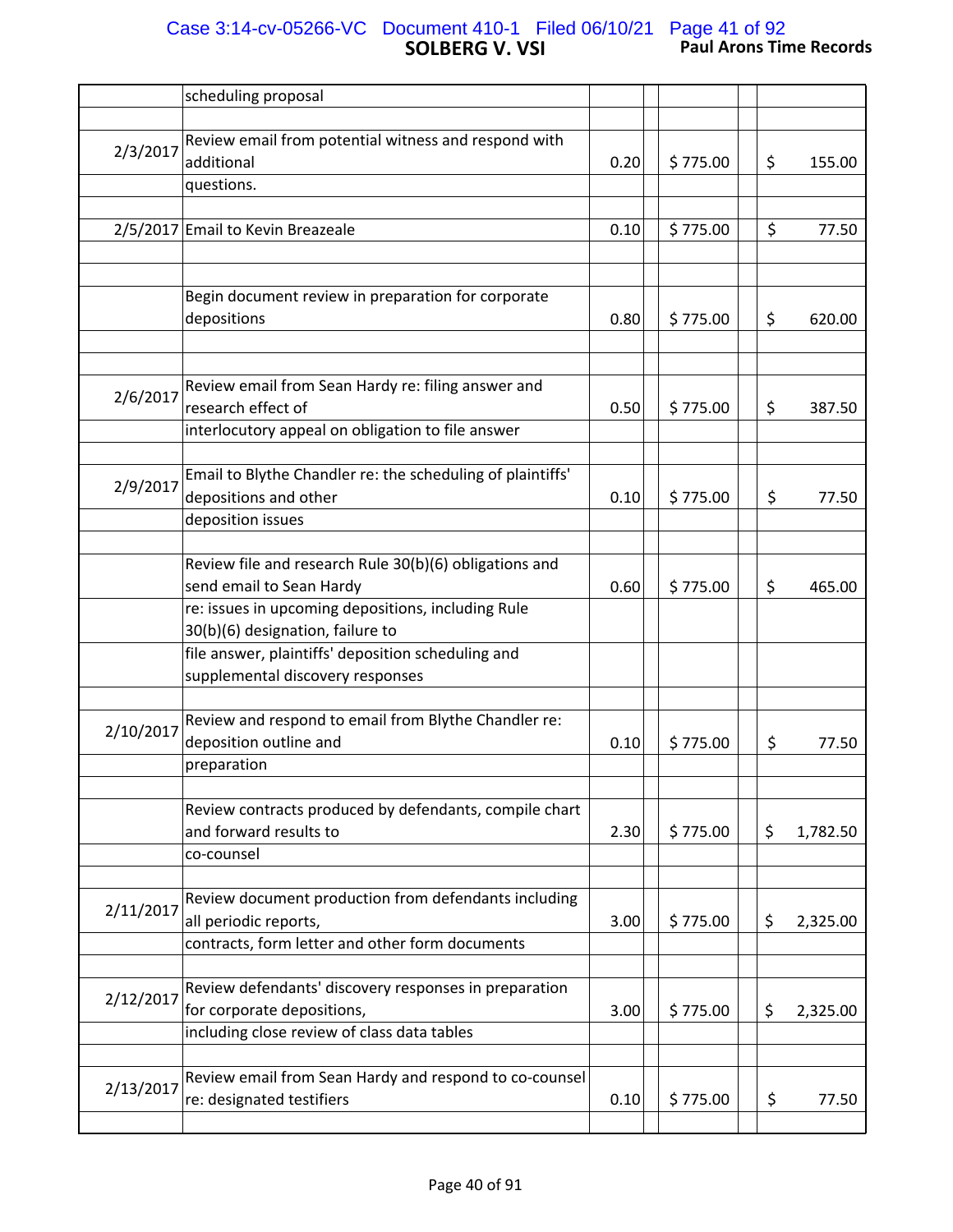## **SOLBERG V. VSI Paul Arons Time Records** Case 3:14-cv-05266-VC Document 410-1 Filed 06/10/21 Page 42 of 92

|           | Review email from Sean Hardy, review Smith answers,        |      |          |    |          |
|-----------|------------------------------------------------------------|------|----------|----|----------|
|           | draft proposed response                                    | 1.20 | \$775.00 | \$ | 930.00   |
|           | regarding default and filing and answer, and circulate to  |      |          |    |          |
|           | co-counsel for review                                      |      |          |    |          |
|           |                                                            |      |          |    |          |
|           | Tel. call from Mike Taitelman re: Rule 30(b)(6) deposition |      |          |    |          |
|           | logistics                                                  | 0.10 | \$775.00 | \$ | 77.50    |
|           |                                                            |      |          |    |          |
|           |                                                            |      |          |    |          |
|           | Email to co-cousnel re: tel. call from Mike Taitelman re:  |      |          |    |          |
|           | Rule 30(b)(6) deposition                                   | 0.10 |          |    |          |
|           | logistics and changing deposition location.                |      |          |    |          |
|           |                                                            |      |          |    |          |
|           | Email to co-cousnel re: changing Rule 30(b)(6) deposition  |      |          |    |          |
| 2/13/2017 | location.                                                  | 0.10 |          |    |          |
|           |                                                            |      |          |    |          |
|           |                                                            |      |          |    |          |
|           | Email to Mike Taitelman declining his request to move      |      |          |    |          |
|           | the depostion location from                                | 0.30 | \$775.00 | \$ | 232.50   |
|           | Los Angeles to Orange County                               |      |          |    |          |
|           |                                                            |      |          |    |          |
|           | Review and respond to email from Mike Taitelman            |      |          |    |          |
|           | regarding witness scheduling                               | 0.10 | \$775.00 | \$ | 77.50    |
|           | for VSI Rule 30(b)(6) deposition                           |      |          |    |          |
|           |                                                            |      |          |    |          |
|           | Review defendants' discovery in preparation for VSI        |      |          |    |          |
|           | corporate depositions                                      | 3.00 | \$775.00 | \$ | 2,325.00 |
|           |                                                            |      |          |    |          |
|           |                                                            |      |          |    |          |
|           | Reveiw and respond to email from Mike Taitelman            |      |          |    |          |
| 2/14/2017 | regarding the order of                                     | 0.10 | \$775.00 | \$ | 77.50    |
|           | witnesses for the VSI corporate deposition/complete and    |      |          |    |          |
|           | send email to Sean                                         |      |          |    |          |
|           | Hardy re: default judgment and discovery                   |      |          |    |          |
|           |                                                            |      |          |    |          |
|           | Exchange multiple emails with Maria Hossington-            |      |          |    |          |
| 2/15/2017 | Bingham re: VSI deposition                                 | 0.10 | \$775.00 | \$ | 77.50    |
|           | preparation                                                |      |          |    |          |
|           |                                                            |      |          |    |          |
|           | Email to co-counsel re: possible asset and insurance       |      |          |    |          |
| 2/16/2017 | question in upcoming VSI                                   | 0.10 | \$775.00 | \$ | 77.50    |
|           | deposition                                                 |      |          |    |          |
|           |                                                            |      |          |    |          |
|           |                                                            |      |          |    |          |
| 2/17/2017 | Review documents and prepare outline for VSI deposition    | 3.00 | \$775.00 | \$ | 2,325.00 |
|           |                                                            |      |          |    |          |
|           |                                                            |      |          |    |          |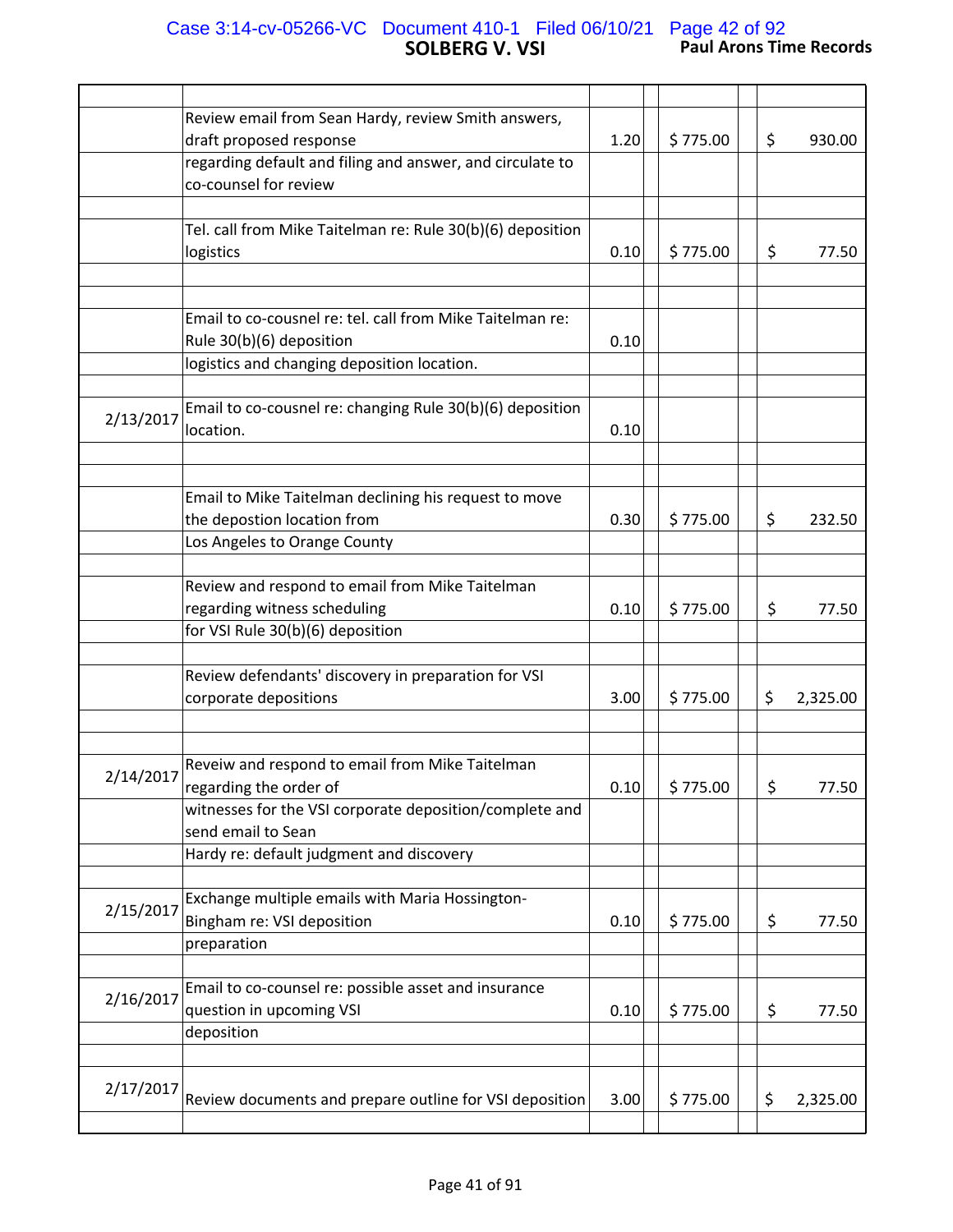## **SOLBERG V. VSI Paul Arons Time Records** Case 3:14-cv-05266-VC Document 410-1 Filed 06/10/21 Page 43 of 92

| 2/18/2017 | Review supplemental discovery served February 17, 2017    | 0.80 | \$775.00 | \$<br>620.00   |
|-----------|-----------------------------------------------------------|------|----------|----------------|
|           |                                                           |      |          |                |
|           |                                                           |      |          |                |
|           |                                                           |      |          |                |
|           | Email to co-counsel re: supplemental discovery served     |      |          |                |
|           | February 17, 2017                                         | 0.20 | \$775.00 | \$<br>155.00   |
|           |                                                           |      |          |                |
|           |                                                           |      |          |                |
|           | Review documents and prepare outline for VSI              |      |          |                |
|           | deposition/email co-counsel re:                           | 3.50 | \$775.00 | \$             |
|           |                                                           |      |          | 2,712.50       |
|           | specific documents                                        |      |          |                |
|           |                                                           |      |          |                |
|           | Review documents and prepare outline for VSI              |      |          |                |
| 2/19/2017 | deposition/email co-counsel re:                           | 4.00 | \$775.00 | \$<br>3,100.00 |
|           | specific documents                                        |      |          |                |
|           |                                                           |      |          |                |
|           |                                                           |      |          |                |
| 2/20/2017 | Travel time to VSI depositions in Los Angeles 3.5, SJI to |      |          |                |
|           | SeaTac; 3.5 SeaTac to                                     | 7.00 | \$775.00 | \$<br>5,425.00 |
|           | <b>LAX</b>                                                |      |          |                |
|           |                                                           |      |          |                |
|           |                                                           |      |          |                |
|           | Preparation for VSI depositions with Beth Terrell         | 7.00 | \$775.00 | \$<br>5,425.00 |
|           |                                                           |      |          |                |
|           | Preparation for VSI depositions with Beth Terrell, Thomas |      |          |                |
| 2/21/2017 | Jonsson deponent                                          | 1.00 | \$775.00 | \$<br>775.00   |
|           |                                                           |      |          |                |
|           |                                                           |      |          |                |
|           |                                                           |      |          |                |
|           | VSI deposition, Thomas Jonsson deponent                   | 7.50 | \$775.00 | \$<br>5,812.50 |
|           |                                                           |      |          |                |
|           |                                                           |      |          |                |
|           | VSI depositions, Megan McClung, Kathy Boyd and James      |      |          |                |
| 2/22/2017 |                                                           |      |          |                |
|           | Noland, deponents                                         | 8.50 | \$775.00 | \$<br>6,587.50 |
|           |                                                           |      |          |                |
|           |                                                           |      |          |                |
|           | Preparation for VSI deposition, Megan McClung, Kathy      |      |          |                |
|           | Boyd and James Noland,                                    | 1.00 | \$775.00 | \$<br>775.00   |
|           |                                                           |      |          |                |
|           | deponents                                                 |      |          |                |
|           |                                                           |      |          |                |
|           |                                                           |      |          |                |
| 2/23/2017 | Preparation for VSI depositions, Matts Jonsson, deponent  | 1.00 | \$775.00 | \$<br>775.00   |
|           |                                                           |      |          |                |
|           |                                                           |      |          |                |
|           |                                                           |      |          |                |
|           | Return from Los Angeles VSI depositions                   | 8.00 | \$775.00 | \$<br>6,200.00 |
|           |                                                           |      |          |                |
|           |                                                           |      |          |                |
|           | Email to Sean Hardy confirming the continuance of NCG     |      |          |                |
| 2/24/2017 |                                                           |      |          |                |
|           | deposition set for March                                  | 0.10 | \$775.00 | \$<br>77.50    |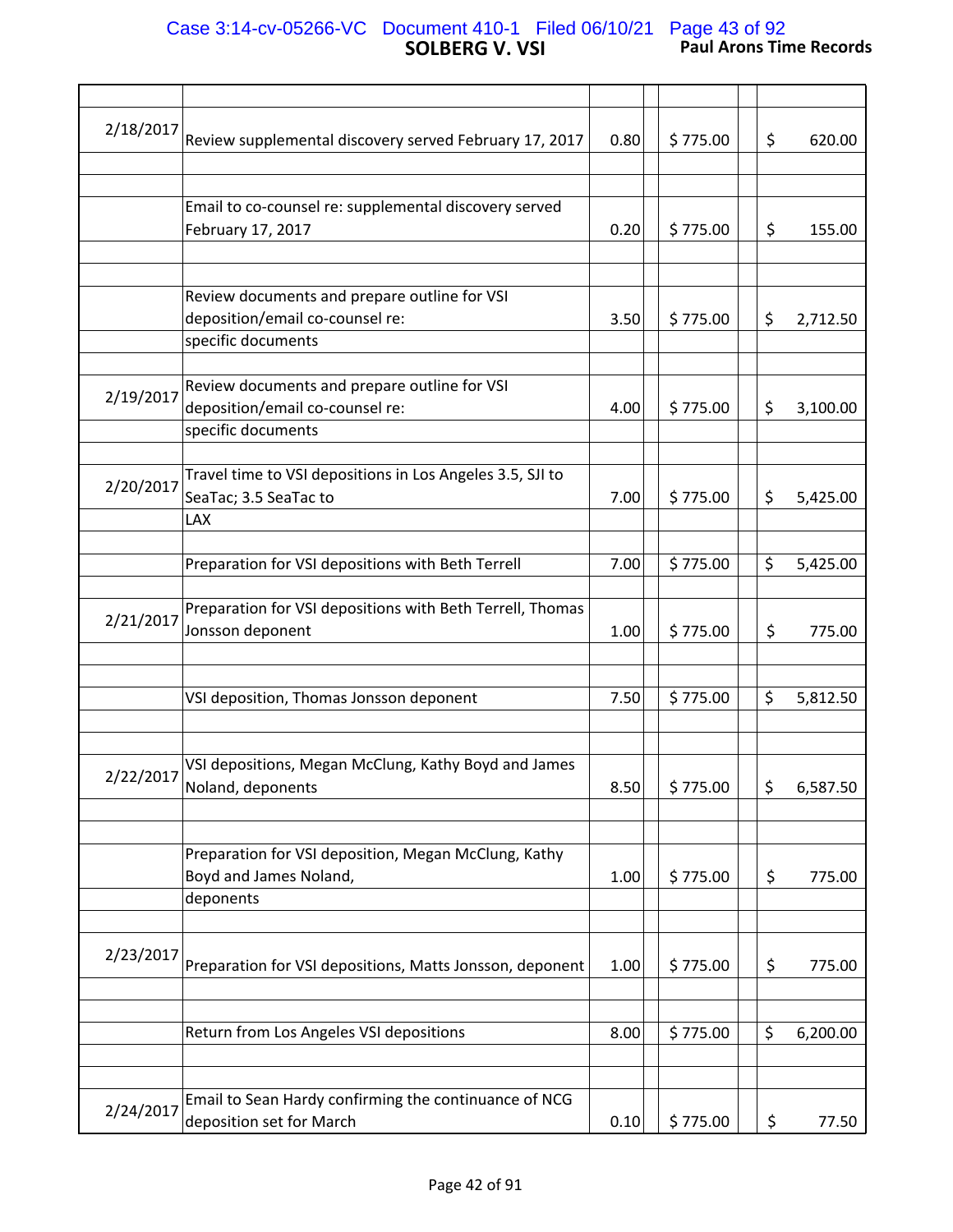# **SOLBERG V. VSI Paul Arons Time Records** Case 3:14-cv-05266-VC Document 410-1 Filed 06/10/21 Page 44 of 92

|           | $8-10.$                                                        |      |          |     |          |
|-----------|----------------------------------------------------------------|------|----------|-----|----------|
|           | 2/25/2017 VSI depositions, Matts Jonsson, deponent             | 6.00 | \$775.00 | \$  | 4,650.00 |
|           |                                                                |      |          |     |          |
|           |                                                                |      |          |     |          |
|           | 2/26/2017 Review file and draft co-counsel meeting adgenda     | 0.40 | \$775.00 | \$  | 310.00   |
|           |                                                                |      |          |     |          |
|           |                                                                |      |          |     |          |
| 2/28/2017 | Review and edit draft Case Management Conference               |      |          |     |          |
|           | Statement                                                      | 0.20 | \$775.00 | \$. | 155.00   |
|           |                                                                |      |          |     |          |
|           |                                                                |      |          |     |          |
|           | Tel. call with Blythe Chandler re: edited draft Case           |      |          |     |          |
|           | <b>Management Conference</b><br>Statement and discovery issues | 0.20 | \$775.00 | \$  | 155.00   |
|           |                                                                |      |          |     |          |
|           | Tel. call with Blythe Chandler re: edited draft Case           |      |          |     |          |
|           | Management Conference                                          | 0.10 |          |     |          |
|           | Statement and discovery issues                                 |      |          |     |          |
|           |                                                                |      |          |     |          |
|           | Review and edit revised draft Case Management                  |      |          |     |          |
|           | <b>Conference Statement</b>                                    | 0.10 | \$775.00 | \$  | 77.50    |
|           |                                                                |      |          |     |          |
|           |                                                                |      |          |     |          |
|           | Email edited revised draft Case Management Conference          |      |          |     |          |
|           | Statement with                                                 | 0.20 |          |     |          |
|           | comments.                                                      |      |          |     |          |
|           |                                                                |      |          |     |          |
| 3/1/2017  | Review and respond to email from Blythe Chandler re:           |      |          |     |          |
|           | scheduling of plaintiffs'<br>depositions.                      | 0.10 | \$775.00 | \$  | 77.50    |
|           |                                                                |      |          |     |          |
|           | Review emailed deposition notices and respond to               |      |          |     |          |
| 3/1/2017  | opposing counsel re:                                           | 0.10 | \$775.00 | \$  | 77.50    |
|           | scheduling                                                     |      |          |     |          |
|           |                                                                |      |          |     |          |
|           | Review file and email Narisha Bonakdar                         | 0.20 | \$775.00 | \$  | 155.00   |
|           |                                                                |      |          |     |          |
|           |                                                                |      |          |     |          |
|           | Research regarding plaintiffs' financial privacy right to      |      |          |     |          |
|           | refuse to disclose check                                       | 1.00 | \$775.00 | \$  | 775.00   |
|           | writing and financial history                                  |      |          |     |          |
|           |                                                                |      |          |     |          |
| 3/2/2017  | Review and respond to email from Blythe Chandler re:           |      |          |     |          |
|           | rescheduling of CMC                                            | 0.10 | \$775.00 | \$  | 77.50    |
|           | conference and discovery issues                                |      |          |     |          |
|           |                                                                |      |          |     |          |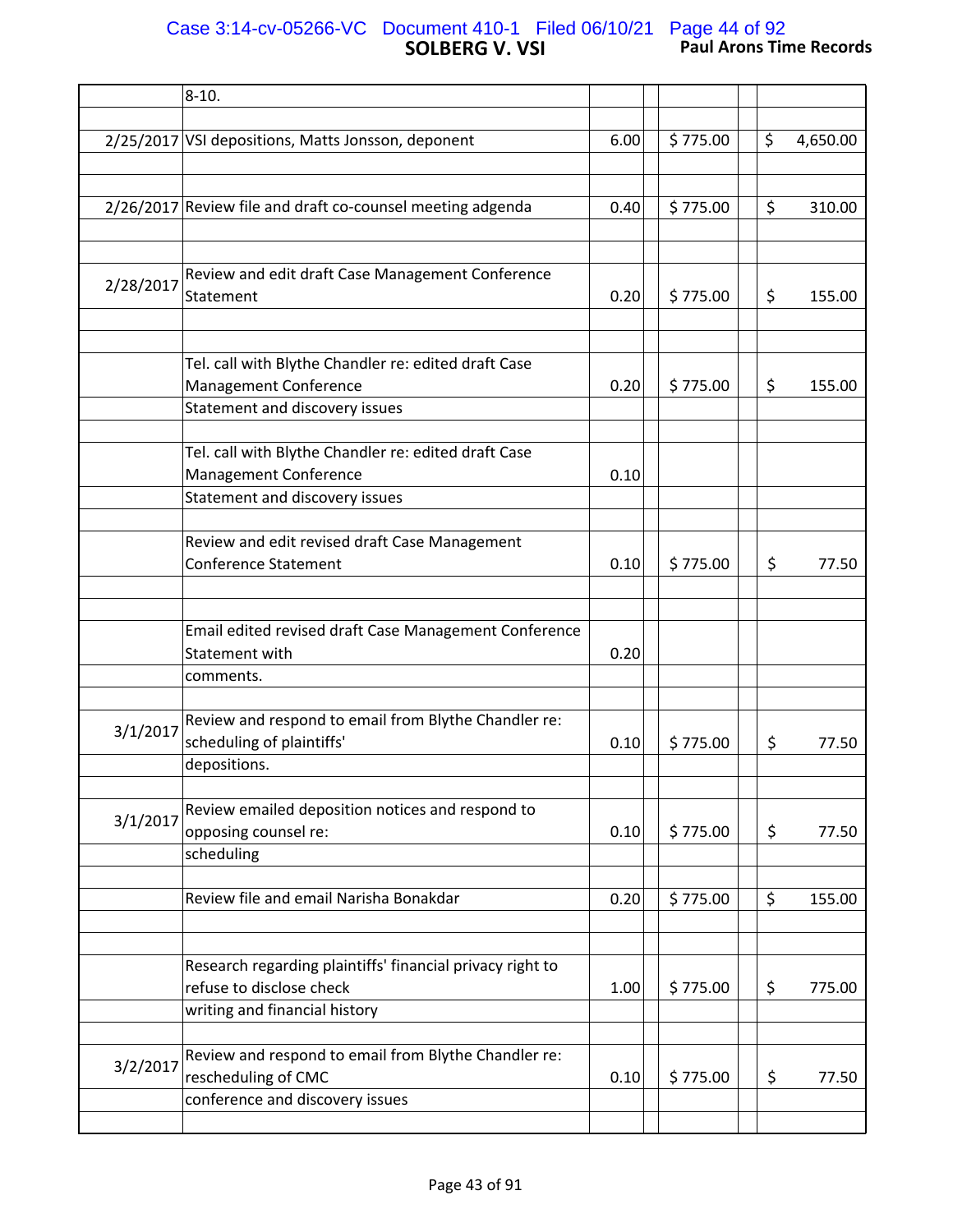# **SOLBERG V. VSI Paul Arons Time Records** Case 3:14-cv-05266-VC Document 410-1 Filed 06/10/21 Page 45 of 92

| 3/3/2017 | Review discovery produced by defendants for              |      |          |     |        |
|----------|----------------------------------------------------------|------|----------|-----|--------|
|          | information regarding disputes and                       | 0.50 | \$775.00 | \$  | 387.50 |
|          |                                                          |      |          |     |        |
|          | email discovery proposal on this issue to co-counsel.    |      |          |     |        |
|          |                                                          |      |          |     |        |
|          |                                                          |      |          |     |        |
| 3/4/2017 |                                                          |      |          |     |        |
|          | Email to Sean Hardy re: upcoming plaintiffs' depositions | 0.10 | \$775.00 | \$  | 77.50  |
|          |                                                          |      |          |     |        |
|          |                                                          |      |          |     |        |
|          | Review depositions preparation videos available on       |      |          |     |        |
|          | Youtube for use of plaintiffs to                         | 0.60 | \$775.00 | \$  | 465.00 |
|          |                                                          |      |          |     |        |
|          | prepare in upcoming depositions                          |      |          |     |        |
|          |                                                          |      |          |     |        |
|          | Draft email for Narisha Bonakdar                         | 0.50 | \$775.00 | \$  | 387.50 |
|          |                                                          |      |          |     |        |
|          |                                                          |      |          |     |        |
|          | <b>Email to Kevin Breazeale</b>                          | 0.10 | \$775.00 | \$  | 77.50  |
|          |                                                          |      |          |     |        |
|          |                                                          |      |          |     |        |
|          |                                                          |      |          |     |        |
|          | Draft email for Nancy Morin                              | 0.20 | \$775.00 | \$  | 155.00 |
|          |                                                          |      |          |     |        |
|          |                                                          |      |          |     |        |
|          |                                                          |      |          | \$  |        |
|          | Draft email for Karen Solberg                            | 0.20 | \$775.00 |     | 155.00 |
|          |                                                          |      |          |     |        |
| 3/6/2017 | Review and respond to email from Maria Hosington-        |      |          |     |        |
|          | Bingham re: discovery tactics                            | 0.20 | \$775.00 | \$  | 155.00 |
|          | and proposed discovery                                   |      |          |     |        |
|          |                                                          |      |          |     |        |
|          | Review and revise Third Request for Production of        |      |          |     |        |
|          |                                                          |      |          |     |        |
|          | Documents drafted by Maria                               | 0.10 | \$775.00 | \$  | 77.50  |
|          | Hosington Bingham                                        |      |          |     |        |
|          |                                                          |      |          |     |        |
|          | Email Kevin Breazeale                                    | 0.10 | \$775.00 | \$  | 77.50  |
|          |                                                          |      |          |     |        |
|          |                                                          |      |          |     |        |
|          |                                                          |      |          |     |        |
| 3/8/2017 | Review Maria Hosington discovery drafts and email        |      |          |     |        |
|          | comments re: addtional                                   | 0.10 | \$775.00 | \$  | 77.50  |
|          | corporate discovery.                                     |      |          |     |        |
|          |                                                          |      |          |     |        |
|          | Review Noland, McClung and Boyd deposition transcripts   |      |          |     |        |
| 3/8/2017 |                                                          |      |          |     |        |
|          | to excerpt questions                                     | 0.30 | \$775.00 | \$  | 232.50 |
|          | that witnesses were instructed not to answer             |      |          |     |        |
|          |                                                          |      |          |     |        |
|          | Review discovery responses and email Sean Hardy re:      |      |          |     |        |
|          | production of additional                                 | 0.30 | \$775.00 | \$. | 232.50 |
|          | documents and responses to Request for Production No.    |      |          |     |        |
|          |                                                          |      |          |     |        |
|          | 4 and 28.                                                |      |          |     |        |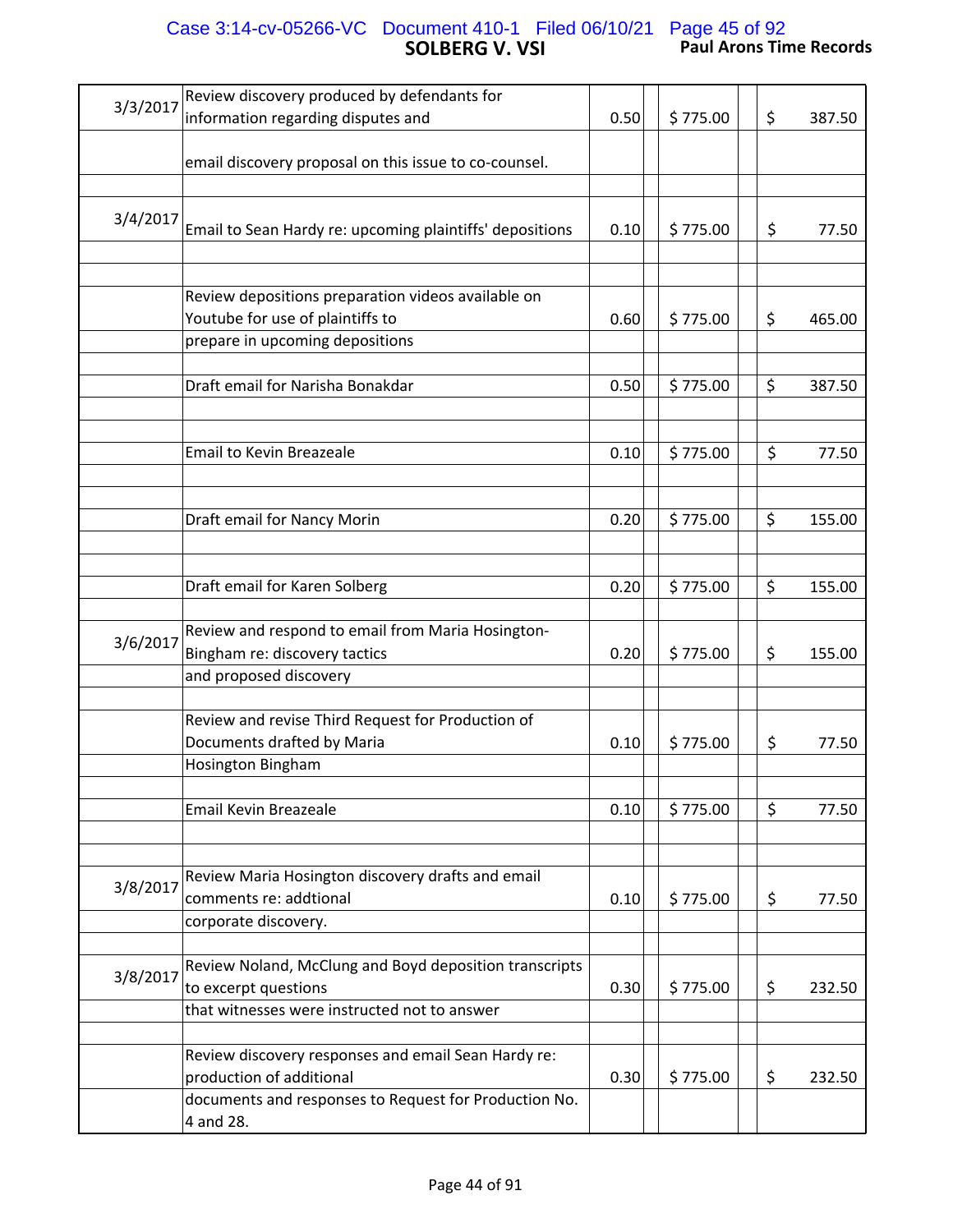# **SOLBERG V. VSI Paul Arons Time Records** Case 3:14-cv-05266-VC Document 410-1 Filed 06/10/21 Page 46 of 92

| 3/9/2017  | Review CVS check report files produced by VSI on March   |      |          |                |
|-----------|----------------------------------------------------------|------|----------|----------------|
|           | 9, 2017; email report to                                 | 0.10 | \$775.00 | \$<br>77.50    |
|           | co-counsel                                               |      |          |                |
|           |                                                          |      |          |                |
|           | Review and respond to email from Sean Hardy re:          |      |          |                |
|           | document production and                                  | 0.10 | \$775.00 | \$<br>77.50    |
|           | scheduling a time to meet and confer                     |      |          |                |
|           |                                                          |      |          |                |
|           |                                                          |      |          |                |
|           | Review and annotate Megan McClung deposition             |      |          |                |
|           | transcript for improper                                  | 0.70 | \$775.00 | \$<br>542.50   |
|           | objections and instructions not to answer; create log of |      |          |                |
|           | improper attorney conduct                                |      |          |                |
|           |                                                          |      |          |                |
|           | 3/10/2017 Email to Narisha Bonakdar                      | 0.10 | \$775.00 | \$<br>77.50    |
|           |                                                          |      |          |                |
|           |                                                          |      |          |                |
|           |                                                          |      |          |                |
|           | <b>Email to Kevin Breazeale</b>                          | 0.10 | \$775.00 | \$<br>77.50    |
|           |                                                          |      |          |                |
|           |                                                          |      |          |                |
|           | Emails to opposing counsel and Kevin Breazeale re:       |      |          |                |
| 3/11/2017 | postponing his deposition.                               | 0.10 | \$775.00 | \$<br>77.50    |
|           |                                                          |      |          |                |
|           |                                                          |      |          |                |
|           |                                                          |      |          |                |
| 3/12/2017 |                                                          |      |          |                |
|           | Review and summarize Megan McClung deposition            | 1.30 | \$775.00 | \$<br>1,007.50 |
|           |                                                          |      |          |                |
|           |                                                          |      |          |                |
|           | Tel. call with Maria Hosington-Bingham re: meet and      |      |          |                |
| 3/13/2017 | confer.                                                  | 0.10 | \$775.00 | \$<br>77.50    |
|           |                                                          |      |          |                |
|           |                                                          |      |          |                |
|           | Meet and confer phone conference with Sean Hardy and     |      |          |                |
|           |                                                          |      |          |                |
|           | Maria Hosington-Bingham                                  | 0.40 | \$775.00 | \$<br>310.00   |
|           |                                                          |      |          |                |
|           |                                                          |      |          |                |
|           | Email confirming phone conference with Sean Hardy and    |      |          |                |
|           | Maria                                                    | 0.10 | \$775.00 | \$<br>77.50    |
|           | Hosington-Bingham                                        |      |          |                |
|           |                                                          |      |          |                |
|           | Review and annotate Karen Boyd deposition                | 1.00 | \$775.00 | \$<br>775.00   |
|           |                                                          |      |          |                |
|           |                                                          |      |          |                |
|           |                                                          |      |          |                |
|           | 3/14/2017 Review and annotate James Noland deposition    | 1.10 | \$775.00 | \$<br>852.50   |
|           |                                                          |      |          |                |
|           |                                                          |      |          |                |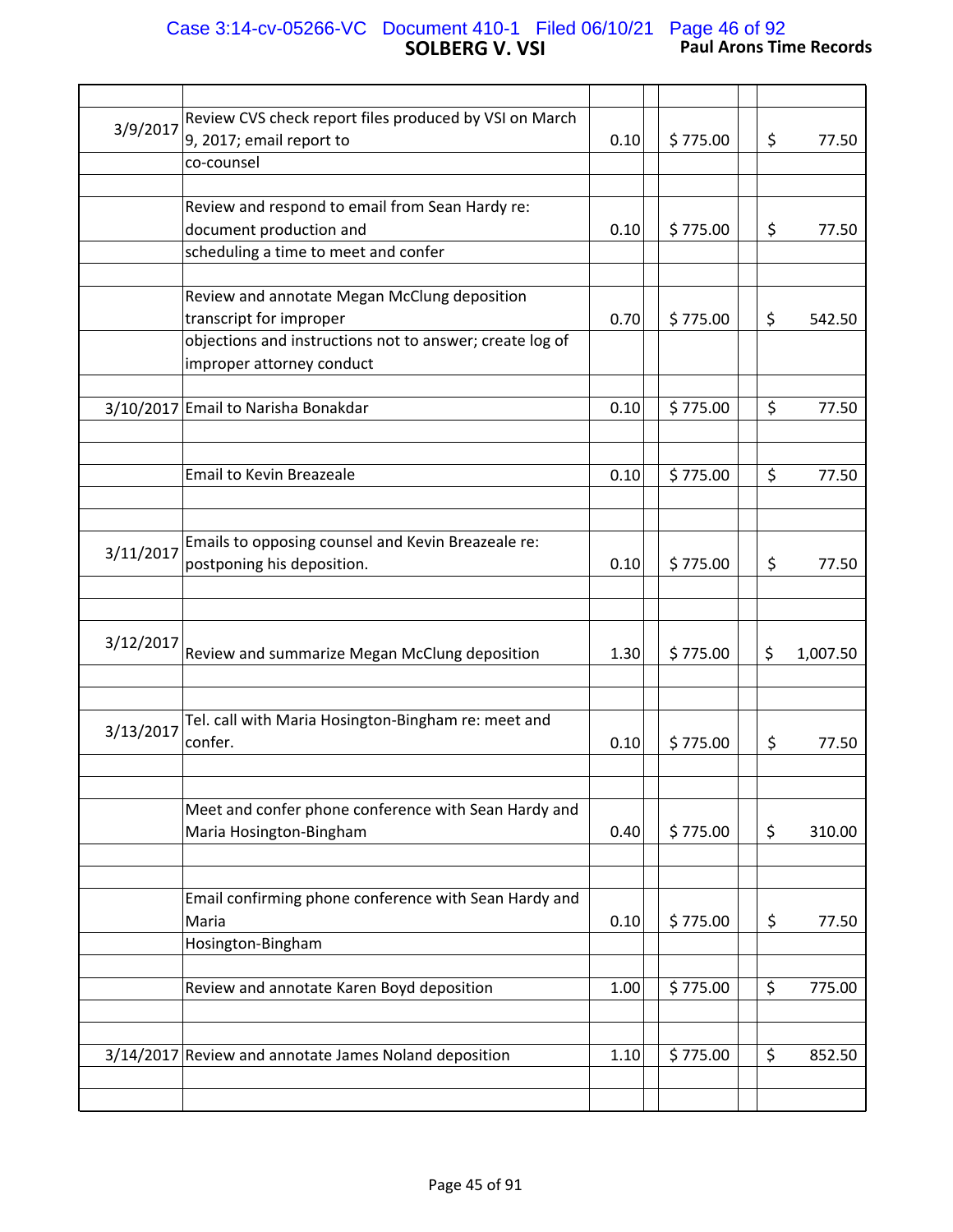# **SOLBERG V. VSI Paul Arons Time Records** Case 3:14-cv-05266-VC Document 410-1 Filed 06/10/21 Page 47 of 92

| 3/16/2017 | Review and summarize Thomas Jonsson deposition                                                                                     | 1.00 | \$775.00 | \$<br>775.00   |
|-----------|------------------------------------------------------------------------------------------------------------------------------------|------|----------|----------------|
| 3/17/2017 | Review draft Joint Case Management Conference<br>Statement, make comment and                                                       | 0.20 | \$775.00 | \$<br>155.00   |
|           | revisions and forward to Blythe Chandler with comments                                                                             |      |          |                |
| 3/22/2017 | Telephone deposition preparation with Nancy Morin.                                                                                 | 2.00 | \$775.00 | \$<br>1,550.00 |
|           | 3/26/2017 Review and summarize Mats Jonsson deposition                                                                             | 1.20 | \$775.00 | \$<br>930.00   |
| 3/28/2017 | Case Management Conference with court; discovery cut-<br>off date extended                                                         | 0.20 | \$775.00 | \$<br>155.00   |
| 3/30/2017 | Tel. call with Maria H-B re: discovery issues, upcoming<br>depositions and<br>responding to defendants' discovery to plaintiffs.   | 0.50 | \$775.00 | \$<br>387.50   |
| 3/31/2017 | Review and forward client-provided documents to co-<br>counsel for consideration of<br>producing in response to discovery requests | 0.30 | \$775.00 | \$<br>232.50   |
|           | Tel. call with Maria H-B re: preparing for the plaintiffs'<br>depositions scheduled for<br>April 4 and 5.                          | 0.50 | \$775.00 | \$<br>387.50   |
| 4/2/2017  | Travel from SJI to Sacramento for plaintiffs' depositions                                                                          | 6.00 | \$775.00 | \$<br>4,650.00 |
|           | Review County binders produced by Defendants, up to<br><b>Riverside County</b>                                                     | 1.00 | \$775.00 | \$<br>775.00   |
|           | Travel time to Sacramento for Plaintiffs' depositions                                                                              | 6.00 | \$775.00 | \$<br>4,650.00 |
|           | Review county binders produced by defendants, through<br><b>Riverside County</b>                                                   | 1.00 | \$775.00 | \$<br>775.00   |
|           |                                                                                                                                    |      |          |                |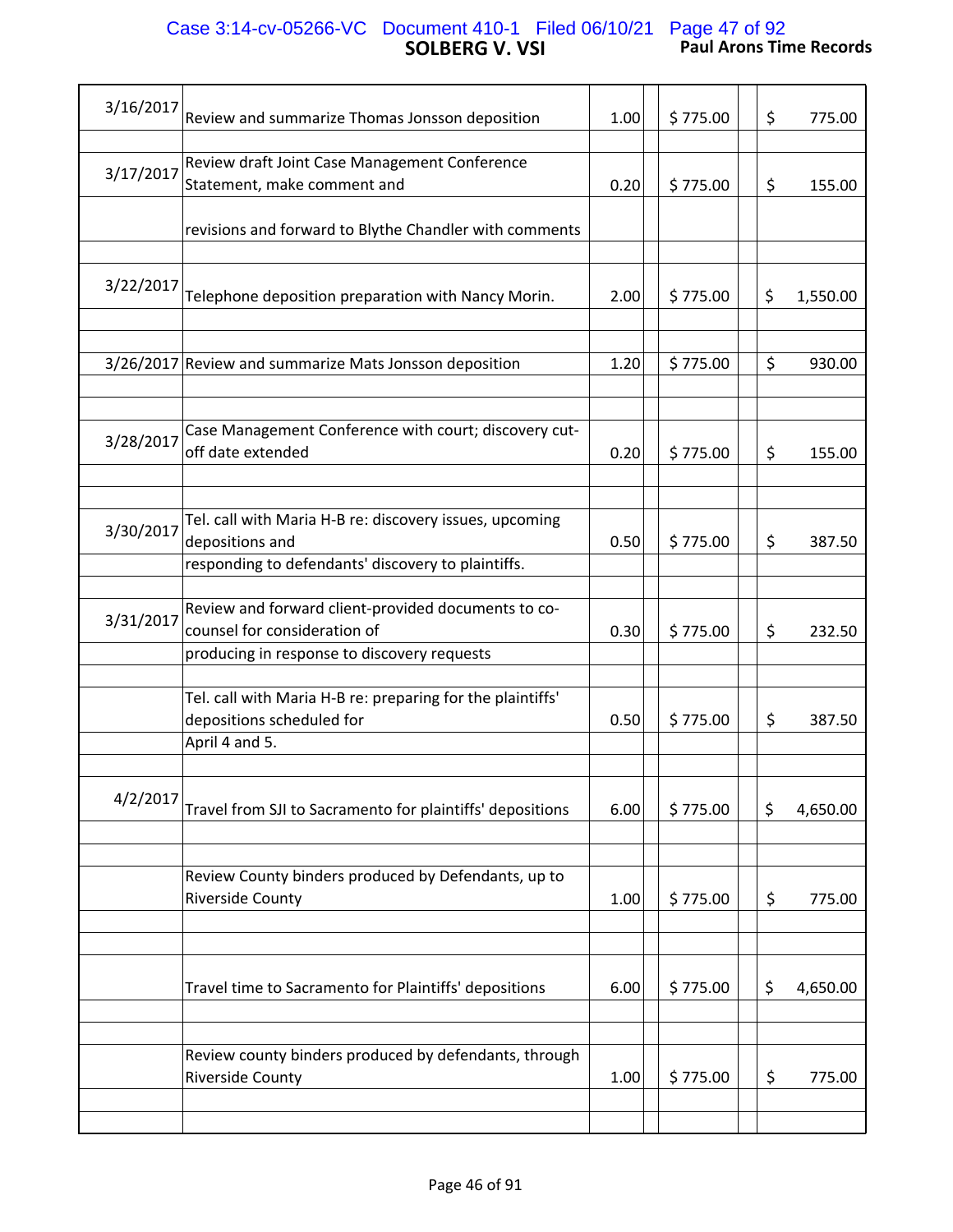# **SOLBERG V. VSI Paul Arons Time Records** Case 3:14-cv-05266-VC Document 410-1 Filed 06/10/21 Page 48 of 92

| 4/3/2017 | Review docs. and prepare for depositions with Maria HB     | 0.50 | \$775.00 | \$<br>387.50   |
|----------|------------------------------------------------------------|------|----------|----------------|
|          |                                                            |      |          |                |
|          |                                                            |      |          |                |
|          | Prepare Nancy Morin for deposition                         | 2.80 | \$775.00 | \$<br>2,170.00 |
|          |                                                            |      |          |                |
|          |                                                            |      |          |                |
|          | Prepare Karen Solberg for deposition                       | 2.10 | \$775.00 | \$<br>1,627.50 |
|          |                                                            |      |          |                |
|          |                                                            |      |          |                |
|          | Prepare Narisha Bonakdar for deposition                    | 2.00 | \$775.00 | \$<br>1,550.00 |
|          |                                                            |      |          |                |
|          |                                                            |      |          |                |
|          |                                                            |      |          |                |
|          | 4/4/2017 Deposition of Karen Solberg                       | 2.20 | \$775.00 | \$<br>1,705.00 |
|          |                                                            |      |          |                |
|          | Deposition of Nancy Morin                                  | 2.40 | \$775.00 | \$<br>1,860.00 |
|          |                                                            |      |          |                |
|          |                                                            |      |          |                |
|          |                                                            |      |          |                |
| 4/5/2017 | Travel from Sacramento to SJI from plaintiffs' depositions | 7.00 | \$775.00 | \$<br>5,425.00 |
|          |                                                            |      |          |                |
|          |                                                            |      |          |                |
|          | Deposition of Narisha Bonakdar                             | 2.60 | \$775.00 | \$<br>2,015.00 |
|          |                                                            |      |          |                |
|          | Review Narisha Bonakdar documents in connection with       |      |          |                |
| 4/6/2017 | responding to Request                                      | 0.40 | \$775.00 | \$<br>310.00   |
|          | for Production of Documents                                |      |          |                |
|          |                                                            |      |          |                |
|          | Review Nancy Morin documents in connection with            |      |          |                |
|          | responding to Request for                                  | 0.10 | \$775.00 | \$<br>77.50    |
|          | <b>Production of Documents</b>                             |      |          |                |
|          |                                                            |      |          |                |
|          | Review and respond to emails from Maria HB in              |      |          |                |
|          | connection with Nacny Morin and                            | 0.10 | \$775.00 | \$<br>77.50    |
|          | Narisha Bonakdar documents in connection with              |      |          |                |
|          | responding to Request for                                  |      |          |                |
|          | Production of Documents <sup>[2]</sup>                     |      |          |                |
|          |                                                            |      |          |                |
| 4/7/2017 | Review and respond to email from Maria HB re: info.        |      |          |                |
|          | needed to respond to class                                 | 0.10 | \$775.00 | \$<br>77.50    |
|          | representative discovery                                   |      |          |                |
|          |                                                            |      |          | \$             |
|          | Email to Kevin Breazeale                                   | 0.10 | \$775.00 | 77.50          |
|          |                                                            |      |          |                |
|          |                                                            |      |          |                |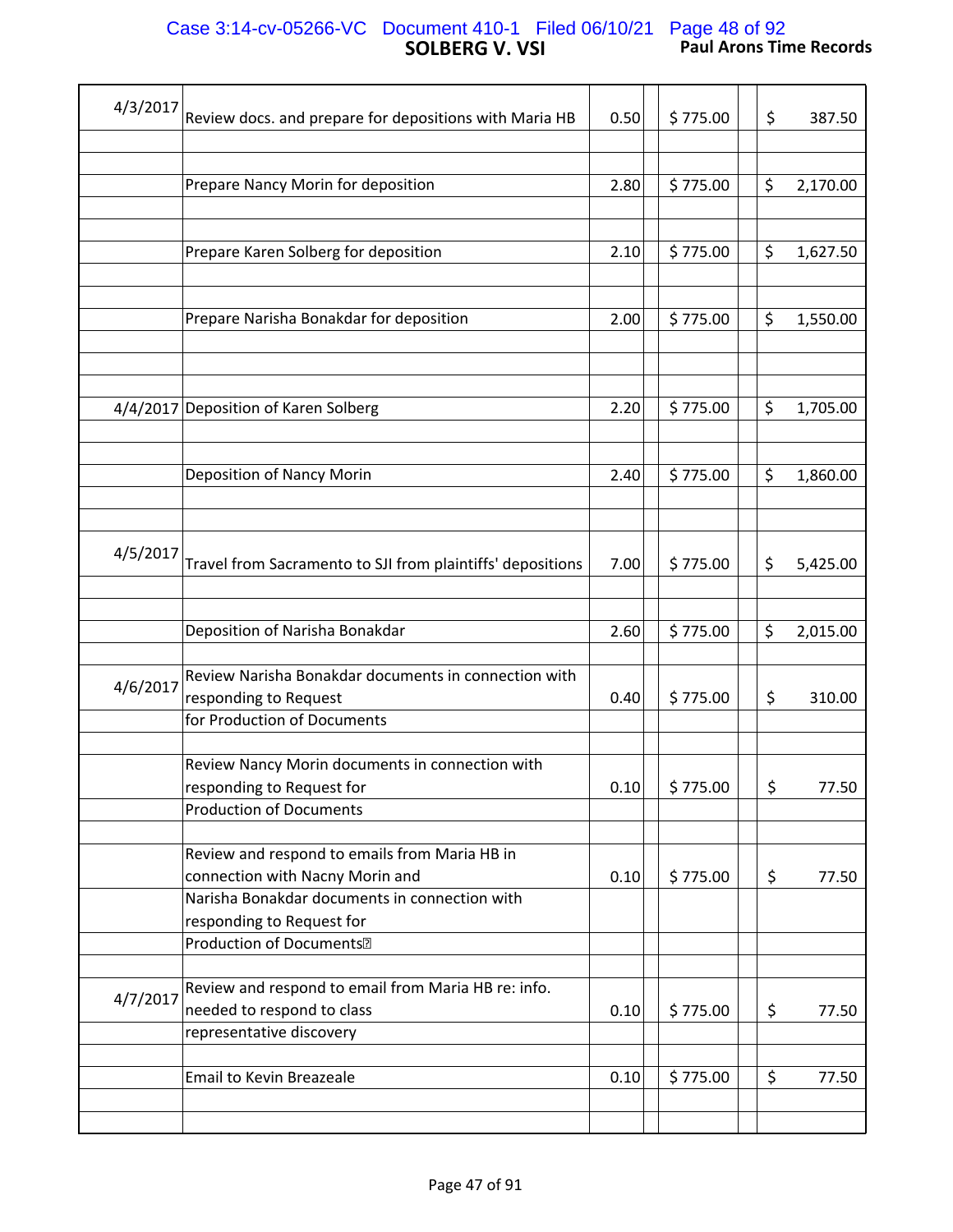# **SOLBERG V. VSI Paul Arons Time Records** Case 3:14-cv-05266-VC Document 410-1 Filed 06/10/21 Page 49 of 92

| 4/11/2017 | Review proposed response to Mats Jonsson<br>interrogatories to plaintiffs                                                                                 | 0.10 | \$775.00 | \$ | 77.50    |
|-----------|-----------------------------------------------------------------------------------------------------------------------------------------------------------|------|----------|----|----------|
|           |                                                                                                                                                           |      |          |    |          |
|           | Email to Maria HB re: proposed response to Mats                                                                                                           |      |          |    |          |
|           | Jonsson interrogatories to                                                                                                                                | 0.10 | \$775.00 | \$ | 77.50    |
|           | plaintiffs                                                                                                                                                |      |          |    |          |
|           |                                                                                                                                                           |      |          |    |          |
|           | Tel. call with Maria HB re: plaintiffs' responses to                                                                                                      |      |          |    |          |
|           | defendants' interrogatories                                                                                                                               | 0.20 | \$775.00 | \$ | 155.00   |
|           |                                                                                                                                                           |      |          |    |          |
|           | Review and edit plaintiff Narisha Bonakdar's responses to<br>defendants'<br>interrogatories                                                               | 1.00 | \$775.00 | \$ | 775.00   |
|           |                                                                                                                                                           |      |          |    |          |
|           | Review and respond to email from Maria HB re: Kevin Vu                                                                                                    |      |          |    |          |
| 4/12/2017 | interrogatory responses                                                                                                                                   | 0.10 | \$775.00 | \$ | 77.50    |
|           |                                                                                                                                                           |      |          |    |          |
|           |                                                                                                                                                           |      |          |    |          |
|           | Tel. call with Maria HB re: draft responses to request for                                                                                                |      |          |    |          |
|           | production of documents                                                                                                                                   | 0.10 | \$775.00 | \$ | 77.50    |
|           | to Narisha Bonakdar.                                                                                                                                      |      |          |    |          |
|           |                                                                                                                                                           |      |          |    |          |
|           | Revise and edit Narisha Bonakdar responses to request                                                                                                     |      |          |    |          |
|           | for production of                                                                                                                                         | 1.10 | \$775.00 | \$ | 852.50   |
|           | documents.                                                                                                                                                |      |          |    |          |
| 4/13/2017 | Review documents produced by Defendants in 2017 to<br>assess validity of<br>confidentiality designations and for overview of newly<br>produced documents. | 1.80 | \$775.00 | \$ | 1,395.00 |
|           | Review stipulated protective order and send email to                                                                                                      |      |          |    |          |
|           | Sean Hardy to dispute                                                                                                                                     | 0.30 | \$775.00 | \$ | 232.50   |
|           | confidentiality of documents produced by defendants in<br>2017.                                                                                           |      |          |    |          |
|           | Email to co-counsel re: defendants' failure to properly                                                                                                   |      |          |    |          |
|           | produce documents with                                                                                                                                    | 0.10 | \$775.00 | \$ | 77.50    |
|           | response.                                                                                                                                                 |      |          |    |          |
|           |                                                                                                                                                           |      |          |    |          |
|           | Review and edit final Narisha Bonakdar response to VSI                                                                                                    |      |          |    |          |
|           | Request for Production of                                                                                                                                 | 0.30 | \$775.00 | \$ | 232.50   |
|           | Documents.                                                                                                                                                |      |          |    |          |
|           |                                                                                                                                                           |      |          |    |          |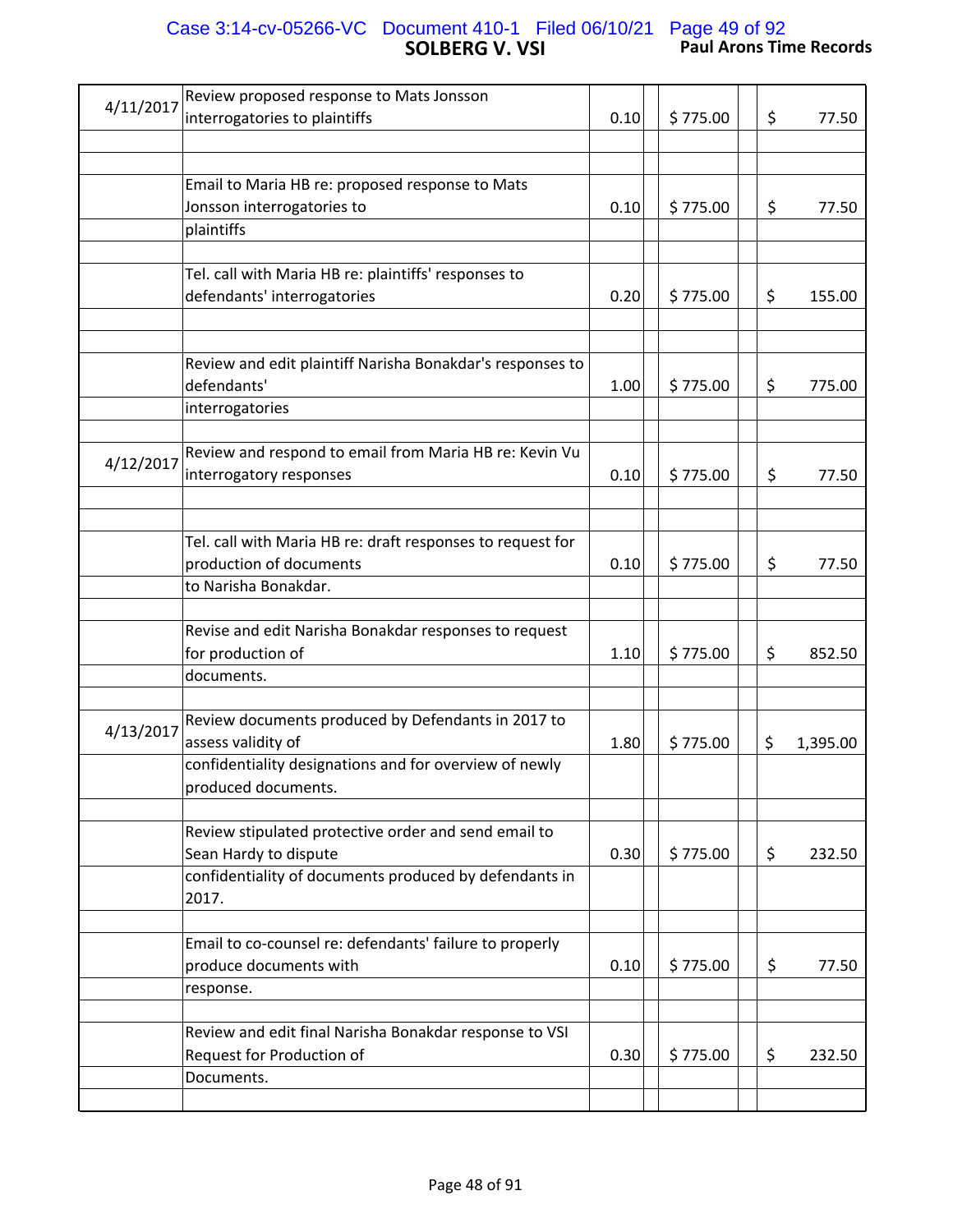# **SOLBERG V. VSI Paul Arons Time Records** Case 3:14-cv-05266-VC Document 410-1 Filed 06/10/21 Page 50 of 92

|           | Review and edit final Narisha Bonakdar response to VSI<br>Interrogatories                                               | 0.20 | \$775.00 | \$  | 155.00   |
|-----------|-------------------------------------------------------------------------------------------------------------------------|------|----------|-----|----------|
|           |                                                                                                                         |      |          |     |          |
|           |                                                                                                                         |      |          |     |          |
|           | Review and edit final Narisha Bonakdar response to Mats<br>Jonsson Interrogatories                                      | 0.20 | \$775.00 | \$  | 155.00   |
|           |                                                                                                                         |      |          |     |          |
| 4/13/2017 | Review and respond to emails from Blythe Chandler re:<br>preparing discovery                                            | 0.10 | \$775.00 | \$  | 77.50    |
|           | responses.                                                                                                              |      |          |     |          |
|           |                                                                                                                         |      |          |     |          |
|           | Review Defendants' 2017 discovery responses to analyze<br>need for further<br>discovery and identify issues in dispute. | 2.50 | \$775.00 | \$  | 1,937.50 |
|           |                                                                                                                         |      |          |     |          |
|           | Email to Sean Hardy re: email production from Karen<br>Boyd.                                                            | 0.10 | \$775.00 | \$  | 77.50    |
|           |                                                                                                                         |      |          |     |          |
|           |                                                                                                                         |      |          |     |          |
| 4/14/2017 | Tel. call with Blythe Chandler re: responding to<br>defendants'                                                         | 0.30 | \$775.00 | \$  | 232.50   |
|           | interrogatories/requests for production of documents to<br>plaintiffs                                                   |      |          |     |          |
|           | Exchange emails with Blythe Chandler re: responses to<br>defendants' discovery to<br>plaintiffs.                        | 0.10 | \$775.00 | \$  | 77.50    |
|           | Review plaintiffs' documents to be produced in response                                                                 |      |          |     |          |
|           | to Defendants' document                                                                                                 | 0.10 | \$775.00 | \$  | 77.50    |
|           | production requests, and email Blythe Chandler about<br>questions with a document                                       |      |          |     |          |
|           |                                                                                                                         |      |          |     |          |
| 4/17/2017 | Tel. call with Blythe Chandler re: discovery responses                                                                  | 0.20 | \$775.00 | \$. | 155.00   |
|           |                                                                                                                         |      |          |     |          |
|           | Tel. call with Blythe Chandler re: discovery objections                                                                 | 0.10 | \$775.00 | \$  | 77.50    |
|           | Review and edit Kevin Vu responses to VSI                                                                               |      |          |     |          |
|           | interrogatories                                                                                                         | 0.30 | \$775.00 | \$  | 232.50   |
|           |                                                                                                                         |      |          |     |          |
|           |                                                                                                                         |      |          |     |          |
|           | Review and edit Kevin Vu responses to VSI document                                                                      |      |          |     |          |
|           | production requests                                                                                                     | 0.40 | \$775.00 | \$  | 310.00   |
|           |                                                                                                                         |      |          |     |          |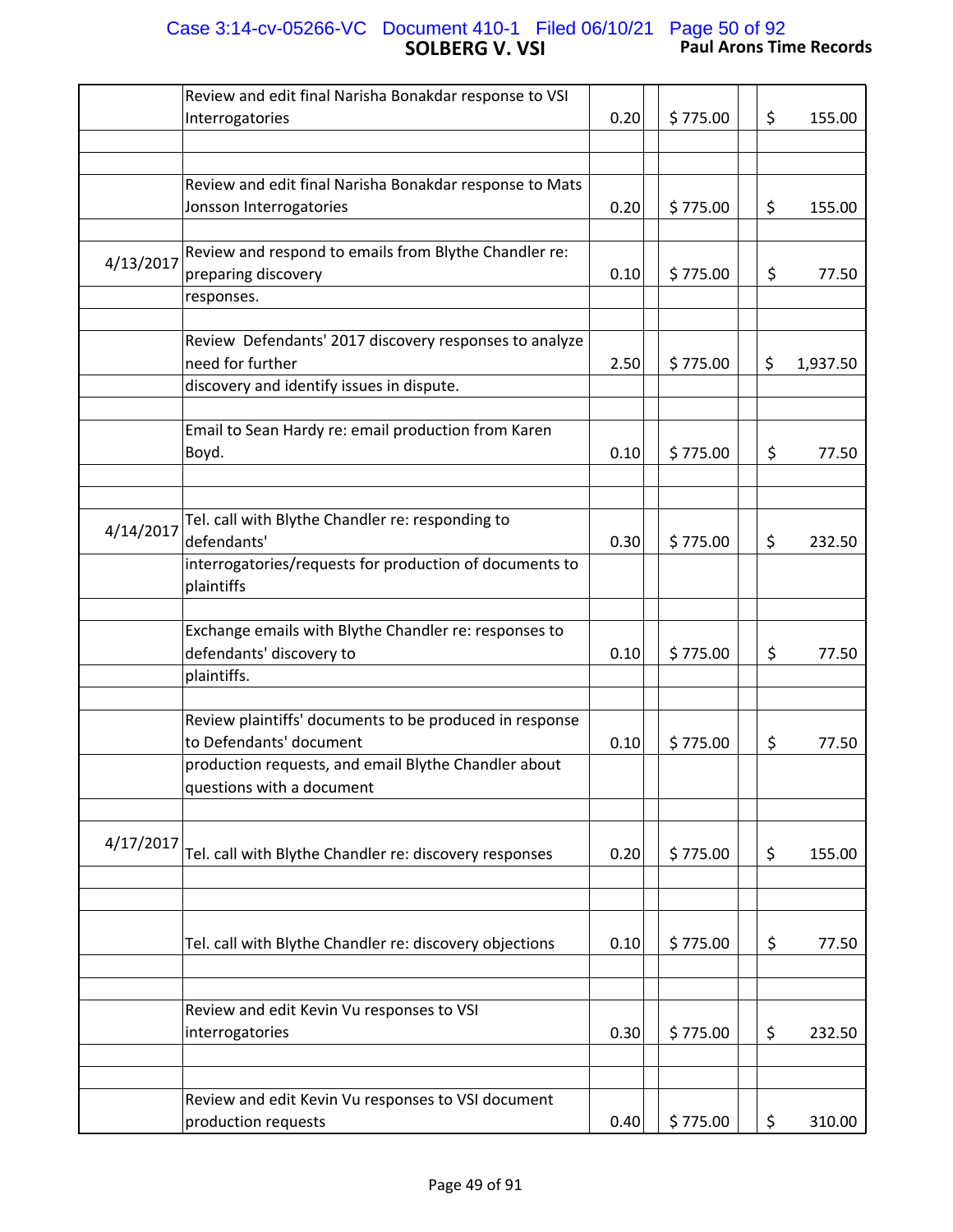# **SOLBERG V. VSI Paul Arons Time Records** Case 3:14-cv-05266-VC Document 410-1 Filed 06/10/21 Page 51 of 92

|           | Review Kevin Vu responses to Mats Jonsson<br>interrogatories                   | 0.10 | \$775.00 | \$<br>77.50  |
|-----------|--------------------------------------------------------------------------------|------|----------|--------------|
|           |                                                                                |      |          |              |
|           |                                                                                |      |          |              |
|           | Review Kevin Breazeale responses to Mats Jonsson, VSI<br>and NCG discovery.    | 1.10 | \$775.00 | \$<br>852.50 |
|           |                                                                                |      |          |              |
|           | Review and edit Nancy Morin VSI document production<br>request.                | 0.30 | \$775.00 | \$<br>232.50 |
|           |                                                                                |      |          |              |
|           | Review and edit Nancy Morin VSI interrogatories                                | 0.20 | \$775.00 | \$<br>155.00 |
|           |                                                                                |      |          |              |
|           | Review and edit Nancy Morin NCG interrogatories                                | 0.10 | \$775.00 | \$<br>77.50  |
|           |                                                                                |      |          |              |
| 4/17/2017 | Review and edit Karen Solberg responses to VSI<br>document production request. | 0.30 | \$775.00 | \$<br>232.50 |
|           |                                                                                |      |          |              |
|           | Review and edit Karen Solberg responses to VSI and NCG<br>interrogatories.     | 0.20 | \$775.00 | \$<br>155.00 |
|           |                                                                                |      |          |              |
|           | Review and edit Narisha Bonakdar responses to VSI and<br>NCG interrogatories.  | 0.20 | \$775.00 | \$<br>155.00 |
|           |                                                                                |      |          |              |
|           | Review and edit Narisha Bonakdar responses to VSI                              |      |          |              |
|           | document production request                                                    | 0.10 | \$775.00 | \$<br>77.50  |
|           |                                                                                |      |          |              |
| 4/18/2017 | Review and respond to Blythe Chandler email re:                                |      |          |              |
|           | Plaintiffs' verfications.                                                      | 0.10 | \$775.00 | \$<br>77.50  |
|           |                                                                                |      |          |              |
|           |                                                                                |      |          |              |
|           | Draft email to plaintiffs re: reviewing and verifying                          |      |          |              |
|           | interrogatory answers                                                          | 0.10 | \$775.00 | \$<br>77.50  |
|           |                                                                                |      |          |              |
|           |                                                                                |      |          |              |
| 4/20/2017 | Tel. call with Maria HB re: scheduling Kevin Vu deposition                     | 0.20 | \$775.00 | \$<br>155.00 |
|           |                                                                                |      |          |              |
|           |                                                                                |      |          |              |
|           |                                                                                |      |          |              |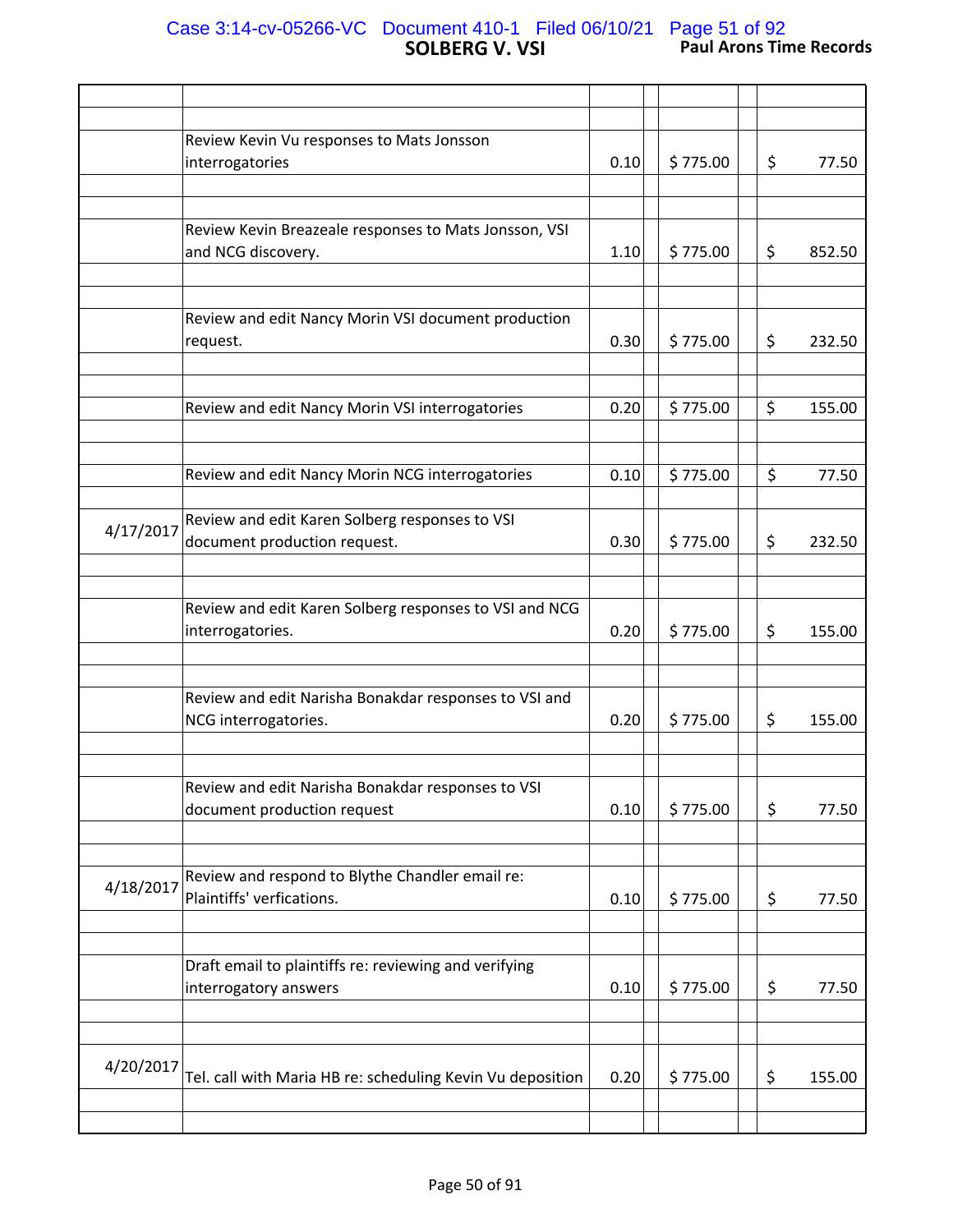## **SOLBERG V. VSI Paul Arons Time Records** Case 3:14-cv-05266-VC Document 410-1 Filed 06/10/21 Page 52 of 92

|           | Review emails and document production to prepare for                                            |      |          |    |          |
|-----------|-------------------------------------------------------------------------------------------------|------|----------|----|----------|
|           | meet and confer with Sean                                                                       |      |          |    |          |
|           |                                                                                                 | 0.10 | \$775.00 | \$ | 77.50    |
|           | Hardy re: VSI doc. production                                                                   |      |          |    |          |
|           | Meet and confer with Sean Hardy re: VSI doc. production;                                        |      |          |    |          |
|           | <b>VSI withdraws</b>                                                                            | 0.30 | \$775.00 | \$ | 232.50   |
|           | designation on most docs., but not all.                                                         |      |          |    |          |
|           |                                                                                                 |      |          |    |          |
|           | Review and respond to email from Sean Hardy<br>designating certain documents as<br>confidential | 0.20 | \$775.00 | \$ | 155.00   |
|           |                                                                                                 |      |          |    |          |
| 4/21/2017 | Email to co-counsel re: confidentiality of VSI deposition<br>testimony                          | 0.10 | \$775.00 | \$ | 77.50    |
|           |                                                                                                 |      |          |    |          |
|           | Review and analyze discovery to date to determine                                               |      |          |    |          |
| 4/24/2017 |                                                                                                 |      |          |    |          |
|           | further discovery needs                                                                         | 4.00 | \$775.00 | \$ | 3,100.00 |
|           |                                                                                                 |      |          |    |          |
|           |                                                                                                 |      |          |    |          |
| 4/25/2017 | Review and respond to email from Blythe Chandler re:                                            |      |          |    |          |
|           | Defendants' request for a                                                                       | 0.10 | \$775.00 | \$ | 77.50    |
|           | 74 day extension of time to file reply brief in arbitration                                     |      |          |    |          |
|           | appeal                                                                                          |      |          |    |          |
|           |                                                                                                 |      |          |    |          |
|           | Draft extended meet and confer letter re: outstanding                                           |      |          |    |          |
|           | discovery issues                                                                                | 2.50 | \$775.00 | \$ | 1,937.50 |
|           |                                                                                                 |      |          |    |          |
|           | Email to co-counsel attaching and explaining extended                                           |      |          |    |          |
| 4/25/2017 | meet and confer letter re:                                                                      | 0.10 | \$775.00 | \$ | 77.50    |
|           | outstanding discovery issues                                                                    |      |          |    |          |
|           |                                                                                                 |      |          |    |          |
|           | Continue overall review of discovery to determine future                                        |      |          |    |          |
| 4/26/2017 | discovery needs                                                                                 | 0.80 | \$775.00 | \$ | 620.00   |
|           |                                                                                                 |      |          |    |          |
|           |                                                                                                 |      |          |    |          |
|           | 4/27/2017 Email Beth Terrell re deposition scheduling                                           | 0.10 |          |    |          |
|           |                                                                                                 |      |          |    |          |
|           |                                                                                                 |      |          |    |          |
|           |                                                                                                 |      |          |    |          |
|           | Review and respond to email from Beth Terrell re:                                               |      |          |    |          |
|           | possible TCPA claim, including                                                                  | 0.30 | \$775.00 | \$ | 232.50   |
|           |                                                                                                 |      |          |    |          |
|           |                                                                                                 |      |          |    |          |
|           | Email to Maria HB re: deposition scheduling and                                                 |      |          |    |          |
|           | discovery re: potential TCPA                                                                    | 0.10 | \$775.00 | \$ | 77.50    |
|           | claim                                                                                           |      |          |    |          |
|           |                                                                                                 |      |          |    |          |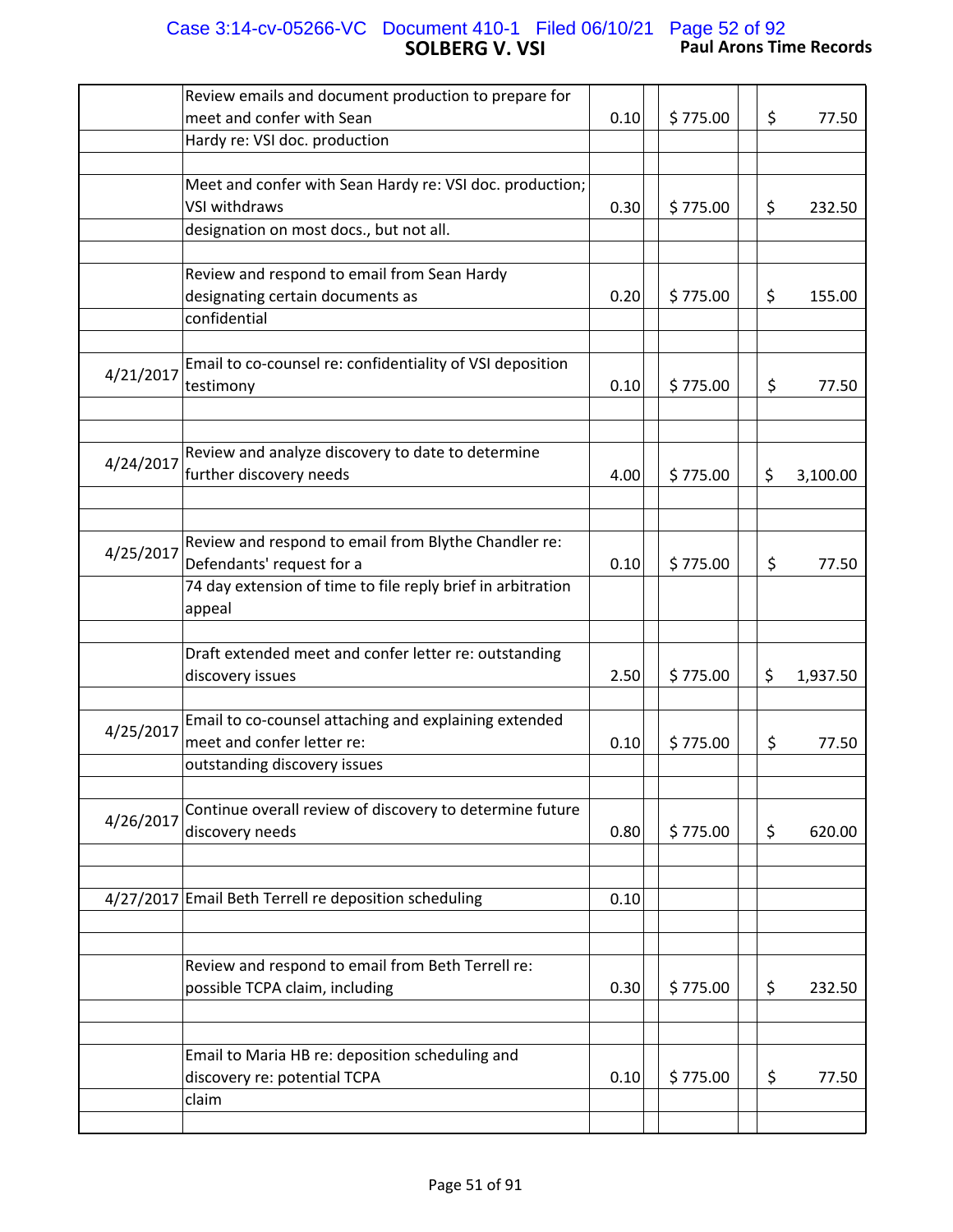## **SOLBERG V. VSI Paul Arons Time Records** Case 3:14-cv-05266-VC Document 410-1 Filed 06/10/21 Page 53 of 92

|           | Respond to email from Maria HB re: deposition            |      |          |                |
|-----------|----------------------------------------------------------|------|----------|----------------|
|           | scheduling and discovery re:                             | 0.10 | \$775.00 | \$<br>77.50    |
|           | potential TCPA claim                                     |      |          |                |
|           |                                                          |      |          |                |
|           | Tel. call from Blythe Chandler re: discovery issues and  |      |          |                |
|           | potential TCPA claim.                                    | 0.40 | \$775.00 | \$<br>310.00   |
|           |                                                          |      |          |                |
|           |                                                          |      |          |                |
|           | Review NCG and Birch Grove Holdings insurance policies   |      |          |                |
|           | for TPCA exclusions                                      | 0.60 | \$775.00 | \$<br>465.00   |
|           |                                                          |      |          |                |
|           |                                                          |      |          |                |
|           | Research insurance policy exclusions for TCPA claims in  |      |          |                |
|           | VSI policy                                               | 0.60 | \$775.00 | \$<br>465.00   |
|           |                                                          |      |          |                |
|           | Email to co-counsel re: insurance policy exclusions for  |      |          |                |
|           | TCPA claims in VSI policy                                | 0.20 | \$775.00 | \$<br>155.00   |
|           |                                                          |      |          |                |
|           |                                                          |      |          |                |
|           | Review class data produced in 2017 and email to co-      |      |          |                |
| 4/28/2017 | counsel with excerpt of data                             | 0.20 | \$775.00 | \$<br>155.00   |
|           | showing phone calls and discussion of possible TCPA      |      |          |                |
|           | claim                                                    |      |          |                |
|           |                                                          |      |          |                |
|           | Review Blythe Chandler edits to draft meet and confer    |      |          |                |
| 5/1/2017  | letter, research Rule 34                                 | 0.50 | \$775.00 | \$<br>387.50   |
|           | requirements and email comments                          |      |          |                |
|           |                                                          |      |          |                |
|           | Tel. call with Blythe Chandler and Maria HB re: changes  |      |          |                |
|           | to meet and confer letter.                               | 0.20 | \$775.00 | \$<br>155.00   |
|           |                                                          |      |          |                |
|           |                                                          |      |          |                |
|           |                                                          |      |          |                |
|           | Research and draft revisions to meet and confer letter.  | 1.50 | \$775.00 | \$<br>1,162.50 |
|           |                                                          |      |          |                |
|           |                                                          |      |          |                |
|           | Review and respond to email from Maria HB re:            |      |          |                |
|           | Interrogatory No. 20 re: class fee                       | 0.20 | \$775.00 | \$<br>155.00   |
|           | data/review class fee data                               |      |          |                |
|           |                                                          |      |          |                |
| 5/1/2017  | Review Defendants discovery and draft final revisions to |      |          |                |
|           | meet and confer letter.                                  | 0.20 | \$775.00 | \$<br>155.00   |
|           |                                                          |      |          |                |
|           | Email to Blythe Chandler and Maria HB with comments.     |      |          |                |
|           |                                                          |      |          |                |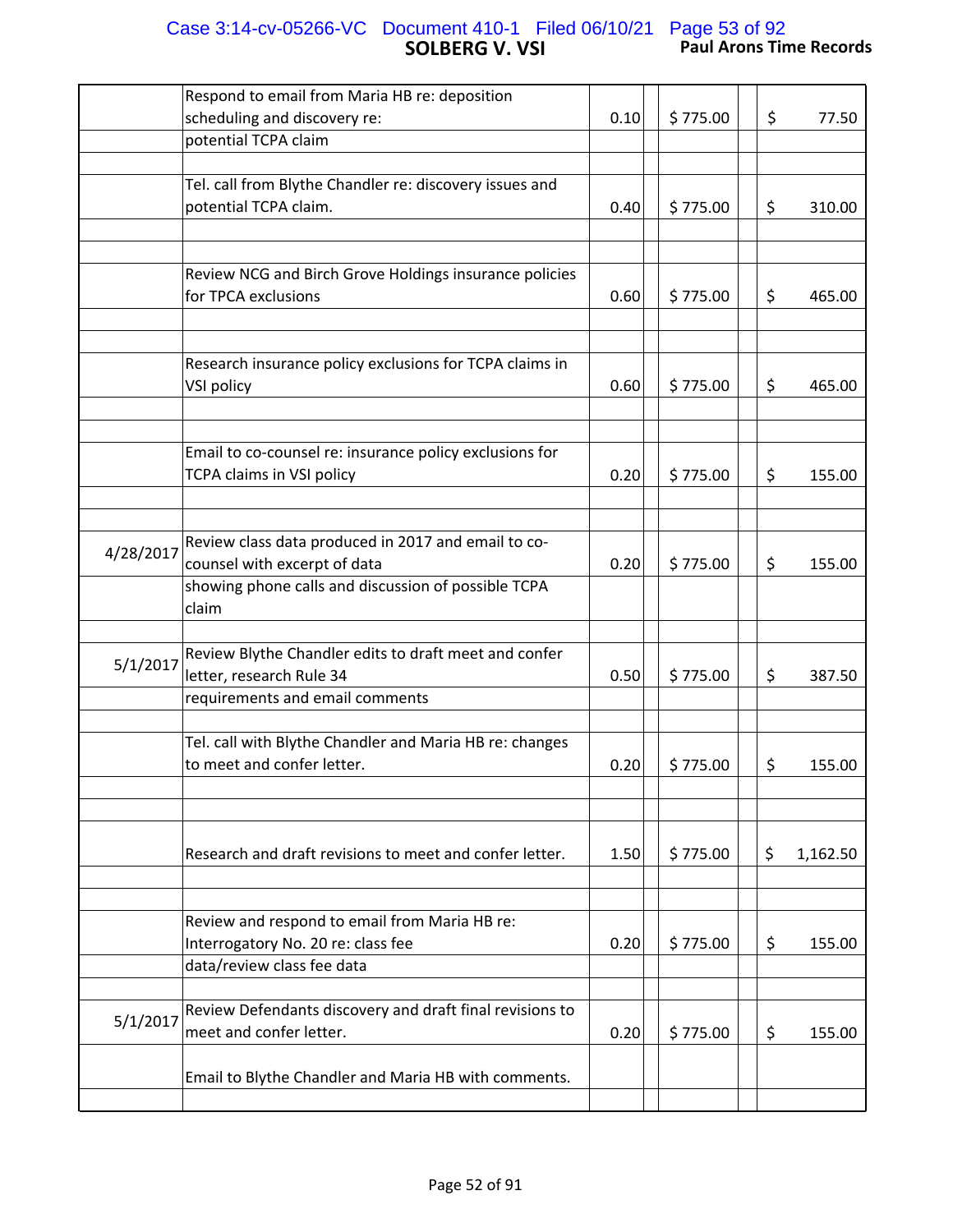# **SOLBERG V. VSI Paul Arons Time Records** Case 3:14-cv-05266-VC Document 410-1 Filed 06/10/21 Page 54 of 92

| 5/3/2017  | Review and respond to emails from Kevin Breazeale                                          | 0.10 | \$775.00 | \$<br>77.50    |
|-----------|--------------------------------------------------------------------------------------------|------|----------|----------------|
|           |                                                                                            |      |          |                |
|           | 5/5/2017 Email to Kevin Breazeale                                                          | 0.10 | \$775.00 | \$<br>77.50    |
|           |                                                                                            |      |          |                |
|           | Review and respond to email from Kevin Breazeale                                           | 0.10 | \$775.00 | \$<br>77.50    |
|           |                                                                                            |      |          |                |
|           | Review deposition transcripts of Nancy Morin, Karen<br>Solberg and Narisha<br>Bonakdar     | 0.90 | \$775.00 | \$<br>697.50   |
|           | Email Maria HB re: deposition transcripts of Nancy Morin<br>and Karen                      | 0.10 | \$775.00 | \$<br>77.50    |
|           | Solberg                                                                                    |      |          |                |
| 5/8/2017  | Draft fourth request for production of documents for<br>defendants                         | 1.40 | \$775.00 | \$<br>1,085.00 |
|           | Email to co-counsel re: fourth request for production of<br>documents for defendants       | 0.10 | \$775.00 | \$<br>77.50    |
|           |                                                                                            |      |          |                |
|           | 5/9/2017 Tel. all with Maria HB re: discovery issues                                       | 0.10 | \$775.00 | \$<br>77.50    |
|           |                                                                                            |      |          |                |
|           | Meet and confer with Sean Hardy and Maria HB re:<br>defendants' discovery                  | 0.40 | \$775.00 | \$<br>310.00   |
|           | responses as outlined in May 2, 2017 letter.                                               |      |          |                |
|           | Email to Sean Hardy confirming meet and confer with<br>Sean Hardy and Maria HB             | 0.30 | \$775.00 | \$<br>232.50   |
|           | re: defendants' discovery responses as outlined in May 2,<br>2017 letter.                  |      |          |                |
| 5/15/2017 | Tel. call from Maria HB re: revisions to 4th Request for<br><b>Production of Documents</b> | 0.40 | \$775.00 | \$<br>310.00   |
|           |                                                                                            |      |          |                |
|           | 5/23/2017 Tel. call with Beth Terrell re: case status                                      | 0.10 |          |                |
|           |                                                                                            |      |          |                |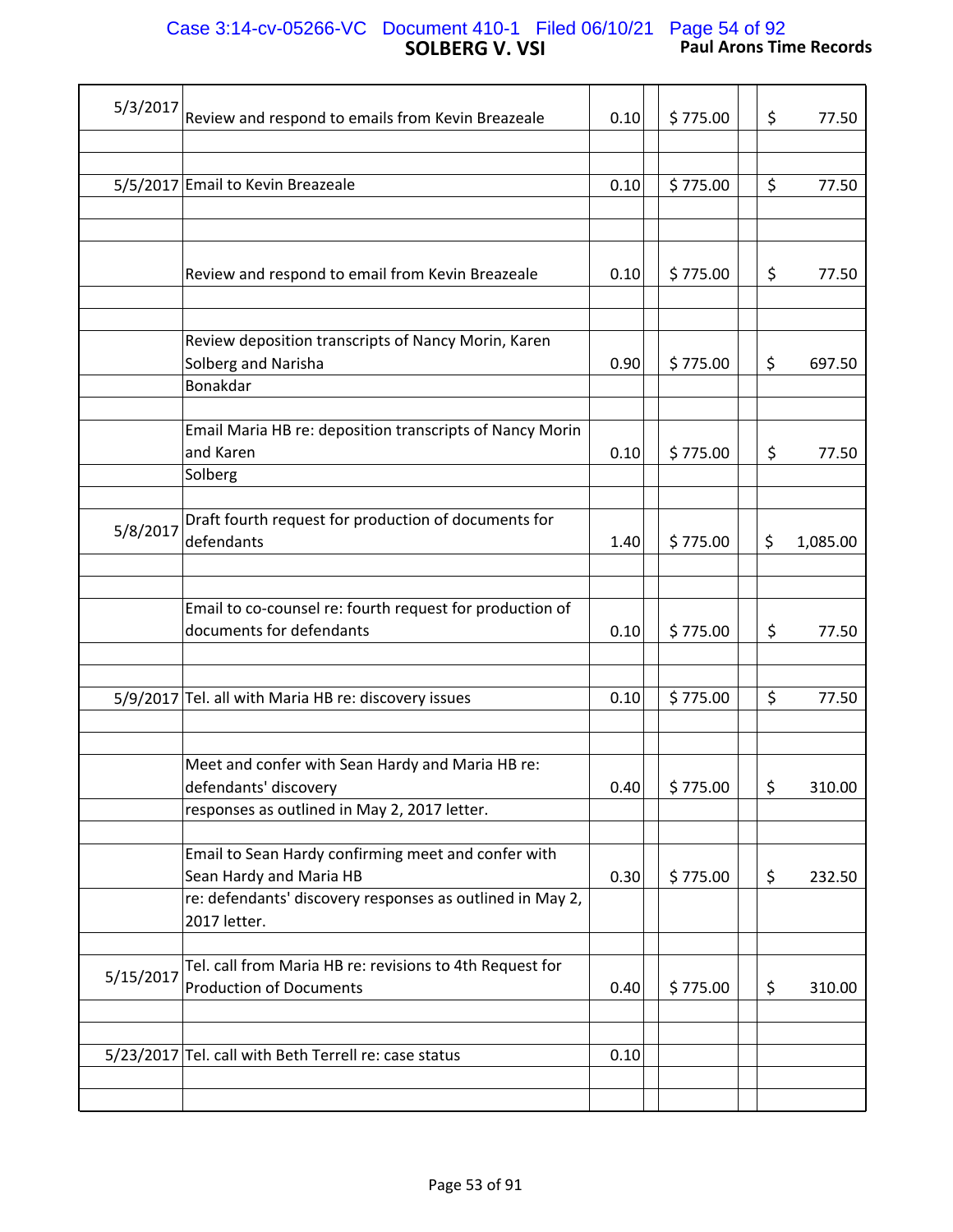# **SOLBERG V. VSI Paul Arons Time Records** Case 3:14-cv-05266-VC Document 410-1 Filed 06/10/21 Page 55 of 92

| 6/12/2017 | Review and respond to email from Maria HB re:            |      |          |              |
|-----------|----------------------------------------------------------|------|----------|--------------|
|           | scheduling issues                                        | 0.10 |          |              |
|           |                                                          |      |          |              |
|           |                                                          |      |          |              |
|           | Review and respond to email from Maria HB re: further    |      |          |              |
|           | discovery needed                                         | 0.10 | \$775.00 | \$<br>77.50  |
|           |                                                          |      |          |              |
| 6/22/2017 | Review VSI and NCG written response to 4th Request for   |      |          |              |
|           | Production of                                            | 0.20 | \$775.00 | \$<br>155.00 |
|           | Documents                                                |      |          |              |
|           |                                                          |      |          |              |
|           | Review Mats Johnson written response to 2nd Request      |      |          |              |
|           | for Production of                                        | 0.10 | \$775.00 | \$<br>77.50  |
|           | Documents                                                |      |          |              |
|           |                                                          |      |          |              |
|           | Review and make notes re: 6/20/17 documents produced     |      |          |              |
|           | by Defendants                                            | 1.00 | \$775.00 | \$<br>775.00 |
|           |                                                          |      |          |              |
|           |                                                          |      |          |              |
| 6/23/2017 | Email to co-counsel re: deposition scheduling and        |      |          |              |
|           | disputes in connection with                              | 0.20 | \$775.00 | \$<br>155.00 |
|           | 6/20/17 document production responses                    |      |          |              |
|           |                                                          |      |          |              |
| 6/26/2017 | Draft meet and confer letter re: June 20, 2017 discovery |      |          |              |
|           | responses                                                | 0.60 | \$775.00 | \$<br>465.00 |
|           |                                                          |      |          |              |
|           |                                                          |      |          |              |
|           | Email to co-counsel re: meet and confer letter re: June  |      |          |              |
|           | 20, 2017 discovery                                       | 0.10 | \$775.00 | \$<br>77.50  |
|           | responses                                                |      |          |              |
|           |                                                          |      |          |              |
|           | Revise draft meet and confer letter re: June 20, 2017    |      |          |              |
| 6/29/2017 | document production and                                  | 0.10 | \$775.00 | \$<br>77.50  |
|           | forward to co-counsel for review                         |      |          |              |
|           |                                                          |      |          |              |
|           | Review meet and confer letter re: June 20, 2017          |      |          |              |
|           | document production by                                   | 0.10 | \$775.00 | \$<br>77.50  |
|           | defendants and email to opposing counsel.                |      |          |              |
|           |                                                          |      |          |              |
|           | Tel. call with Maria HB re: meet and confer with Sean    |      |          |              |
| 7/6/2017  | Hardy and discovery                                      | 0.30 | \$775.00 | \$<br>232.50 |
|           | scheduling issues                                        |      |          |              |
|           |                                                          |      |          |              |
|           | Meet and confer phone conference with Sean Hardy and     |      |          |              |
|           | Maria HB re: VSI/Mats                                    | 0.40 | \$775.00 | \$<br>310.00 |
|           | Jonsson document production responses                    |      |          |              |
|           |                                                          |      |          |              |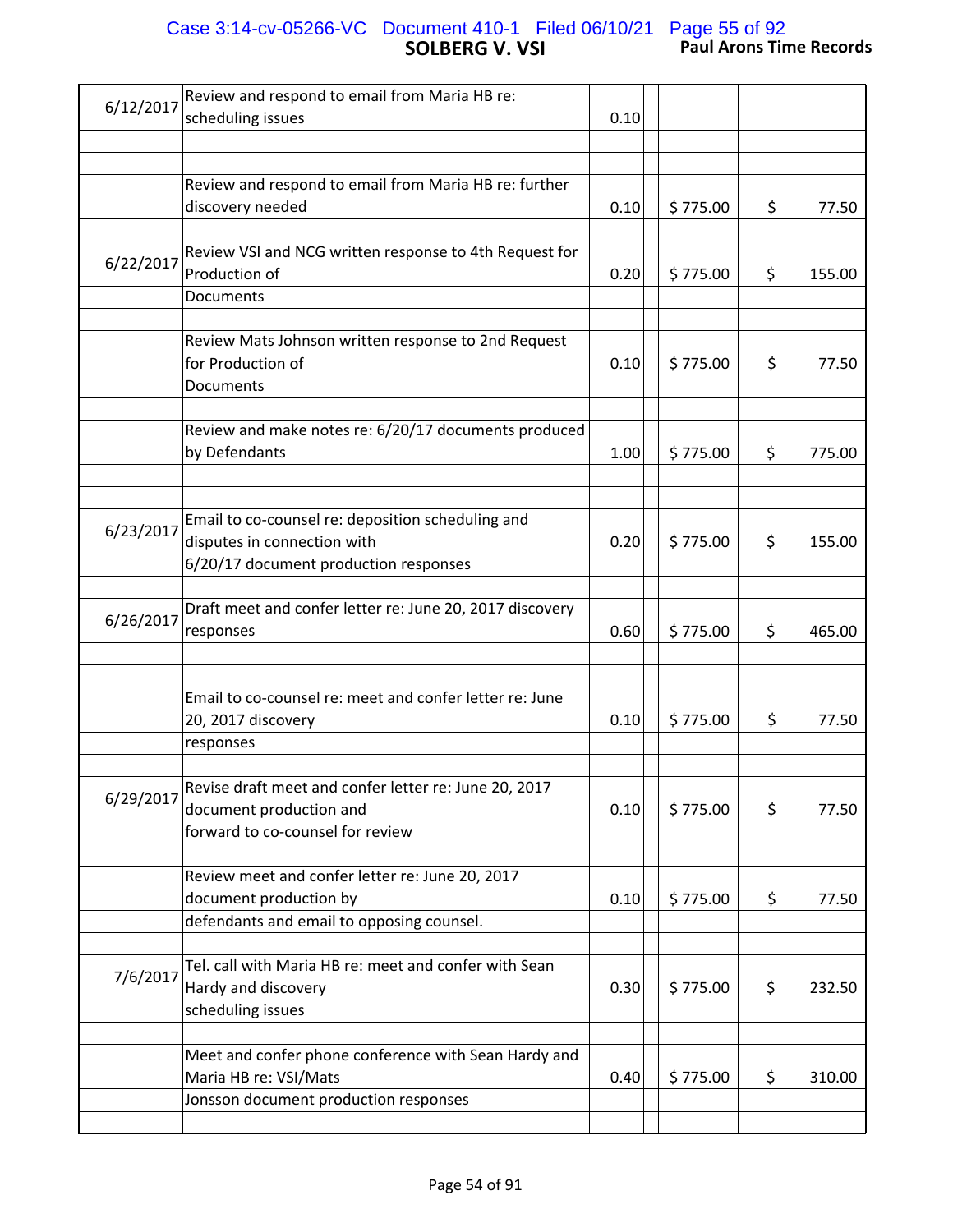## **SOLBERG V. VSI Paul Arons Time Records** Case 3:14-cv-05266-VC Document 410-1 Filed 06/10/21 Page 56 of 92

|           | Draft email confirming meet and confer phone                                   |      |          |         |        |
|-----------|--------------------------------------------------------------------------------|------|----------|---------|--------|
|           | conference with Sean Hardy and                                                 | 0.20 | \$775.00 | \$      | 155.00 |
|           | Maria HB re: VSI/Mats Jonsson document production                              |      |          |         |        |
|           | responses/forward to Maria                                                     |      |          |         |        |
|           | for review                                                                     |      |          |         |        |
|           |                                                                                |      |          |         |        |
|           | <b>Email to Kevin Breazeale</b>                                                | 0.10 | \$775.00 | \$      | 77.50  |
|           |                                                                                |      |          |         |        |
|           | Email to Kevin Vu                                                              | 0.10 | \$775.00 | $\zeta$ | 77.50  |
|           | Research discoverability of tax returns and financial data                     |      |          |         |        |
| 7/7/2017  | as relevant to net worth                                                       | 0.30 | \$775.00 | \$      | 232.50 |
|           | discovery under 15 USC Sec. 1692k.                                             |      |          |         |        |
|           |                                                                                |      |          |         |        |
|           | Draft email to Sean Hardy re: discoverability of tax                           |      |          |         |        |
| 7/7/2017  | returns and financial data as                                                  | 0.30 | \$775.00 | \$      | 232.50 |
|           | relevant to net worth discovery under 15 USC Sec.                              |      |          |         |        |
|           | 1692k/forward to co-counsel                                                    |      |          |         |        |
|           | for review                                                                     |      |          |         |        |
|           |                                                                                |      |          |         |        |
|           | Email to co-counsel re: deposition scheduling and                              |      |          |         |        |
|           | extending the discovery cut-off                                                | 0.10 | \$775.00 | \$      | 77.50  |
|           | date.                                                                          |      |          |         |        |
|           |                                                                                |      |          |         |        |
|           |                                                                                |      |          |         |        |
| 7/10/2017 | Review and respond to email from Maria HB re: district<br>attorney depositions | 0.10 | \$775.00 | \$      | 77.50  |
|           |                                                                                |      |          |         |        |
|           |                                                                                |      |          |         |        |
|           |                                                                                |      |          |         |        |
| 7/11/2017 | Email to Irv Ackelsberg re: Noerr Pennington issues                            | 0.10 |          |         |        |
|           |                                                                                |      | \$775.00 | \$      | 77.50  |
|           |                                                                                |      |          |         |        |
|           |                                                                                |      |          |         |        |
|           |                                                                                |      |          |         |        |
|           | Tel. call with Maria HB re: subpoenas to district attorneys                    | 0.10 | \$775.00 | \$      | 77.50  |
|           |                                                                                |      |          |         |        |
|           |                                                                                |      |          |         |        |
|           | Telephone call with Kevin Vu                                                   | 0.20 | \$775.00 | \$      | 155.00 |
|           |                                                                                |      |          |         |        |
|           |                                                                                |      |          |         |        |
| 7/14/2017 | Review and edit draft of district attorney discovery                           |      |          |         |        |
|           | request for documents, Rule                                                    | 0.40 | \$775.00 | \$      | 310.00 |
|           | 30(b)(6) deposition and cover letter.                                          |      |          |         |        |
|           |                                                                                |      |          |         |        |
|           | 7/24/2017 Email to Kevin Breazeale                                             | 0.30 | \$775.00 | \$      | 232.50 |
|           |                                                                                |      |          |         |        |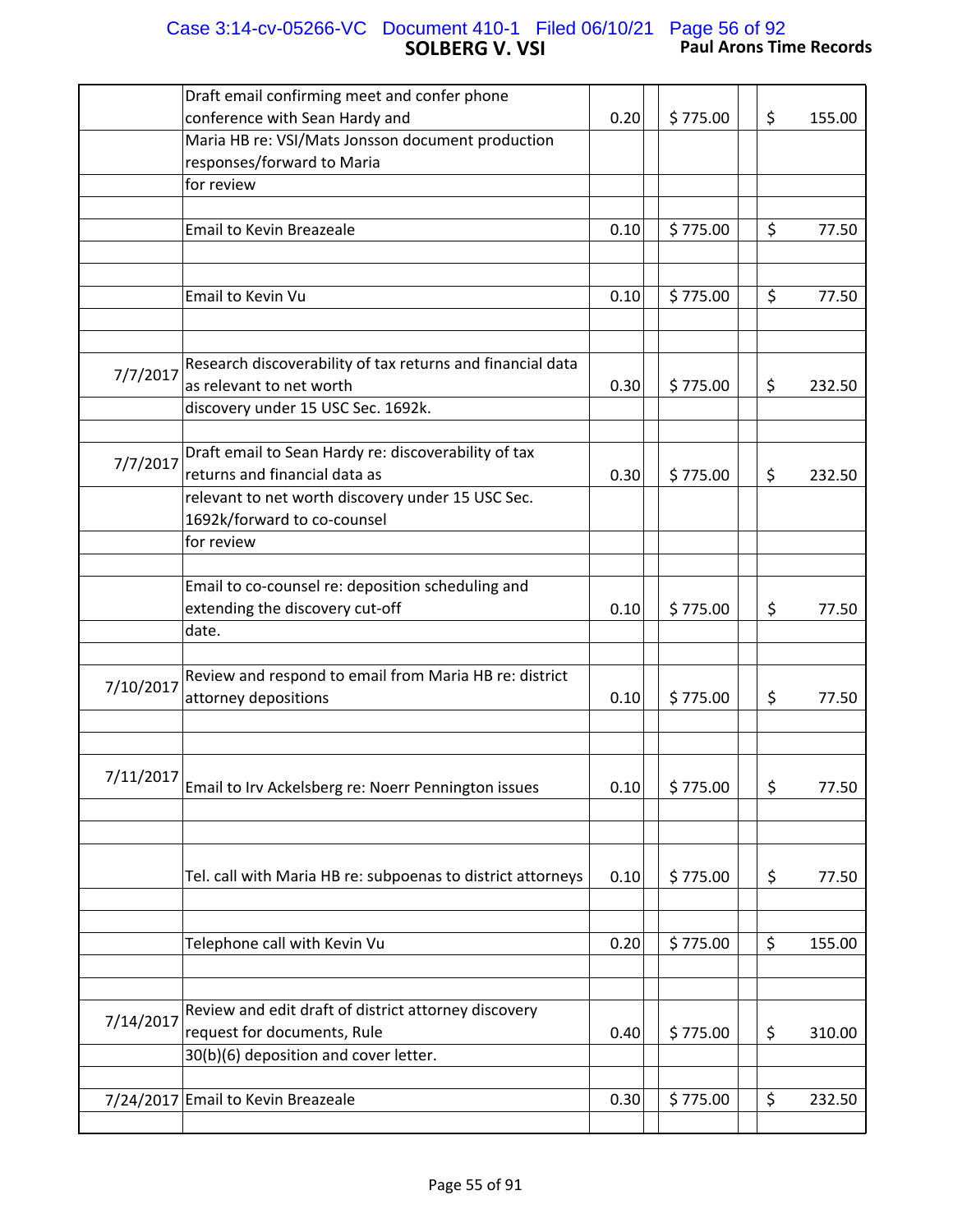# **SOLBERG V. VSI Paul Arons Time Records** Case 3:14-cv-05266-VC Document 410-1 Filed 06/10/21 Page 57 of 92

|           | Email to Sean hardy re: Kevin Breazeale deposition         |      |          |     |        |
|-----------|------------------------------------------------------------|------|----------|-----|--------|
|           | scheduling                                                 | 0.10 | \$775.00 | \$  | 77.50  |
|           |                                                            |      |          |     |        |
|           |                                                            |      |          |     |        |
|           |                                                            |      |          |     |        |
|           | Tel. call from Kevin Breazeale                             | 0.20 | \$775.00 | \$  | 155.00 |
|           |                                                            |      |          |     |        |
|           |                                                            |      |          |     |        |
|           | 8/1/2017 Tel. call with Kevin Breazeale                    | 1.10 | \$775.00 | \$  | 852.50 |
|           |                                                            |      |          |     |        |
|           |                                                            |      |          |     |        |
|           |                                                            |      |          |     |        |
|           |                                                            |      |          |     |        |
|           | Review and compile documents for Kevin Breazeale           | 0.60 | \$775.00 | \$  | 465.00 |
|           |                                                            |      |          |     |        |
|           |                                                            |      |          |     |        |
|           |                                                            |      |          |     |        |
|           | 8/2/2017 Email to Kevin Braezeale                          | 0.40 | \$775.00 | \$  | 310.00 |
|           |                                                            |      |          |     |        |
|           |                                                            |      |          |     |        |
|           |                                                            |      |          |     |        |
|           |                                                            |      |          |     |        |
|           | Review and respond to email from Kevin Breazeale           | 0.10 | \$775.00 | \$  | 77.50  |
|           |                                                            |      |          |     |        |
|           |                                                            |      |          |     |        |
| 8/3/2017  | Tel. call to Julia Reeves (Placer County) re: subpoenas to |      |          |     |        |
|           | Placer County DA                                           | 0.30 | \$775.00 | \$  | 232.50 |
|           |                                                            |      |          |     |        |
|           |                                                            |      |          |     |        |
|           |                                                            |      |          |     |        |
|           | Email to co-counsel re: tel. call to Julia Reeves (Placer  |      |          |     |        |
|           | County) re: subpoenas to                                   | 0.10 | \$775.00 | \$  | 77.50  |
|           | Placer County DA                                           |      |          |     |        |
|           |                                                            |      |          |     |        |
|           |                                                            |      |          |     |        |
| 8/21/2017 | Review letter from Orange County DA re: objections to      |      |          |     |        |
|           | document subpoena                                          | 0.10 | \$775.00 | \$  | 77.50  |
|           |                                                            |      |          |     |        |
|           |                                                            |      |          |     |        |
|           |                                                            |      |          |     |        |
|           | Email to co-counsel re: Orange County objections and       |      |          |     |        |
|           | amended subpoenas to                                       | 0.10 | \$775.00 | \$  | 77.50  |
|           | DAs                                                        |      |          |     |        |
|           |                                                            |      |          |     |        |
|           | Tel. call with Maria HB re: district attorney subpoena     |      |          |     |        |
| 8/23/2017 |                                                            |      |          |     |        |
|           | discovery status and serving                               | 0.40 | \$775.00 | \$. | 310.00 |
|           | amended subpoenas                                          |      |          |     |        |
|           |                                                            |      |          |     |        |
|           | Email to Maria HB re: edits to notification to Sean Hardy  |      |          |     |        |
|           |                                                            |      |          |     |        |
|           | that Kevin Vu and Kevin                                    | 0.10 | \$775.00 | \$  | 77.50  |
|           | Breazeale are withdrawing as class reps.                   |      |          |     |        |
|           |                                                            |      |          |     |        |
|           | Review subpoena scheduling issues and email co-counsel     |      |          |     |        |
| 8/28/2017 |                                                            |      |          |     |        |
|           | re: amending                                               | 0.20 | \$775.00 | \$  | 155.00 |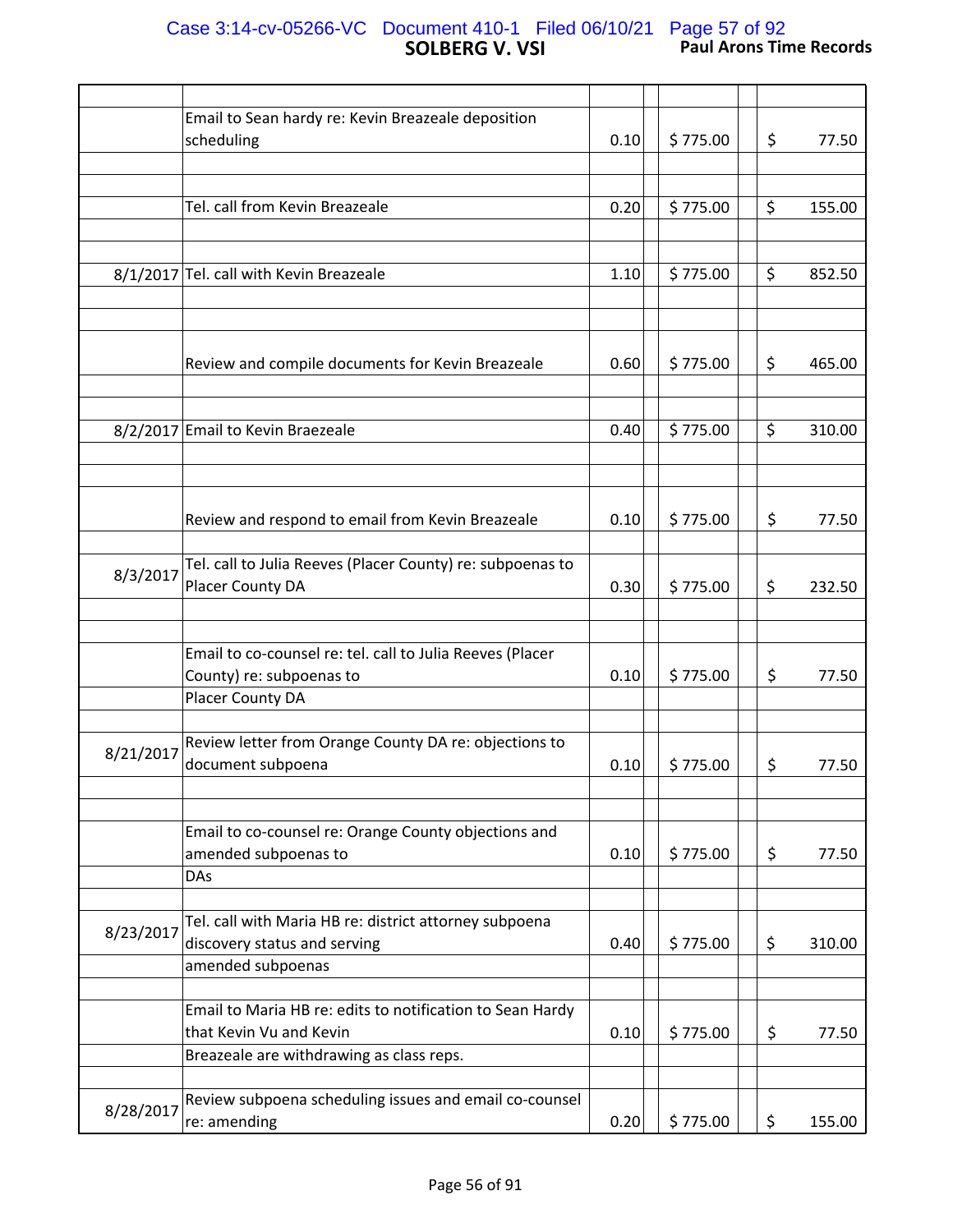# **SOLBERG V. VSI Paul Arons Time Records** Case 3:14-cv-05266-VC Document 410-1 Filed 06/10/21 Page 58 of 92

|           | deposition scheduling.                                    |      |          |    |          |
|-----------|-----------------------------------------------------------|------|----------|----|----------|
|           |                                                           |      |          |    |          |
|           | Tel. call w/Blythe Chandler re: Orange County depositions | 0.10 | \$775.00 | \$ | 77.50    |
|           |                                                           |      |          |    |          |
|           | Letter to Orange County District Attorney responding to   |      |          |    |          |
|           | objections to document                                    | 1.00 | \$775.00 | \$ | 775.00   |
|           | subpoena                                                  |      |          |    |          |
|           |                                                           |      |          |    |          |
| 8/29/2017 | Review and edit letter to Orange County District Attorney |      |          |    |          |
|           | responding to objections                                  | 0.10 | \$775.00 | \$ | 77.50    |
|           | to document subpoena                                      |      |          |    |          |
|           |                                                           |      |          |    |          |
|           | Review email from Maria HB re: difficulties scheduling    |      |          |    |          |
| 9/1/2017  | district attorney depositions                             | 0.20 | \$775.00 | \$ | 155.00   |
|           | and respond                                               |      |          |    |          |
|           |                                                           |      |          |    |          |
|           | Tel. call from Maria HB re: deposition scheduling and     |      |          |    |          |
| 9/5/2017  | district attorney document                                | 0.30 | \$775.00 | \$ | 232.50   |
|           | production                                                |      |          |    |          |
|           |                                                           |      |          |    |          |
|           | Initial review of documents produced by Placer and        |      |          |    |          |
|           | Orange County pursuant to                                 | 1.00 | \$775.00 | \$ | 775.00   |
|           | subpoena                                                  |      |          |    |          |
|           |                                                           |      |          |    |          |
|           | Review monthly activity reports and email to Ray          |      |          |    |          |
| 9/6/2017  | Armstrong (Orange County) re:                             | 0.20 | \$775.00 | \$ | 155.00   |
|           |                                                           |      |          |    |          |
|           | producing information re: actual PC 476a prosecutions     |      |          |    |          |
|           |                                                           |      |          |    |          |
|           | Tel. call with Ray Armstrong re: list of PC 476a          |      |          |    |          |
|           | prosecutions                                              |      | \$775.00 |    | 155.00   |
|           |                                                           | 0.20 |          | \$ |          |
|           |                                                           |      |          |    |          |
| 9/6/2017  | Reveiw and respond to email from Ray Armstrong            |      |          |    |          |
|           | (Orange County DA) re: list of                            | 0.10 | \$775.00 | \$ | 77.50    |
|           | PC 476a suspects.                                         |      |          |    |          |
|           |                                                           |      |          |    |          |
| 9/7/2017  | Conference with Deepak Gupta and co-counsel to            |      |          |    |          |
|           | prepare for hearing of appeal of                          | 1.50 | \$775.00 | \$ | 1,162.50 |
|           | motion to compel arbitration                              |      |          |    |          |
|           |                                                           |      |          |    |          |
|           | Review email from Ray Armstrong (Orange County) and       |      |          |    |          |
|           | respond, including                                        | 0.20 | \$775.00 | \$ | 155.00   |
|           | attaching protective order                                |      |          |    |          |
|           |                                                           |      |          |    |          |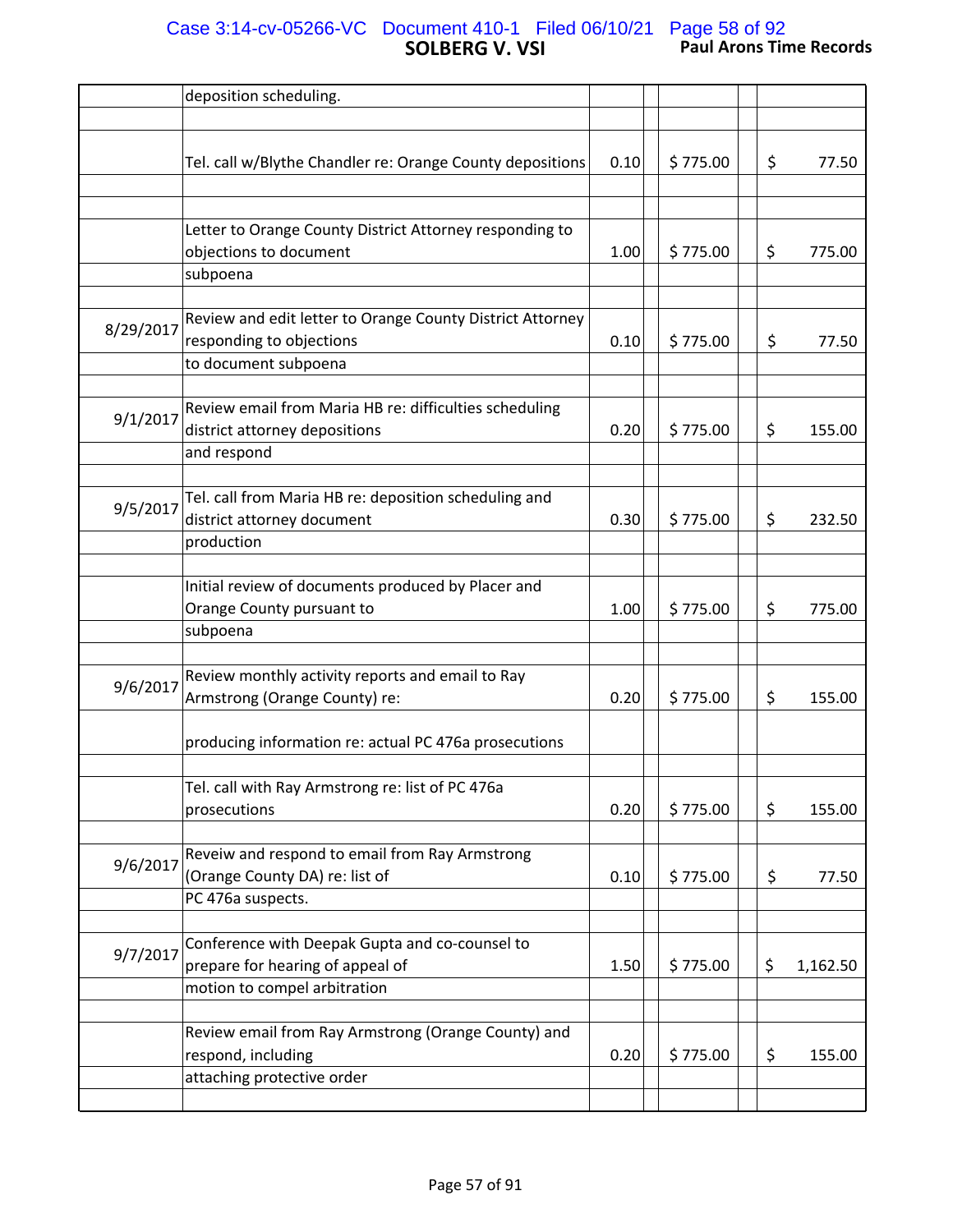# **SOLBERG V. VSI Paul Arons Time Records** Case 3:14-cv-05266-VC Document 410-1 Filed 06/10/21 Page 59 of 92

|           | Tel. call with Maria HB re: district attorney deposition                                      |      |          |                |
|-----------|-----------------------------------------------------------------------------------------------|------|----------|----------------|
|           | scheduling and document                                                                       | 0.30 | \$775.00 | \$<br>232.50   |
|           | production                                                                                    |      |          |                |
|           |                                                                                               |      |          |                |
|           | Draft letter to Sean Hardy re: Alameda/Placer                                                 |      |          |                |
|           | depositoins/email to co-counsel                                                               | 0.20 | \$775.00 | \$<br>155.00   |
|           | with comments.                                                                                |      |          |                |
| 9/9/2017  | Review discovery documents produced in 2017 in<br>preparation for upcoming<br>depositons      | 2.00 | \$775.00 | \$<br>1,550.00 |
|           | Confer with Beth Terrell and Maria HB in preparation for                                      |      |          |                |
| 9/11/2017 | <b>NCG</b> depositions                                                                        | 2.00 | \$775.00 | \$<br>1,550.00 |
|           |                                                                                               |      |          |                |
|           |                                                                                               |      |          |                |
|           | Reveiw and respond to email from Maria HB re: potential                                       |      |          |                |
| 9/13/2017 | depositions                                                                                   | 0.20 | \$775.00 | \$<br>155.00   |
|           | exhibits/locate and forward voice recording from Merced<br>County district attorney           |      |          |                |
|           | Review list of PC 476a prosecutions from Orange County                                        |      |          |                |
| 9/15/2017 | District Attorneys'                                                                           | 0.20 | \$775.00 | \$<br>155.00   |
|           | office/quick compare with class list                                                          |      |          |                |
|           |                                                                                               |      |          |                |
|           | Email to Ray Armstrong re: list of PC 476a prosecutions                                       |      |          |                |
|           | from Orange County                                                                            | 0.10 | \$775.00 | \$<br>77.50    |
|           | District Attorneys' office                                                                    |      |          |                |
| 9/18/2017 | Review and respond to email from Maria HB re:<br>documents needed for upcoming<br>depositoins | 0.20 | \$775.00 | \$<br>155.00   |
|           | Review list of persons charged with PC 476a violations in<br>Orange County and                | 0.20 | \$775.00 | \$<br>155.00   |
|           | email Ray Armstrong (OCDA) to dispute confidentiality<br>designation                          |      |          |                |
|           |                                                                                               |      |          |                |
| 9/19/2017 | Review and respond to email from Ray Armstrong (OCDA)                                         |      |          |                |
|           | re: confidentiality                                                                           | 0.10 | \$775.00 | \$<br>77.50    |
|           | designations                                                                                  |      |          |                |
|           | Review and respond to second email from Ray Armstrong                                         |      |          |                |
|           | (OCDA) re:                                                                                    | 0.10 | \$775.00 | \$<br>77.50    |
|           | confidentiality designations                                                                  |      |          |                |
|           |                                                                                               |      |          |                |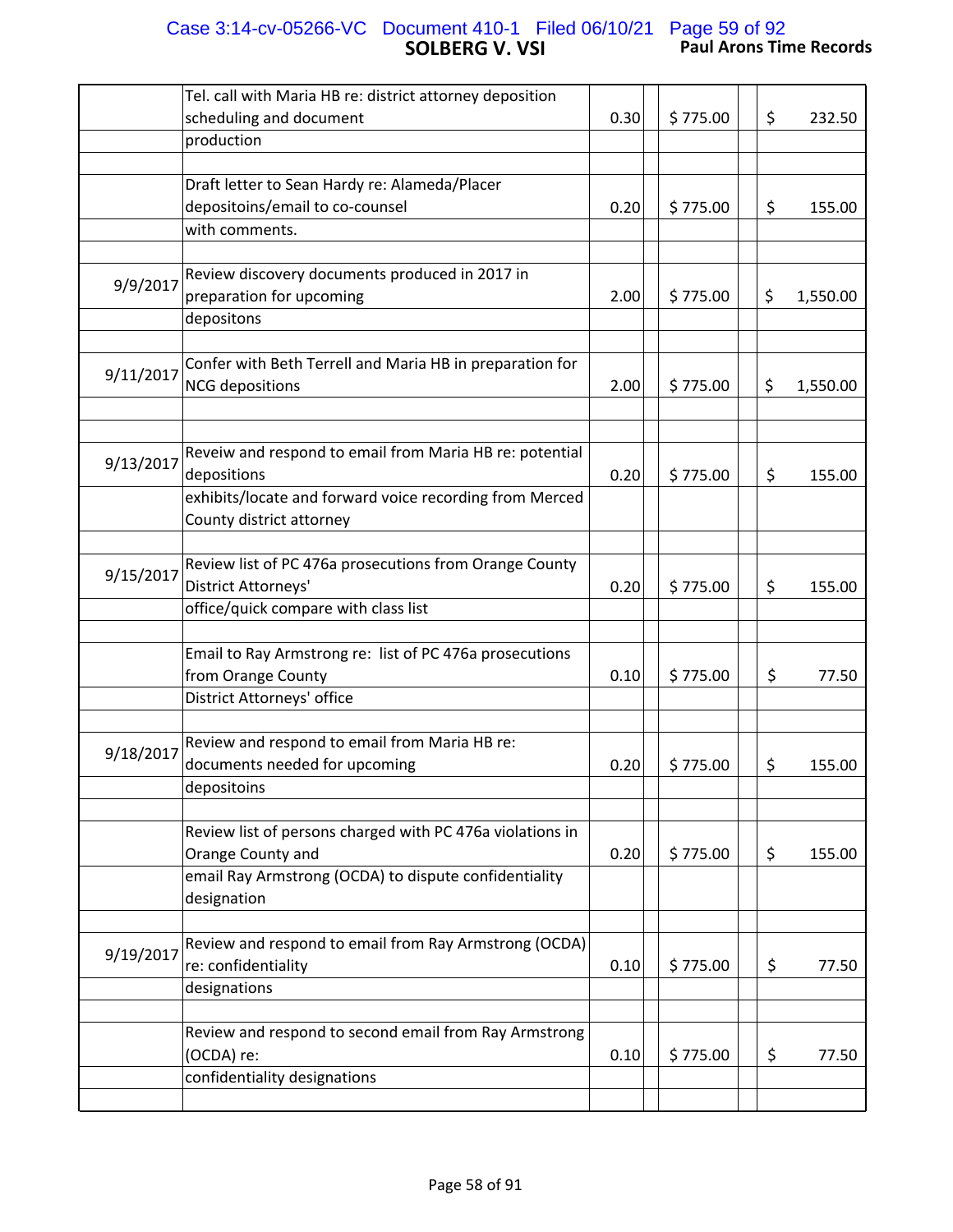# **SOLBERG V. VSI Paul Arons Time Records** Case 3:14-cv-05266-VC Document 410-1 Filed 06/10/21 Page 60 of 92

|           | Begin outline of evidence needed in preparation for<br>upcoming NCG depositions | 1.00 | \$775.00 | \$<br>775.00   |
|-----------|---------------------------------------------------------------------------------|------|----------|----------------|
|           |                                                                                 |      |          |                |
| 9/21/2017 | Tel. call with Beth Terrell and Maria HB re: NCG<br>deposistions                | 0.20 | \$775.00 | \$<br>155.00   |
|           |                                                                                 |      |          |                |
|           | Email to Beth Terrell and Maria HB re: NCG deposistions<br>and liability issues | 0.10 | \$775.00 | \$<br>77.50    |
|           | 9/23/2017 Prepare for VSI/NCG depositions                                       | 1.50 | \$775.00 | \$<br>1,162.50 |
|           | 9/24/2017 Travel time to Costa Mesa for NCG depositions                         | 7.00 | \$775.00 | \$<br>5,425.00 |
|           | Review documents to prepare for NCG depositions                                 | 3.50 | \$775.00 | \$<br>2,712.50 |
| 9/25/2017 | Review documents to prepare for NCG depositions                                 | 2.00 | \$775.00 | \$<br>1,550.00 |
|           | Review documents to prepare for Noland and Mats<br>Jonsson depositions          | 1.70 | \$775.00 | \$<br>1,317.50 |
|           |                                                                                 |      |          |                |
|           | Thomas Jonsson deposition                                                       | 3.00 | \$775.00 | \$<br>2,325.00 |
|           | Karen Boyd deposition                                                           | 1.50 | \$775.00 | \$<br>1,162.50 |
|           |                                                                                 |      |          |                |
|           | 9/26/2017 Prepare for Mats Johnson/NCG deposition                               | 1.00 | \$775.00 | \$<br>775.00   |
|           | Mats Johnson/NCG depositions                                                    | 5.00 | \$775.00 | \$<br>3,875.00 |
|           | Prepare documents and outline for James Noland<br>deposition                    | 1.00 | \$775.00 | \$<br>775.00   |
|           | <b>Megan McClung deposition</b>                                                 | 2.30 | \$775.00 | \$<br>1,782.50 |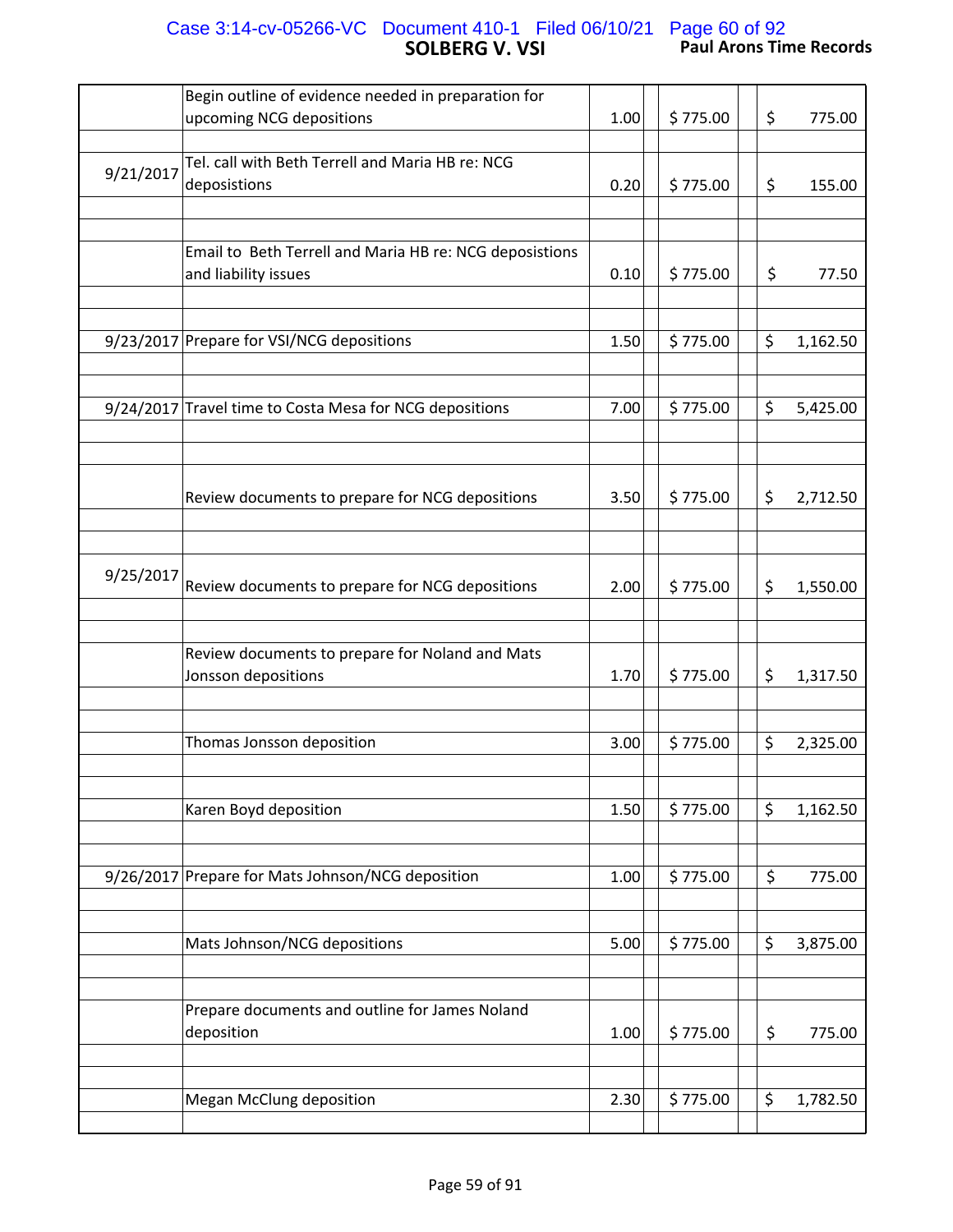# **SOLBERG V. VSI Paul Arons Time Records** Case 3:14-cv-05266-VC Document 410-1 Filed 06/10/21 Page 61 of 92

|            | James Noland deposition                                                                                                                     | 4.20 | \$775.00    | \$<br>3,255.00 |
|------------|---------------------------------------------------------------------------------------------------------------------------------------------|------|-------------|----------------|
|            |                                                                                                                                             |      |             |                |
|            |                                                                                                                                             |      |             |                |
|            | Review documents and organize for Mats Jonsson                                                                                              |      |             |                |
|            | depositoin                                                                                                                                  | 1.00 | \$775.00    | \$<br>775.00   |
|            | 9/27/2017 Prepare for Mats Johnson/NCG deposition                                                                                           | 1.00 | \$775.00    | \$<br>775.00   |
|            |                                                                                                                                             |      |             |                |
|            | 9/28/2017 Return trip from depositions in Costa Mesa                                                                                        | 8.00 | \$775.00    | \$<br>6,200.00 |
|            |                                                                                                                                             |      |             |                |
| 9/30/2017  | Emails with Maria HB re: district attorney discovery and<br>depositions                                                                     | 0.10 | \$775.00    | \$<br>77.50    |
|            |                                                                                                                                             |      |             |                |
| 10/2/2017  | Initial review of Placer, Alameda and Orange Counties<br>document production;                                                               | 0.60 | \$775.00    | \$<br>465.00   |
|            | correlate prosecutions with CS referrals                                                                                                    |      |             |                |
|            |                                                                                                                                             |      |             |                |
|            | 10/5/2017 Research casino markers                                                                                                           | 0.60 | \$775.00    | \$<br>465.00   |
| 10/08/2017 | Organize documents and prepare Placer County<br>deposition outline                                                                          | 1.80 | \$775.00/hr | \$<br>1,395.00 |
| 10/09/2017 | Travel from SJI to Roseville for Placer County DA Rule<br>30(b)(6) deposition                                                               | 6.00 | \$775.00/hr | \$<br>4,650.00 |
| 10/09/2017 | Initial review of Placer County charging documents                                                                                          | 0.30 | \$775.00/hr | \$<br>232.50   |
| 10/09/2017 | Organize documents and prepare Placer County<br>deposition outline                                                                          | 0.70 | \$775.00/hr | \$<br>542.50   |
|            | 10/10/2017 Take Placer County Rule 30(b)(6) deposition                                                                                      | 2.00 | \$775.00/hr | \$<br>1,550.00 |
|            | 10/10/2017 Prepare for Placer County Rule 30(b)(6) deposition                                                                               | 1.30 | \$775.00/hr | \$<br>1,007.50 |
| 10/10/2017 | Travel from Roseville SJI for Placer County DA Rule<br>30(b)(6) deposition                                                                  | 6.00 | \$775.00/hr | \$<br>4,650.00 |
| 10/11/2017 | Email co-counsel re: additional discovery related to<br>casino "checks" to Global Payment Systems                                           | 0.10 | \$775.00/hr | \$<br>77.50    |
| 10/16/2017 | Review Alameda County records to analyze likelihood of<br>prosecution                                                                       | 0.90 | \$775.00/hr | \$<br>697.50   |
| 10/16/2017 | Draft meet and confer email to Sean Hardy to dispute<br>confidentiality designations                                                        | 0.50 | \$775.00/hr | \$<br>387.50   |
|            | Conclude comprehensive review of document production<br>10/16/2017 in connection with disputing confidentiality designations                | 2.00 | \$775.00/hr | \$<br>1,550.00 |
|            | Email draft subpoena for Global Payments seeking<br>10/17/2017 account information and include discussion of issues<br>relating to subpoena | 0.20 | \$775.00/hr | \$<br>155.00   |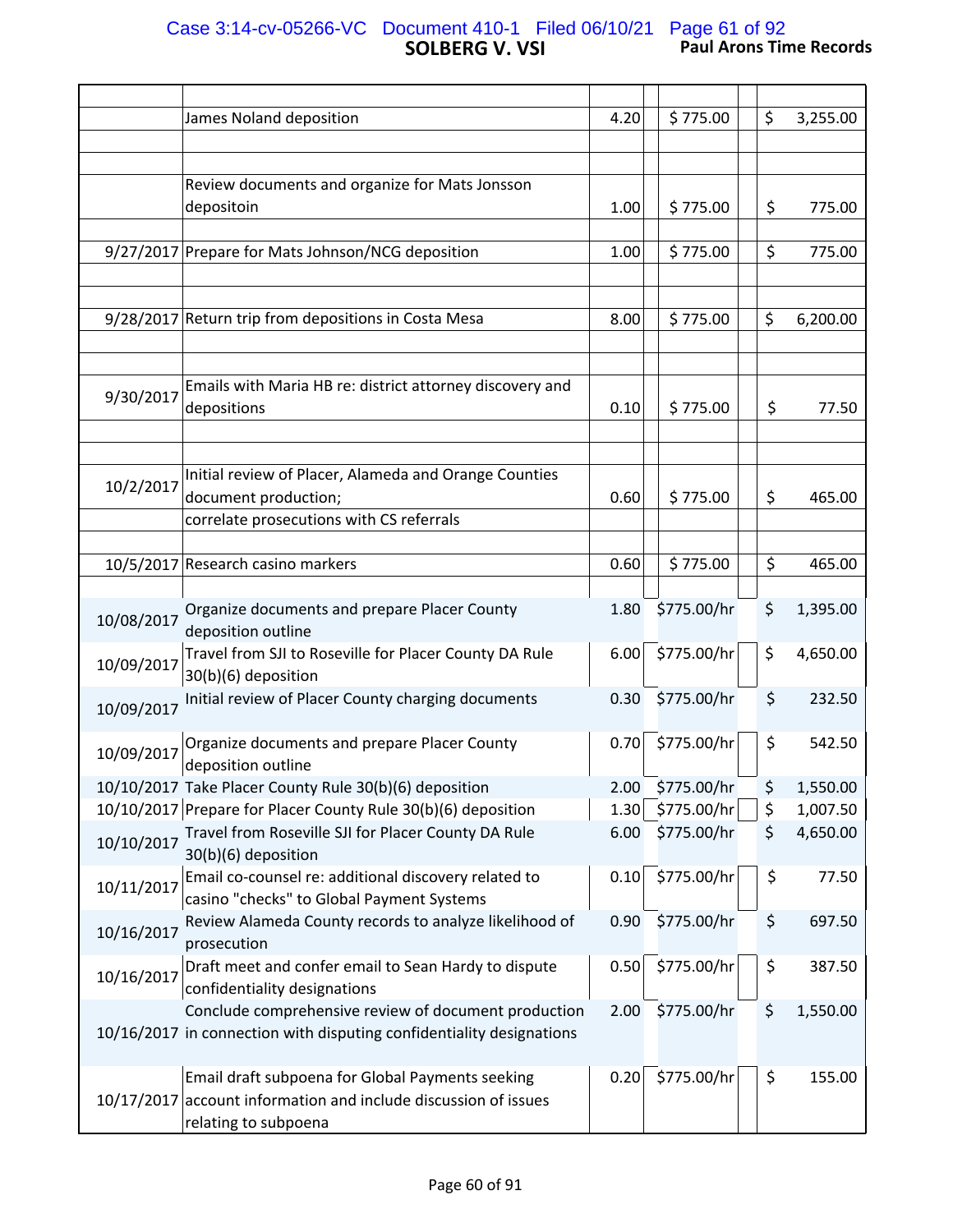## **SOLBERG V. VSI Paul Arons Time Records** Case 3:14-cv-05266-VC Document 410-1 Filed 06/10/21 Page 62 of 92

| 10/17/2017 Tel. call with potential witness                                                                                                                              | 0.40 | \$775.00/hr | \$<br>310.00 |
|--------------------------------------------------------------------------------------------------------------------------------------------------------------------------|------|-------------|--------------|
| Review Eligible Check Reports and draft subpoena for<br>10/17/2017<br>Global Payments seeking account information.                                                       | 0.90 | \$775.00/hr | \$<br>697.50 |
| 10/18/2017 Review and revise motion to amend.                                                                                                                            | 0.90 | \$775.00/hr | \$<br>697.50 |
| Tel. call from Ray Armstrong re: Eligible Bad Check                                                                                                                      | 0.10 | \$775.00/hr | \$<br>77.50  |
| 10/19/2017<br>reports                                                                                                                                                    |      |             |              |
| 10/19/2017 Review VSI letter sent to potential witness                                                                                                                   | 0.10 | \$775.00/hr | \$<br>77.50  |
| Email to Eden Nordby re: California Public Record Act<br>10/19/2017<br>responses from various counties                                                                   | 0.10 | \$775.00/hr | \$<br>77.50  |
| Review and respond to email from Ray Armstrong<br>10/19/2017 (Orange Co. DA) re: production of eligible check reports                                                    | 0.10 | \$775.00/hr | \$<br>77.50  |
| Draft additional revisions to proposed motion to amend<br>10/19/2017<br>complaint to add defendants                                                                      | 0.70 | \$775.00/hr | \$<br>542.50 |
| Email to Ray Armstrong re: Orange County's failure to<br>10/19/2017 produce eligible bad check reports and proposing<br>compromise solution                              | 0.80 | \$775.00/hr | \$<br>620.00 |
| Initial review of Riverside Public Records Act response<br>10/19/2017                                                                                                    | 0.30 | \$775.00/hr | \$<br>232.50 |
| Meet and confer with Sean Hardy re: confidentiality<br>10/20/2017<br>designations                                                                                        | 0.50 | \$775.00/hr | \$<br>387.50 |
| Conference call with Blythe Chandler and Beth Terrell re:<br>10/20/2017<br>litigation                                                                                    | 0.30 | \$775.00/hr | \$<br>232.50 |
| Review Noland deposition testimony for statements<br>regarding collection agency and stop payment screening<br>10/20/2017<br>that were not previously produced.          | 0.40 | \$775.00/hr | \$<br>310.00 |
| Email to Sean Hardy re: James Noland testimony that<br>10/20/2017 there are additional screening criteria not shown in the<br>Jurisdiction Detail report.                | 0.40 | \$775.00/hr | \$<br>310.00 |
| Review letter from Sean Hardy re: meeting and<br>conferring about Plaintiffs' interrogatory answers and<br>10/21/2017<br>email comments to Blythe Chandler and Maria HB. | 0.10 | \$775.00/hr | \$<br>77.50  |
| Review email from Sean Hardy re: confidentiality<br>10/23/2017<br>designations                                                                                           | 0.10 | \$775.00/hr | \$<br>77.50  |
| Email to Maria HB re: Training Manual confidentiality<br>10/23/2017 dispute and pages of manual that are in issue.                                                       | 0.10 | \$775.00/hr | \$<br>77.50  |
| Review Training Manual for confidentiality dispute to<br>determine which pages of manual are in issue.<br>10/23/2017                                                     | 0.40 | \$775.00/hr | \$<br>310.00 |
| Email to Sean Hardy re: dedesignating Compliance<br>10/24/2017<br>Manual pages                                                                                           | 0.10 | \$775.00/hr | \$<br>77.50  |
| Review and select Riverside documents for deposition of<br>10/24/2017<br>Riverside DA                                                                                    | 0.90 | \$775.00/hr | \$<br>697.50 |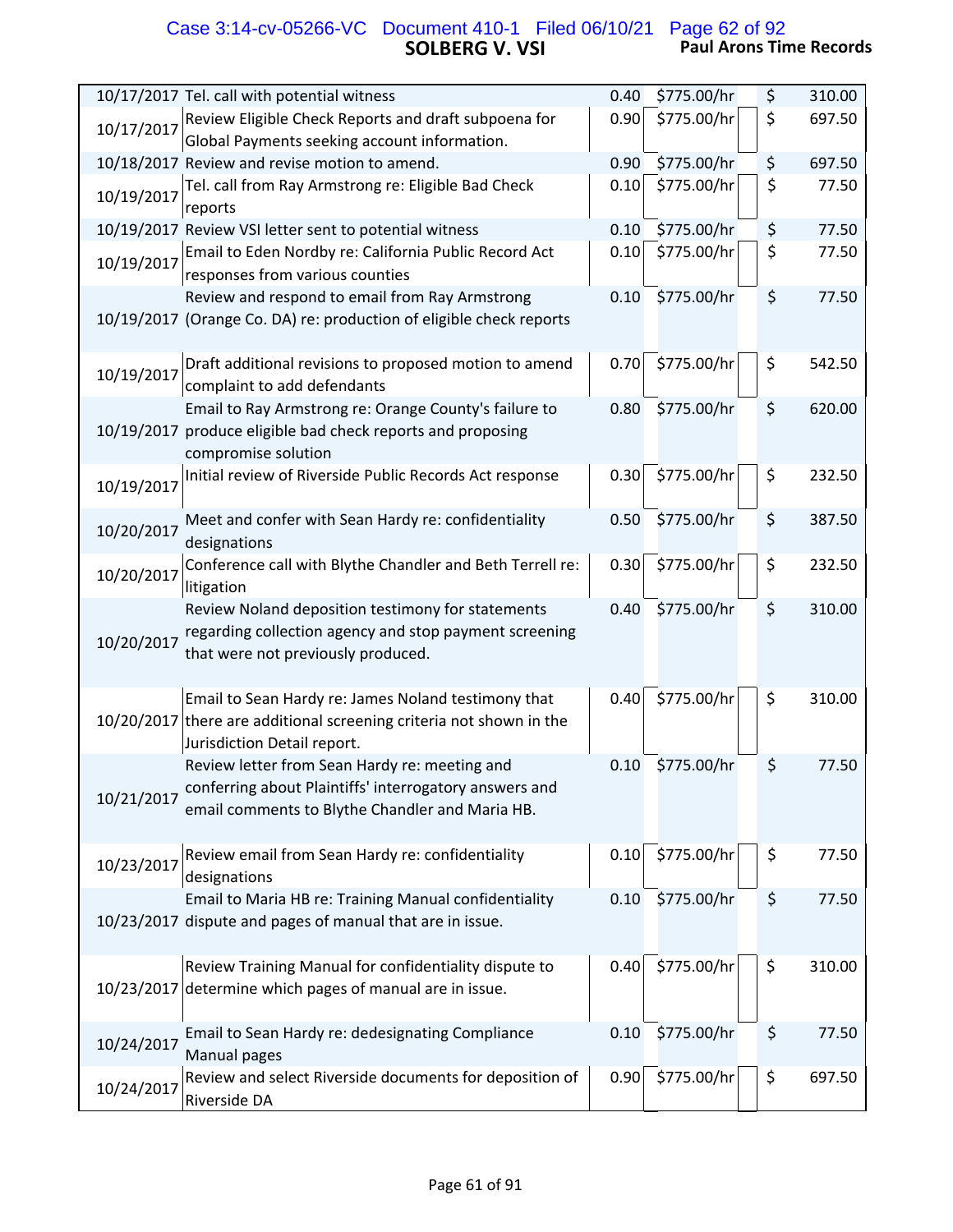#### **SOLBERG V. VSI Paul Arons Time Records** Case 3:14-cv-05266-VC Document 410-1 Filed 06/10/21 Page 63 of 92

| Email to Maria HB and Blythe Chandler re: evidence that<br>10/25/2017 various merchants are having their checks handled by<br>Certegy or Telecheck                                             | 0.10 | \$775.00/hr | \$<br>77.50    |
|------------------------------------------------------------------------------------------------------------------------------------------------------------------------------------------------|------|-------------|----------------|
| Phone call with Maria HB re: Sean Hardy's October 20,<br>10/25/2017 2017 meet and confer letter re: Plaintiff's discovery<br>objections                                                        | 0.30 | \$775.00/hr | \$<br>232.50   |
| Review Orange County pending check reports and<br>10/25/2017 attempt to correlate creditors and collection agencies                                                                            | 1.00 | \$775.00/hr | \$<br>775.00   |
| Review Alameda and Riverside County documents for<br>10/26/2017<br>possible deposition use                                                                                                     | 0.60 | \$775.00/hr | \$<br>465.00   |
| Compare check writers listed on pending check reports<br>with check writers in class list to determine merchant<br>10/26/2017<br>identity of checks submitted by collection agency.            | 0.80 | \$775.00/hr | \$<br>620.00   |
| Review Orange County document production and select<br>10/26/2017<br>documents for possible deposition use                                                                                     | 1.50 | \$775.00/hr | \$<br>1,162.50 |
| Email to Sean Hardy re: his meet and confer letter and<br>10/27/2017<br>our response                                                                                                           | 0.10 | \$775.00/hr | \$<br>77.50    |
| Review Sean Hardy's 24-page meet and confer letter<br>regarding Plaintiffs' discovery responses, and Maria HB<br>10/27/2017<br>draft response. Edit draft response and forward to Maria<br>HB. | 3.00 | \$775.00/hr | \$<br>2,325.00 |
| Review and select documents for possible exhibits in<br>10/28/2017<br>district attorney depositions                                                                                            | 2.00 | \$775.00/hr | \$<br>1,550.00 |
| 10/28/2017 Email to Catherine Cobol re: missing contract                                                                                                                                       | 0.10 | \$775.00/hr | \$<br>77.50    |
| Paralegal - copy and organize documents for possible<br>10/28/2017<br>deposition exhibits                                                                                                      | 3.50 | \$100.00/hr | \$<br>350.00   |
| Review and select documents for possible exhibits in<br>10/29/2017<br>district attorney depositions                                                                                            | 1.50 | \$775.00/hr | \$<br>1,162.50 |
| Paralegal - copy and organize documents for possible<br>10/29/2017<br>deposition exhibits                                                                                                      | 3.00 | \$100.00/hr | \$<br>300.00   |
| Prepare outline for Alameda County DA deposition<br>10/30/2017                                                                                                                                 | 2.00 | \$775.00/hr | \$<br>1,550.00 |
| Review and respond to email from Catherine Kobol re:<br>10/30/2017<br>"missing" Alameda contract                                                                                               | 0.10 | \$775.00/hr | \$<br>77.50    |
| Travel from SJI to Oakland for Alameda County DA<br>10/30/2017<br>deposition                                                                                                                   | 7.50 | \$775.00/hr | \$<br>5,812.50 |
| Further preparation for Alameda County DA deposition<br>10/31/2017                                                                                                                             | 0.50 | \$775.00/hr | \$<br>387.50   |
| Deposition of Office of the Alameda County District<br>10/31/2017<br>Attorney pursuant to FRCP Rule 30(b)(6)                                                                                   | 3.50 | \$775.00/hr | \$<br>2,712.50 |
| Travel from Oakland to Riverside for deposition of<br>10/31/2017<br>Riverside County district attorney                                                                                         | 4.30 | \$775.00/hr | \$<br>3,332.50 |
| Travel from Riverside to Costa Mesa for deposition of<br>11/01/2017<br>Orange County district attorney                                                                                         | 1.30 | \$775.00/hr | \$<br>1,007.50 |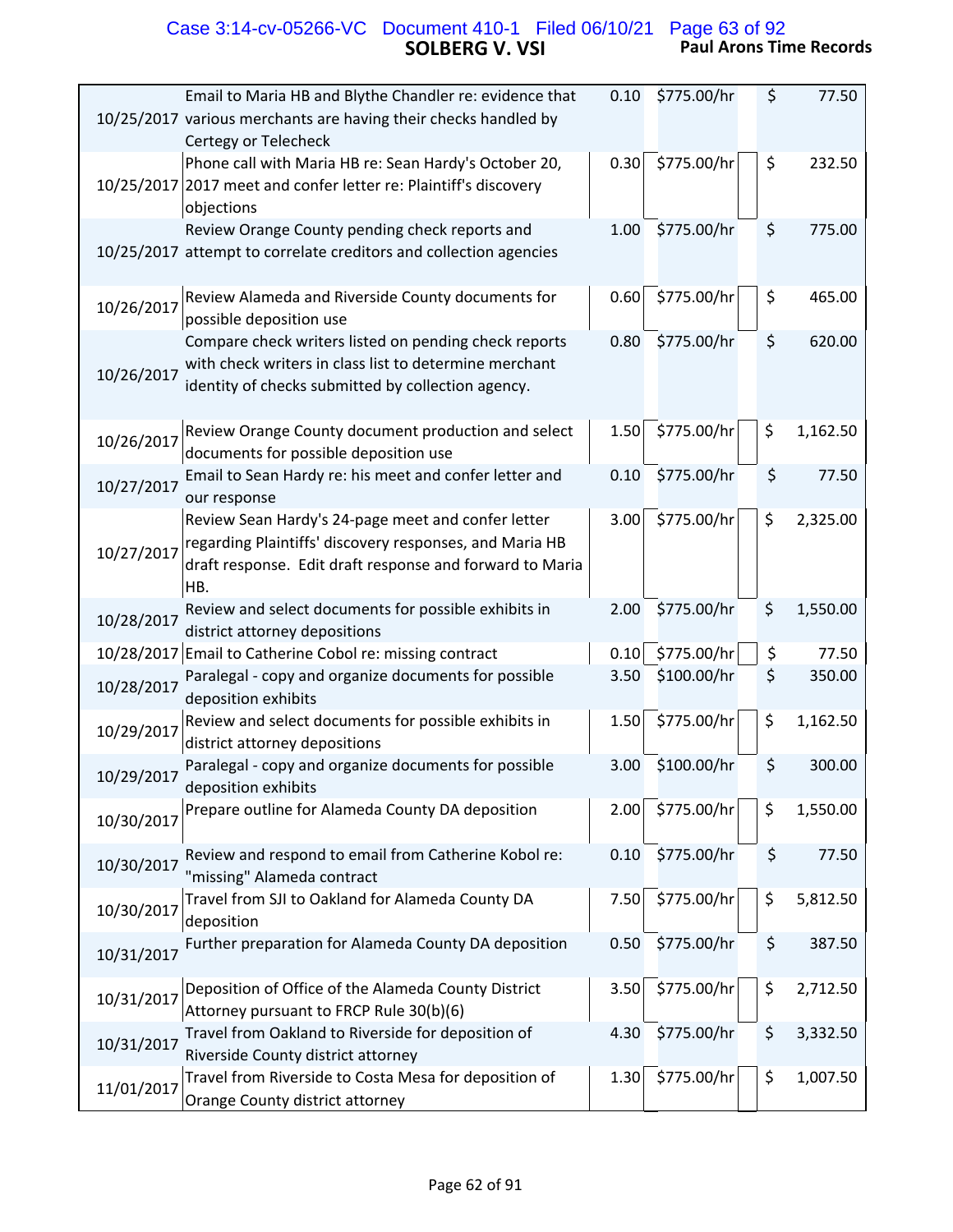#### **SOLBERG V. VSI Paul Arons Time Records** Case 3:14-cv-05266-VC Document 410-1 Filed 06/10/21 Page 64 of 92

| 11/01/2017 | Prepare for deposition of Riverside County District<br>Attorney pursuant to FRCP 30(b)(6)                                                                                                                    | 1.00 | \$775.00/hr | \$<br>775.00   |
|------------|--------------------------------------------------------------------------------------------------------------------------------------------------------------------------------------------------------------|------|-------------|----------------|
| 11/01/2017 | Take deposition of Riverside County District Attorney<br>pursuant to FRCP 30(b)(6)                                                                                                                           | 4.00 | \$775.00/hr | \$<br>3,100.00 |
| 11/02/2017 | Review and refine outline for Orange County deposition                                                                                                                                                       | 1.00 | \$775.00/hr | \$<br>775.00   |
|            | 11/02/2017 Deposition of Orange County DA                                                                                                                                                                    | 3.70 | \$775.00/hr | \$<br>2,867.50 |
| 11/03/2017 | Review and edit meet and confer letter response drafted<br>by Maria HB and Blythe Chandler                                                                                                                   | 0.10 | \$775.00/hr | \$<br>77.50    |
|            | Tel. call with Maria HB to discuss how to address DA<br>11/03/2017 testimony that conflicts with the facts as stated by<br>Defendants.                                                                       | 0.40 | \$775.00/hr | \$<br>310.00   |
|            | 11/03/2017 Travel from Costa Mesa to San Juan Island                                                                                                                                                         | 9.00 | \$775.00/hr | \$<br>6,975.00 |
| 11/06/2017 | Review emails to district attorneys previously produced<br>by Defendants                                                                                                                                     | 0.30 | \$775.00/hr | \$<br>232.50   |
| 11/06/2017 | Review prior Corrective Solutions testimony and begin<br>drafting letter to Sean Hardy re: additional documents<br>that DA's claim they received from Corrective Solutions<br>as part of the intake process. | 0.70 | \$775.00/hr | \$<br>542.50   |
|            | Email and phone call with Maria HB regarding discovery<br>11/06/2017 and meet and confer issues raised by defendants                                                                                         | 0.10 | \$775.00/hr | \$<br>77.50    |
|            | Email to Natalie Lough, Riverside County DA, re: Eligible<br>11/06/2017 Bad Check Reports, requesting that these be produced<br>unredacted                                                                   | 0.20 | \$775.00/hr | \$<br>155.00   |
| 11/06/2017 | Research obligation to prepare for FRCP Rule 30(b)(6)<br>deposition and begin outlining draft letter to district<br>attorneys regarding claims by witnesses regarding the<br>documentation they receive.     | 0.80 | \$775.00/hr | \$<br>620.00   |
|            | Email to Maria HB and Blythe Chandler re: requesting<br>11/07/2017 Eligible Check Reports from Defendants                                                                                                    | 0.20 | \$775.00/hr | \$<br>155.00   |
| 11/07/2017 | Review prior discovery in connection with requesting<br>Eligible Check Reports from Defendants                                                                                                               | 1.10 | \$775.00/hr | \$<br>852.50   |
|            | Letter to Sean Hardy re: failure to produce Eligible Check<br>11/08/2017 Reports and associated documents, and identification of<br>check payees in class data                                               | 0.90 | \$775.00/hr | \$<br>697.50   |
| 11/09/2017 | Review and summarize deposition of Placer County<br>district attorney                                                                                                                                        | 1.20 | \$775.00/hr | \$<br>930.00   |
| 11/12/2017 | Begin drafting supplemental responses to interrogatories<br>to Nancy Morin                                                                                                                                   | 0.50 | \$775.00/hr | \$<br>387.50   |
| 11/21/2017 | Draft revisions re: pending discovery to stipulation and<br>order to extend discovery deadlines                                                                                                              | 0.10 | \$775.00/hr | \$<br>77.50    |
| 11/21/2017 | Phone call with Maria HB re: upcoming meet and confer<br>phone call.                                                                                                                                         | 0.20 | \$775.00/hr | \$<br>155.00   |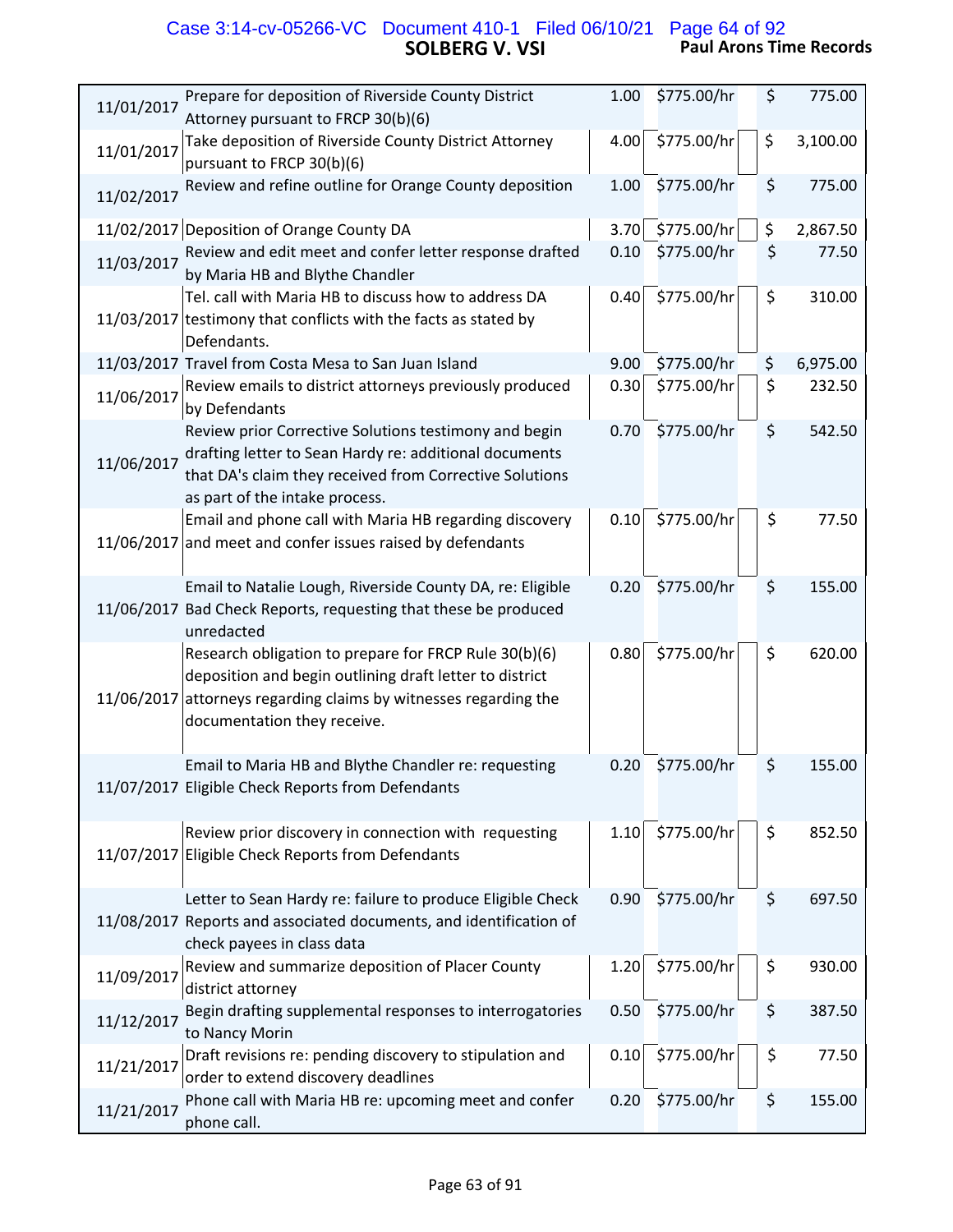#### **SOLBERG V. VSI Paul Arons Time Records** Case 3:14-cv-05266-VC Document 410-1 Filed 06/10/21 Page 65 of 92

| Initial review and analysis of Eligible Check Reports<br>11/21/2017<br>produced by Riverside County DA                                                                     | 0.40 | \$775.00/hr | \$<br>310.00   |
|----------------------------------------------------------------------------------------------------------------------------------------------------------------------------|------|-------------|----------------|
| Review discovery and meet and confer letters in<br>11/21/2017<br>preparation for meet and confer conference                                                                | 0.30 | \$775.00/hr | \$<br>232.50   |
| Meet and confer phone call with Sean Hardy and Maria<br>11/21/2017<br>HB                                                                                                   | 1.00 | \$775.00/hr | \$<br>775.00   |
| Review and analyze Riverside County Eligible Check lists<br>11/22/2017<br>and compare to "suspects" on class list.                                                         | 1.00 | \$775.00/hr | \$<br>775.00   |
| Email to co-counsel re: database access and net worth<br>11/22/2017<br>expert testimony                                                                                    | 0.10 | \$775.00/hr | \$<br>77.50    |
| Review and respond to email from Maria HB re:<br>11/22/2017<br>database access and net worth expert testimony                                                              | 0.10 | \$775.00/hr | \$<br>77.50    |
| Review 11,221 pages of eligibility spreadsheets produced<br>11/24/2017<br>by Defendants on November 14, 2017                                                               | 0.40 | \$775.00/hr | \$<br>310.00   |
| Emai I Sean Hardy re: 11,221 pages of eligibility<br>11/24/2017 spreadsheets produced by Defendants on November 14,<br>2017                                                | 0.20 | \$775.00/hr | \$<br>155.00   |
| Review and summarize Gerald Fineman deposition<br>11/28/2017                                                                                                               | 1.20 | \$775.00/hr | \$<br>930.00   |
| Phone call with Maria HB re: further discovery and<br>11/28/2017<br>completing supplemental discovery                                                                      | 0.70 | \$775.00/hr | \$<br>542.50   |
| Draft Nancy Morin Supplemental Interrogatory Answers<br>11/29/2017                                                                                                         | 1.00 | \$775.00/hr | \$<br>775.00   |
| Review deposition transcript and draft meet and confer<br>letter to Riverside DA re: deposition testimony and failure<br>11/29/2017<br>to produce alleged "documentation." | 1.20 | \$775.00/hr | \$<br>930.00   |
| Research new cases on individual liability under the<br>11/29/2017 FDCPA in connection with drafting Nancy Morin<br><b>Supplemental Interrogatory Answers</b>              | 0.70 | \$775.00/hr | \$<br>542.50   |
| Email Anthony Giardano (Global Payments) re: request<br>11/29/2017 for extension of time to respond to subpoena                                                            | 0.10 | \$775.00/hr | \$<br>77.50    |
| Compare Placer County eligibility records with Access<br>11/30/2017<br>database to analyze whether Defendants are attempting<br>to collect ineligible checks.              | 0.50 | \$775.00/hr | \$<br>387.50   |
| Research regarding work product and contention<br>11/30/2017<br>interrogatories                                                                                            | 0.20 | \$775.00/hr | \$<br>155.00   |
| Complete initial draft of supplemental responses to VSI<br>11/30/2017<br>Interrogatories to Nancy Morin                                                                    | 2.00 | \$775.00/hr | \$<br>1,550.00 |
| Complete initial draft of Nancy Morin supplemental<br>11/30/2017 responses to Mats Jonsson interrogatories                                                                 | 0.10 | \$775.00/hr | \$<br>77.50    |
| Being drafting supplemental responses to VSI<br>11/30/2017<br>interrogatories to Nancy Morin                                                                               | 1.50 | \$775.00/hr | \$<br>1,162.50 |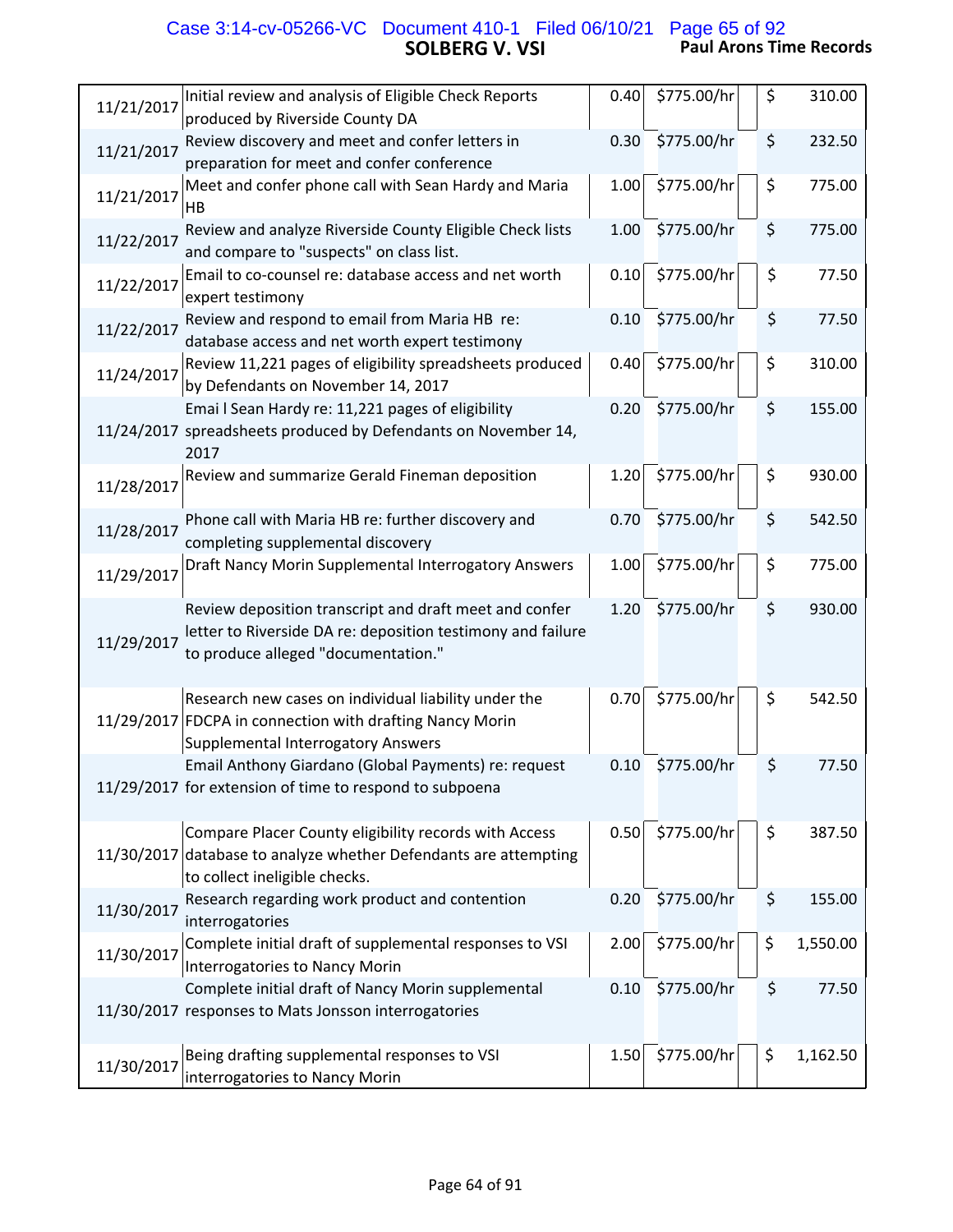#### **SOLBERG V. VSI Paul Arons Time Records** Case 3:14-cv-05266-VC Document 410-1 Filed 06/10/21 Page 66 of 92

| Organize Access database to analyze whether Defendants                                                                                                                                                                                                                       | 0.80 | \$775.00/hr | \$<br>620.00   |
|------------------------------------------------------------------------------------------------------------------------------------------------------------------------------------------------------------------------------------------------------------------------------|------|-------------|----------------|
| 11/30/2017 are attempting to collect ineligible checks.                                                                                                                                                                                                                      |      |             |                |
| Email to Maria HB regarding work product and<br>11/30/2017<br>contention interrogatories                                                                                                                                                                                     | 0.10 | \$775.00/hr | \$<br>77.50    |
| Review Maria HB edits to Nancy Morin Supplemental<br>Response to VSI Interrogatories, research prior NCG<br>12/01/2017<br>discovery responses in Smith v. LLCP, and edit responses<br>accordingly.                                                                           | 0.30 | \$775.00/hr | \$<br>232.50   |
| 12/03/2017 Summarize Demetra Lewis deposition                                                                                                                                                                                                                                | 2.00 | \$775.00/hr | \$<br>1,550.00 |
| Draft narrative summary of Orange County DA deposition<br>12/04/2017                                                                                                                                                                                                         | 0.90 | \$775.00/hr | \$<br>697.50   |
| Begin drafting supplemental responses to VSI<br>interrogatories to Karen Solberg, including review of prior<br>12/04/2017<br>discovery responses from Defendants and review of class<br>data to determine extent to which Defendants are<br>violating Orange County contract | 1.90 | \$775.00/hr | \$<br>1,472.50 |
| Tel. call from Maria HB re: Sean Hardy request for<br>extension of time to move to dispute confidentiality<br>12/05/2017<br>designation and related outstanding discovery issues with<br>defendants.                                                                         | 0.10 | \$775.00/hr | \$<br>77.50    |
| Review and edit Maria HB changes to Nancy Morin<br>12/05/2017<br>supplemental responses to VSI interrogatories                                                                                                                                                               | 0.30 | \$775.00/hr | \$<br>232.50   |
| 12/05/2017 Detailed review of possible witness records                                                                                                                                                                                                                       | 0.30 | \$775.00/hr | \$<br>232.50   |
| Review and respond to email from Sean Hardy re:<br>12/05/2017 extension of time and other unresolved discovery issues.                                                                                                                                                       | 0.10 | \$775.00/hr | \$<br>77.50    |
| Draft supplemental responses to Karen Solberg<br>12/06/2017<br>interrogatories from defendants.                                                                                                                                                                              | 1.10 | \$775.00/hr | \$<br>852.50   |
| 12/09/2017 Draft deposition summary of Vern Pierson                                                                                                                                                                                                                          | 1.00 | \$775.00/hr | \$<br>775.00   |
| Review documents provided by Global Payment Systems<br>12/12/2017<br>in response to subpoena duces tecum                                                                                                                                                                     | 0.20 | \$775.00/hr | \$<br>155.00   |
| Draft deposition summary of Nancy Anderson-El Dorado<br>12/12/2017<br>County DA Rule 30(b)(6) deposition                                                                                                                                                                     | 1.30 | \$775.00/hr | \$<br>1,007.50 |
| Email to Anthony Giordano re: documents provided by<br>12/12/2017 Global Payment Systems in response to subpoena duces<br>tecum                                                                                                                                              | 0.10 | \$775.00/hr | \$<br>77.50    |
| Draft Narisha Bonakdar supplemental responses to VSI<br>interrogatories, including review and analysis of data on<br>12/13/2017<br>Exhibit 33 to Jim Noland VSI deposition                                                                                                   | 1.40 | \$775.00/hr | \$<br>1,085.00 |
| Review and respond to Anthony Giordano re: obtaining<br>12/13/2017 legible version of check writer agreements.                                                                                                                                                               | 0.10 | \$775.00/hr | \$<br>77.50    |
| Review letter motion from Sean Hardy re: confidentiality<br>designations and begin research of issue<br>12/14/2017                                                                                                                                                           | 0.30 | \$775.00/hr | \$<br>232.50   |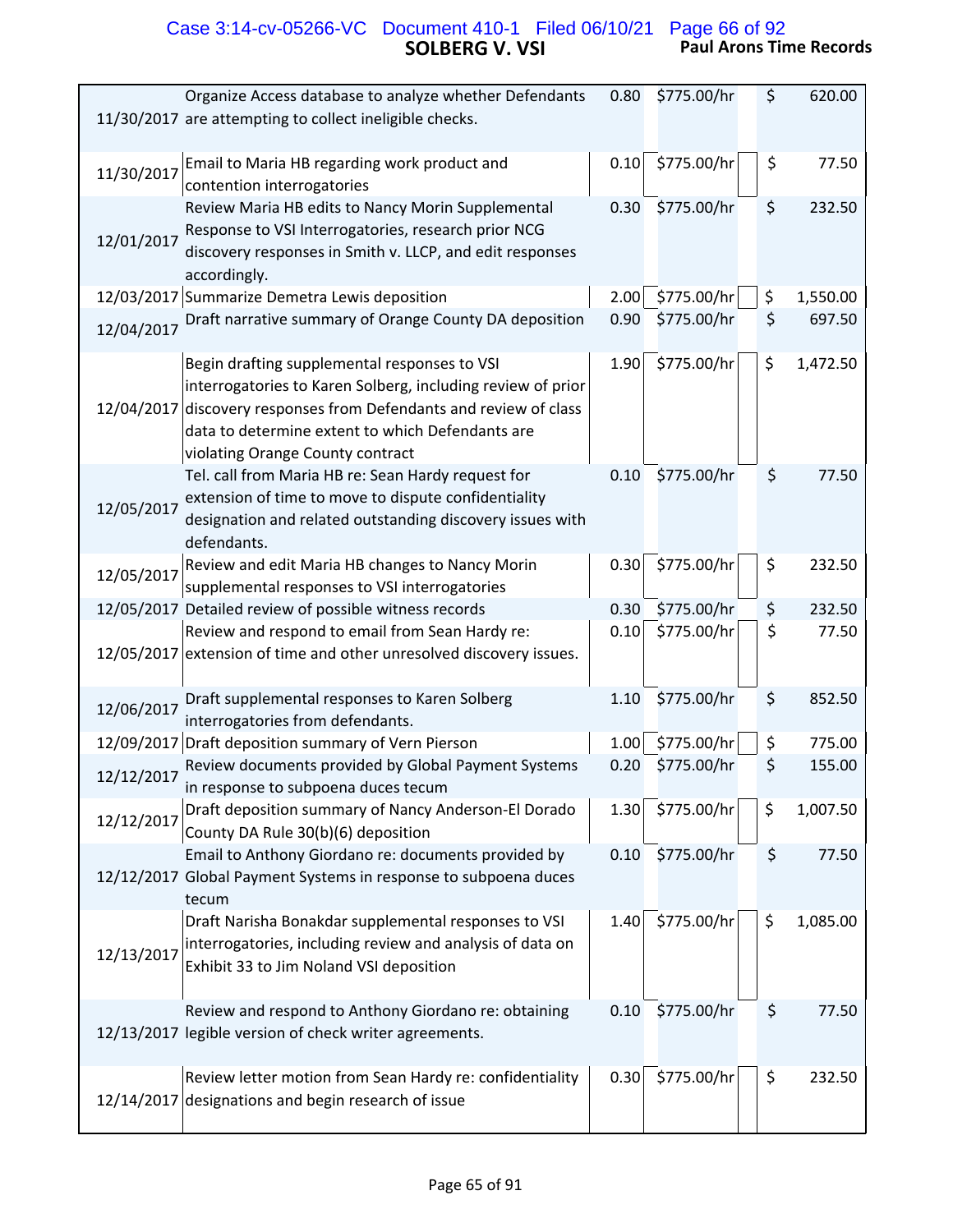# **SOLBERG V. VSI Paul Arons Time Records** Case 3:14-cv-05266-VC Document 410-1 Filed 06/10/21 Page 67 of 92

| Phone call with Maria HB re: letter motion from Sean                                                         | 0.30 | \$775.00/hr | \$<br>232.50   |
|--------------------------------------------------------------------------------------------------------------|------|-------------|----------------|
| 12/14/2017 Hardy re: confidentiality designations, discuss strategy                                          |      |             |                |
| and allocate work on response                                                                                |      |             |                |
| Draft Joint Submission section on confidentiality of<br>12/15/2017<br>training manuals                       | 1.50 | \$775.00/hr | \$<br>1,162.50 |
| Email to Maria HB re: resolution of the confidentiality of                                                   | 0.10 | \$775.00/hr | \$<br>77.50    |
| 12/15/2017 financial statements and other issues regarding the Joint<br>Submission                           |      |             |                |
| Email to Sean Hardy re: resolution of the confidentiality<br>12/15/2017<br>of financial statements.          | 0.10 | \$775.00/hr | \$<br>77.50    |
| Lexis research for Joint Submission section on<br>12/15/2017<br>confidentiality of training manuals          | 2.00 | \$775.00/hr | \$<br>1,550.00 |
| Lexis research re: confidentiality standards and the Joint                                                   | 1.40 | \$775.00/hr | \$<br>1,085.00 |
| 12/15/2017 Submission pursuant to Stipulated Protective Order.                                               |      |             |                |
| Review and respond to email from Maria HBregarding<br>12/15/2017<br>the Joint Submission                     | 0.10 | \$775.00/hr | \$<br>77.50    |
| Tel. call with Maria HB re: Global Payments data,                                                            | 0.50 | \$775.00/hr | \$<br>387.50   |
| 12/18/2017 outstanding discovery, confidentiality dispute and Case<br><b>Management Conference</b>           |      |             |                |
| Global Payments document production and class data.                                                          | 0.70 | \$775.00/hr | \$<br>542.50   |
| 12/18/2017 Compare and find anomalies between Global data and<br>class data                                  |      |             |                |
| Email to Maria HB re: Global Payments document<br>12/18/2017<br>production and class data,                   | 0.10 | \$775.00/hr | \$<br>77.50    |
| Case Management Conference-court orders that                                                                 | 0.90 | \$775.00/hr | \$<br>697.50   |
| 12/19/2017 Plaintiffs may move to amend; very long hold time for                                             |      |             |                |
| court to get on phone                                                                                        |      | \$775.00/hr |                |
| Begin drafting revisions to motion for leave to amend<br>12/19/2017                                          | 0.80 |             | \$<br>620.00   |
| Email to Blythe Chandler and Maria HB re: VSI<br>12/19/2017<br>investigation                                 | 0.10 | \$775.00/hr | \$<br>77.50    |
| Phone call with Blythe Chandler and Maria HB re: filing<br>12/19/2017<br>motion to amend                     | 0.10 | \$775.00/hr | \$<br>77.50    |
| Review email from Sean Hardy re: headings on zip code                                                        | 0.30 | \$775.00/hr | \$<br>232.50   |
| 12/19/2017 lists, review lists and send response requesting additional<br>information                        |      |             |                |
| Review and respond to 3rd email from Maria HB re:                                                            | 0.10 | \$775.00/hr | \$<br>77.50    |
| 12/19/2017 language to be used in proposed order regarding<br>confidentiality dispute.                       |      |             |                |
| Respond to further email from Maria HB re: proposed<br>12/19/2017<br>order regarding confidentiality dispute | 0.10 | \$775.00/hr | \$<br>77.50    |
| Review and respond to email from Maria HB re: proposed                                                       | 0.10 | \$775.00/hr | \$<br>77.50    |
| 12/19/2017 order on confidentiality dispute; suggest different                                               |      |             |                |
| language in order                                                                                            |      |             |                |
| Review and edit joint letter re: confidentiality dispute,<br>12/20/2017<br>after changes by Sean Hardy       | 0.50 | \$775.00/hr | \$<br>387.50   |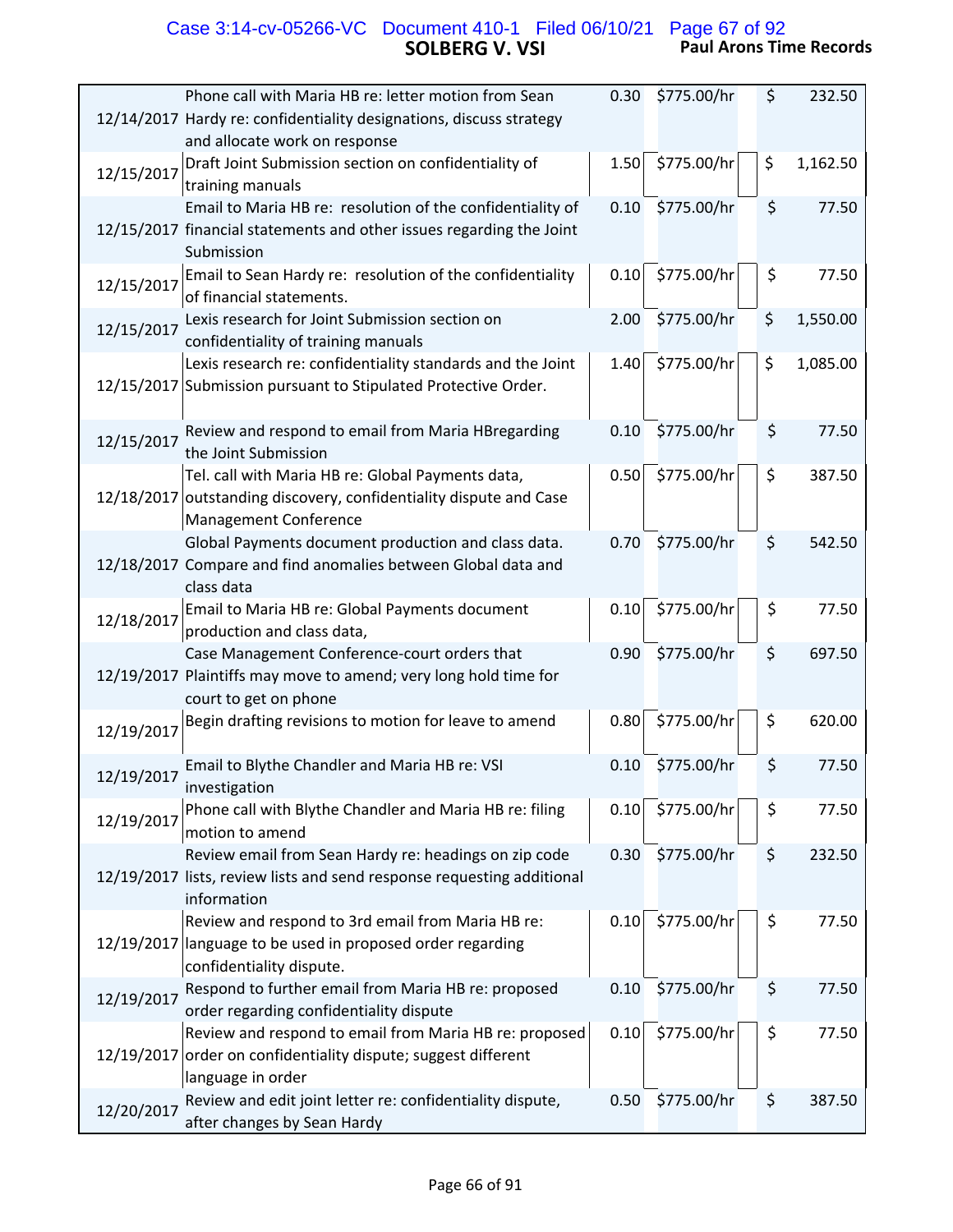# **SOLBERG V. VSI Paul Arons Time Records** Case 3:14-cv-05266-VC Document 410-1 Filed 06/10/21 Page 68 of 92

| 12/20/2017 | Phone call with Maria HB re: changes in joint letter re:<br>confidentiality dispute                                                                                                                         | 0.10 | \$775.00/hr | $\zeta$ | 77.50  |
|------------|-------------------------------------------------------------------------------------------------------------------------------------------------------------------------------------------------------------|------|-------------|---------|--------|
| 12/20/2017 | Complete drafting of revisions to motion for leave to file<br>second amended complaint                                                                                                                      | 0.90 | \$775.00/hr | \$      | 697.50 |
|            | Email to Blythe Chandler and Maria HB re: edits to joint<br>12/20/2017 letter re: confidentiality dispute, after changes by Sean<br>Hardy                                                                   | 0.10 | \$775.00/hr | \$      | 77.50  |
| 12/24/2017 | Email to Blythe Chandler and Maria HB regarding initial<br>draft of Requests for Admissions                                                                                                                 | 0.10 | \$775.00/hr | \$      | 77.50  |
|            | 12/24/2017 Finish initial draft of Requests for Admissions                                                                                                                                                  | 0.80 | \$775.00/hr | \$      | 620.00 |
|            | Emails with co-counsel re: 9th Circuit decision on<br>12/27/2017 defendants' appeal of anti-SLAPP decision and motion to<br>compel arbitration                                                              | 0.10 | \$775.00/hr | \$      | 77.50  |
| 12/27/2017 | Email to co-counsel re: effect of 9th Circuit decision                                                                                                                                                      | 0.20 | \$775.00/hr | \$      | 155.00 |
|            | 12/27/2017 Draft interrogatory re: collection agency referrals                                                                                                                                              | 0.30 | \$775.00/hr | \$      | 232.50 |
|            | Email to Blythe Chandler and Maria HB interrogatory re:<br>12/27/2017 collection agency referrals and requests for admissions                                                                               | 0.10 | \$775.00/hr | \$      | 77.50  |
|            | 12/27/2017 Revise requests for admissions                                                                                                                                                                   | 0.60 | \$775.00/hr | \$      | 465.00 |
|            | Review 9th Circuit decision on defendants' appeal of anti-<br>12/27/2017 SLAPP decision and motion to compel arbitration                                                                                    | 0.30 | \$775.00/hr | \$      | 232.50 |
|            | Phone call with Blythe Chandler RE requests for<br>12/29/2017 admission and interrogatories to be served on VSI and<br>NCG.                                                                                 | 0.50 | \$775.00/hr | \$      | 387.50 |
|            | Draft meet and confer letter to Anthony Giordano (Global<br>01/01/2018 Payments) re: confidentiality and interpretation of<br>documents produced.                                                           | 0.50 | \$775.00/hr | \$      | 387.50 |
| 01/01/2018 | Email to co-counsel explaining meet and confer letter to<br>Anthony Giordano (Global Payments) re: confidentiality<br>and interpretation of documents produced.                                             | 0.20 | \$775.00/hr | \$      | 155.00 |
|            | Review and respond to email from Maria HB re:<br>supplemental responses to Requests for Production to<br>01/01/2018 Narisha Bonakdar, including retrieval and review of<br>relevant emails with Sean Hardy. | 0.10 | \$775.00/hr | \$      | 77.50  |
|            | Email to Maria HB and Blythe Chandler re: new data and<br>01/02/2018 constructing a database. Review and respond to email<br>from Maria HB on same issues                                                   | 0.10 | \$775.00/hr | \$      | 77.50  |
|            | Review and edit Opposition to Motion for Extension of<br>01/02/2018 Time to File Petition for Rehearing/email comments to co-<br>counsel                                                                    | 0.10 | \$775.00/hr | \$      | 77.50  |
| 01/02/2018 | Email to Maria HB re: supplemental response to<br>defendants' request for production of documents                                                                                                           | 0.10 | \$775.00/hr | \$      | 77.50  |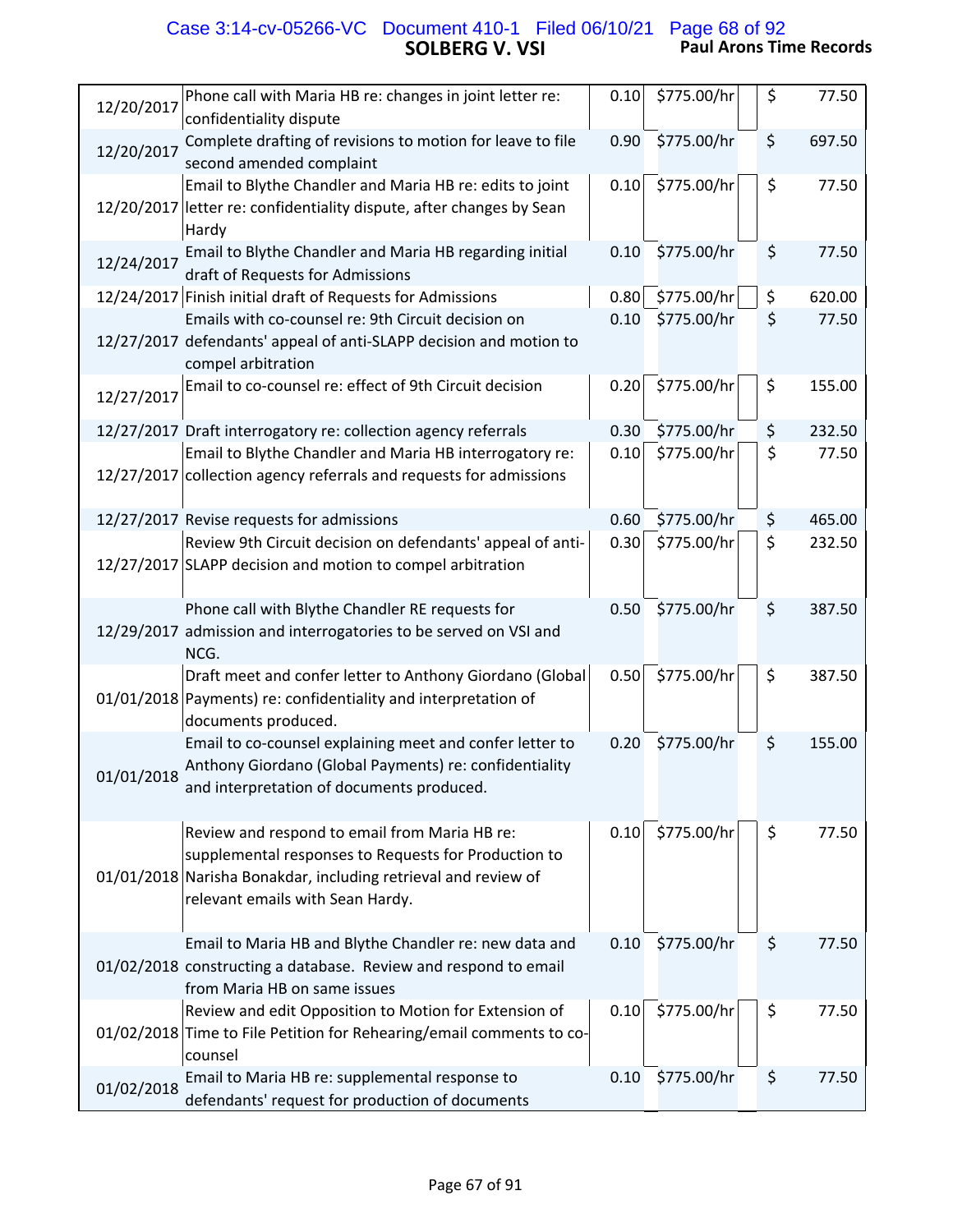# **SOLBERG V. VSI Paul Arons Time Records** Case 3:14-cv-05266-VC Document 410-1 Filed 06/10/21 Page 69 of 92

| Email to Maria HB re:r evisions to supplemental<br>01/02/2018 responses to request for production of documents to<br>Narisha Bonadkar                                      | 0.10 | \$775.00/hr | \$<br>77.50    |
|----------------------------------------------------------------------------------------------------------------------------------------------------------------------------|------|-------------|----------------|
| Complete supplemental responses to request for<br>production of documents to Narisha Bonakdar through<br>01/02/2018<br>No. 36 and email with comments to Maria HB.         | 0.20 | \$775.00/hr | \$<br>155.00   |
| Review revised class list 3a (listing payee and submitter)<br>01/02/2018                                                                                                   | 0.60 | \$775.00/hr | \$<br>465.00   |
| Complete review and revisions to supplemental<br>01/02/2018 responses to request for production of documents to<br>Narisha Bonadkar                                        | 1.10 | \$775.00/hr | \$<br>852.50   |
| Initial review of documents produced by VSI on 12/26/17,<br>01/02/2018 with focus on Colusa and Contra Costa counties                                                      | 1.10 | \$775.00/hr | \$<br>852.50   |
| Review and edit supplemental document production<br>01/02/2018<br>response from Narisha Bonakdar                                                                           | 1.30 | \$775.00/hr | \$<br>1,007.50 |
| Review email from Maria HB re: Narisha Bonakdar<br>01/05/2018 supplemental document production responses and email<br>Ms. Bonakdar                                         | 0.10 | \$775.00/hr | \$<br>77.50    |
| Review email from Beth Terrell re: discussion with Mike<br>01/08/2018 Taitelman and respond with details re: settlement<br>considerations                                  | 0.20 | \$775.00/hr | \$<br>155.00   |
| Review financial data for AJS and related entities/search<br>internet for updated data and email with comments to<br>01/08/2018<br><b>Beth Terrell and co-counsel</b>      | 0.40 | \$775.00/hr | \$<br>310.00   |
| Review class data and email Maria HB re: various class<br>01/08/2018<br>data totals to be derived from database                                                            | 0.20 | \$775.00/hr | \$<br>155.00   |
| Review and make comments on revised draft of motion<br>01/08/2018<br>for class certification.                                                                              | 1.70 | \$775.00/hr | \$<br>1,317.50 |
| Email to co-cousnel re: review and comments on revised<br>draft of motion for class certification, including review of<br>01/09/2018<br>documents and deposition testimony | 0.10 | \$775.00/hr | \$<br>77.50    |
| Continued review and comments on revised draft of<br>01/09/2018 motion for class certification, including review of<br>documents and deposition testimony                  | 2.00 | \$775.00/hr | \$<br>1,550.00 |
| Emails with Blythe Chandler discussing class certification<br>01/09/2018<br>motion                                                                                         | 0.30 | \$775.00/hr | \$<br>232.50   |
| Email to Maria HB and Blythe Chandler re: outstanding<br>01/09/2018<br>discovery requests for Defendants                                                                   | 0.10 | \$775.00/hr | \$<br>77.50    |
| Multiiple emails with Maria HB re: confidentiality of<br>01/10/2018 Letter Schedules and Jurisdiction Detail Reportsl                                                      | 0.20 | \$775.00/hr | \$<br>155.00   |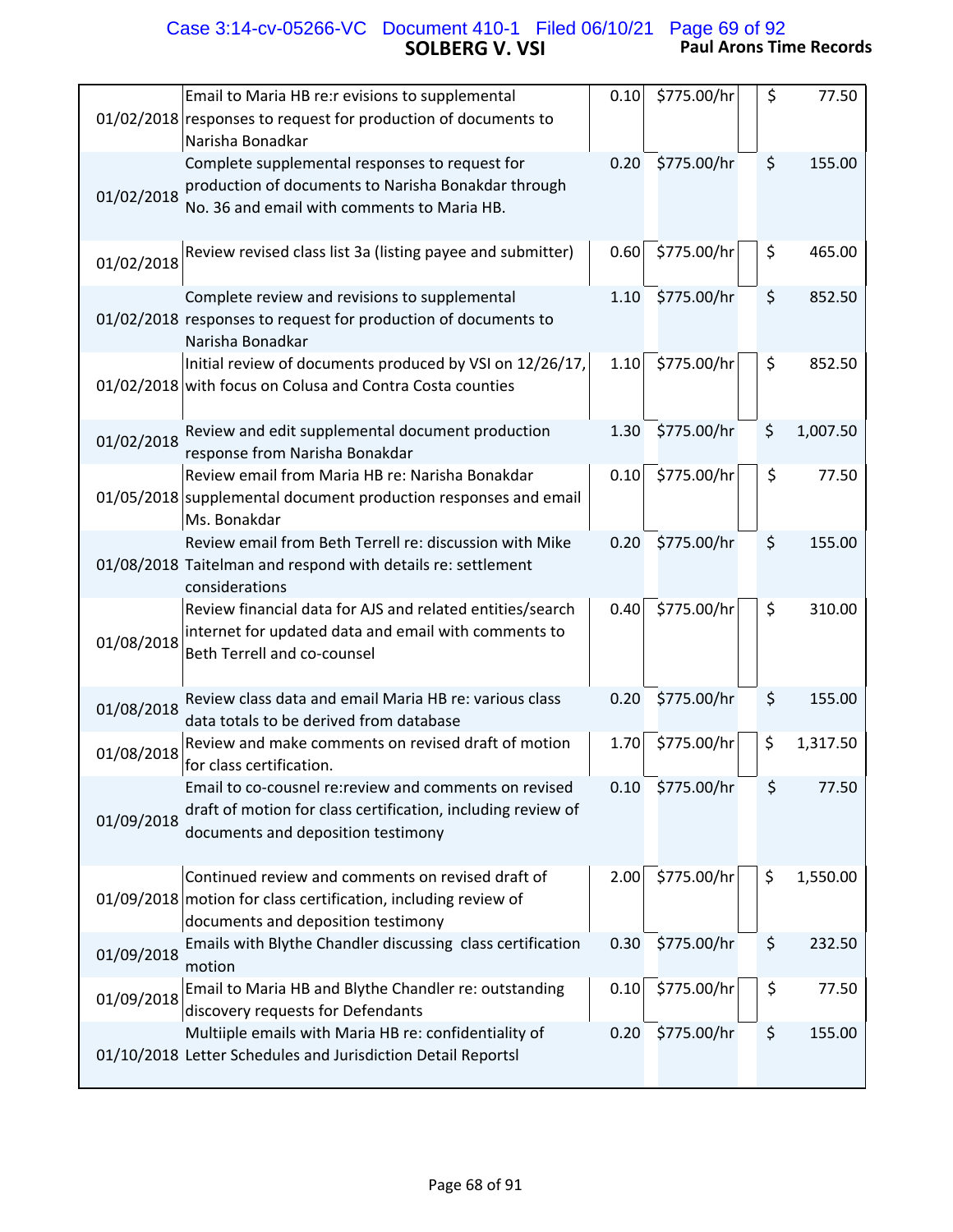## **SOLBERG V. VSI Paul Arons Time Records** Case 3:14-cv-05266-VC Document 410-1 Filed 06/10/21 Page 70 of 92

01/10/2018 confidential documents, review documents and email Read Maria HB email re: de‐designation of selected response  $0.30 \mid 5775.00/hr \mid 5$  232.50 01/10/2018 Sean Hardy and draft email to Mr. Hardy, listing issues Review discovery issues raised by Maria HB and me with and requesting a response  $0.60$  \$775.00/hr \$ 465.00 01/11/2018 Email to Blythe Chandler and co-counsel ref class cert. motion filing  $0.10$  \$775.00/hr  $\frac{1}{5}$  \$77.50 01/11/2018 Attorney, which turned out to be just Monthly Activity Review files transmitted by the Riverside County District Reports, 2010‐2014.  $0.10$  \$775.00/hr \$ 77.50 01/11/2018 Review and respond to emails from Maria HB and Blythe Chandler re: upcoming CMC  $0.20$  \$775.00/hr  $\frac{1}{5}$  \$ 155.00 01/11/2018 testimony from 12/14/2017 production in response to Review emails and spreadsheets and James Noland email from Sean Hardy 0.30 \$775.00/hr \$ 232.50 01/11/2018 Review December 18, 2017 letter to Ivy Fitzpatrick and email her re: the files transmitted by the Riverside County District Attorney, which turned out to be just Monthly Activity Reports, 2010‐2014.  $0.30 \mid \frac{2775.00}{hr} \mid \frac{1}{5}$  232.50 01/11/2018 Email to Maria HB re: 12/14/2017 document production/ 0.10 \$775.00/hr \$ 77.50 01/15/2018 Review opposition to Motion for Leave to Amend and make notes 1.00  $$775.00/hr$   $$$  775.00 01/16/2018 and expert data analysis for class certification purposes Telephone call with Maria HB re: CMC, case deadlines 0.50 \$775.00/hr \$ 387.50 01/16/2018 Email to Sean Hardy proposing a modification of scheduling order.  $0.10$  \$775.00/hr \$ 77.50 01/16/2018 counter proposal regarding modification of scheduling Review and respond to email from Sean Hardy with a order.  $0.10$  \$775.00/hr \$ 77.50 01/16/2018 Emails with Sean Hardy and Maria HB re: stipulation and order regarding filing deadlines for motion for class certification; review and revise proposed order  $0.10$  \$775.00/hr  $\frac{1}{5}$  \$77.50 01/16/2018 filing deadlines for motion for class certification Telephonic Case Management Conference regarding  $0.40$  \$775.00/hr \$ 310.00 01/17/2018 Email to Blythe Chandler and Maria HB re: changes to proposed stipulation and order re: filing schedule for motion for class certification and email to opposing counsel  $0.10$  \$775.00/hr  $\frac{1}{5}$  \$77.50 01/17/2018 discovery, review discovery requests and documents Review email from Sean Hardy regarding missing produced and draft response 0.60 \$775.00/hr \$ 465.00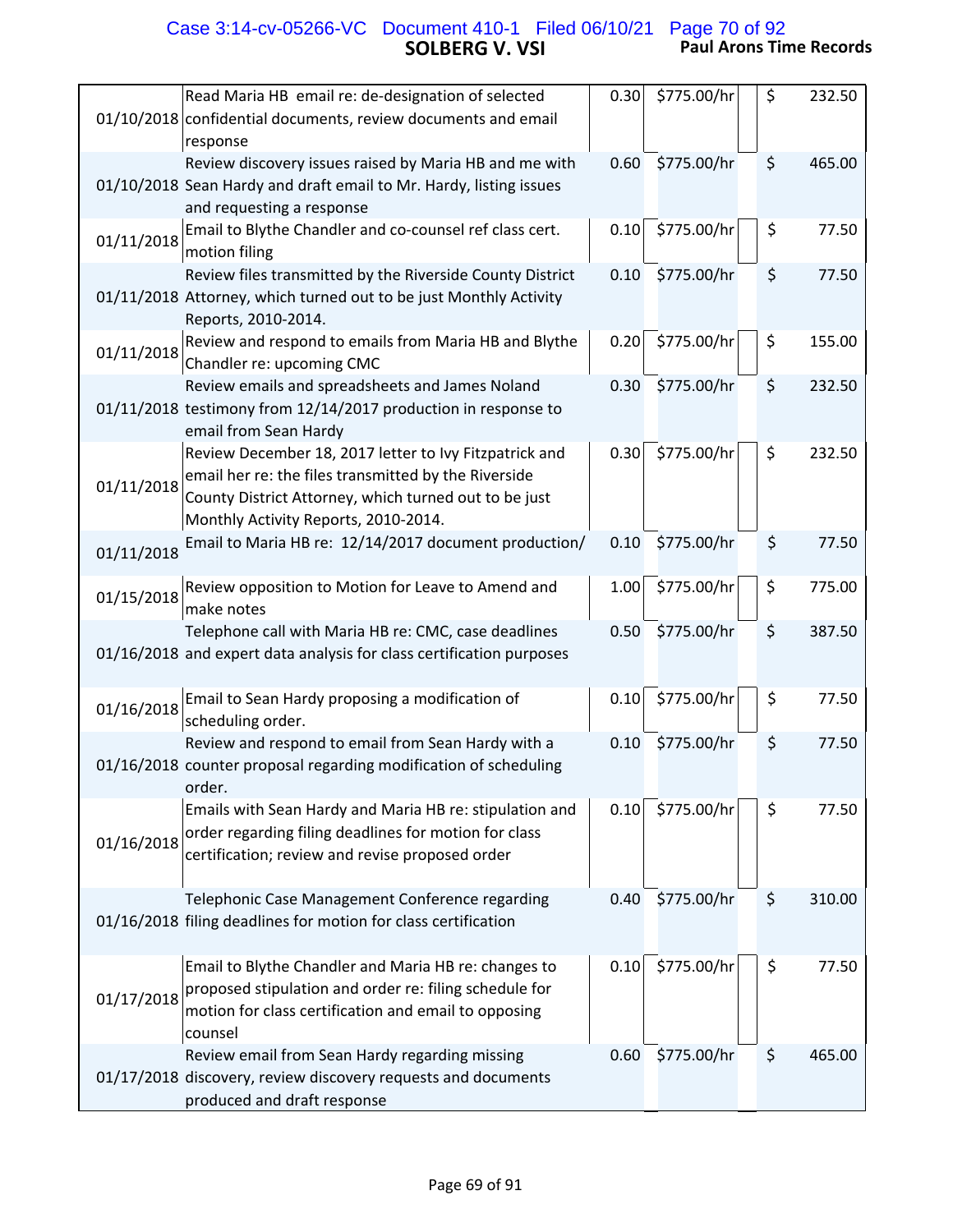# **SOLBERG V. VSI Paul Arons Time Records** Case 3:14-cv-05266-VC Document 410-1 Filed 06/10/21 Page 71 of 92

| Review and revise proposed stipulation and order re:<br>01/17/2018                                                                                                                | 0.10 | \$775.00/hr | \$<br>77.50    |
|-----------------------------------------------------------------------------------------------------------------------------------------------------------------------------------|------|-------------|----------------|
| filing schedule for motion for class certification                                                                                                                                |      |             |                |
| Email to Maria HB, discussing settlement and requesting<br>01/19/2018<br>damage totals                                                                                            | 0.20 | \$775.00/hr | \$<br>155.00   |
| 01/22/2018 Emails with Beth Terrell re: mediation scheduling                                                                                                                      | 0.10 |             |                |
| Review native format email files produced by Defendants<br>01/23/2018 and attempt to generate readable files; multiple<br>attempts not successful.                                | 0.80 | \$775.00/hr | \$<br>620.00   |
| Review supplemental production of form letters from<br>01/23/2018 Santa Cruz and Siskiyou County and email Maria HB re:<br>missing letters.                                       | 0.30 | \$775.00/hr | \$<br>232.50   |
| 01/25/2018 Email to Maria HB re: arguing motion to amend                                                                                                                          | 0.10 |             |                |
| Review declaration in support of reply memorandum in<br>01/25/2018<br>support of motion to amend.                                                                                 | 0.10 | \$775.00/hr | \$<br>77.50    |
| Review, including case research, and edit reply<br>01/25/2018<br>memorandum re: plaintiffs' motion to amend.                                                                      | 0.60 | \$775.00/hr | \$<br>465.00   |
| Review NCG and VSI responses to Requests for<br>02/05/2018<br>Admissions                                                                                                          | 0.10 | \$775.00/hr | \$<br>77.50    |
| Review file and email Ivy Fitzpatrick regarding Gerald<br>Fineman testimony and option of obtaining a declaration<br>02/05/2018<br>from him on the issue of check approval review | 0.20 | \$775.00/hr | \$<br>155.00   |
| 02/05/2018 Review NCG and VSI interrogatory answers                                                                                                                               | 0.10 | \$775.00/hr | \$<br>77.50    |
| Review, analyze and annotate new class data served by<br>02/07/2018<br>Defendants on 2/5/2018,                                                                                    | 2.40 | \$775.00/hr | \$<br>1,860.00 |
| Review Siskiyou and Santa Cruz form letters produced on<br>02/07/2018 2/5/18 and email comments to co-counsel                                                                     | 0.10 | \$775.00/hr | \$<br>77.50    |
| Email to co-counsel re: my review and analysis of new<br>02/07/2018<br>class data served by Defendants on 2/5/2018,                                                               | 0.30 | \$775.00/hr | \$<br>232.50   |
| Email to Anthony Giordino re: Global Payments<br>02/09/2018<br>testimony                                                                                                          | 0.10 | \$775.00/hr | \$<br>77.50    |
| Review and summarize Kenneth Ryken (Alameda Co. DA)<br>02/13/2018<br>deposition                                                                                                   | 1.20 | \$775.00/hr | \$<br>930.00   |
| Email to co-counsel re: draft declaration of Gerald<br>02/15/2018 Fineman for review by Riverside County District Attorney.                                                       | 0.10 | \$775.00/hr | \$<br>77.50    |
| Draft declaration of Gerald Fineman for review by<br>02/15/2018 Riverside County District Attorney, including review of<br>relevant deposition testimony.                         | 0.70 | \$775.00/hr | \$<br>542.50   |
| Email co-counsel re: order and filings in VSI v. CFPB<br>02/16/2018                                                                                                               | 0.10 | \$775.00/hr | \$<br>77.50    |
| Review collection letter from TRS Recovery to Nancy<br>02/16/2018<br>Morin and email client                                                                                       | 0.10 | \$775.00/hr | \$<br>77.50    |
| 02/16/2018 Review order and filings in VSI v. CFPB                                                                                                                                | 0.40 | \$775.00/hr | \$<br>310.00   |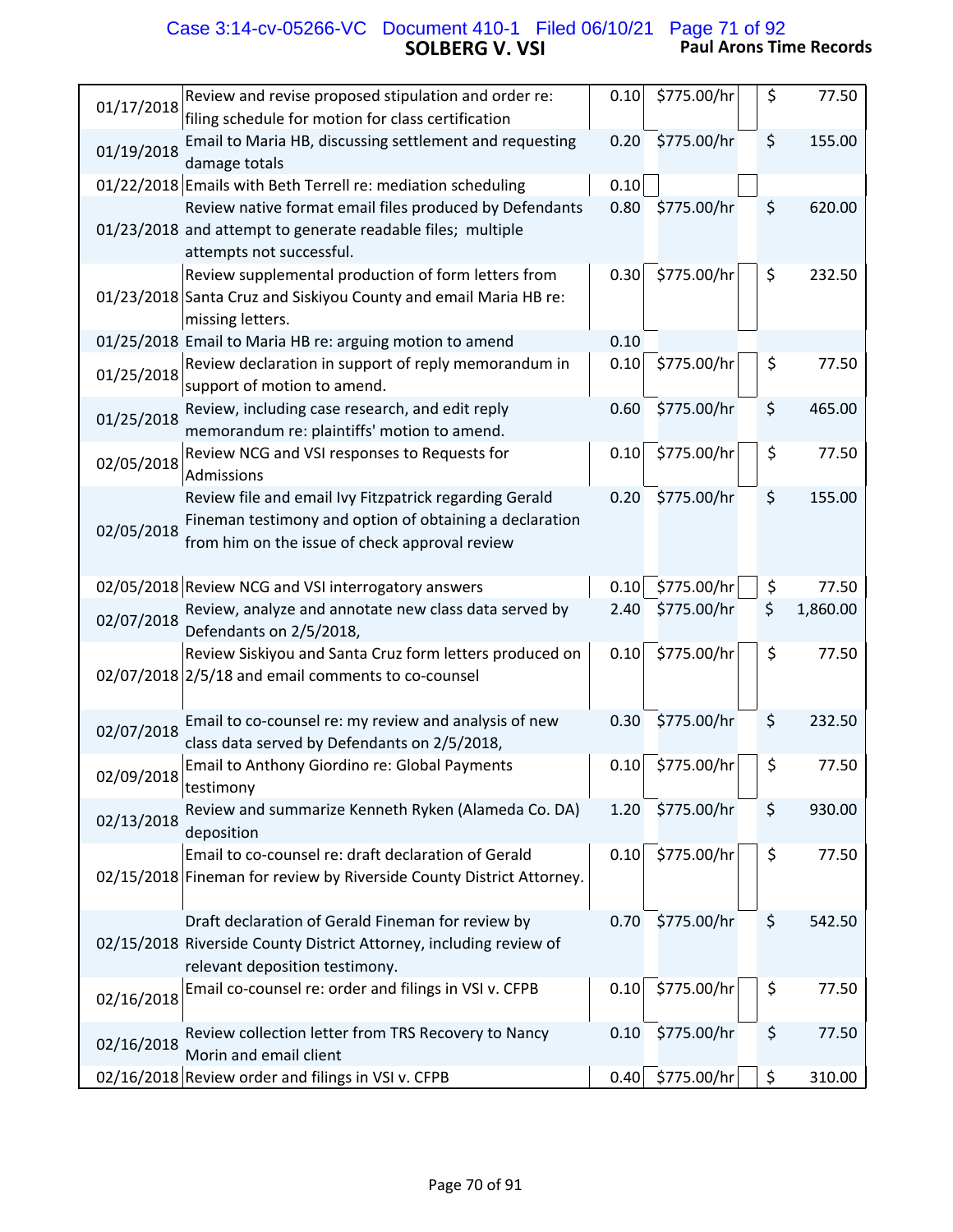# **SOLBERG V. VSI Paul Arons Time Records** Case 3:14-cv-05266-VC Document 410-1 Filed 06/10/21 Page 72 of 92

| Review court orders relating to denial of confidentiality                                                                                                                                                                      | 0.10 | \$775.00/hr        | \$<br>77.50    |
|--------------------------------------------------------------------------------------------------------------------------------------------------------------------------------------------------------------------------------|------|--------------------|----------------|
| 03/01/2018 and issuing order to show cause/email co-counsel re:<br>orders                                                                                                                                                      |      |                    |                |
| Research and draft declaration for Global Payments to<br>consider in lieu of deposition. Research includes review<br>03/05/2018 of Global Payments website, annual report, and VIP<br>Preferred care information.              | 1.30 | \$775.00/hr        | \$<br>1,007.50 |
| Email to Anthony Giordino re: possible Global Payments<br>03/06/2018<br>declaration                                                                                                                                            | 0.20 | \$775.00/hr        | \$<br>155.00   |
| Email to Sean Hardy re: expanding the number of<br>03/06/2018<br>interrogatories that Plaintiffs may serve.                                                                                                                    | 0.20 | \$775.00/hr        | \$<br>155.00   |
| Phone call with Anthony Giordino regarding possibility of<br>03/06/2018<br><b>Global Payments declaration</b>                                                                                                                  | 0.20 | \$775.00/hr        | \$<br>155.00   |
| Review case law regarding obligation of public entity to<br>produce documents in its control, even if not in its<br>03/08/2018 possession, and email Sean Hardy to request that he<br>produce filings in Crews v. Glenn County | 0.30 | \$775.00/hr        | \$<br>232.50   |
| Review Defendants' response to Order to Show Cause re<br>03/09/2018<br>Sanctions                                                                                                                                               | 0.50 | \$775.00/hr        | \$<br>387.50   |
| Prepare for meet and confer phone call with Sean Hardy<br>03/13/2018<br>re: answers to additional interrogatories.                                                                                                             | 0.10 | \$775.00/hr        | \$<br>77.50    |
| Meet and confer phone call with Sean Hardy re: answers<br>03/13/2018<br>to additional interrogatories.                                                                                                                         | 0.10 | \$775.00/hr        | \$<br>77.50    |
| Draft deposition summary - Mats Jonsson Rule 30(b)(6)<br>03/13/2018<br>deposition for NCG                                                                                                                                      | 1.70 | \$775.00/hr        | \$<br>1,317.50 |
| Review class data compilations in connection with<br>04/06/2018<br>formulating settlement proposals.                                                                                                                           | 0.20 | \$775.00/hr        | \$<br>155.00   |
| Email to Blythe Chandlers with questions and comments<br>re: class data compilations in connection with<br>04/06/2018<br>formulating settlement proposals.                                                                     | 0.10 | \$775.00/hr        | \$<br>77.50    |
| Draft settlement memorandum for upcoming<br>04/09/2018<br>mediation/transmit to co-counsel                                                                                                                                     | 0.90 | \$775.00/hr        | \$<br>697.50   |
| Conference call with Blythe, Beth and Maria HB re:<br>04/09/2018<br>mediation and settlement data                                                                                                                              | 0.50 | \$775.00/hr        | \$<br>387.50   |
| Compile totals for various segments of the class period<br>04/12/2018 from Table 3c and email results to co-counsel                                                                                                            | 0.40 | \$775.00/hr        | \$<br>310.00   |
| Conference call with Jeff, Blythe and Maria HB re: class<br>04/12/2018<br>data                                                                                                                                                 | 1.00 | \$775.00/hr        | \$<br>775.00   |
| Compile totals for current monthly average from Table 3c<br>04/12/2018<br>and email results to co-counsel                                                                                                                      | 0.10 | \$775.00/hr        | \$<br>77.50    |
| 04/13/2018 Research collateral source rule cases                                                                                                                                                                               |      | $0.90$ \$775.00/hr | \$<br>697.50   |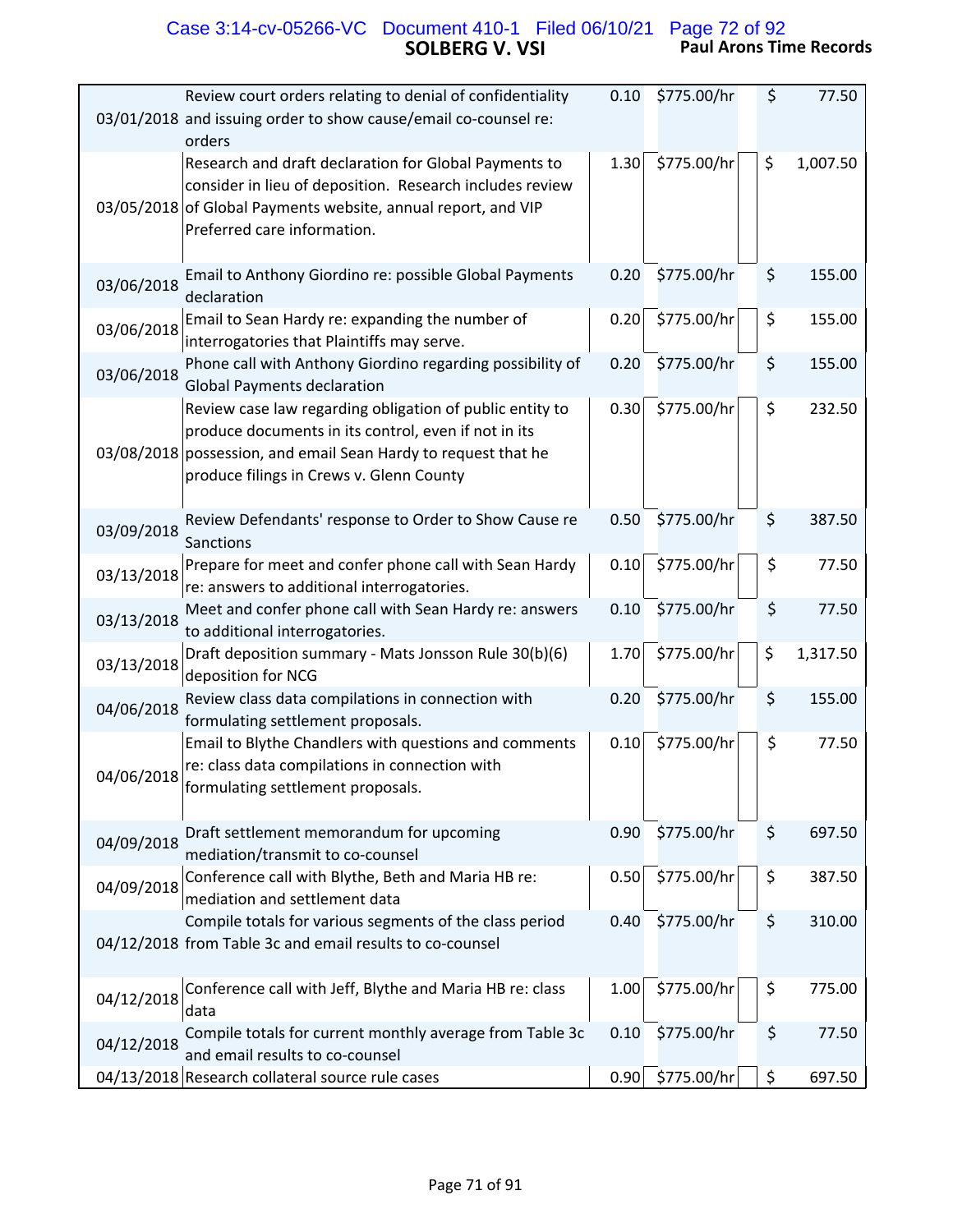# **SOLBERG V. VSI Paul Arons Time Records** Case 3:14-cv-05266-VC Document 410-1 Filed 06/10/21 Page 73 of 92

| Research and draft supplemental mediation letter brief,<br>04/15/2018 including case research and review of CFPB Consent<br>Order and Motion to Compel                                                                        | 1.70 | \$775.00/hr | \$<br>1,317.50 |
|-------------------------------------------------------------------------------------------------------------------------------------------------------------------------------------------------------------------------------|------|-------------|----------------|
| Complete initial draft for supplemental mediation letter<br>04/16/2018 brief, including collateral source research and review of<br>CFPB material                                                                             | 2.20 | \$775.00/hr | \$<br>1,705.00 |
| Review changes to mediation statement and make<br>04/20/2018<br>revisions.                                                                                                                                                    | 0.50 | \$775.00/hr | \$<br>387.50   |
| Complete review changes to mediation statement, make<br>revisions and transmit to co-counsel with comments<br>04/20/2018<br>regarding FDCPA coverage issues.                                                                  | 0.20 | \$775.00/hr | \$<br>155.00   |
| Phone call to Blythe Chandler and Maria HB to discuss<br>04/23/2018<br>changes to mediation statement                                                                                                                         | 0.10 | \$775.00/hr | \$<br>77.50    |
| Review and edit final version of mediation letter brief.<br>04/23/2018                                                                                                                                                        | 0.40 | \$775.00/hr | \$<br>310.00   |
| Review email from Blythe Chandler re: difference in<br>04/26/2018 damage calculations between us and VSI, review<br>mediation briefs, and email response                                                                      | 0.20 | \$775.00/hr | \$<br>155.00   |
| Review new data totals forwarded by Maria HB and<br>04/26/2018<br>compare to recalculated totals from Table 3c                                                                                                                | 0.40 | \$775.00/hr | \$<br>310.00   |
| Phone call with Blythe Chandler and Maria HB re: new<br>data totals forwarded by Maria HB, recalculated totals<br>04/26/2018 from Table 3c and reasons for discrepancies; Maria HB<br>will contact me with updated data info. | 0.30 | \$775.00/hr | \$<br>232.50   |
| Phone call with Sean Hardy, Blythe Chandler and Maria<br>04/27/2018 HB re: class data calculations and discrepancies                                                                                                          | 0.40 | \$775.00/hr | \$<br>310.00   |
| Meet with Beth Terrell and Blythe Chandler to prepare<br>04/29/2018<br>for mediation                                                                                                                                          | 0.50 | \$775.00/hr | \$<br>387.50   |
| 04/29/2018 Travel time to Los Angeles for mediation                                                                                                                                                                           | 9.00 | \$775.00/hr | \$<br>6,975.00 |
| 04/30/2018 Mediation                                                                                                                                                                                                          | 5.40 | \$775.00/hr | \$<br>4,185.00 |
| 05/01/2018 Travel time - LAX to San Juan Island                                                                                                                                                                               | 8.00 | \$775.00/hr | \$<br>6,200.00 |
| Research issue of "interrelated wrongful acts" on<br>05/11/2018 whether unlawful charges claim is related to deceptive<br>language claim made by CFPB                                                                         | 1.00 | \$775.00/hr | \$<br>775.00   |
| Email to co-counsel, attaching case notes, reL issue of<br>"interrelated wrongful acts" on whether unlawful charges<br>05/11/2018<br>claim is related to deceptive language claim made by<br><b>CFPB</b>                      | 0.20 | \$775.00/hr | \$<br>155.00   |
| Draft actions to be taken in light of failure of mediation<br>05/19/2018                                                                                                                                                      | 0.70 | \$775.00/hr | \$<br>542.50   |
| Review and respond to email from Beth Terrell re:<br>05/21/2018 planning litigation steps for summary judgment and trial.                                                                                                     | 0.10 | \$775.00/hr | \$<br>77.50    |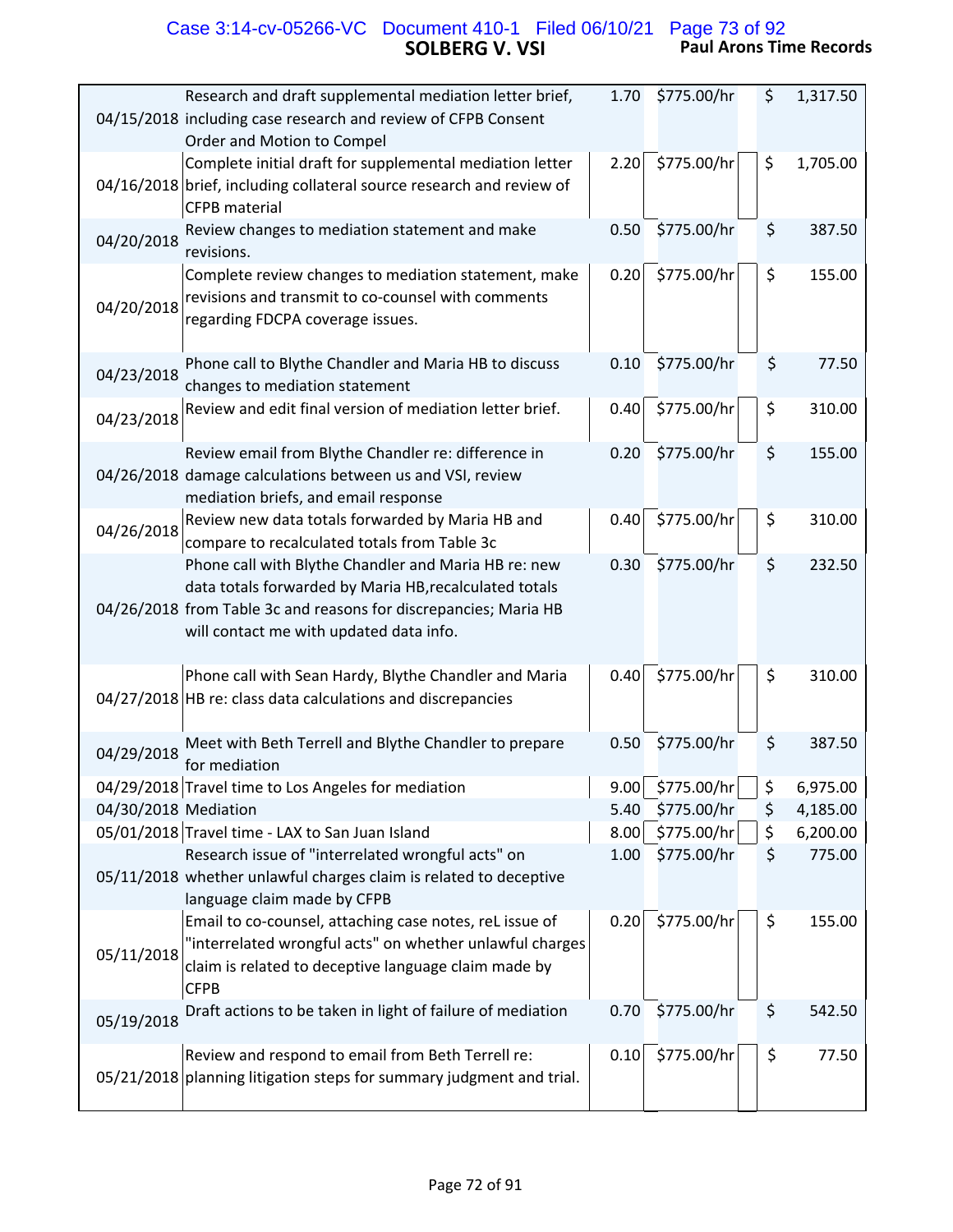# **SOLBERG V. VSI Paul Arons Time Records** Case 3:14-cv-05266-VC Document 410-1 Filed 06/10/21 Page 74 of 92

| 05/25/2018 | Review and edit opposition to motion to compel<br>compliance with subpoena issued to the CFPB.                                   | 0.30 | \$775.00/hr | \$<br>232.50   |
|------------|----------------------------------------------------------------------------------------------------------------------------------|------|-------------|----------------|
| 05/28/2018 | Compile test database for purpose of locating potential<br>witnesses who paid VSI                                                | 1.40 | \$775.00/hr | \$<br>1,085.00 |
| 05/28/2018 | Email to Anthony Giardino re: Rule 30(b)(6) deposition.                                                                          | 0.10 | \$775.00/hr | \$<br>77.50    |
| 05/28/2018 | Email to co-counsel re: possibility of suing 3rd party<br>collectors.                                                            | 0.20 | \$775.00/hr | \$<br>155.00   |
| 05/30/2018 | Review settlement offer letter and send revisions to co-<br>counsel                                                              | 0.20 | \$775.00/hr | \$<br>155.00   |
| 05/30/2018 | Review and respond to email from Maria HB re: letter<br>requesting updated financial information.                                | 0.10 | \$775.00/hr | \$<br>77.50    |
|            | Review draft settlement demand, make revisions, and<br>05/31/2018 email to co-counsel with discussion of reasons for<br>changes. | 0.30 | \$775.00/hr | \$<br>232.50   |
| 05/31/2018 | Phone call with Maria HB re: settlement offer letter                                                                             | 0.10 |             |                |
|            | 05/31/2018 Review and revise motion for class certification.                                                                     | 1.80 | \$775.00/hr | \$<br>1,395.00 |
|            | Review and respond to email from Anthony Giordano re:<br>06/01/2018 Global Payments declaration and deposition                   | 0.20 | \$775.00/hr | \$<br>155.00   |
|            | 06/04/2018 Phone call to Karen Solberg                                                                                           | 0.20 | \$775.00/hr | \$<br>155.00   |
|            | Review and edit Declaration of Paul Arons in Support of                                                                          | 0.20 | \$775.00/hr | \$<br>155.00   |
|            | 06/04/2018 Motion for Class Certification, email to co-counsel                                                                   |      |             |                |
|            | 06/04/2018 Tel. call to Maria HB re: class cert. motion                                                                          | 0.20 | \$775.00/hr | \$<br>155.00   |
| 06/04/2018 | Email to co-counsel re: motion to amend scheduing order<br>to re-open discovery.                                                 | 0.10 | \$775.00/hr | \$<br>77.50    |
|            | 06/04/2018 Email to Karen Solberg                                                                                                | 0.10 | \$775.00/hr | \$<br>77.50    |
| 06/04/2018 | Review and edit Memorandum in Support of Motion for<br>Class Certification, email to co-counsel                                  | 0.20 | \$775.00/hr | \$<br>155.00   |
| 06/05/2018 | Review file and draft supplemental response of Karen<br>Solberg to Interrogatory No. 13.                                         | 0.10 | \$775.00/hr | \$<br>77.50    |
|            | Email to Blythe Chandler and Maria HB re: supplementing<br>06/05/2018 Karen Solberg discovery responses.                         | 0.20 | \$775.00/hr | \$<br>155.00   |
| 06/05/2018 | Participate in import of class data to SQL database and<br>receive instruction in constructing queries                           | 3.00 | \$775.00/hr | \$<br>2,325.00 |
| 06/06/2018 | Complete initial draft of motion to amend scheduling<br>order to reopen discovery.                                               | 1.90 | \$775.00/hr | \$<br>1,472.50 |
| 06/07/2018 | Revise and complete draft of motion to reopen discovery                                                                          | 0.80 | \$775.00/hr | \$<br>620.00   |
| 06/08/2018 | Tel. call to Karen Solberg re: amending interrogatory<br>answer.                                                                 | 0.10 | \$775.00/hr | \$<br>77.50    |
| 06/11/2018 | Complete initial draft of written discovery to Karl Thomas<br>Jonsson                                                            | 0.60 | \$775.00/hr | \$<br>465.00   |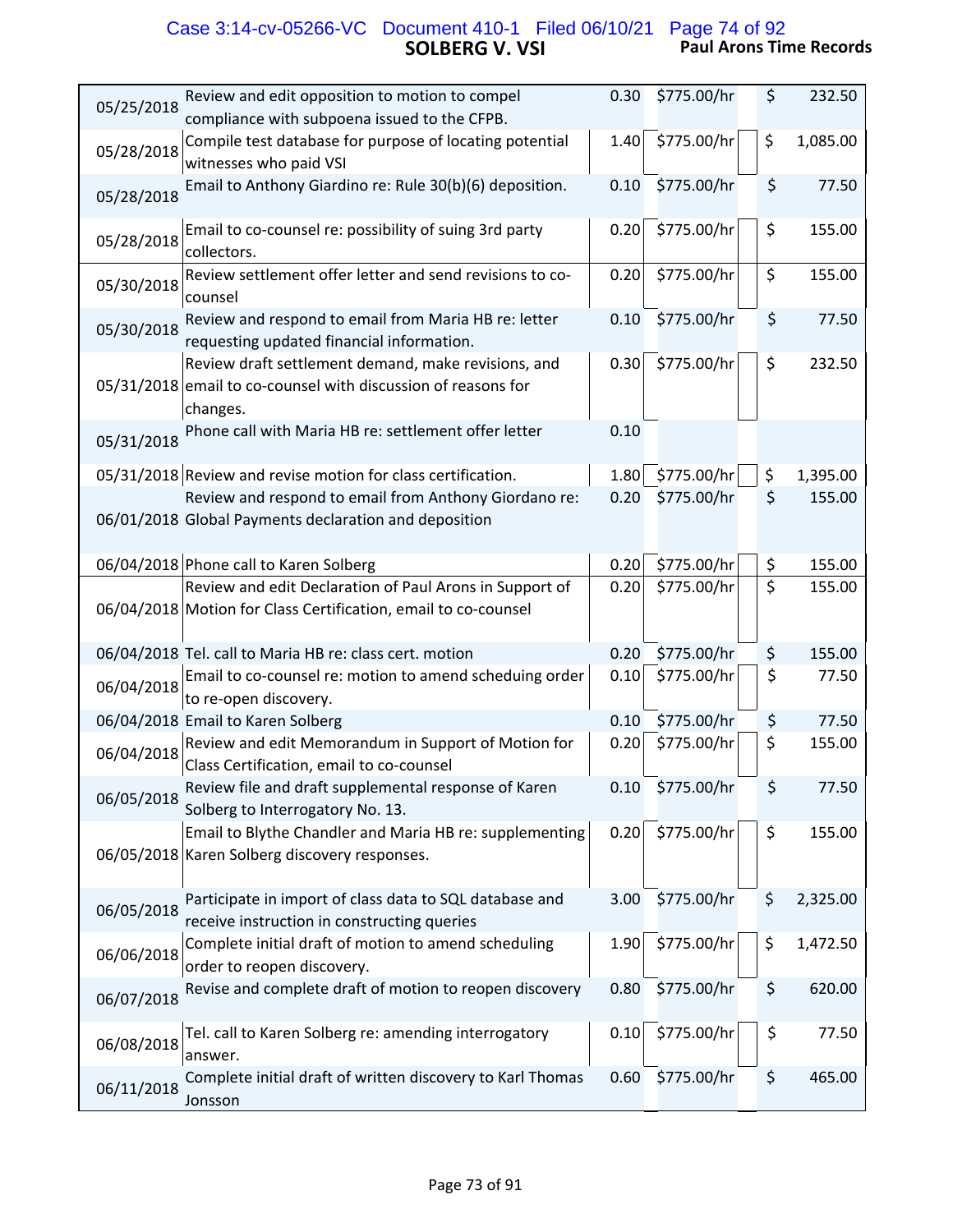# **SOLBERG V. VSI Paul Arons Time Records** Case 3:14-cv-05266-VC Document 410-1 Filed 06/10/21 Page 75 of 92

| Review file and send email to Sean Hardy regarding                                                                                                                              | 0.10 | \$775.00/hr | \$<br>77.50    |
|---------------------------------------------------------------------------------------------------------------------------------------------------------------------------------|------|-------------|----------------|
| 06/14/2018<br>stipulating to reopening discovery.                                                                                                                               |      |             |                |
| Review and respond to email from Sean Hardy re:<br>06/18/2018<br>reopening discovery                                                                                            | 0.10 | \$775.00/hr | \$<br>77.50    |
| Review and respond to email from Sean Hardy regarding<br>06/18/2018<br>reopening discovery.                                                                                     | 0.10 | \$775.00/hr | \$<br>77.50    |
| Reform, rewrite and revise draft motion to reopen<br>06/18/2018<br>discovery to meet letter brief standards.                                                                    | 1.20 | \$775.00/hr | \$             |
| Revision and final drafting of Plaintiffs' Motion to Amend<br>06/19/2018<br>Scheduling Order to Reopen Discovery                                                                | 1.00 | \$775.00/hr | \$<br>775.00   |
| Draft declaration in support of Plaintiffs' Motion to<br>06/19/2018<br>Amend Scheduling Order to Reopen Discovery                                                               | 0.90 | \$775.00/hr | \$<br>697.50   |
| Email to Blythe Chandler re: Motion and declaration in<br>06/19/2018 support of Plaintiffs' Motion to Amend Scheduling Order<br>to Reopen Discovery                             | 0.10 | \$775.00/hr | \$<br>77.50    |
| Phone call with Sean Hardy to meet and confer on<br>06/19/2018 motion to reopen discovery/email results to Blythe                                                               | 0.10 | \$775.00/hr | \$<br>77.50    |
| Email to Blythe Chandler re: correcting Karen Solberg's<br>06/21/2018<br>written discovery responses                                                                            | 0.20 | \$775.00/hr | \$<br>155.00   |
| Telephone call with Blythe Chandler re: Karen Solberg<br>06/21/2018<br>supplemental discovery responses                                                                         | 0.10 | \$775.00/hr | \$<br>77.50    |
| Review and edit final versions of Motion to Reopen<br>06/21/2018 Discovery, supporting declaration and proposed order.                                                          | 0.30 | \$775.00/hr | \$<br>232.50   |
| Email to co-counsel re: contacting potential witnesses<br>06/24/2018                                                                                                            | 0.10 | \$775.00/hr | \$<br>77.50    |
| Review and email supplemental interrogatory responses<br>06/25/2018 to Karen Solberg, with instructions on review and signing.                                                  | 0.10 | \$775.00/hr | \$<br>77.50    |
| Review motions to dismiss and legislative history of AB<br>06/25/2018<br>1022 and AB 2606.                                                                                      | 1.00 | \$775.00/hr | \$<br>775.00   |
| Email to co-counsel re: motions to dismiss and legislative<br>06/25/2018<br>history of AB 1022 and AB 2606.                                                                     | 0.10 | \$775.00/hr | \$<br>77.50    |
| Review motions to dismiss filed by defendants pursuant<br>to FRCP 12(b)(1), 12(b)(6) and 12(b)(7); compare to prior<br>06/26/2018<br>motions to dismiss filed in Smith v. LLCP; | 1.30 | \$775.00/hr | \$<br>1,007.50 |
| Email to co-counsel re: issues relating to motions to<br>06/26/2018 dismiss filed by defendants pursuant to FRCP 12(b)(1),<br>$12(b)(6)$ and $12(b)(7)$ ;                       | 0.30 | \$775.00/hr | \$<br>232.50   |
| Phone call with Blythe Chandler re: responding to<br>06/29/2018 motions to dismiss and serving supplemental discovery<br>responses for Karen Solberg                            | 0.20 | \$775.00/hr | \$<br>155.00   |
| Review final version of Karen Solberg supplemental<br>06/29/2018 discovery responses and authorized Heather Brown to<br>send                                                    | 0.10 | \$775.00/hr | \$<br>77.50    |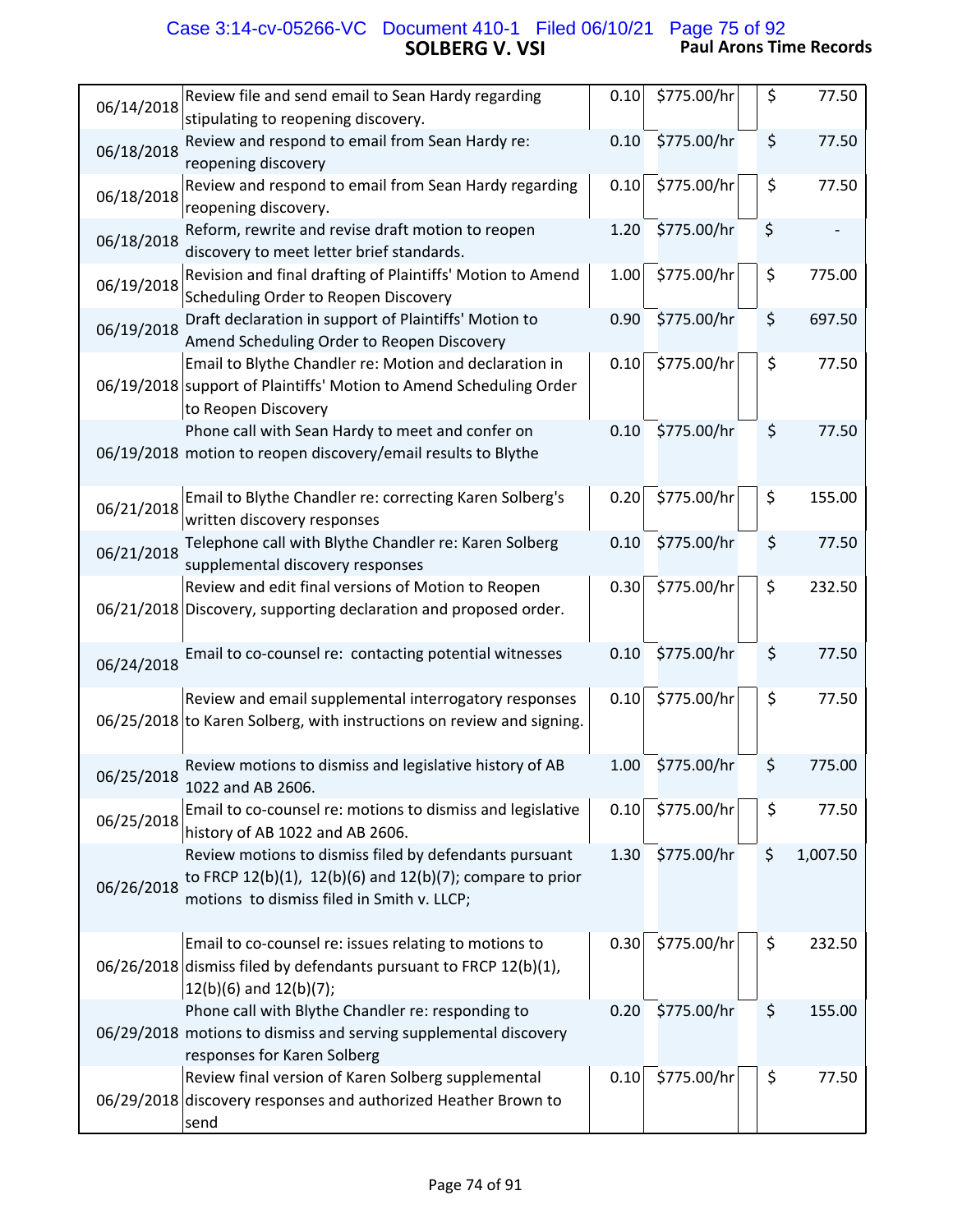# **SOLBERG V. VSI Paul Arons Time Records** Case 3:14-cv-05266-VC Document 410-1 Filed 06/10/21 Page 76 of 92

|            | Review list of class members and look up check and letter<br>06/29/2018 information to identify potential witnesses                                                                                  | 1.20 | \$775.00/hr | \$ | 930.00   |
|------------|------------------------------------------------------------------------------------------------------------------------------------------------------------------------------------------------------|------|-------------|----|----------|
| 06/29/2018 | Begin researching and drafting opposition to motion to<br>dismiss pursuant to FRCP 12(b)(7).                                                                                                         | 1.10 | \$775.00/hr | \$ | 852.50   |
| 07/02/2018 | Draft opposition to Rule 12(b)(7) motion, fact section                                                                                                                                               | 1.20 | \$775.00/hr | \$ | 930.00   |
| 07/02/2018 | Complete preliminary drafting to opposition to Rule<br>12(b)(7) motion to dismiss-fact section                                                                                                       | 2.00 | \$775.00/hr | \$ | 1,550.00 |
| 07/03/2018 | Investigate government status of El Dorado County<br><b>Transit Authority</b>                                                                                                                        | 0.50 | \$775.00/hr | \$ | 387.50   |
| 07/03/2018 | Conference call with Deepak Gutpa, Blythe Chandler,<br>Amanda Steiner and Danny Wilf-Townsend re: motions to<br>dismiss and class certification                                                      | 1.10 | \$775.00/hr | \$ | 852.50   |
|            | Continue drafting opposition to Rule 12(b)(7) motion,<br>07/04/2018 focusing on legislative intent and statutory construction.                                                                       | 0.80 | \$775.00/hr | \$ | 620.00   |
| 07/05/2018 | Continue drafting opposition to Rule 12(b)(7) motion-<br>Rule 19(a)(1)(A) section                                                                                                                    | 2.20 | \$775.00/hr | \$ | 1,705.00 |
| 07/05/2018 | Continue drafting opposition to Rule 12(b)(7) motion-<br>Rule 19(a)(1)(A) section                                                                                                                    | 0.80 | \$775.00/hr | \$ | 620.00   |
|            | Continue drafting opposition to Rule 12(b)(7) motion-<br>07/07/2018 complete initial draft and being to incorporate revisions                                                                        | 1.30 | \$775.00/hr | \$ | 1,007.50 |
| 07/08/2018 | Complete initial draft of opposition to Rule 12(b)(7)<br>motion to dismiss, with revisions                                                                                                           | 1.00 | \$775.00/hr | \$ | 775.00   |
|            | Review and begin drafting of reply memo in support of<br>07/08/2018 motion to amend scheduling order to reopen discovery                                                                             | 3.90 | \$775.00/hr | \$ | 3,022.50 |
|            | Review deposition transcripts and compile evidence<br>07/09/2018 regarding personal nature of transactions                                                                                           | 0.30 | \$775.00/hr | \$ | 232.50   |
|            | Continue drafting reply memorandum in support of<br>07/09/2018 motion to amend scheduling order to reopen discovery                                                                                  | 1.20 | \$775.00/hr | \$ | 930.00   |
|            | Complete draft of reply memorandum in support of<br>07/10/2018 motion to amend scheduling order to reopen discovery                                                                                  | 1.00 | \$775.00/hr | \$ | 775.00   |
| 07/11/2018 | Review legislative history re: Bad Check Diversion Act                                                                                                                                               | 0.50 | \$775.00/hr | \$ | 387.50   |
| 07/12/2018 | Review and respond to email from Danny Wilf-Townsend<br>re: proof needed for injunctive relief.                                                                                                      | 0.10 | \$775.00/hr | \$ | 77.50    |
| 07/12/2018 | Review and respond to email from Danny Wilf-Townsend<br>re: proof needed for injunctive relief for entire database,<br>instead of just for class. This includes running searches<br>on SQL Workbench | 0.20 | \$775.00/hr | \$ | 155.00   |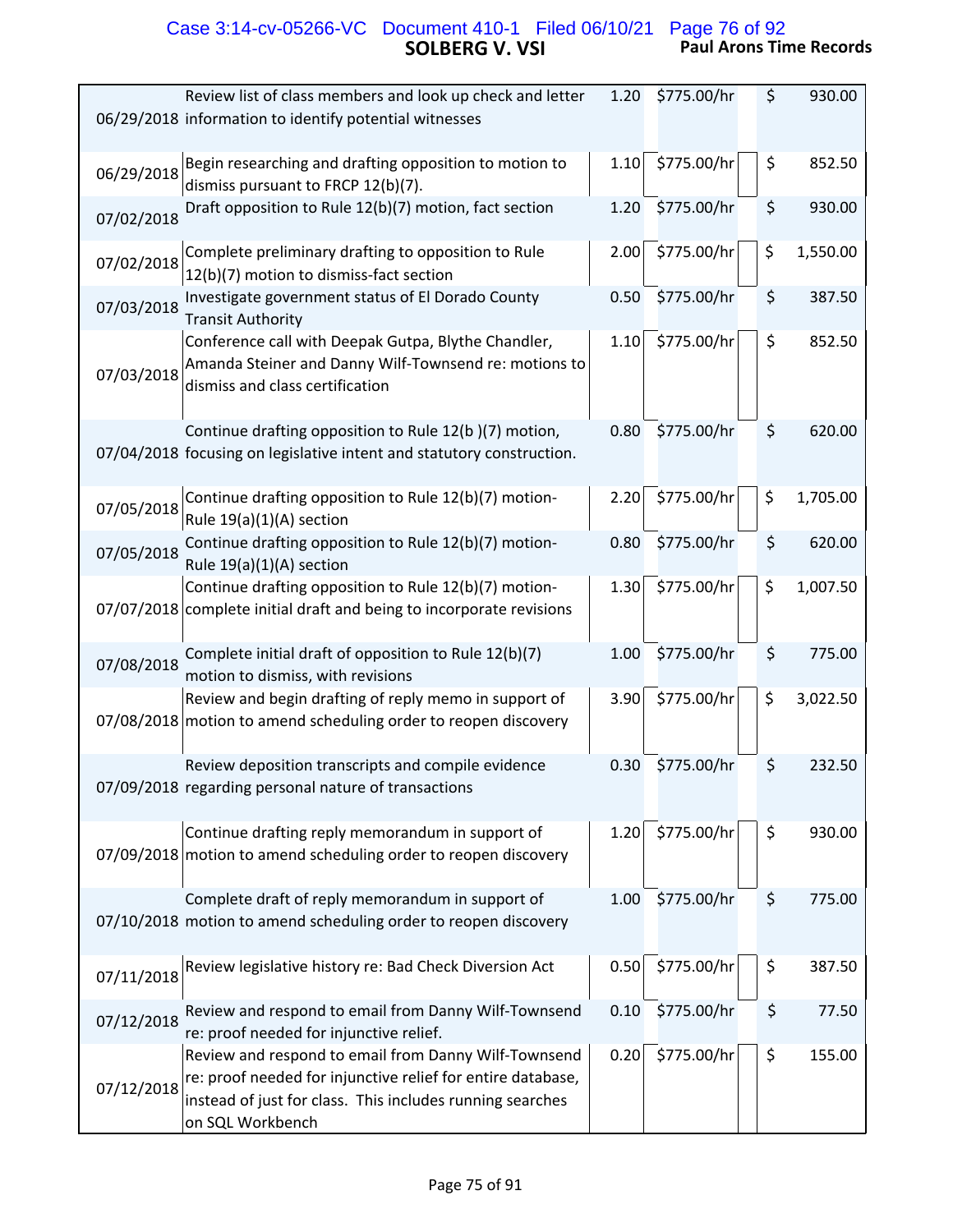### **SOLBERG V. VSI Paul Arons Time Records** Case 3:14-cv-05266-VC Document 410-1 Filed 06/10/21 Page 77 of 92

| Telephone call with Danny Wilf-Townsend re: proof<br>07/12/2018<br>needed for injunctive relief.                                                                                                               | 0.20 | \$775.00/hr | \$<br>155.00   |
|----------------------------------------------------------------------------------------------------------------------------------------------------------------------------------------------------------------|------|-------------|----------------|
| Draft declaration of Paul Arons in support of motion to<br>07/12/2018 reopen discovery, including locating and redacting<br>exhibits                                                                           | 1.10 | \$775.00/hr | \$<br>852.50   |
| 07/12/2018 Tel. call to data consultant James Bergh                                                                                                                                                            | 0.20 | \$775.00/hr | \$<br>155.00   |
| Email to co-counsel class data that I compliled in as<br>spreadsheet as a sample of people who paid on checks<br>07/13/2018<br>may years apart, including payment information, and<br>explain the information. | 0.10 | \$775.00/hr | \$<br>77.50    |
| Revise reply memorandum in support of motion to<br>07/13/2018 reopen discovery to include reference to intake criteria<br>and make other revisions                                                             | 0.40 | \$775.00/hr | \$<br>310.00   |
| Draft and revise supplemental declaration of Paul Arons<br>in support of motion to reopen discovery, cincluding<br>07/13/2018<br>research intake criteria and highlighting relevant<br>deposition testimony    | 1.10 | \$775.00/hr | \$<br>852.50   |
| Revisions to final version of reply memorandum in<br>07/13/2018 support of motion to reopen discovery and supporting<br>declaration of Paul Arons                                                              | 0.20 | \$775.00/hr | \$<br>155.00   |
| Review class data and put together spreadsheet sample<br>07/13/2018 of people who paid on checks may years apart, including<br>payment information.                                                            | 1.00 | \$775.00/hr | \$<br>775.00   |
| Reasearch Magnum discovery rule in connection with<br>possible Karen Solberg FDCPA SOL issue and review the<br>07/13/2018<br>dates on which she contacted me and was sent collection<br>letters.               | 3.16 | \$775.00/hr | \$<br>2,449.00 |
| Tel. call and email to Blythe Chandler re: Magnum<br>07/13/2018 discovery rule in connection with possible Karen Solberg<br>FDCPA SOL issue Solberg letter dates.                                              | 0.10 | \$775.00/hr | \$<br>77.50    |
| Email edited reply memorandum re: class certification to<br>07/14/2018<br>class counsel, with comments.                                                                                                        | 0.10 | \$775.00/hr | \$<br>77.50    |
| Review and edit reply memorandum re: class<br>07/14/2018<br>certification, including compilation of class data                                                                                                 | 1.20 | \$775.00/hr | \$<br>930.00   |
| Review email from Amanda Steiner re: phrasing of the<br>07/14/2018<br>CFPB issue and send proposed language.                                                                                                   | 0.30 | \$775.00/hr | \$<br>232.50   |
| Draft supplemental declaration in support of motion for<br>07/14/2018<br>class certification.                                                                                                                  | 1.20 | \$775.00/hr | \$<br>930.00   |
| Review email from Blythe Chandler re: documents<br>showing that VSI does not require DA approval of letter<br>07/16/2018<br>changes, locate documents, and forward to Blythe<br>Chandler with comments.        | 0.20 | \$775.00/hr | \$<br>155.00   |
| Review final changes in Declaration of Paul Arons, and<br>07/16/2018 review and suggest revision to Reply Memorandum in<br>Support of Class Certification.                                                     | 0.20 | \$775.00/hr | \$<br>155.00   |
| Review and revise opposition to motion to dismiss per<br>07/16/2018<br>Rule 12(b)(6).                                                                                                                          | 0.60 | \$775.00/hr | \$<br>465.00   |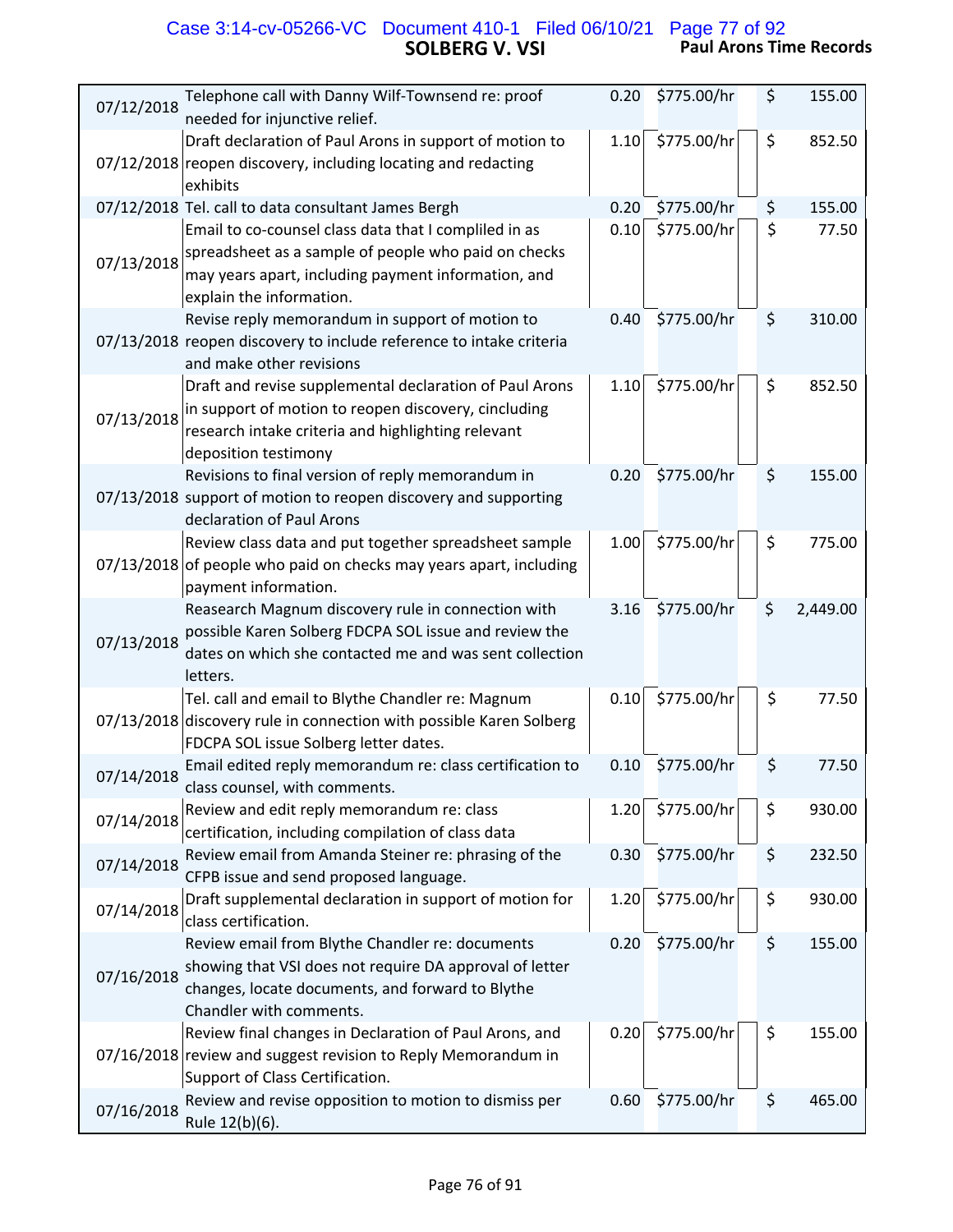### **SOLBERG V. VSI Paul Arons Time Records** Case 3:14-cv-05266-VC Document 410-1 Filed 06/10/21 Page 78 of 92

| Review data and draft supplemental declaration in                                                                                     | 1.10 | \$775.00/hr | \$<br>852.50   |
|---------------------------------------------------------------------------------------------------------------------------------------|------|-------------|----------------|
| 07/17/2018<br>opposition to 12(b)(6) motion to dismiss.                                                                               |      |             |                |
| Review and edit opposition to motion to dismiss pursuant<br>07/17/2018<br>to Rue 12(b)(7).                                            | 0.50 | \$775.00/hr | \$<br>387.50   |
| Email Blythe Chandler and Beth Terrelll re: objections to                                                                             | 0.10 | \$775.00/hr | \$<br>77.50    |
| 07/25/2018 declaration of Paul Arons in support of motion to certify<br>class.                                                        |      |             |                |
| Review objections to declaration of Paul Arons in support<br>07/25/2018<br>of motion to certify class.                                | 0.10 | \$775.00/hr | \$<br>77.50    |
| Review class certification motion and make notes in<br>07/31/2018<br>preparation for hearing                                          | 1.40 | \$775.00/hr | \$<br>1,085.00 |
| Review class data to generate list of potential witnesses<br>08/01/2018                                                               | 1.40 | \$775.00/hr | \$<br>1,085.00 |
| Draft proposed email to selected class members to locate<br>08/02/2018<br>prospective witnesses                                       | 0.20 | \$775.00/hr | \$<br>155.00   |
| Email to Blythe Chandler re: proposed email to selected<br>08/02/2018 class members to locate prospective witnesses                   | 0.10 | \$775.00/hr | \$<br>77.50    |
| Prepare of hearing on motion for class certification,                                                                                 | 2.00 | \$775.00/hr | \$<br>1,550.00 |
| including reviewing and organizing notes, and research<br>08/02/2018<br>bona fide error and mistakes of state law                     |      |             |                |
| Discussion with Blythe Chandler re: class cert. motion and<br>08/03/2018<br>other pending motions set for hearing                     | 0.20 | \$775.00/hr | \$<br>155.00   |
| Review checkwriter spreadsheet compiled by Jim Bergh<br>08/05/2018<br>to sort for potential witnesses.                                | 1.10 | \$775.00/hr | \$<br>852.50   |
| Review Statement of Recent Decision filed by Defendants<br>08/09/2018<br>and email comments to co-counsel                             | 0.20 | \$775.00/hr | \$<br>155.00   |
| Email class represenatives Karen Solbeg, Nancy Morin<br>08/16/2018<br>and Narisha Bonakdar                                            | 0.20 | \$775.00/hr | \$<br>155.00   |
| Preliminary draft of declaration for potential witness<br>08/30/2018                                                                  | 0.30 | \$775.00/hr | \$<br>232.50   |
| Email potential witness re preliminary draft of<br>08/30/2018<br>declaration                                                          | 0.10 | \$775.00/hr | \$<br>77.50    |
| 08/30/2018 Phone call with potential witness (Dawna Hillman)                                                                          | 0.60 | \$775.00/hr | \$<br>465.00   |
| 09/05/2018 Review and revise potential witness declaration                                                                            | 0.10 | \$775.00/hr | \$<br>77.50    |
| Phone call with Blythe Chandler re: changing hearing date<br>09/11/2018 and discussion of likely issues in class certification motion | 0.20 | \$775.00/hr | \$<br>155.00   |
| 09/25/2018 Draft email to send to potential witnesses                                                                                 | 0.50 | \$775.00/hr | \$<br>387.50   |
| Review and respond to email to sent to potential witness<br>09/26/2018                                                                | 0.10 | \$775.00/hr | \$<br>77.50    |
| Email draft preliminary declaration for potential witness<br>09/27/2018                                                               | 0.20 | \$775.00/hr | \$<br>155.00   |
| Email Beth Terrell and Blythe Chandler re: phone call with<br>09/27/2018<br>potential witness                                         | 0.10 | \$775.00/hr | \$<br>77.50    |
| 09/27/2018 Draft preliminary declaration for potential witness                                                                        | 0.30 | \$775.00/hr | \$<br>232.50   |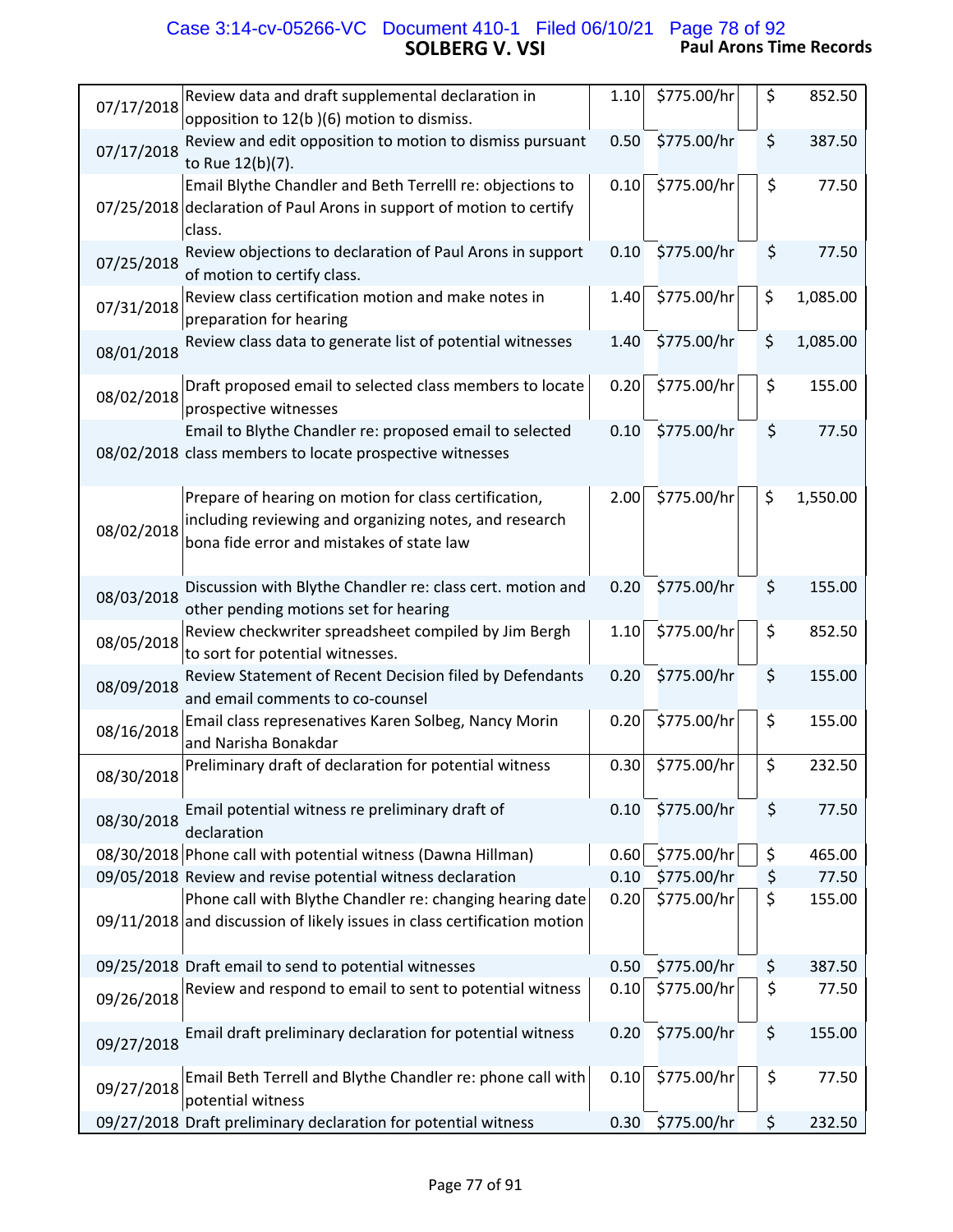# **SOLBERG V. VSI Paul Arons Time Records** Case 3:14-cv-05266-VC Document 410-1 Filed 06/10/21 Page 79 of 92

| 09/27/2018 Phone call with potential witness                                                                                                                                                          | 0.40 | \$775.00/hr | \$<br>310.00   |
|-------------------------------------------------------------------------------------------------------------------------------------------------------------------------------------------------------|------|-------------|----------------|
| Email to potential witness re: her revised declaration and<br>10/08/2018<br>remaining questions                                                                                                       | 0.20 | \$775.00/hr | \$<br>155.00   |
| Review email from potential witness re: her declaration<br>10/08/2018<br>and make revisions                                                                                                           | 0.60 | \$775.00/hr | \$<br>465.00   |
| Email to potential witness re: draft declaration for review<br>10/09/2018<br>and revisions                                                                                                            | 0.10 | \$775.00/hr | \$<br>77.50    |
| Review potential witness check and payment data and<br>10/09/2018<br>make phone call                                                                                                                  | 0.20 | \$775.00/hr | \$<br>155.00   |
| Draft declaration of potential witness to send to witness<br>10/09/2018<br>for review and revisions                                                                                                   | 0.40 | \$775.00/hr | \$<br>310.00   |
| Telephone call with potential witness re: statement of<br>10/09/2018<br>experiences with DA program                                                                                                   | 0.50 | \$775.00/hr | \$<br>387.50   |
| Review and respond to email from Blythe Chandler re:<br>preparation for class certification hearing/search for and<br>10/15/2018<br>send notes and thoughts re: class cert. issues.                   | 0.10 | \$775.00/hr | \$<br>77.50    |
| Review evidence and arguments and email Blythe<br>10/18/2018 Chandler re: FDCPA coverage issues raised in the motion<br>to dismiss.                                                                   | 0.80 | \$775.00/hr | \$<br>620.00   |
| Letter to potential witness re: reviewing and signing her<br>10/19/2018<br>declaration.                                                                                                               | 0.10 | \$775.00/hr | \$<br>77.50    |
| Review filings and draft notes for class certification<br>10/22/2018<br>hearing preparation                                                                                                           | 0.70 | \$775.00/hr | \$<br>542.50   |
| Meeting with Blythe Chandler and Beth Terrell for class<br>10/26/2018<br>certification hearing preparation                                                                                            | 1.50 | \$775.00/hr | \$<br>1,162.50 |
| Conference call with Danny from Gupta Wessler, Beth<br>10/29/2018 Terrell and Blythe Chandler in preparation for November<br>1 hearing on multiple motions                                            | 0.90 | \$775.00/hr | \$<br>697.50   |
| Research and draft summary of FDCPA issues from<br>10/30/2018 Second Amended Complaint as relevant to motion for<br>class certification                                                               | 1.30 | \$775.00/hr | \$<br>1,007.50 |
| Emails with Beth Terrell re: Jim Noland testimony in class<br>10/30/2018<br>certification motion                                                                                                      | 0.30 | \$775.00/hr | \$<br>232.50   |
| Research and respond to emails from co-counsel re:<br>various factual issues in class certification motion,<br>10/30/2018<br>including identifying and reviewing exhibits and<br>deposition testimony | 2.00 | \$775.00/hr | \$<br>1,550.00 |
| Research and draft summary of class representative facts<br>10/30/2018 as relevant to motion for class certification in preparation<br>for hearing                                                    | 0.90 | \$775.00/hr | \$<br>697.50   |
| Phone conference for hearing preparation for two<br>10/30/2018 motions to dismiss, for additional discovery and class<br>certification                                                                | 2.00 | \$775.00/hr | \$<br>1,550.00 |
| Travel from FH to SF for hearing on multiple motions<br>10/31/2018                                                                                                                                    | 9.50 | \$775.00/hr | \$<br>7,362.50 |

Ш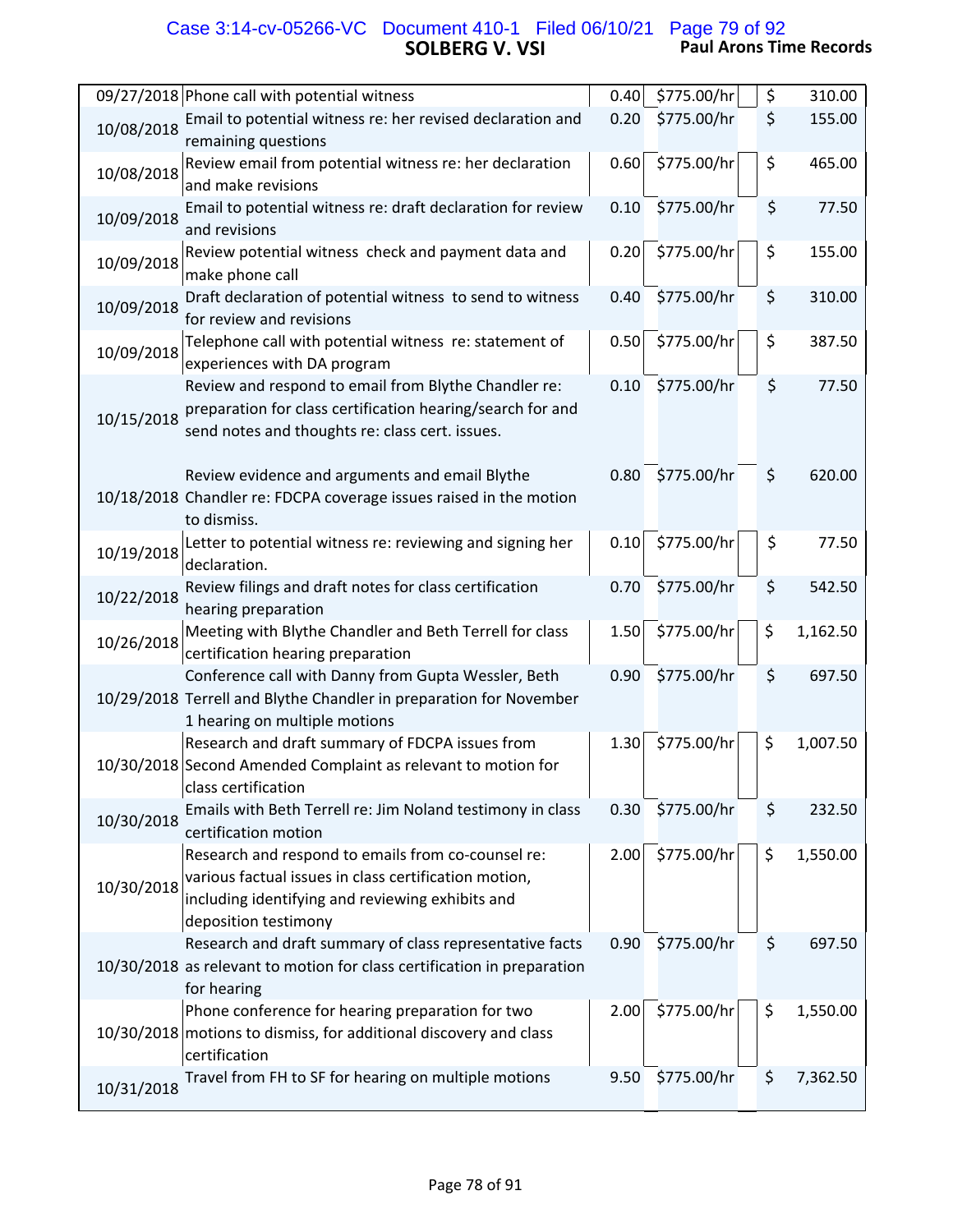# **SOLBERG V. VSI Paul Arons Time Records** Case 3:14-cv-05266-VC Document 410-1 Filed 06/10/21 Page 80 of 92

| 11/01/2018 | Review motions in preparation for hearing on motion for<br>class certification, motions to dismiss pursuant to Rules<br>12(b)(1, (12(b)(6) and 12(b)(7), and motion to reopen<br>discovery (including courtroom time waiting to be called<br>of about 1.5 hours) | 1.00 | \$775.00/hr | \$<br>775.00   |
|------------|------------------------------------------------------------------------------------------------------------------------------------------------------------------------------------------------------------------------------------------------------------------|------|-------------|----------------|
|            | Hearing on motion for class certification, motions to<br>dismiss pursuant to Rules $12(b)(1, (12(b)(6)$ and $12(b)(7)$ ,<br>11/01/2018 and motion to reopen discovery (including courtroom<br>time waiting to be called of about 1.5 hours)                      | 3.50 | \$775.00/hr | \$<br>2,712.50 |
| 11/01/2018 | Travel from SFto FH for hearing on multiple motions                                                                                                                                                                                                              | 9.00 | \$775.00/hr | \$<br>6,975.00 |
|            | Exchange emails with co-counsel re: litigation response<br>11/02/2018 to Court's reluctance to certify CFPB class.                                                                                                                                               | 0.50 | \$775.00/hr | \$<br>387.50   |
|            | Email co-counsel re: research regarding the applicability<br>11/02/2018 of the Consumer Legal Remedies Act to unlawful check<br>collection.                                                                                                                      | 0.10 | \$775.00/hr | \$<br>77.50    |
|            | 11/02/2018 Email co-counsel re: finding additional plaintiffs.                                                                                                                                                                                                   | 0.20 | \$775.00/hr | \$<br>155.00   |
|            | Research regarding the applicability of the Consumer<br>11/02/2018 Legal Remedies Act to unlawful check collection.                                                                                                                                              | 1.20 | \$775.00/hr | \$<br>930.00   |
| 11/03/2018 | Phone call with potential witness re: participation as<br>class representative                                                                                                                                                                                   | 0.20 | \$775.00/hr | \$<br>155.00   |
|            | Review class data tables and email Jim Bergh to prepare<br>11/03/2018 for generation of new class list data compilation.                                                                                                                                         | 0.20 | \$775.00/hr | \$<br>155.00   |
| 11/03/2018 | Email to Beth Terrell, Blythe Chandler re: call<br>withpotential witness                                                                                                                                                                                         | 0.20 | \$775.00/hr | \$<br>155.00   |
| 11/03/2018 | Research and compile Sue Hammond facts from class<br>data.                                                                                                                                                                                                       | 0.20 | \$775.00/hr | \$<br>155.00   |
| 11/03/2018 | Phone call with Blythe Chandler re: how to handle post-<br><b>CFPB Class group</b>                                                                                                                                                                               | 0.40 | \$775.00/hr | \$<br>310.00   |
| 11/04/2018 | Email to Beth Terrell and Blythe Chandler re: potential<br>class witness                                                                                                                                                                                         | 0.10 | \$775.00/hr | \$<br>77.50    |
|            | 11/04/2018 Phone call with potential witness                                                                                                                                                                                                                     | 0.30 | \$775.00/hr | \$<br>232.50   |
| 11/04/2018 | Research and compile VSI data for potential witness                                                                                                                                                                                                              | 0.40 | \$775.00/hr | \$<br>310.00   |
|            | 11/05/2018 Tel. call with potential witness                                                                                                                                                                                                                      | 0.10 | \$775.00/hr | \$<br>77.50    |
| 11/05/2018 | Phone call with Blythe Chandler re: CMC Statement                                                                                                                                                                                                                | 0.20 | \$775.00/hr | \$<br>155.00   |
|            | 11/06/2018 Review proposed class notice draft                                                                                                                                                                                                                    | 0.40 | \$775.00/hr | \$<br>310.00   |
| 11/06/2018 | Review and edit draft Case Management Conference<br>Statement                                                                                                                                                                                                    | 0.20 | \$775.00/hr | \$<br>155.00   |
| 11/06/2018 | Email co-counsel re: edits to draft Case Management<br><b>Conference Statement</b>                                                                                                                                                                               | 0.10 | \$775.00/hr | \$<br>77.50    |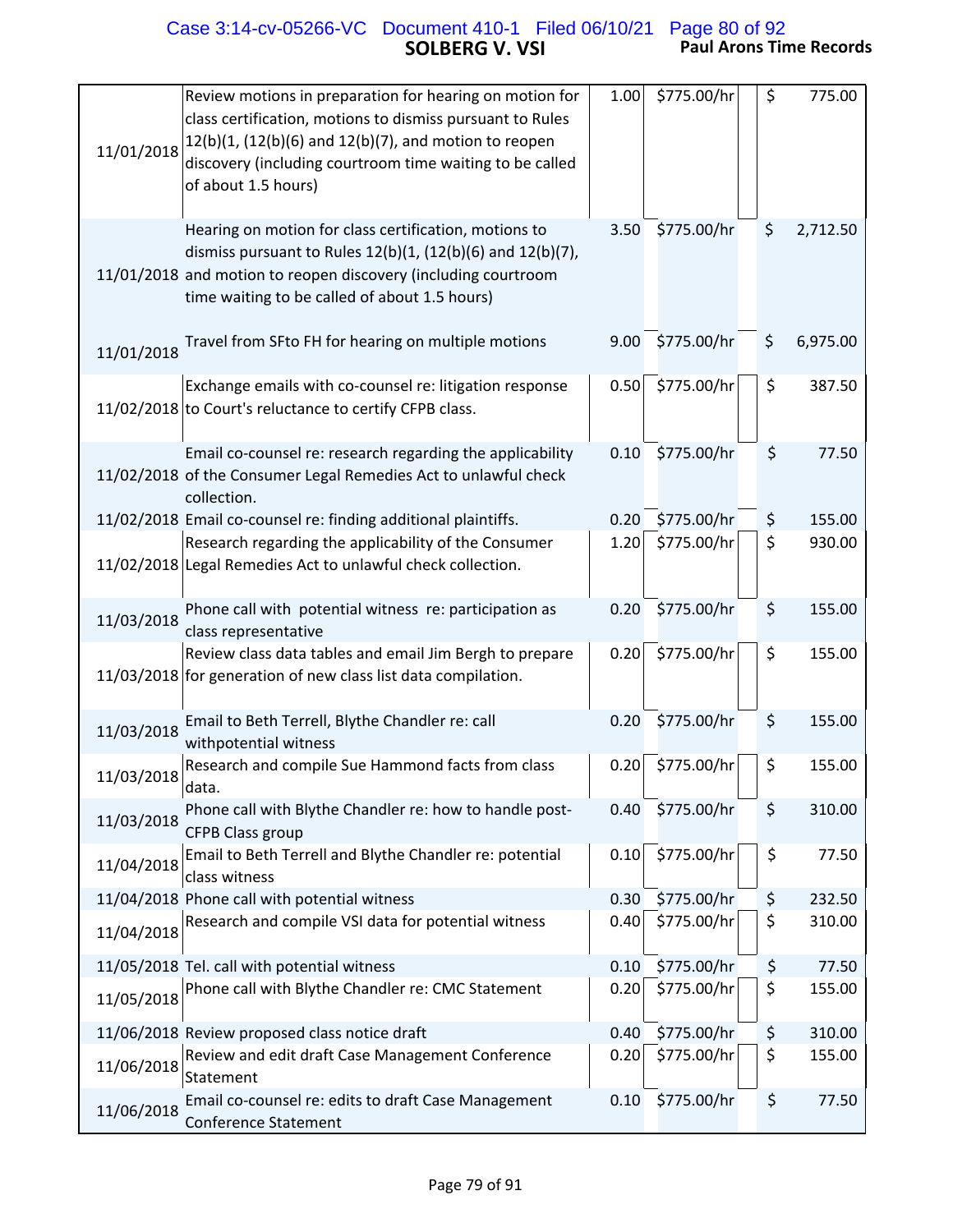# **SOLBERG V. VSI Paul Arons Time Records** Case 3:14-cv-05266-VC Document 410-1 Filed 06/10/21 Page 81 of 92

|            | Conference call with Blythe Chandler, Beth Terrell, Maria                                                                                                                                                                     | 0.20 | \$775.00/hr | \$<br>155.00 |
|------------|-------------------------------------------------------------------------------------------------------------------------------------------------------------------------------------------------------------------------------|------|-------------|--------------|
|            | 11/06/2018 HB, Mike Taitelman and Sean Hardy re: discussion of post-<br><b>CFPB class</b>                                                                                                                                     |      |             |              |
|            | Phone call with Jim Bergh re: generating class list                                                                                                                                                                           | 0.30 | \$775.00/hr | \$<br>232.50 |
|            | 11/07/2018 modified in light of likely class certification decision                                                                                                                                                           |      |             |              |
| 11/07/2018 | Revisions to class website notice and postcard notice                                                                                                                                                                         | 0.30 | \$775.00/hr | \$<br>232.50 |
|            | 11/07/2018 Continued drafting of state court complaint                                                                                                                                                                        | 0.50 | \$775.00/hr | \$<br>387.50 |
| 11/07/2018 | Revisions to Case Management Conference Statement to<br>reflect re-worked class definition.                                                                                                                                   | 0.30 | \$775.00/hr | \$<br>232.50 |
| 11/07/2018 | Review class data to determine percentage of class<br>members with email addresses                                                                                                                                            | 0.30 | \$775.00/hr | \$<br>232.50 |
|            | 11/07/2018 Review and edit long form class notice.                                                                                                                                                                            | 0.30 | \$775.00/hr | \$<br>232.50 |
| 11/07/2018 | Email to co-counsel re: edits to long form class notice.                                                                                                                                                                      | 0.10 | \$775.00/hr | \$<br>77.50  |
|            | 11/07/2018 Review and revise postcard notice.                                                                                                                                                                                 | 0.40 | \$775.00/hr | \$<br>310.00 |
|            | 11/07/2018 Additional revisions to long-form notice.                                                                                                                                                                          | 0.10 | \$775.00/hr | \$<br>77.50  |
| 11/07/2018 | Call Blythe Chandler in response to email and discuss<br>efficacy of class notice by email                                                                                                                                    | 0.20 | \$775.00/hr | \$<br>155.00 |
|            | Phone call with Blythe Chandler re: revisions to Case<br>11/08/2018 Management Conference statement and discussion of<br>Case Management Conference                                                                           | 0.20 | \$775.00/hr | \$<br>155.00 |
| 11/08/2018 | Review and draft revisions to Case Management<br>Conference Statement/email to Blythe                                                                                                                                         | 0.40 | \$775.00/hr | \$<br>310.00 |
|            | Email to co-counsel re: class data to determine additional<br>11/14/2018 class members to be noticed if non-fee paying class<br>members added.                                                                                | 0.10 | \$775.00/hr | \$<br>77.50  |
| 11/14/2018 | Email to co-counsel re: problems with adding fraud sub-<br>class                                                                                                                                                              | 0.20 | \$775.00/hr | \$<br>155.00 |
|            | Conference call with Mike Taitelman, Sean Hardy, Beth<br>11/14/2018 Terrell and Blythe Chandler re: CMC Order and addition<br>of non-fee paying fraud sub-class                                                               | 0.20 | \$775.00/hr | \$<br>155.00 |
| 11/14/2018 | Continued discussion with Beth and Blythe re: conference<br>call with Mike Taitelman, Sean Hardy, Beth Terrell and<br>Blythe Chandler re: CMC Order and addition of non-fee<br>paying fraud sub-class                         | 0.30 | \$775.00/hr | \$<br>232.50 |
|            | Review class data to determine additional class members<br>11/14/2018 to be noticed if non-fee paying class members added.                                                                                                    | 0.80 | \$775.00/hr | \$<br>620.00 |
| 11/16/2018 | Review and analyze VSI answer and affirmative defenses                                                                                                                                                                        | 0.60 | \$775.00/hr | \$<br>465.00 |
|            | Email to co-counsel summarizing affirmative defenses<br>and need for discovery, including review and comparison<br>11/19/2018 or all defendants affirmative defenses to confirm that<br>there are no significant differences. | 0.70 | \$775.00/hr | \$<br>542.50 |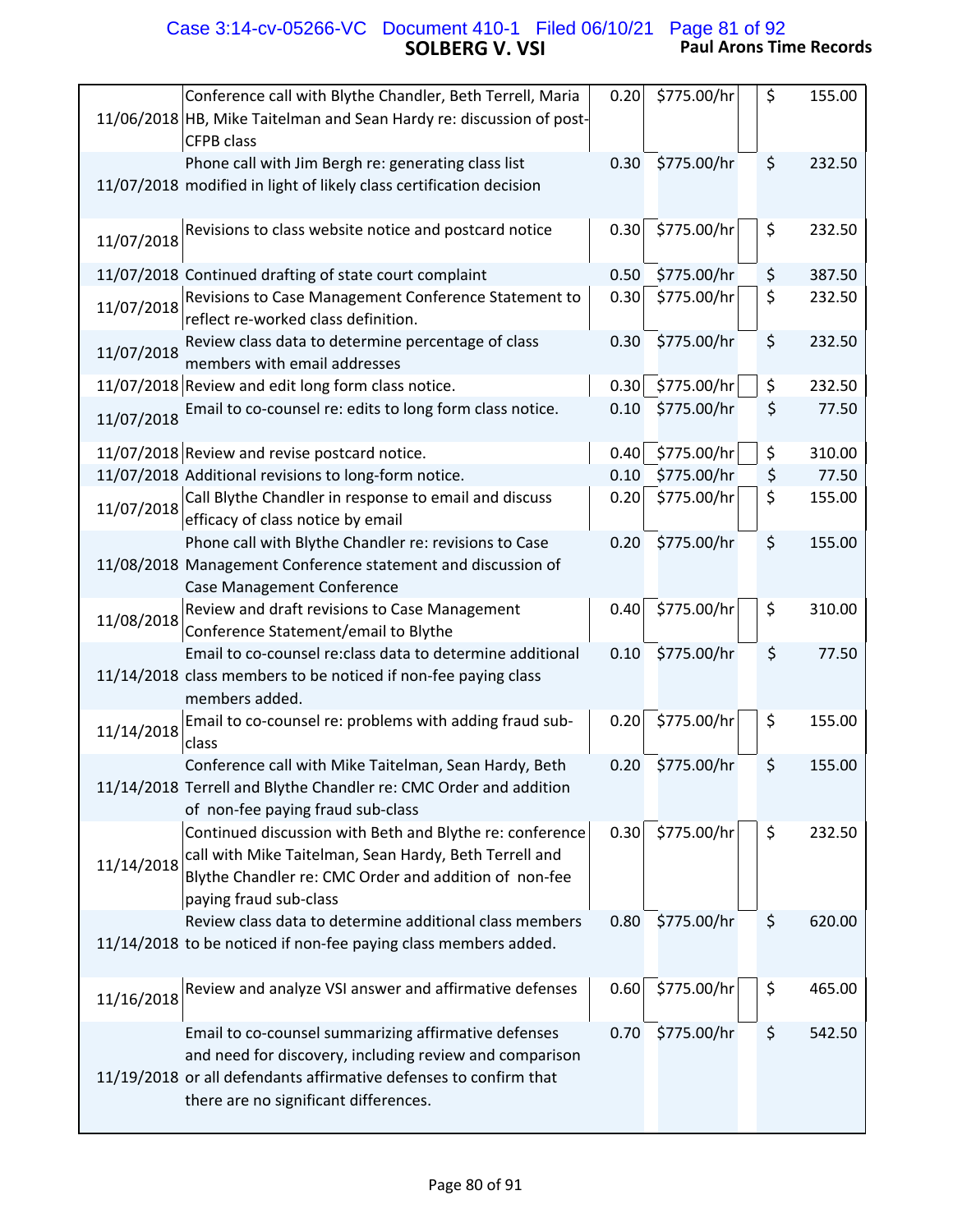## **SOLBERG V. VSI Paul Arons Time Records** Case 3:14-cv-05266-VC Document 410-1 Filed 06/10/21 Page 82 of 92

| 11/26/2018 | Email to co-counsel re: court order granting Global<br>Payment Services discovery                                                                             | 0.10 | \$775.00/hr | \$<br>77.50    |
|------------|---------------------------------------------------------------------------------------------------------------------------------------------------------------|------|-------------|----------------|
|            | Preliminary draft of 30(b)(6) topics, including review of<br>12/03/2018 past subpoenas and document production responses                                      | 1.50 | \$775.00/hr | \$<br>1,162.50 |
| 12/03/2018 | Email to Maria HB and Blythe Chandler re: Global<br>Payments Rule 30(b)(6) subpoena                                                                           | 0.10 | \$775.00/hr | \$<br>77.50    |
| 12/03/2018 | Email to Anthony Giordano re: scheduling GPCS<br>deposition                                                                                                   | 0.10 | \$775.00/hr | \$<br>77.50    |
|            | Review email from Blythe Chandler re: Global Payment<br>12/04/2018 Check Services, Inc. subpoena and email response.                                          | 0.10 | \$775.00/hr | \$<br>77.50    |
| 12/04/2018 | Review and make changes to Blythe Chandler edits to<br>Rule 30(b)(6) GPS deposition subpoena                                                                  | 0.20 | \$775.00/hr | \$<br>155.00   |
|            | Phone call with Maria HB re: Motion to Strike Affirmative<br>12/05/2018 Defenses, GPS deposition scheduling and case status                                   | 0.30 | \$775.00/hr | \$<br>232.50   |
| 12/05/2018 | Draft motion to strike bona fide error affirmative<br>defense.                                                                                                | 0.70 | \$775.00/hr | \$<br>542.50   |
| 12/05/2018 | Review and revise motion to strike affirmative defenses<br>drafted by Maria HB                                                                                | 0.50 | \$775.00/hr | \$<br>387.50   |
| 12/06/2018 | Draft revisions to revised Motion to Strike Affirmative<br><b>Defenses</b>                                                                                    | 0.20 | \$775.00/hr | \$<br>155.00   |
| 12/06/2018 | Emails to Amanda Steiner explaining revisions made to<br>Motion to Strike Affirmative Defenses                                                                | 0.10 | \$775.00/hr | \$<br>77.50    |
| 12/10/2018 | Review and respond to email from Maria HB re:<br>additional discovery.                                                                                        | 0.10 | \$775.00/hr | \$<br>77.50    |
|            | Email to Anthony Giordano re: producing examples of<br>12/18/2018 data files transmitted to CorrectiveSolutions                                               | 0.20 | \$775.00/hr | \$<br>155.00   |
|            | Review and revise Global Payment Check Services, Inc.<br>12/18/2018 Rule 30(b)(6) subpoena, including review of all<br>documents previously produced by GPSC. | 0.70 | \$775.00/hr | \$<br>542.50   |
| 12/19/2018 | Review postcard notice and long form notice and make<br>revisions to long form notice                                                                         | 0.90 | \$775.00/hr | \$<br>697.50   |
| 01/02/2019 | Email to Ryan Watstein data file examples and review<br>and format files to send to Watstein                                                                  | 0.30 | \$775.00/hr | \$<br>232.50   |
| 01/02/2019 | Email to Maria HB re: Global Payment Check Services<br>subpoena and service                                                                                   | 0.10 | \$775.00/hr | \$<br>77.50    |
| 01/02/2019 | Review and revise deposition subpoeana for Global<br>Payment Check Services, Inc.                                                                             | 0.20 | \$775.00/hr | \$<br>155.00   |
| 01/02/2019 | Review and suggest revision to Joint Letter re: Discovery<br>Dispute                                                                                          | 0.10 | \$775.00/hr | \$<br>77.50    |
|            | Phone call with Ryan Watstein re: Global Payment Check<br>01/02/2019 Services deposition and document production                                              | 0.40 | \$775.00/hr | \$<br>310.00   |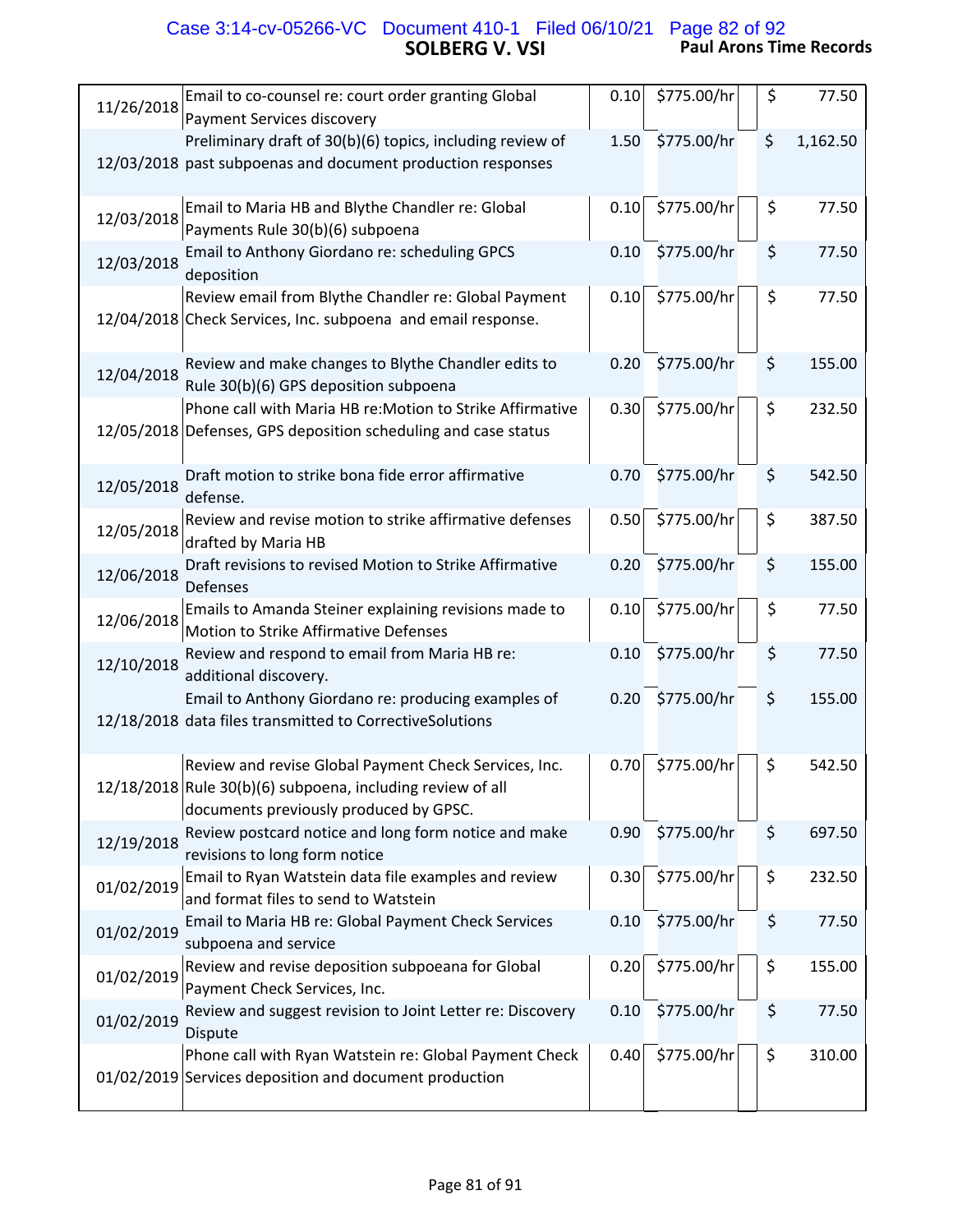# **SOLBERG V. VSI Paul Arons Time Records** Case 3:14-cv-05266-VC Document 410-1 Filed 06/10/21 Page 83 of 92

| Review email from Ryan Watstein re: document<br>subpoena to GPSC, review documents and respond to<br>01/04/2019<br>email, attaching copy of document subpoena.                                                                                    | 0.20 | \$775.00/hr | \$<br>155.00   |
|---------------------------------------------------------------------------------------------------------------------------------------------------------------------------------------------------------------------------------------------------|------|-------------|----------------|
| Organize and review documents produced by Global<br>01/10/2019 Payments Check Services, Inc., in response to prior<br>subpoenas.                                                                                                                  | 1.10 | \$775.00/hr | \$<br>852.50   |
| Phone call with Ryan Watstein re: providing data files<br>01/10/2019<br>sent to VSI                                                                                                                                                               | 0.10 | \$775.00/hr | \$<br>77.50    |
| Review and respond to email from Blythe Chandler re:<br>01/11/2019 revisions to discovery letter to be submitted to Court.                                                                                                                        | 0.10 | \$775.00/hr | \$<br>77.50    |
| Review data files and send email to Blythe Chandlere re:<br>01/17/2019 parameters for class list and damages calculations                                                                                                                         | 0.20 | \$775.00/hr | \$<br>155.00   |
| Phone call to Blythe Chandlere re: parameters for class<br>01/17/2019<br>list and damages calculations                                                                                                                                            | 0.40 | \$775.00/hr | \$<br>310.00   |
| Begin draft of meet and confer letter to Sean Hardy re:<br>01/17/2019 stipulation or interrogatory on totals collected for class.                                                                                                                 | 0.80 | \$775.00/hr | \$<br>620.00   |
| Review and analyze categories of information in class<br>01/17/2019 data and email Jim Bergh re compiling class list and<br>damages and restitution data.                                                                                         | 1.00 | \$775.00/hr | \$<br>775.00   |
| Review email from Blythe Chandler re: Mats and Tom<br>Jonsson declarations filed in support of petition for Rule<br>01/21/2019 23(f) review, review declarations, and send email<br>regarding utility of declarations in summary judgment.        | 0.20 | \$775.00/hr | \$<br>155.00   |
| Review email from Ryan Watstein re: another copy of the<br>01/23/2019 protective order, and send two follow-up emails                                                                                                                             | 0.10 | \$775.00/hr | \$<br>77.50    |
| Review email from Maria HB re: Lassen County denial of<br>having a bad check program, research Lassen County DA<br>01/23/2019 check program on internet, call Lassen County DA's<br>office, and report results to Maria HB and Blythe<br>Chandler | 0.50 | \$775.00/hr | \$<br>387.50   |
| Phone call with Ryan Watstein re: providing copies of<br>01/25/2019 documents that GPCS previously produced/email<br>compilation to Ryan Watstein                                                                                                 | 0.10 | \$775.00/hr | \$<br>77.50    |
| 01/25/2019 Preparation for GPCS deposition                                                                                                                                                                                                        | 1.00 | \$775.00/hr | \$<br>775.00   |
| Travel time, SJI to SEA, and SEA to ATL (actual time =<br>01/28/2019<br>10+hours)                                                                                                                                                                 | 8.00 | \$775.00/hr | \$<br>6,200.00 |
| Prepare for deposition of Global Payments Check<br>01/28/2019<br>Services, Inc.                                                                                                                                                                   | 1.00 | \$775.00/hr | \$<br>775.00   |
| Deposition of Global Payments Check Services, Inc.<br>01/29/2019                                                                                                                                                                                  | 2.30 | \$775.00/hr | \$<br>1,782.50 |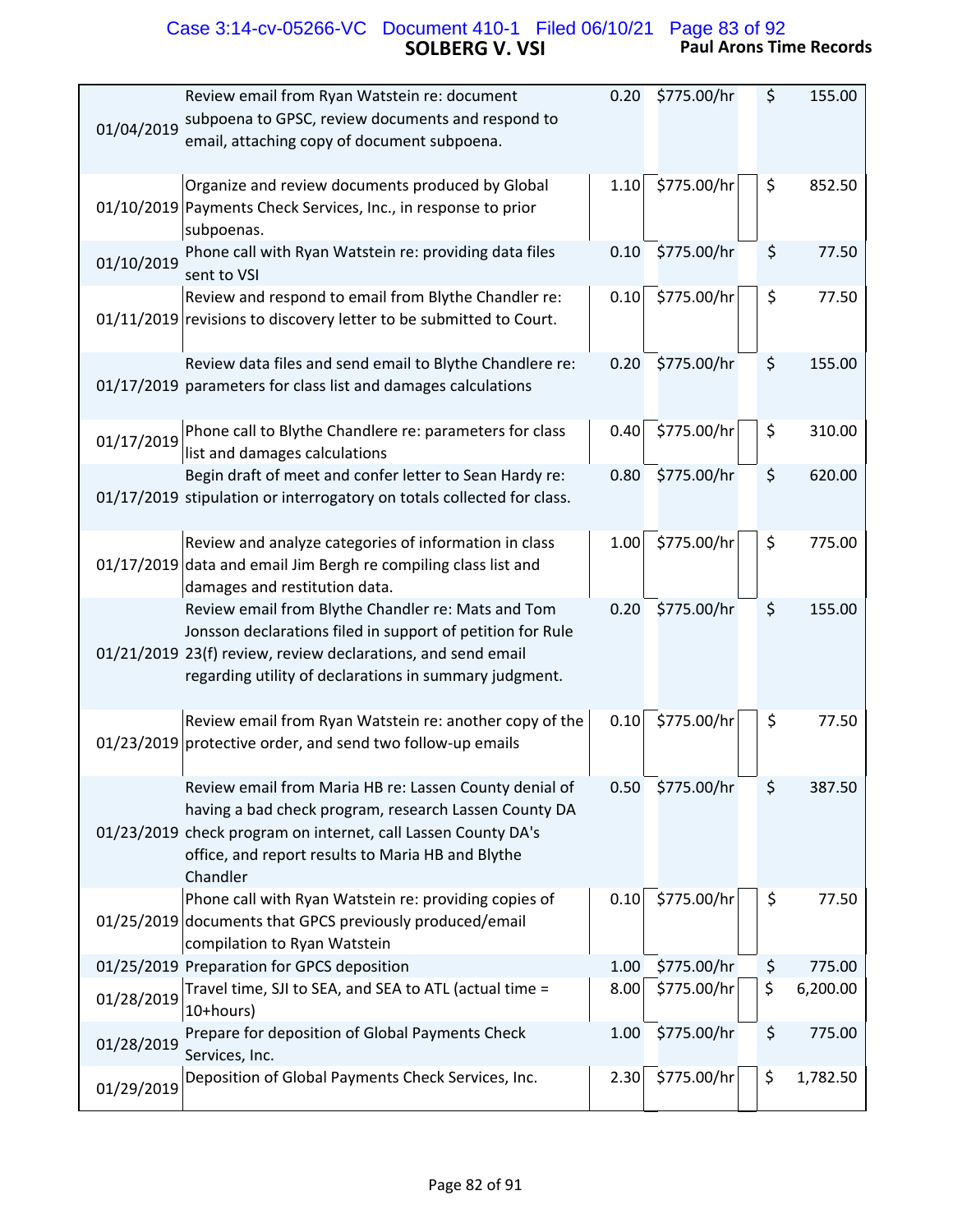# **SOLBERG V. VSI Paul Arons Time Records** Case 3:14-cv-05266-VC Document 410-1 Filed 06/10/21 Page 84 of 92

|            | Travel time, returning from Atlanta Global Payments                                                                                                       | 10.00 | \$775.00/hr | \$ | 7,750.00 |
|------------|-----------------------------------------------------------------------------------------------------------------------------------------------------------|-------|-------------|----|----------|
|            | 01/30/2019 deposition to San Juan Island. (Actual time-13.5 hours)                                                                                        |       |             |    |          |
|            | 01/30/2019 Email to co-counsel to discuss case status                                                                                                     | 0.10  | \$775.00/hr | \$ | 77.50    |
|            | 01/31/2019 Draft current task list and transmit to co-counsel                                                                                             | 0.20  | \$775.00/hr | \$ | 155.00   |
| 01/31/2019 | Draft supplemental interrogs to nail down actual damage<br>amounts.                                                                                       | 0.40  | \$775.00/hr | \$ | 310.00   |
|            | Review and respond to email from Beth Terrell re: fee<br>01/31/2019 categories to which defendants allocated money<br>collected.                          | 0.10  |             |    |          |
| 01/31/2019 | Conference call with Blythe Chandler, Maria HB and Beth<br>Terrell re: case status, planning for summary judgment<br>and trial, and class notice issues.  | 1.00  | \$775.00/hr | \$ | 775.00   |
|            | Review email from Mike Taitelman, review relevant<br>02/01/2019 insurance policies and send my comments to co-counsel.                                    | 0.20  | \$775.00/hr | \$ | 155.00   |
|            | Email to co-counsel re: comparison of newly provided<br>02/05/2019 data with Januayr 2018 data, transmit comparison<br>spreadsheet.                       | 0.20  | \$775.00/hr | \$ | 155.00   |
| 02/05/2019 | Review and analyze NCG class data provided by<br>defendants. Compare newly provided data with Januayr<br>2018 data, create comparison spreadsheet.        | 1.30  | \$775.00/hr | \$ | 1,007.50 |
|            | Review Expitia v. Mezzetti Fin. services and exchange<br>02/05/2019 emails with co-counsel re: submitting supplemental<br>authority                       | 0.20  | \$775.00/hr | \$ | 155.00   |
| 02/12/2019 | Review and annotate GPCSI deposition and forward to co-<br>counsel with comments                                                                          | 0.20  | \$775.00/hr | \$ | 155.00   |
|            | Review and summarize deposition of Keith Gardeck,<br>02/12/2019 Global Payments Check Services, Inc. designee fro Rule<br>30(b)(6) deposition.            | 1.50  | \$775.00/hr | \$ | 1,162.50 |
|            | 02/14/2019 Review email from Nancy Morin                                                                                                                  | 0.20  | \$775.00/hr | \$ | 155.00   |
| 02/20/2019 | Review class data for check and payment information for<br>class members                                                                                  | 0.80  | \$775.00/hr | \$ | 620.00   |
| 02/20/2019 | Phone call to class member re: evidence related to<br>collection attempt by CorrectiveSolutions.                                                          | 0.20  | \$775.00/hr | \$ | 155.00   |
|            | Email to Blythe Chandler and Maria HB re: GPCSI<br>03/03/2019 confidentiality designations and draft letter disputing the<br>designations.                | 0.10  | \$775.00/hr | \$ | 77.50    |
| 03/03/2019 | Review GPCSI confidentiality designations and draft letter<br>disputing the designations.                                                                 | 1.50  | \$775.00/hr | \$ | 1,162.50 |
| 03/13/2019 | Review prior summary judgment filings in del Campo and<br>related filings and forward to Maria HB in connection<br>with upcoming summary judgment motion. | 0.50  | \$775.00/hr | \$ | 387.50   |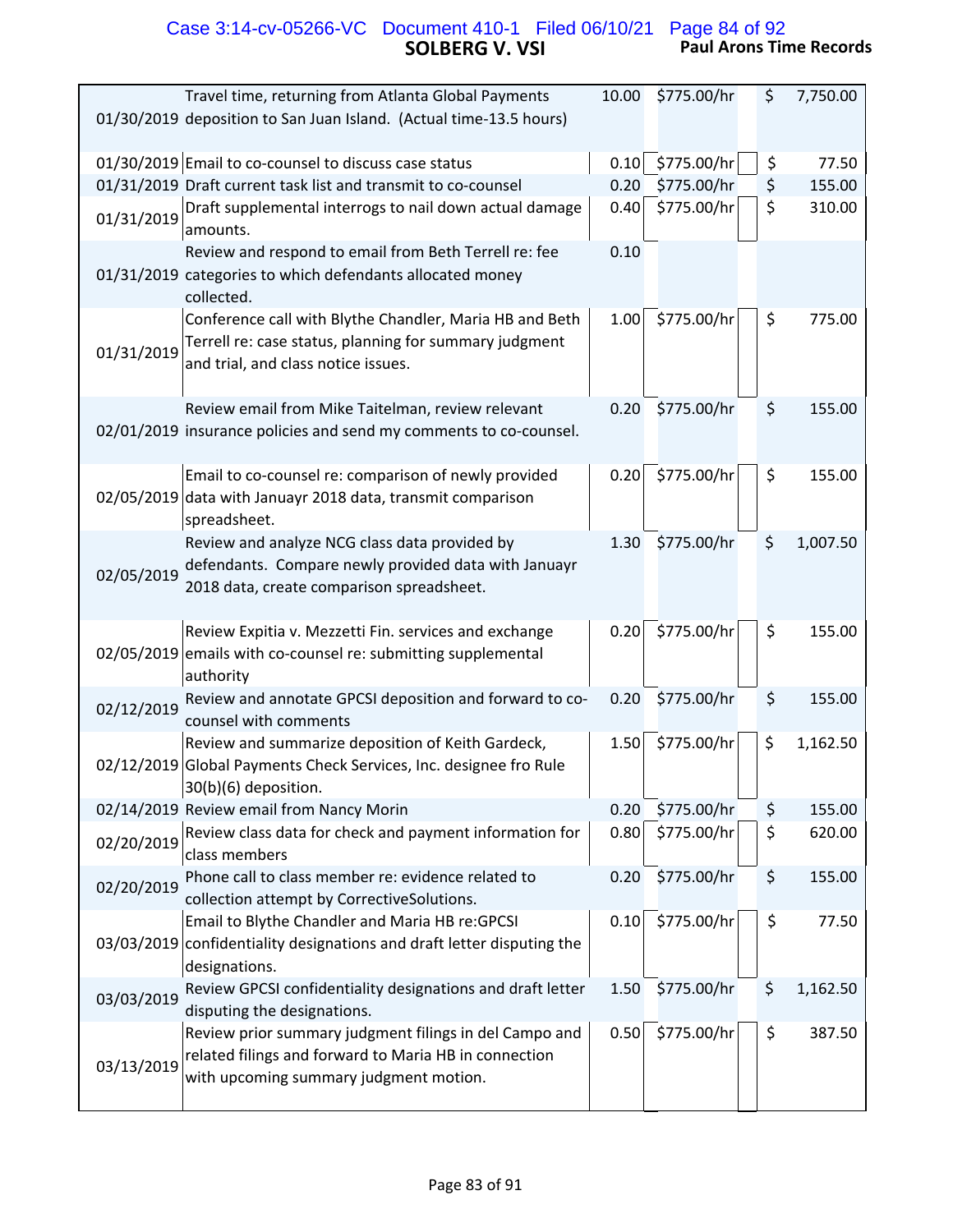## **SOLBERG V. VSI Paul Arons Time Records** Case 3:14-cv-05266-VC Document 410-1 Filed 06/10/21 Page 85 of 92

| Phone call with Maria HB re: summary judgment motion<br>03/13/2019<br>tasks                                                                                           | 0.30 | \$775.00/hr | \$<br>232.50   |
|-----------------------------------------------------------------------------------------------------------------------------------------------------------------------|------|-------------|----------------|
| Review Gerald Fineman (Riverside County DA)<br>03/15/2019 declaration and email to Sean Hardy with cover letter.                                                      | 0.10 | \$775.00/hr | \$<br>77.50    |
| Draft Karen Solberg declaration in support of motion for<br>03/15/2019 summary judgment, including review of prior declaration<br>and deposition transcript           | 1.20 | \$775.00/hr | \$<br>930.00   |
| Review relevant documents and draft declaration of<br>03/16/2019 Nancy Morin in support of motion for summary judgment                                                | 0.50 | \$775.00/hr | \$<br>387.50   |
| Complete draft of Nancy Morin declaration in support of<br>03/17/2019<br>motion for summary judgment                                                                  | 0.70 | \$775.00/hr | \$<br>542.50   |
| Review deposition transcritpt and document and draft of<br>03/18/2019 Narisha Bonakdar declaration in support of motion for<br>summary judgment                       | 0.60 | \$775.00/hr | \$<br>465.00   |
| Review and revise Maria HB edits to the declarations of<br>Nancy Morin, Karen Solberg and Narisha Bonakdar in<br>03/18/2019<br>support of motion for summary judgment | 0.20 | \$775.00/hr | \$<br>155.00   |
| Phone call with Narisha Bonakdar re: her declaration in<br>03/19/2019 support of motion for summary judgment                                                          | 0.20 | \$775.00/hr | \$<br>155.00   |
| Revise declaration and email to Nancy Morin with<br>03/20/2019<br>comments                                                                                            | 0.10 | \$775.00/hr | \$<br>77.50    |
| Revise and transmit declarations of Nancy Morin and<br>03/20/2019<br>Karen Solberg                                                                                    | 0.30 | \$775.00/hr | \$<br>232.50   |
| Draft summary of each plaintiff's facts for use in<br>03/20/2019<br>summary judgment motion                                                                           | 0.70 | \$775.00/hr | \$<br>542.50   |
| 03/20/2019 Phone call with Nancy Morin                                                                                                                                | 0.20 | \$775.00/hr | \$<br>155.00   |
| Phone call with Maria HB re: analyzing fee category<br>03/24/2019<br>questions                                                                                        | 0.20 | \$775.00/hr | \$<br>155.00   |
| Review and analyze class fee data and Jeff's<br>03/24/2019<br>methodology; email fee totals to Maria HB.                                                              | 2.40 | \$775.00/hr | \$<br>1,860.00 |
| Review depositions and deposition summaries for<br>03/25/2019<br>essential MSJ testimony                                                                              | 1.50 | \$775.00/hr | \$<br>1,162.50 |
| Review stipulated protective order and meet and confer<br>03/25/2019 letter and email co-counsel re: expiration of Globla<br>Payments confidentiality designations.   | 0.20 | \$775.00/hr | \$<br>155.00   |
| 03/26/2019 Reivew, research and revise MSJ brief                                                                                                                      | 1.70 | \$775.00/hr | \$<br>1,317.50 |
| 03/26/2019 Review, research and revise 1692p MSJ argument                                                                                                             | 1.00 | \$775.00/hr | \$<br>775.00   |
| 03/27/2019 Review and revise MSJ memo-fact section                                                                                                                    | 0.80 | \$775.00/hr | \$<br>620.00   |
| Review and revise MSJ memo-Fact section and legal<br>03/27/2019 argument, including legal research on debt collector<br>liability and review of discovery             | 3.50 | \$775.00/hr | \$<br>2,712.50 |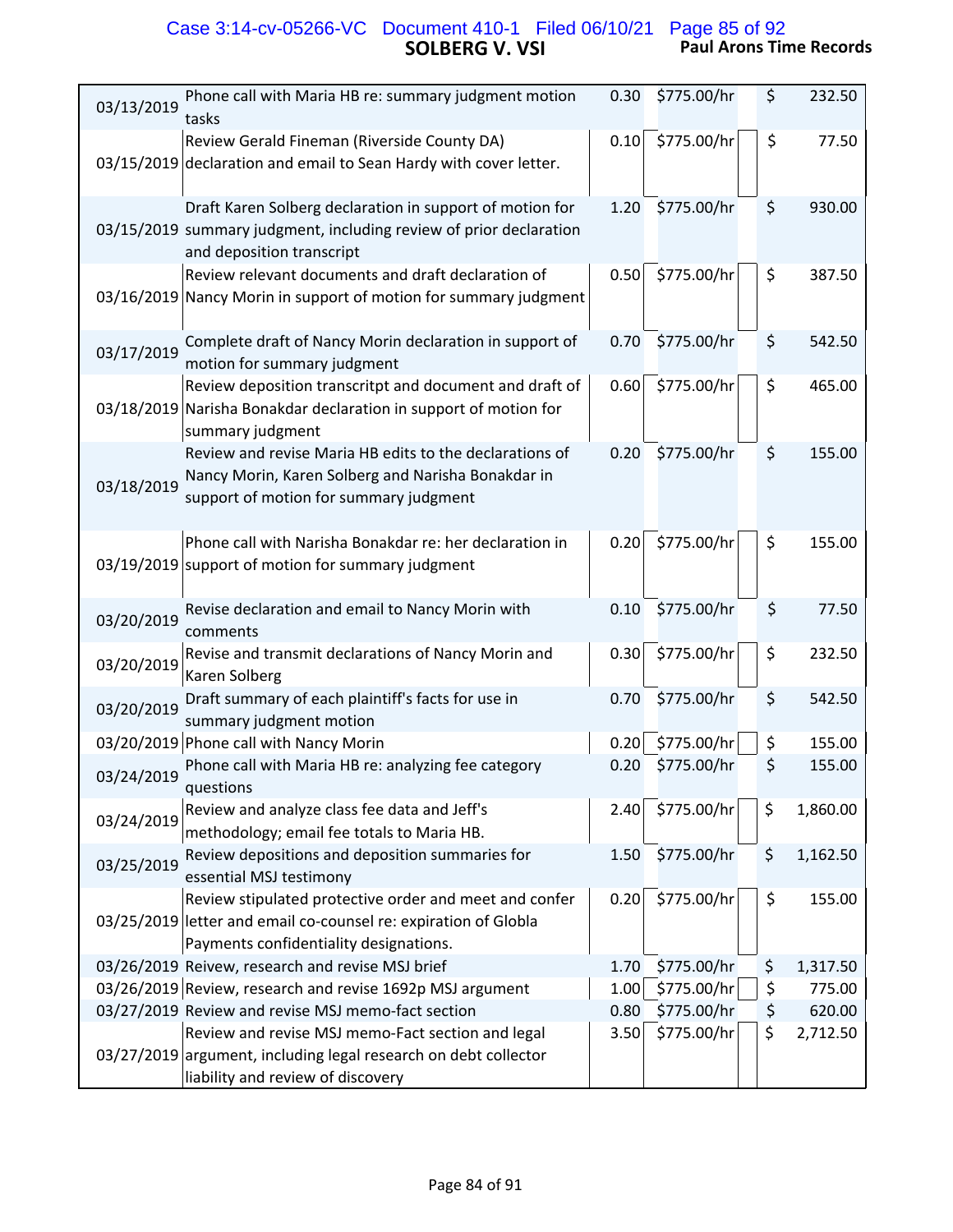# **SOLBERG V. VSI Paul Arons Time Records** Case 3:14-cv-05266-VC Document 410-1 Filed 06/10/21 Page 86 of 92

| Review court order re: discovery; email Maria HB re                                                          | 0.20 | \$775.00/hr | \$<br>155.00   |
|--------------------------------------------------------------------------------------------------------------|------|-------------|----------------|
| 03/27/2019 status: email Sean Hardy re: failure to timely serve<br>discovery responses.                      |      |             |                |
| Phone call with Beth Terrell and Marissa re: insurance                                                       | 0.60 | \$775.00/hr | \$<br>465.00   |
| 03/27/2019<br>coverage issues                                                                                |      |             |                |
| 03/28/2019 Tel. call with Maria HB re: revisions to MSJ draft                                                | 0.20 | \$775.00/hr | \$<br>155.00   |
| 03/28/2019 Continued revisions to MSJ draft                                                                  | 1.70 | \$775.00/hr | \$<br>1,317.50 |
| 03/28/2019 Review and revise draft of MSJ memo                                                               | 4.70 | \$775.00/hr | \$<br>3,642.50 |
| Review and annotate deposition testimony for use in MSJ                                                      | 1.80 | \$775.00/hr | \$<br>1,395.00 |
| memo, discuss 1692e(9) with Blythe, analyze Riverside                                                        |      |             |                |
| 03/29/2019 County records to determine that VSI was ignoring                                                 |      |             |                |
| directives from the DA the particula checkwriters were<br>not eligible.                                      |      |             |                |
| 03/29/2019 Review DA depositions for potential MSJ evidence                                                  | 0.60 | \$775.00/hr | \$<br>465.00   |
| Review letter disputing confidentiality designations and                                                     | 0.20 | \$775.00/hr | \$<br>155.00   |
| related testimony and exhibits in preparation for meet                                                       |      |             |                |
| 03/29/2019<br>and confer phone call with Ryan Watsein and Blythe                                             |      |             |                |
| Chandler                                                                                                     |      |             |                |
| Meet and confer phone call with Ryan Watsein and                                                             | 0.40 | \$775.00/hr | \$<br>310.00   |
| 03/29/2019 Blythe Chandler re: GPCSA confidentiality designations                                            |      |             |                |
|                                                                                                              |      |             |                |
| Draft email confirming results of meet and confer phone                                                      | 0.50 | \$775.00/hr | \$<br>387.50   |
| 03/29/2019 call with Ryan Watsein and Blythe Chandler re: GPCSA<br>confidentiality designations              |      |             |                |
| Review and edit draft 2 of motion for summary                                                                | 2.00 | \$775.00/hr | \$<br>1,550.00 |
| 03/30/2019<br>judgment, including research for FDCPA cites                                                   |      |             |                |
| 03/30/2019 Continue review and edit draft 2 of MSJ memo                                                      | 1.80 | \$775.00/hr | \$<br>1,395.00 |
| Review draft of MSJ memo and locate and compile<br>03/31/2019                                                | 2.10 | \$775.00/hr | \$<br>1,627.50 |
| evidentary documents and testimony                                                                           |      |             |                |
| Continued locating evidence citations for summary<br>03/31/2019                                              | 1.20 | \$775.00/hr | \$<br>930.00   |
| judgment memorandum                                                                                          | 7.00 | \$775.00/hr | \$<br>5,425.00 |
| Review and edit motion for summary judgment; draft<br>declaration portions needed for exhibits; modify Excel |      |             |                |
| 04/01/2019 spreadsheet re: prosecution chances to use for exhibit;                                           |      |             |                |
| locate exhibits and testimony to use in motion                                                               |      |             |                |
|                                                                                                              |      |             |                |
| Phone call with Marisa Jeffrey, Beth Terrell and Blythe                                                      | 0.30 | \$775.00/hr | \$<br>232.50   |
| 04/02/2019 Chandler re: insurance and settlement issues                                                      |      |             |                |
|                                                                                                              |      |             |                |
| Conference call with Blythe Chandler, Marisa Jeffrey,<br>04/03/2019                                          | 0.60 | \$775.00/hr | \$<br>465.00   |
| Amy Stewart re: insurance coverage issues                                                                    |      |             |                |
| Review Defendants' March 25, 2019 discovery responses<br>04/04/2019                                          | 0.50 | \$775.00/hr | \$<br>387.50   |
| Email co-counsel re: Defendants' March 25, 2019                                                              | 0.40 | \$775.00/hr | \$<br>310.00   |
| 04/04/2019 discovery responses and need to seek more responsive                                              |      |             |                |
| answers on BFE defense                                                                                       |      |             |                |
| 04/06/2019 Revise Narisha Bonakdar declaration                                                               | 0.20 | \$775.00/hr | \$<br>155.00   |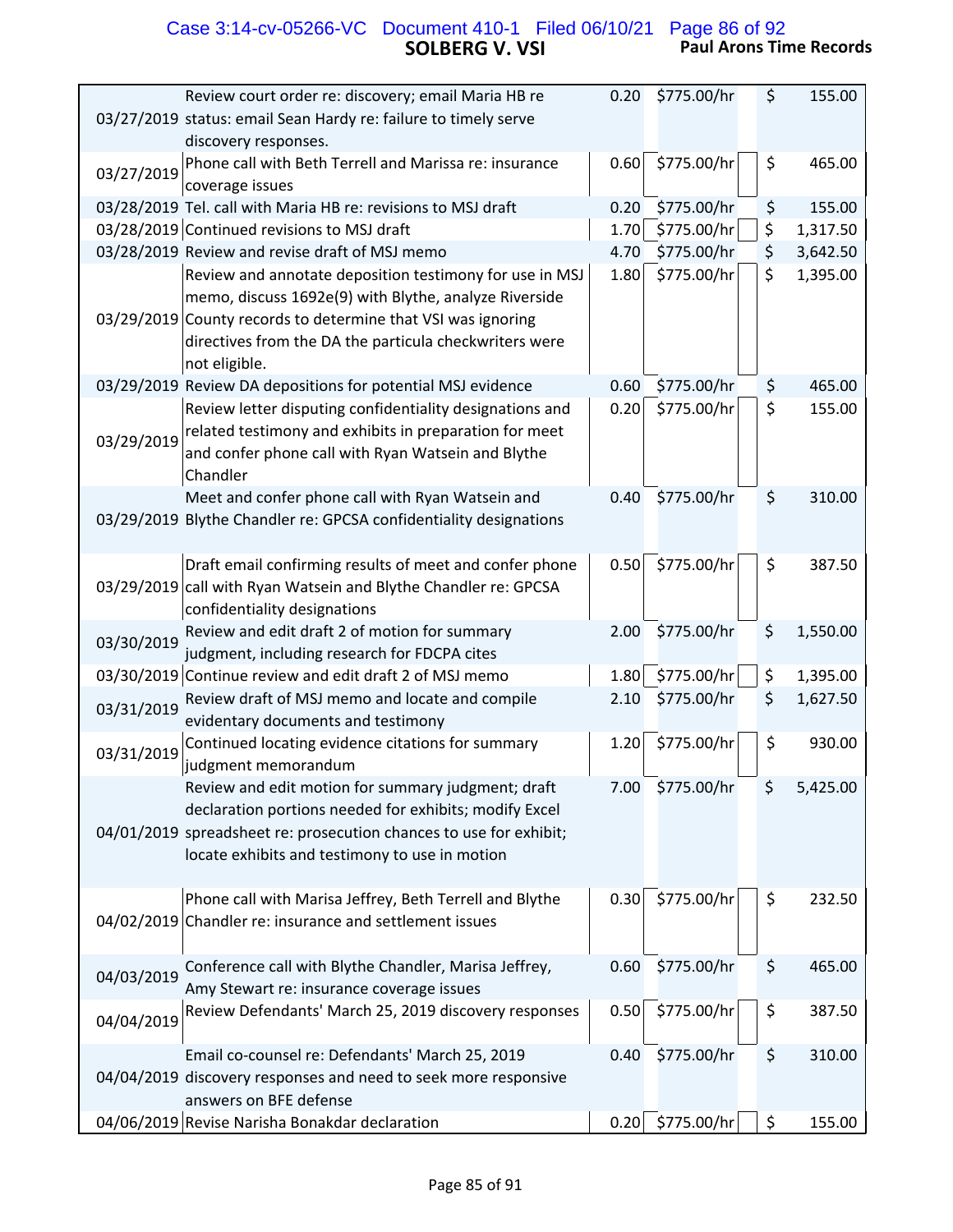# **SOLBERG V. VSI Paul Arons Time Records** Case 3:14-cv-05266-VC Document 410-1 Filed 06/10/21 Page 87 of 92

| Review NCG/VSI exhibits and declarations filed in support<br>04/30/2019 of Defendants' Motion for Summary Judgment.                          | 1.30 | \$775.00/hr | \$<br>1,007.50 |
|----------------------------------------------------------------------------------------------------------------------------------------------|------|-------------|----------------|
| Detailed review of Defendants' MSJ brief/outline and<br>05/01/2019<br>make notes re: legal arguments                                         | 2.50 | \$775.00/hr | \$<br>1,937.50 |
| Conference call with Amanda Steiner, Maria HB, Blythe<br>05/01/2019 Chandler re: responding to Defendants' MSJ brief.                        | 0.60 | \$775.00/hr | \$<br>465.00   |
| Reiew and chart DA declaration evidence to see if it<br>05/03/2019<br>creates genuine issue of material fact.                                | 0.50 | \$775.00/hr | \$<br>387.50   |
| Research re: specificity of evidence needed to create<br>05/03/2019<br>genuine issue of material fact.                                       | 1.10 | \$775.00/hr | \$<br>852.50   |
| Research and draft summary judgment opposition-bona<br>05/06/2019<br>fide fiduciary exemption issue                                          | 1.30 | \$775.00/hr | \$<br>1,007.50 |
| Conference call with Blythe Chandler, Beth Terrell and<br>05/08/2019<br>Marisa (insurance counsul/consultant)                                | 0.60 | \$775.00/hr | \$<br>465.00   |
| Draft opposition memo on topic of 1692p compliance<br>05/09/2019                                                                             | 2.50 | \$775.00/hr | \$<br>1,937.50 |
| Reivew and revise oppostion section re: individual and<br>05/09/2019<br>company liability                                                    | 3.00 | \$775.00/hr | \$<br>2,325.00 |
| 05/10/2019 Draft response/opposition on 1692p exemption                                                                                      | 2.90 | \$775.00/hr | \$<br>2,247.50 |
| Email to Blythe Chandler and co-counsel re: substance of<br>05/10/2019 Jeff Munson supplemental declaration                                  | 0.20 | \$775.00/hr | \$<br>155.00   |
| Complete revisions of opposition draft on bona fide<br>05/13/2019<br>fiduciary obligation and 1692p exemption.                               | 2.50 | \$775.00/hr | \$<br>1,937.50 |
| Review Riverside and El Dorado DA depositions for<br>05/23/2019<br>citations regarding lack of DA knowledge                                  | 1.10 | \$775.00/hr | \$<br>852.50   |
| Phone call with Blythe Chandler re: evidence that district<br>05/23/2019 attorneys have no idea how the BCRP operates                        | 0.20 | \$775.00/hr | \$<br>155.00   |
| Review and revise reply memo re: summary judgment<br>05/24/2019                                                                              | 3.80 | \$775.00/hr | \$<br>2,945.00 |
| Review Noland testimony and provide cites to Blythe<br>05/27/2019 Chandler re: failure to screen for all intake criteria.                    | 0.40 | \$775.00/hr | \$<br>310.00   |
| Review and provide editing comments re: supplemental<br>06/05/2019<br>mediation submission.                                                  | 0.20 | \$775.00/hr | \$<br>155.00   |
| Review email from Jordan Martin re: class membe and<br>06/10/2019 search class data to review her checks and payment<br>history.             | 0.20 | \$775.00/hr | \$<br>155.00   |
| Review Defendants' Mediation Statement and analyze<br>06/10/2019<br>attached financial statements.                                           | 0.30 | \$775.00/hr | \$<br>232.50   |
| Review and respond to Blythe Chandler emails re:<br>06/10/2019 Defendants' Mediation Statement and analyze attached<br>financial statements. | 0.20 | \$775.00/hr | \$<br>155.00   |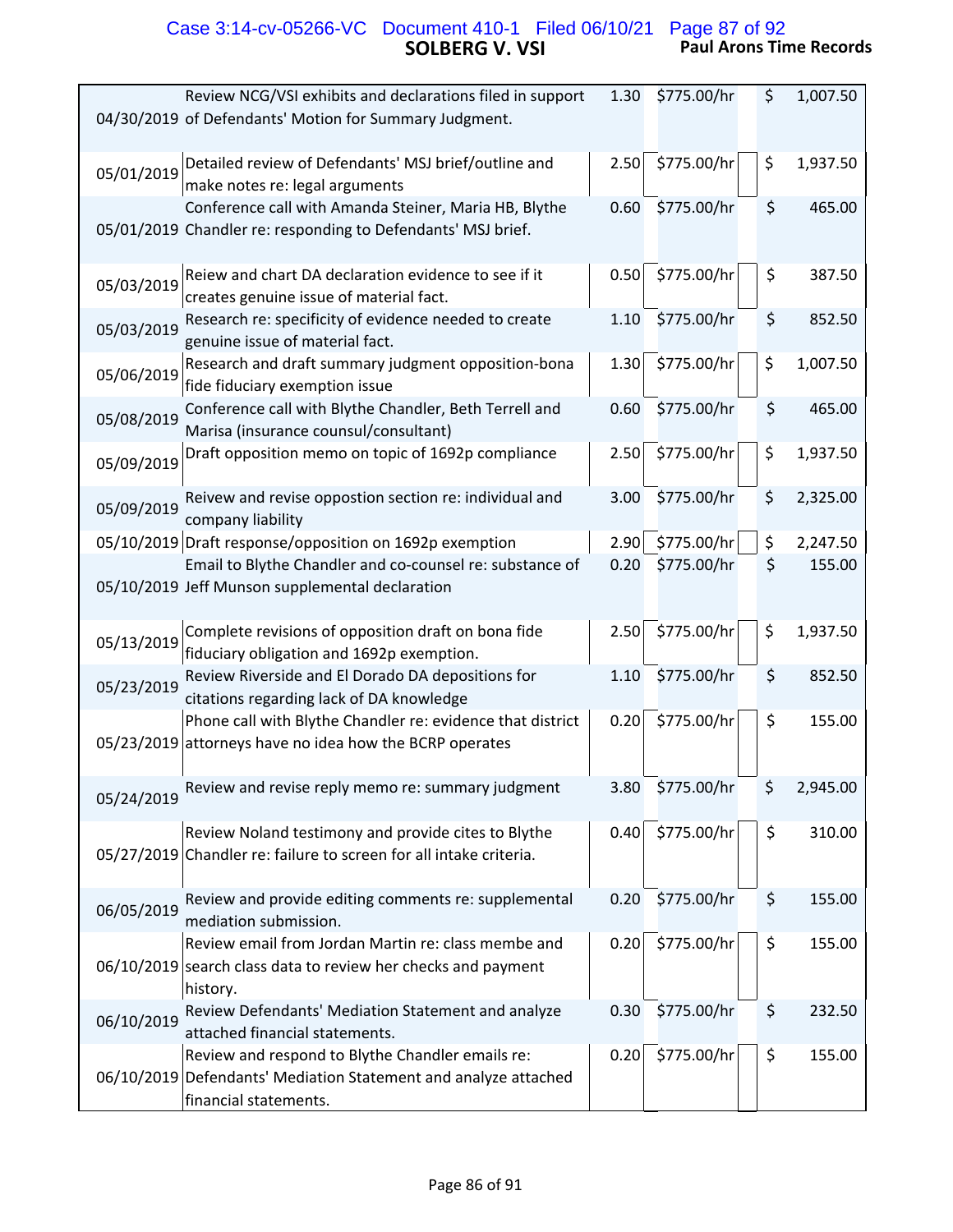## **SOLBERG V. VSI Paul Arons Time Records** Case 3:14-cv-05266-VC Document 410-1 Filed 06/10/21 Page 88 of 92

| Discussions with Blythe Chandler and Beth Terrell re:<br>06/11/2019                                                                                             | 0.50 | \$775.00/hr | \$<br>387.50   |
|-----------------------------------------------------------------------------------------------------------------------------------------------------------------|------|-------------|----------------|
| mediation strategy and planning.                                                                                                                                |      |             |                |
| 06/11/2019 Travel to Los Angeles for mediation.                                                                                                                 | 9.50 | \$775.00/hr | \$<br>7,362.50 |
| 06/12/2019 Los Angeles mediation                                                                                                                                | 7.30 | \$775.00/hr | \$<br>5,657.50 |
| Travel from Los Angeles mediation to San Juan Island<br>06/12/2019                                                                                              | 8.00 | \$775.00/hr | \$<br>6,200.00 |
| 06/19/2019 Email to class representatives                                                                                                                       | 0.10 | \$775.00/hr | \$<br>77.50    |
| Review and revise motion to amend class certification<br>06/20/2019 and supporting declaration of Beth Terrell                                                  | 0.30 | \$775.00/hr | \$<br>232.50   |
| Email revisions to reply memo re: motion to clarify class<br>08/01/2019 certification order to co-counsel with comments re:<br>revisions                        | 0.10 | \$775.00/hr | \$<br>77.50    |
| Review and revise reply memo re: motion to clarify class<br>08/01/2019<br>certification order.                                                                  | 0.30 | \$775.00/hr | \$<br>232.50   |
| Phone preparation session with Blythe Chandler and<br>09/23/2019<br>Maria HB for summary judgment motionqqq                                                     | 1.40 | \$775.00/hr | \$<br>1,085.00 |
| Review summary judgment filings to prepare for phone<br>09/24/2019 conference re: moot court preparation for motion for<br>summary judgment.                    | 1.30 | \$775.00/hr | \$<br>1,007.50 |
| Phone conference with Blythe Chandler, Maria HB, Beth<br>09/24/2019 Terrell and Marie Noel Appel re: moot court preparation<br>for motion for summary judgment. | 1.50 | \$775.00/hr | \$<br>1,162.50 |
| Travel to San Francisco for hearing on cross-motions for<br>09/25/2019<br>summary judgment                                                                      | 8.00 | \$775.00/hr | \$<br>6,200.00 |
| 09/26/2019 Hearing on cross-motions for summary judgment                                                                                                        | 2.30 | \$775.00/hr | \$<br>1,782.50 |
| Continued hearing on cross-motions for summary<br>09/26/2019<br>judgment                                                                                        | 0.70 | \$775.00/hr | \$<br>542.50   |
| Travel from San Francisco for hearing on cross-motions<br>09/26/2019<br>for summary judgment                                                                    | 8.00 | \$775.00/hr | \$<br>6,200.00 |
| 10/08/2019 Review court order re: additional exhibits                                                                                                           | 0.10 | \$775.00/hr | \$<br>77.50    |
| Email to co-counsel re: court order re: additional<br>10/08/2019<br>exhibits/review letters produced in discovery                                               | 0.30 | \$775.00/hr | \$<br>232.50   |
| 10/12/2019 Review and revise joint statement re: form letters                                                                                                   | 1.00 | \$775.00/hr | \$<br>775.00   |
| Review and revise second draft of Joint Statement re:<br>10/13/2019<br>form letters                                                                             | 0.30 | \$775.00/hr | \$<br>232.50   |
| Review and revise third draft of Joint Statement re: form<br>10/14/2019<br>letters                                                                              | 0.30 | \$775.00/hr | \$<br>232.50   |
| Research cases and court rules re: filing motion for<br>11/20/2019<br>reconsideration                                                                           | 2.20 | \$775.00/hr | \$<br>1,705.00 |
| Research cases and court rules re: filing motion for<br>11/20/2019<br>reconsideration                                                                           | 1.80 | \$775.00/hr | \$<br>1,395.00 |
| Review, analyze and annotate court's ruling on summary<br>11/20/2019<br>judgment                                                                                | 1.10 | \$775.00/hr | \$<br>852.50   |
| Conference call with Blythe Chandler, Amanda Steiner,<br>11/21/2019 Maria HB re: upcoming CMC and discovery issues                                              | 0.70 | \$775.00/hr | \$<br>542.50   |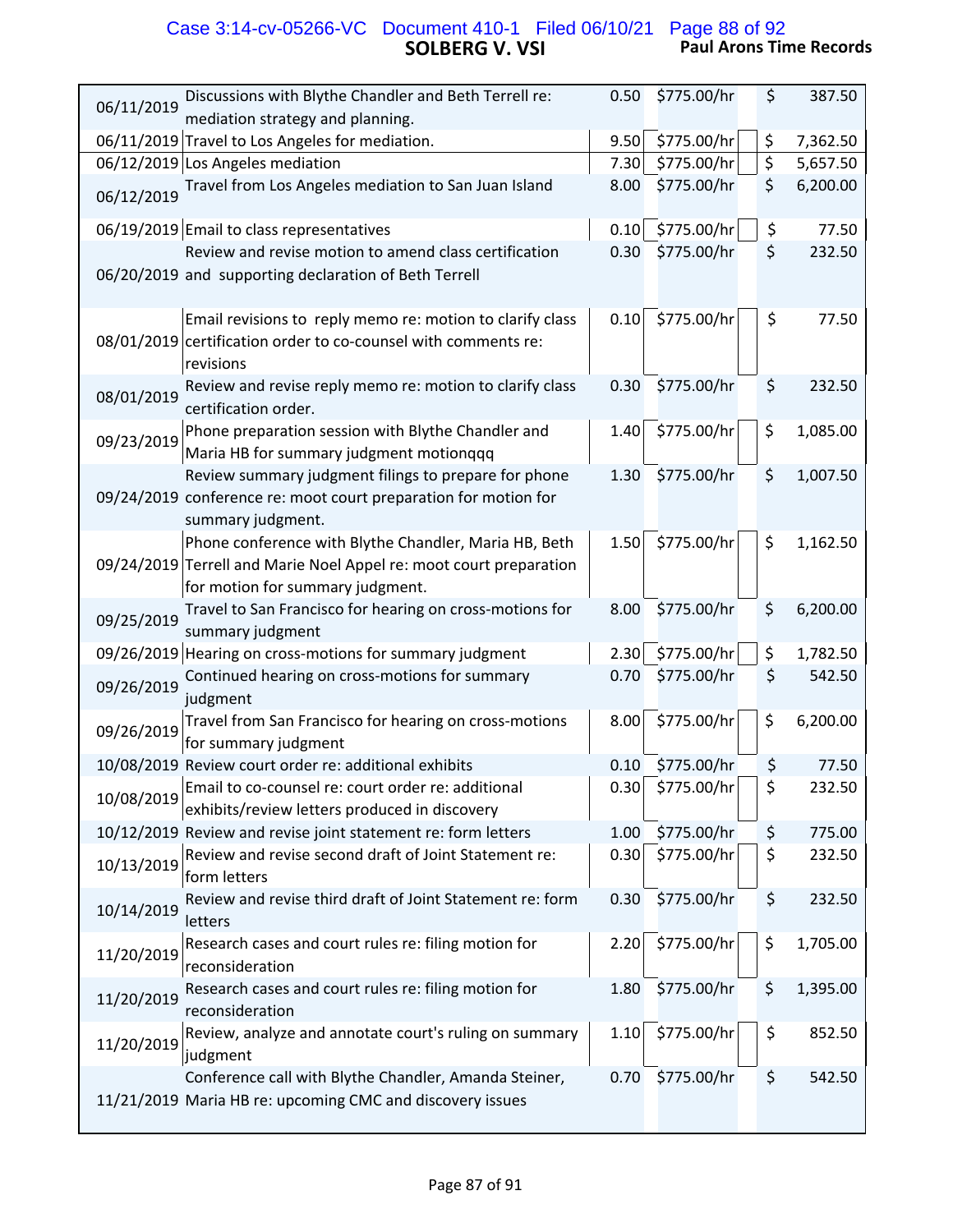## **SOLBERG V. VSI Paul Arons Time Records** Case 3:14-cv-05266-VC Document 410-1 Filed 06/10/21 Page 89 of 92

| Research alternative basises for fees charged by bad<br>11/22/2019<br>check program                                                                                           | 2.00 | \$775.00/hr | \$<br>1,550.00 |
|-------------------------------------------------------------------------------------------------------------------------------------------------------------------------------|------|-------------|----------------|
| Research California district attorney check collection<br>11/22/2019 programs and email co-counsel re: CPRA requests to be<br>made                                            | 0.80 | \$775.00/hr | \$<br>620.00   |
| Review and edit CPRA request drafted by Maria HB.<br>11/25/2019                                                                                                               | 0.10 | \$775.00/hr | \$<br>77.50    |
| Email Maria HB re: my edits to CPRA request drafted by<br>11/25/2019<br>Maria HB.                                                                                             | 0.10 | \$775.00/hr | \$<br>77.50    |
| Conference call with Blythe Chandler, Maria HB, Mike<br>11/25/2019 Taitelman and Sean re: preparation of CMC Statement                                                        | 0.50 | \$775.00/hr | \$<br>387.50   |
| Phone call with Blythe Chandler re: conference call and<br>11/25/2019<br>preparation of CMC Statement                                                                         | 0.40 | \$775.00/hr | \$<br>310.00   |
| Review and edit proposed CMC Statement and discovery<br>11/26/2019<br>drafted by Maria HB.                                                                                    | 0.40 | \$775.00/hr | \$<br>310.00   |
| Phone call with Maria HB re: proposed CMC Statement<br>11/26/2019<br>and discovery drafted by Maria HB.                                                                       | 0.10 | \$775.00/hr | \$<br>77.50    |
| Email to co-counsel re: revisions to CMC Statement<br>12/03/2019                                                                                                              | 0.10 | \$775.00/hr | \$<br>77.50    |
| Preliminary review of Defendants' additions to CMC<br>12/03/2019<br>Statement                                                                                                 | 0.40 | \$775.00/hr | \$<br>310.00   |
| Email to co-cousnel re:reliminary review of Defendants'<br>12/03/2019<br>additions to CMC Statement                                                                           | 0.10 | \$775.00/hr | \$<br>77.50    |
| Phone call with Maria HB re: preliminary review of<br>12/03/2019<br>Defendants' additions to CMC Statement                                                                    | 0.20 | \$775.00/hr | \$<br>155.00   |
| 12/03/2019 Research and draft revisions to CMC Statement                                                                                                                      | 2.40 | \$775.00/hr | \$<br>1,860.00 |
| Review and respond to email from Blythe Chandler re:<br>12/16/2019 Rule 30(b)(6) deposition notices to counties.                                                              | 0.10 | \$775.00/hr | \$<br>77.50    |
| Review email from Defendants re: explanation for<br>requesting records regarding purchasing agents, research<br>12/17/2019<br>applicable law and email response to co-counsel | 0.30 | \$775.00/hr | \$<br>232.50   |
| Review and respond to email from Blythe Chandler re:<br>12/18/2019 subpoenas to counties and purchasing agent issue                                                           | 0.10 | \$775.00/hr | \$<br>77.50    |
| Email class representatives re: case status and outlook.<br>12/30/2019                                                                                                        | 0.20 | \$775.00/hr | \$<br>155.00   |
| Review and respond to emails from co-counsel re:<br>01/08/2020<br>settlement discussion.                                                                                      | 0.10 | \$775.00/hr | \$<br>77.50    |
| Review Blythe Chandler letter re: VSI indemnity<br>01/09/2020<br>obligations and email comment.                                                                               | 0.10 | \$775.00/hr | \$<br>77.50    |
| Email to co-counsel re: deposition scheduling and<br>02/24/2020<br>exhibits                                                                                                   | 0.10 | \$775.00/hr | \$<br>77.50    |
| Email to co-counsel re: preparation for HNN deposition<br>02/24/2020                                                                                                          | 0.10 | \$775.00/hr | \$<br>77.50    |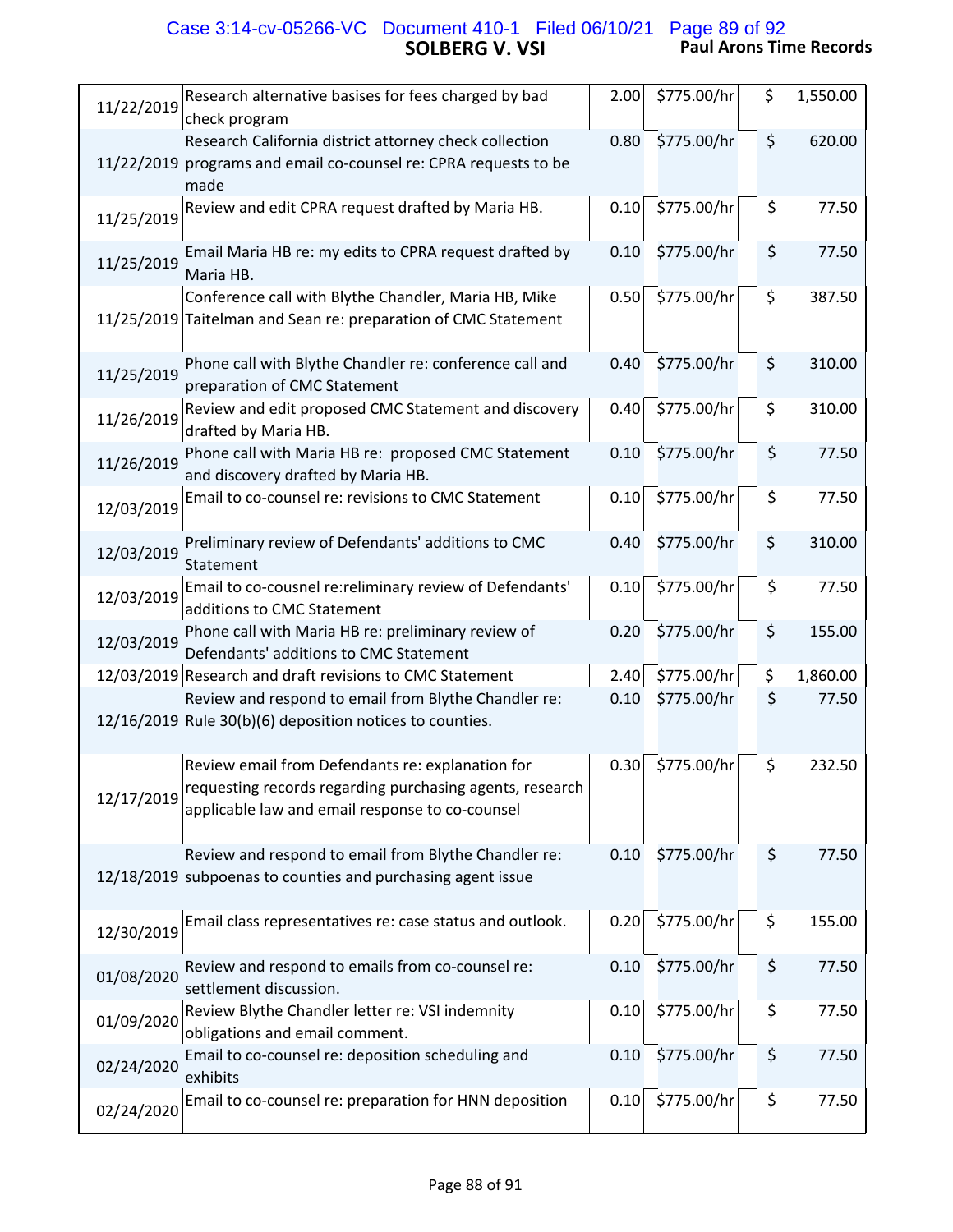# **SOLBERG V. VSI Paul Arons Time Records** Case 3:14-cv-05266-VC Document 410-1 Filed 06/10/21 Page 90 of 92

| Review county documents provided pursuant to<br>subpoena duces tecum and make notes of relevant<br>03/04/2020<br>documents. Alameda through Monterrey. | 1.50 | \$775.00/hr | \$<br>1,162.50 |
|--------------------------------------------------------------------------------------------------------------------------------------------------------|------|-------------|----------------|
| Review county documents provided pursuant to<br>03/05/2020 subpoena duces tecum and make notes of relevant<br>documents. Nevada through Tuolumne.      | 1.00 | \$775.00/hr | \$<br>775.00   |
| Complete draft of notes on subpoened county<br>03/05/2020 documents and email with comments to co-counsel                                              | 0.30 | \$775.00/hr | \$<br>232.50   |
| Review emailed letter to Sean Hardy and email<br>03/25/2020<br>comments to co-counsel                                                                  | 0.20 | \$775.00/hr | \$<br>155.00   |
| Conference call with co-counsel, Mike Taitelman and<br>03/31/2020<br>Sean re: county subpoenas                                                         | 0.30 | \$775.00/hr | \$<br>232.50   |
| 06/19/2020 Email to Blythe Chandler re: editing of MSJ motion                                                                                          | 0.20 | \$775.00/hr | \$<br>155.00   |
| Complete review and editing of first draft of MSJ motion<br>06/19/2020                                                                                 | 1.40 | \$775.00/hr | \$<br>1,085.00 |
| Email Blythe Chandler and co-counsel re: review and<br>06/19/2020<br>editing of first draft of MSJ motion                                              | 0.20 | \$775.00/hr | \$<br>155.00   |
| Review draft revised by Blythe Chandler and draft and<br>06/20/2020<br>forward notes on revisions.                                                     | 0.60 | \$775.00/hr | \$<br>465.00   |
| Review discussion of decertification discussion and email<br>06/22/2020<br>outline of arguments.                                                       | 0.50 | \$775.00/hr | \$<br>387.50   |
| Review and correct final versions of motion for summary<br>06/22/2020<br>judgment/opp. to VSI motions                                                  | 0.70 | \$775.00/hr | \$<br>542.50   |
| Review class data and email Matt Wessler and Blythe<br>07/28/2020<br>Chandler re: potential new class reps.                                            | 0.10 | \$775.00/hr | \$<br>77.50    |
| Phone call with Matt Wessler, Blythe Chandler and Steffi<br>07/28/2020 Ostrowski re: filing response to VSI reply brief                                | 0.50 | \$775.00/hr | \$<br>387.50   |
| Review Matt Wessler draft of reply memorandum and<br>08/02/2020<br>make edits and revisions                                                            | 1.00 | \$775.00/hr | \$<br>775.00   |
| Phone call with Blythe Chandler and Beth Terrell re: Mike<br>09/09/2020<br>Taitelman settlement initiative                                             | 0.40 | \$775.00/hr | \$<br>310.00   |
| 10/15/2020 Court CMC                                                                                                                                   | 0.30 | \$775.00/hr | \$<br>232.50   |
| Review prior emails and send email to class<br>10/23/2020 representatives re: case status and settlement<br>conference                                 | 0.20 | \$775.00/hr | \$<br>155.00   |
| Email to Blythe Chandler re: Settlement Conference<br>11/11/2020<br>Statement                                                                          | 0.20 | \$775.00/hr | \$<br>155.00   |
| Review settlement conference statement and make<br>11/11/2020<br>revisions                                                                             | 0.50 | \$775.00/hr | \$<br>387.50   |
| Pre-settlement confernce phone call with Beth Terrell.<br>11/19/2020<br>Blythe Chandler and Mike Ram                                                   | 0.40 | \$775.00/hr | \$<br>310.00   |
| Zoom settlement conference with Magistrate Judge<br>11/19/2020<br><b>Beeler</b>                                                                        | 3.80 | \$775.00/hr | \$<br>2,945.00 |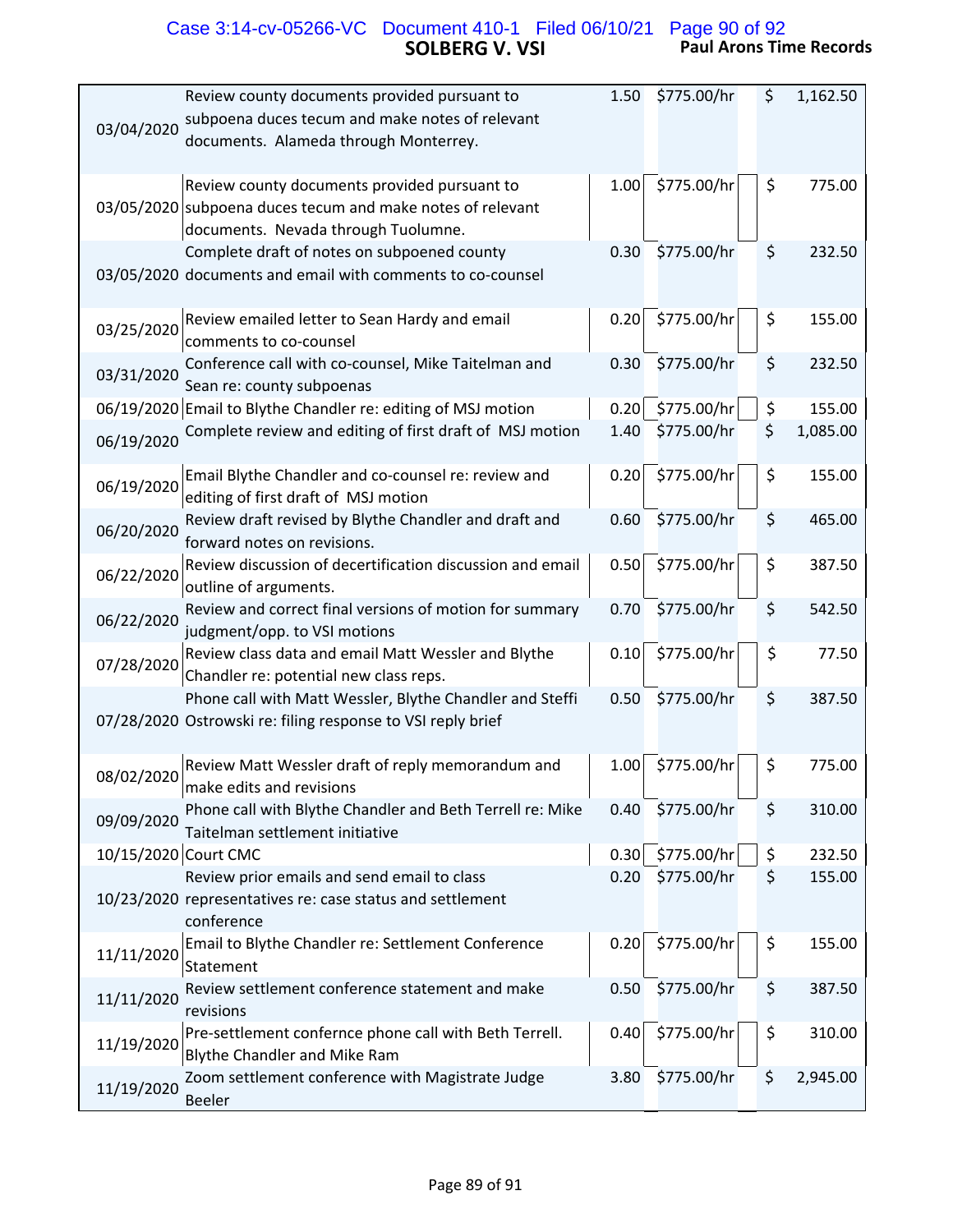# **SOLBERG V. VSI Paul Arons Time Records** Case 3:14-cv-05266-VC Document 410-1 Filed 06/10/21 Page 91 of 92

|            | Phone call with Mats Jonsson, Thomas Jonsson, Blythe<br>11/30/2020 Chandler, Mike Taitelman and Sean re: Birch Grove, et al.,<br>financial statements                                       | 0.90 | \$775.00/hr | \$<br>697.50 |
|------------|---------------------------------------------------------------------------------------------------------------------------------------------------------------------------------------------|------|-------------|--------------|
| 12/01/2020 | Review and respond to email from Blythe Chandler re:<br>communicating with class reps.                                                                                                      | 0.10 | \$775.00/hr | \$<br>77.50  |
| 12/07/2020 | Review, revise and comment on VSI Settlement<br>Agreement draft put together by Blythe Chandler                                                                                             | 0.70 | \$775.00/hr | \$<br>542.50 |
|            | Review and edit long form website settlement notice and<br>12/15/2020 send to Blythe Chandler with comments                                                                                 | 0.60 | \$775.00/hr | \$<br>465.00 |
| 12/17/2020 | Draft email to class representatives notifying them of<br>settlement terms.                                                                                                                 | 0.20 | \$775.00/hr | \$<br>155.00 |
|            | Review and email co-counsel comments on defendants'<br>12/30/2020 proposed revisions to settlement documents                                                                                | 0.60 | \$775.00/hr | \$<br>465.00 |
| 01/20/2021 | Phone call with co-counsel and opposing counsel re:<br>settlement agreement language                                                                                                        | 0.30 | \$775.00/hr | \$<br>232.50 |
| 01/27/2021 | Draft and send email to class representative explaining<br>settlement proposal                                                                                                              | 0.40 | \$775.00/hr | \$<br>310.00 |
|            | Review and annotate Memorandum in Support of Motion<br>01/27/2021 for Preliminary Approval and send notes to co-counsel                                                                     | 0.80 | \$775.00/hr | \$<br>620.00 |
|            | Review Bernston Porter email re: cost of financial audit of<br>03/03/2021 defendants and forward to co-counsel with comments                                                                | 0.20 | \$775.00/hr | \$<br>155.00 |
| 03/04/2021 | Draft email summarizing Tony Yip phone call and email to<br>co-counsel with comments                                                                                                        | 0.10 | \$775.00/hr | \$<br>77.50  |
| 03/04/2021 | Review and respond to email from Blythe Chandler re:<br>obtaining defendants' tax returns.                                                                                                  | 0.10 | \$775.00/hr | \$<br>77.50  |
| 03/04/2021 | Phone call with Adam Sheer (Miller Kaplan) re: financial<br>audit of defendants                                                                                                             | 0.40 | \$775.00/hr | \$<br>310.00 |
| 03/04/2021 | Phone call with Tony Yip (Torrey Forensics) re:<br>independent audit of defendants                                                                                                          | 0.40 | \$775.00/hr | \$<br>310.00 |
| 03/08/2021 | Review bid for forensic accounting and forward to co-<br>counsel with comments                                                                                                              | 0.10 | \$775.00/hr | \$<br>77.50  |
| 03/08/2021 | Phone call with Blythe Chandler to discuss financial audit<br>issue                                                                                                                         | 0.10 | \$775.00/hr | \$<br>77.50  |
| 03/08/2021 | Review and respond to email from Amanda Steiner re:<br>forensic accounting                                                                                                                  | 0.10 | \$775.00/hr | \$<br>77.50  |
|            | Review and edit supplemental brief on preliminary<br>03/11/2021 approval of class settlement/email comments to co-<br>counsel                                                               | 0.50 | \$775.00/hr | \$<br>387.50 |
| 03/12/2021 | Review files, draft declaration in support of supplemental<br>brief in support of motion for approval of class notice,<br>prepare exhibits and forward to Blythe Chandler with<br>comments. | 0.80 | \$775.00/hr | \$<br>620.00 |
|            | 03/18/2021 Zoom hearing on motion for preliminary approval                                                                                                                                  | 0.60 | \$775.00/hr | \$<br>465.00 |